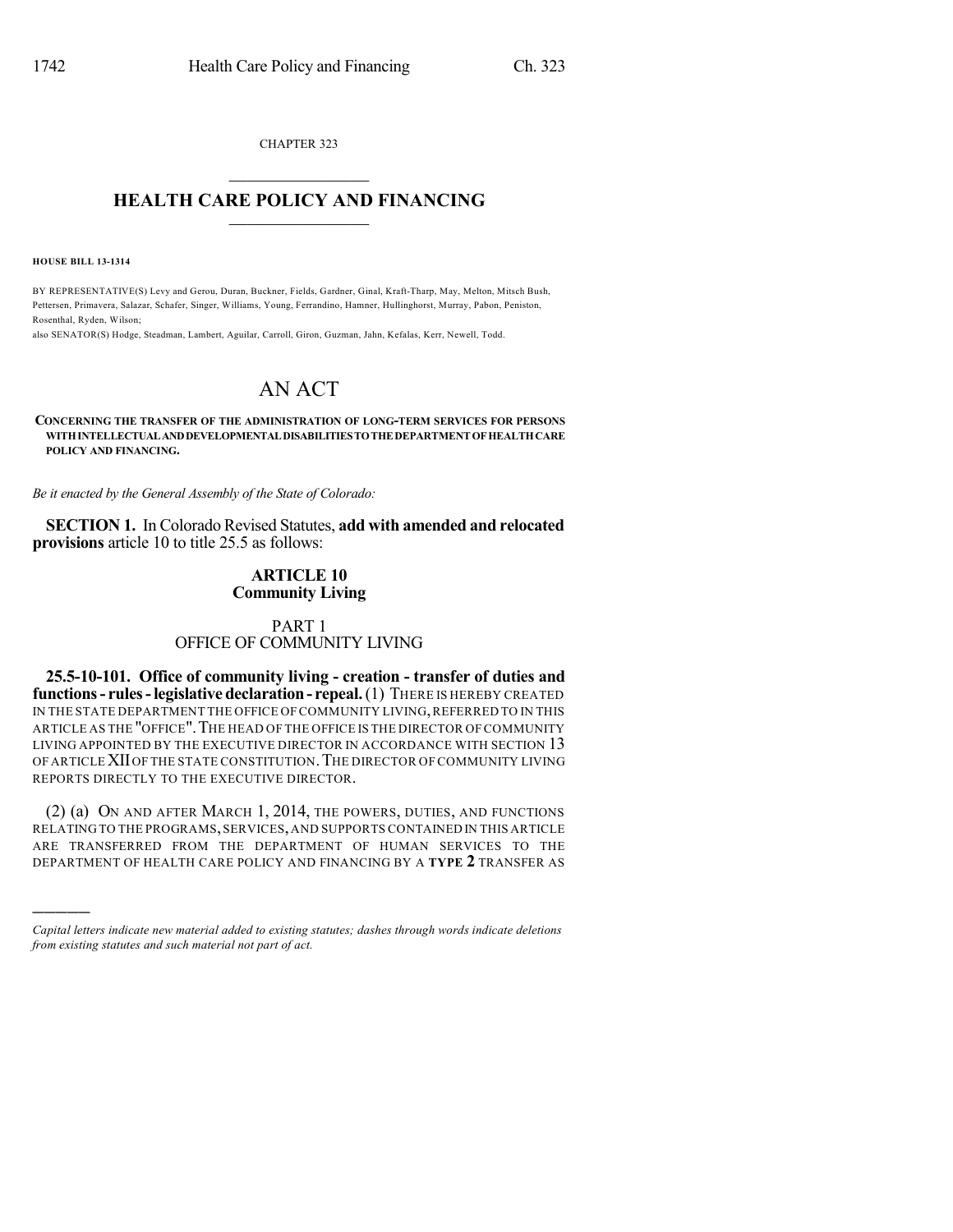SUCH TRANSFER IS DEFINED IN THE "ADMINISTRATIVE ORGANIZATION ACT OF 1968", ARTICLE 1 OF TITLE 24, C.R.S., AND ALLOCATED TO THE DIVISION OF INTELLECTUAL AND DEVELOPMENTAL DISABILITIES OF THE OFFICE, WHICH DIVISION IS CREATED IN PART 2 OF THIS ARTICLE.

(b) (I) BY MARCH 1, 2014, ALL POSITIONS OF EMPLOYMENT IN THE DEPARTMENT OF HUMAN SERVICES RELATED TO THE ADMINISTRATION OF COMMUNITY-BASED LONG-TERM SERVICES AND SUPPORTS ARE TRANSFERRED TO THE DIVISION OF INTELLECTUAL AND DEVELOPMENTAL DISABILITIES OF THE OFFICE AND BECOME EMPLOYMENT POSITIONS THEREIN.

(II) ALL EMPLOYEES IN POSITIONS TRANSFERRED TO THE DIVISION OF INTELLECTUAL AND DEVELOPMENTAL DISABILITIES ARE CONSIDERED EMPLOYEES OF THE DIVISION OF INTELLECTUAL AND DEVELOPMENTAL DISABILITIES OF THE OFFICE. SUCH EMPLOYEES RETAIN ALL RIGHTS UNDER THE STATE PERSONNEL SYSTEM AND TO RETIREMENT BENEFITS PURSUANT TO THE LAWS OF THIS STATE, AND THEIR SERVICES SHALL BE DEEMED TO HAVE BEEN CONTINUOUS.

(c) BY MARCH 1, 2014, ALL ITEMS OF PROPERTY, REAL AND PERSONAL, INCLUDING OFFICE FURNITURE AND FIXTURES, BOOKS, DOCUMENTS, AND RECORDS OF THE DEPARTMENT OF HUMAN SERVICES RELATED TO THE ADMINISTRATION OF COMMUNITY-BASED LONG-TERM SERVICES AND SUPPORTS ARE TRANSFERRED TO THE DIVISION OF INTELLECTUAL AND DEVELOPMENTAL DISABILITIES OF THE OFFICE AND BECOME THE PROPERTY THEREOF.

(d) ON AND AFTER MARCH 1,2014,WHENEVER THE EXECUTIVE DIRECTOR OF THE DEPARTMENT OF HUMAN SERVICES OR THE DEPARTMENT OF HUMAN SERVICES IS REFERRED TO OR DESIGNATED BY ANY CONTRACT OR OTHER DOCUMENT IN CONNECTION WITH THE POWERS, DUTIES, AND FUNCTIONS TRANSFERRED TO THE DEPARTMENT OF HEALTH CARE POLICY AND FINANCING, THE REFERENCE OR DESIGNATION SHALL BE DEEMED TO APPLY TO THE DEPARTMENT OF HEALTH CARE POLICY AND FINANCING. ALL CONTRACTS ENTERED INTO BY THE EXECUTIVE DIRECTOR OF THE DEPARTMENT OF HUMAN SERVICES PRIOR TO MARCH 1, 2014, IN CONNECTION WITH THE POWERS, DUTIES, AND FUNCTIONS TRANSFERRED TO THE DEPARTMENT OF HEALTH CARE POLICY AND FINANCING ARE HEREBY VALIDATED, WITH THE EXECUTIVE DIRECTOR OF THE DEPARTMENT OF HEALTH CARE POLICY AND FINANCING SUCCEEDING TO ALL THE RIGHTS AND OBLIGATIONS OF SUCH CONTRACTS.

(3) ALL RULES AND ORDERS OF THE DEPARTMENT OF HUMAN SERVICES, THE EXECUTIVE DIRECTOR OF THE DEPARTMENT OF HUMAN SERVICES, AND THE STATE BOARD OF HUMAN SERVICES IN CONNECTION WITH THE PROGRAMS TRANSFERRED TO THE DEPARTMENT OF HEALTH CARE POLICY AND FINANCING SHALL CONTINUE TO BE EFFECTIVE UNTIL REVISED, AMENDED, REPEALED, OR NULLIFIED PURSUANT TO LAW.

(4)(a) THE STATE DEPARTMENT SHALL REPORT TO THE JOINT BUDGET COMMITTEE OF THE GENERAL ASSEMBLY DURING A MEETING OF THE JOINT BUDGET COMMITTEE IN SEPTEMBER AND NOVEMBER 2013, IN CONJUNCTION WITH A REPRESENTATIVE OF THE COMMUNITY-CENTERED BOARDS, A REPRESENTATIVE OF SERVICE PROVIDERS, AND A REPRESENTATIVE OF A STATEWIDE ORGANIZATION ADVOCATING AND PROVIDING SUPPORT FOR CHILDREN AND ADULTS WITH INTELLECTUAL AND DEVELOPMENTAL DISABILITIES CONCERNING THE CREATION OF THE OFFICE AND ANY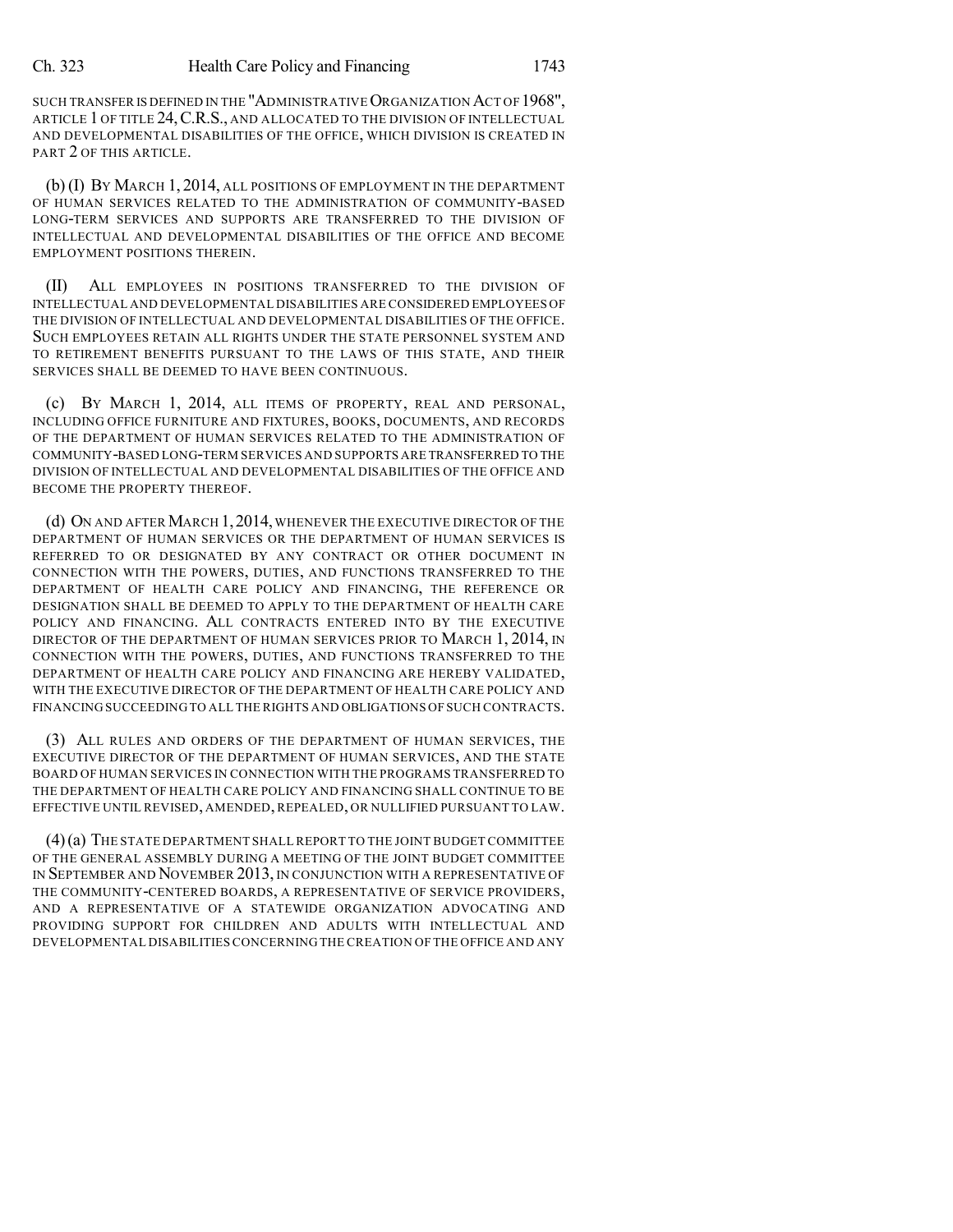ISSUES RELATING TO THE TRANSFER OF POWERS, DUTIES, AND FUNCTIONS TO THE STATE DEPARTMENT PURSUANT TO THIS PART 1.

(b) THIS SUBSECTION (4) IS REPEALED, EFFECTIVE JULY 1, 2014.

### PART 2 INTELLECTUAL AND DEVELOPMENTAL DISABILITIES

**25.5-10-201. [Formerly 27-10.5-101.] Legislative declaration.** (1) In recognition of the varied, extensive, and substantial needs of persons with INTELLECTUAL AND developmental disabilities, including the urgent need to enhance the development of children with INTELLECTUAL AND developmental disabilities, the general assembly, subject to available appropriations and subject to the existence of appropriate services and supports with available resources, hereby declares that the purposes of this article are:

(a) To provide appropriate services and supports to persons with INTELLECTUAL AND developmental disabilities throughout their lifetimes regardless of their age or degree of disability;

(b) To prohibit deprivation of liberty of persons with INTELLECTUAL AND developmental disabilities, except when such deprivation is for the purpose of providing services and supports which constitute the least restrictive available alternative adequate to meet the person's needs, and to ensure that these services and supports afford due process protections;

(c) To ensure the fullest measure of privacy, dignity, rights, and privileges to persons with INTELLECTUAL AND developmental disabilities;

(d) To ensure the provision of services and supports to all persons with INTELLECTUAL AND developmental disabilities on a statewide basis;

(e) To enable persons with INTELLECTUAL AND developmental disabilities to remain with their families and in their home communities THE COMMUNITY OF THEIR CHOICE, to minimize the likelihood of out-of-home placement, and to enhance the capacity of families to meet the needs of children with INTELLECTUAL AND developmental disabilities;

(f) To provide community services and supports for persons with INTELLECTUAL AND developmental disabilities which reflect typical patterns of everyday living;

(g) To encourage state and local agencies to provide a wide array of innovative and cost-effective services and supports for persons with INTELLECTUAL AND developmental disabilities;

(h) To ensure that persons with INTELLECTUAL AND developmental disabilities receive services and supports which encourage and build on existing social networks and natural sources of support, and result in increased interdependence, contribution TO, and inclusion in community life; and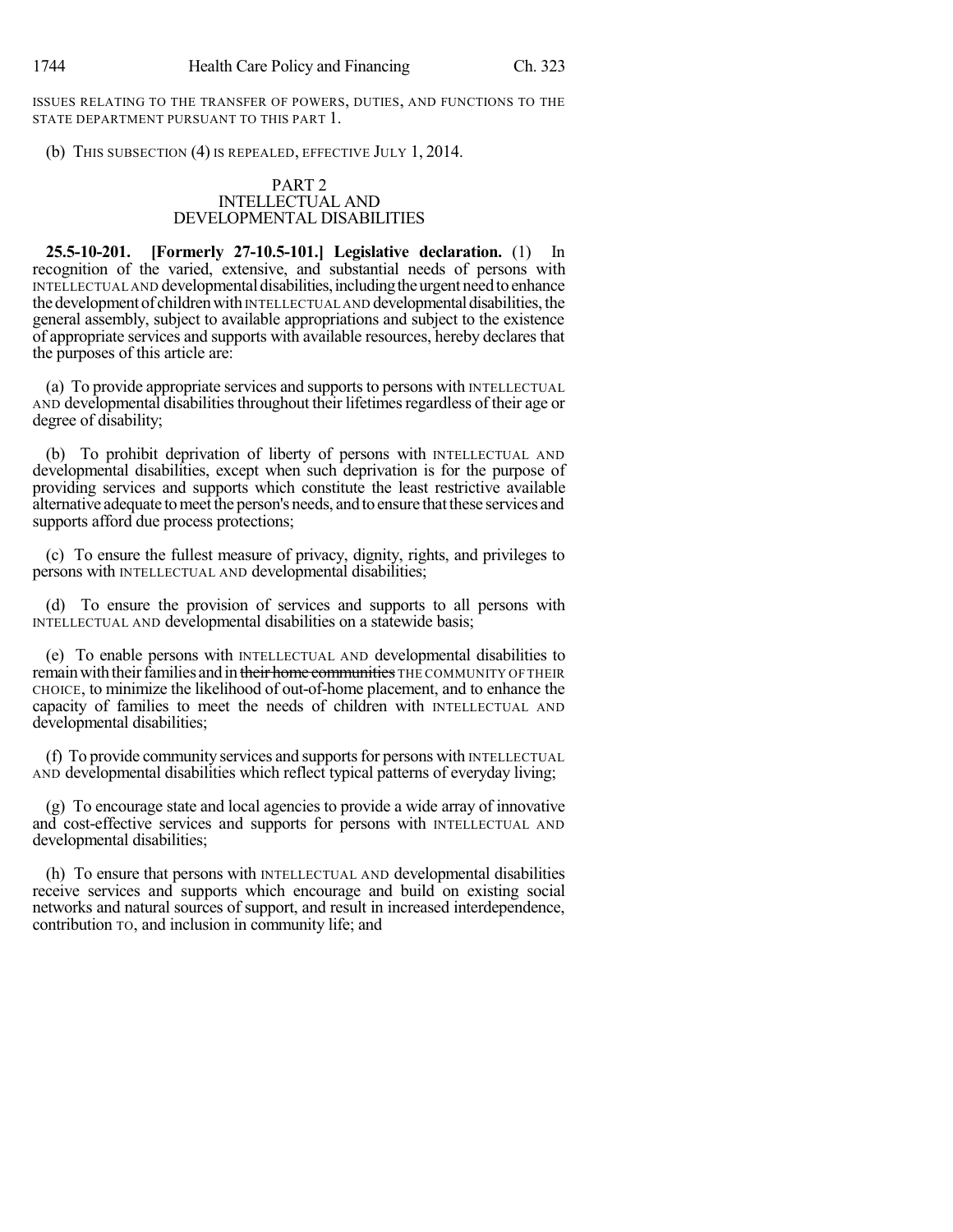(i) To recognize the efficacy of early intervention services and supports in minimizing developmental delays and reducing the future education costs to our society.

**25.5-10-202. [Similar to former 27-10.5-102.] Definitions.** AS USED IN THIS ARTICLE, UNLESS THE CONTEXT OTHERWISE REQUIRES:

(1) "AUTHORIZED REPRESENTATIVE" MEANS A PERSON DESIGNATED BY THE PERSON RECEIVING SERVICES, OR BY THE PARENT OR GUARDIAN OF THE PERSON RECEIVING SERVICES, IF APPROPRIATE, TO ASSIST THE PERSON RECEIVING SERVICES IN ACQUIRING OR UTILIZING SERVICES OR SUPPORTS PURSUANT TO THIS ARTICLE.THE EXTENT OF THE AUTHORIZED REPRESENTATIVE'S INVOLVEMENT SHALL BE DETERMINED UPON DESIGNATION.

(2) "CASE MANAGEMENT SERVICES" MEANS THE FOLLOWING:

(a) THE DETERMINATION OF ELIGIBILITY FOR SERVICES AND SUPPORTS;

(b) SERVICE AND SUPPORT COORDINATION; AND

(c) THE MONITORING OF ALL SERVICES AND SUPPORTS DELIVERED PURSUANT TO THE INDIVIDUALIZED PLAN AND THE EVALUATION OF RESULTS IDENTIFIED IN THE INDIVIDUALIZED PLAN.

(3) "CASE MANAGER" MEANS A PERSON WHO ASSISTS WITH CASE MANAGEMENT SERVICES AND SUPPORTS PROVIDED PURSUANT TO THIS ARTICLE FOR PERSONS WITH INTELLECTUAL AND DEVELOPMENTAL DISABILITIES.

(4) "COMMUNITY-CENTERED BOARD" MEANS A PRIVATE CORPORATION, FOR-PROFIT OR NOT-FOR-PROFIT, THAT, WHEN DESIGNATED PURSUANT TO SECTION 25.5-10-208, PROVIDES CASE MANAGEMENT SERVICES TO PERSONS WITH INTELLECTUAL AND DEVELOPMENTAL DISABILITIES, IS AUTHORIZED TO DETERMINE ELIGIBILITY OF THOSE PERSONS WITHIN A SPECIFIED GEOGRAPHICAL AREA, SERVES AS THE SINGLE POINT OF ENTRY FOR PERSONS TO RECEIVE SERVICES AND SUPPORTS UNDER THIS ARTICLE, AND PROVIDES AUTHORIZED SERVICES AND SUPPORTS TO THOSE PERSONS EITHER DIRECTLY OR BY PURCHASING SERVICES AND SUPPORTS FROM SERVICE AGENCIES.

(5) "COMMUNITY RESIDENTIAL HOME" MEANS A GROUP LIVING SITUATION ACCOMMODATING AT LEAST FOUR BUT NO MORE THAN EIGHT PERSONS, WHICH IS LICENSED BY THE STATE AND IN WHICH SERVICES AND SUPPORTS ARE PROVIDED TO PERSONS WITH INTELLECTUAL AND DEVELOPMENTAL DISABILITIES.

(6) "CONSENT"MEANS AN INFORMED ASSENT THAT IS EXPRESSED IN WRITING AND FREELY GIVEN. CONSENT SHALL ALWAYS BE PRECEDED BY THE FOLLOWING:

(a) A FAIR EXPLANATION OF THE PROCEDURES TO BE FOLLOWED, INCLUDING AN IDENTIFICATION OF PROCEDURES THAT ARE EXPERIMENTAL;

(b) A DESCRIPTION OF THE ATTENDANT DISCOMFORTS AND RISKS;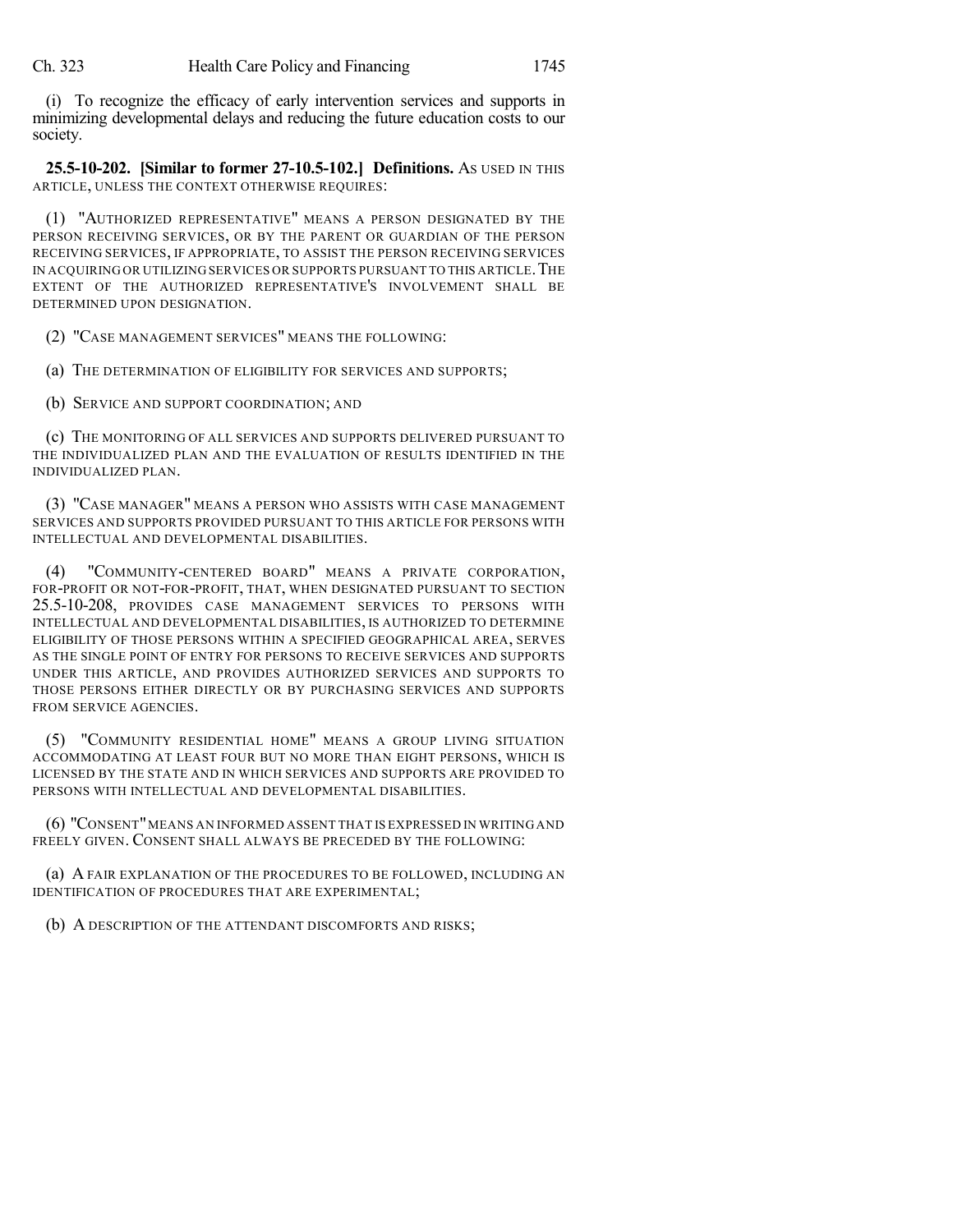(c) A DESCRIPTION OF THE EXPECTED BENEFITS;

(d) ADISCLOSURE OF APPROPRIATE ALTERNATIVE PROCEDURES TOGETHER WITH AN EXPLANATION OF THE RESPECTIVE BENEFITS, DISCOMFORTS, AND RISKS;

(e) AN OFFER TO ANSWER ANY INQUIRIES CONCERNING PROCEDURES;

(f) AN INSTRUCTION THAT THE PERSON GIVING CONSENT IS FREE TO WITHDRAW CONSENT AND TO DISCONTINUE PARTICIPATION IN THE PROJECT OR ACTIVITY AT ANY TIME; AND

(g) ASTATEMENT THAT WITHHOLDING OR WITHDRAWAL OF CONSENT SHALL NOT PREJUDICE FUTURE PROVISION OF APPROPRIATE SERVICES AND SUPPORTS TO PERSONS.

(7) "CONTRIBUTION" MEANS THE BENEFITS GAINED BY THE HOUSEHOLD OR COMMUNITY IN WHICH A PERSON LIVES AS THE RESULT OF THE PERSON ENGAGING IN MEANINGFUL ACTIVITIES, INCLUDING BUT NOT LIMITED TO INCOME-PRODUCING WORK, VOLUNTEER WORK, CONTINUING EDUCATION, AND PARTICIPATION IN COMMUNITY ACTIVITIES.

(8) "COURT" MEANS A DISTRICT COURT OF THE STATE OF COLORADO OR THE PROBATE COURT IN THE APPROPRIATE JURISDICTION.

(9) "DESIGNATED SERVICE AREA"MEANS THE GEOGRAPHICAL AREA SPECIFIED BY THE EXECUTIVE DIRECTOR TO BE SERVED BY A DESIGNATED COMMUNITY-CENTERED BOARD.

(10) "DEVELOPMENTAL DISABILITIES PROFESSIONAL"HAS THE SAME MEANING AS "INTELLECTUAL AND DEVELOPMENTAL DISABILITIES PROFESSIONAL" AS SET FORTH IN SUBSECTION (25) OF THIS SECTION.

(11) (a) "DEVELOPMENTAL DISABILITY" HAS THE SAME MEANING AS "INTELLECTUAL AND DEVELOPMENTAL DISABILITY"AS SET FORTH IN PARAGRAPH (a) OF SUBSECTION (26) OF THIS SECTION.

(b) "PERSON WITH A DEVELOPMENTAL DISABILITY" OR "INDIVIDUAL WITH A DEVELOPMENTAL DISABILITY" HAS THE SAME MEANING AS "PERSON WITH AN INTELLECTUAL AND DEVELOPMENTAL DISABILITY" AS SET FORTH IN PARAGRAPH  $(b)$ OF SUBSECTION (26) OF THIS SECTION.

(c) "CHILD WITH A DEVELOPMENTAL DELAY" HAS THE SAME MEANING AS SET FORTH IN PARAGRAPH (c) OF SUBSECTION (26) OF THIS SECTION.

(12) "DIVISION" MEANS THE DIVISION OF INTELLECTUAL AND DEVELOPMENTAL DISABILITIES, CREATED IN THIS PART 2.

(13) "EARLY INTERVENTION SERVICES AND SUPPORTS" HAS THE SAME MEANING AS SET FORTH IN SECTION 27-10.5-102, C.R.S.

(14) "ELIGIBLE FOR SUPPORTS AND SERVICES" REFERS TO ANY PERSON WITH AN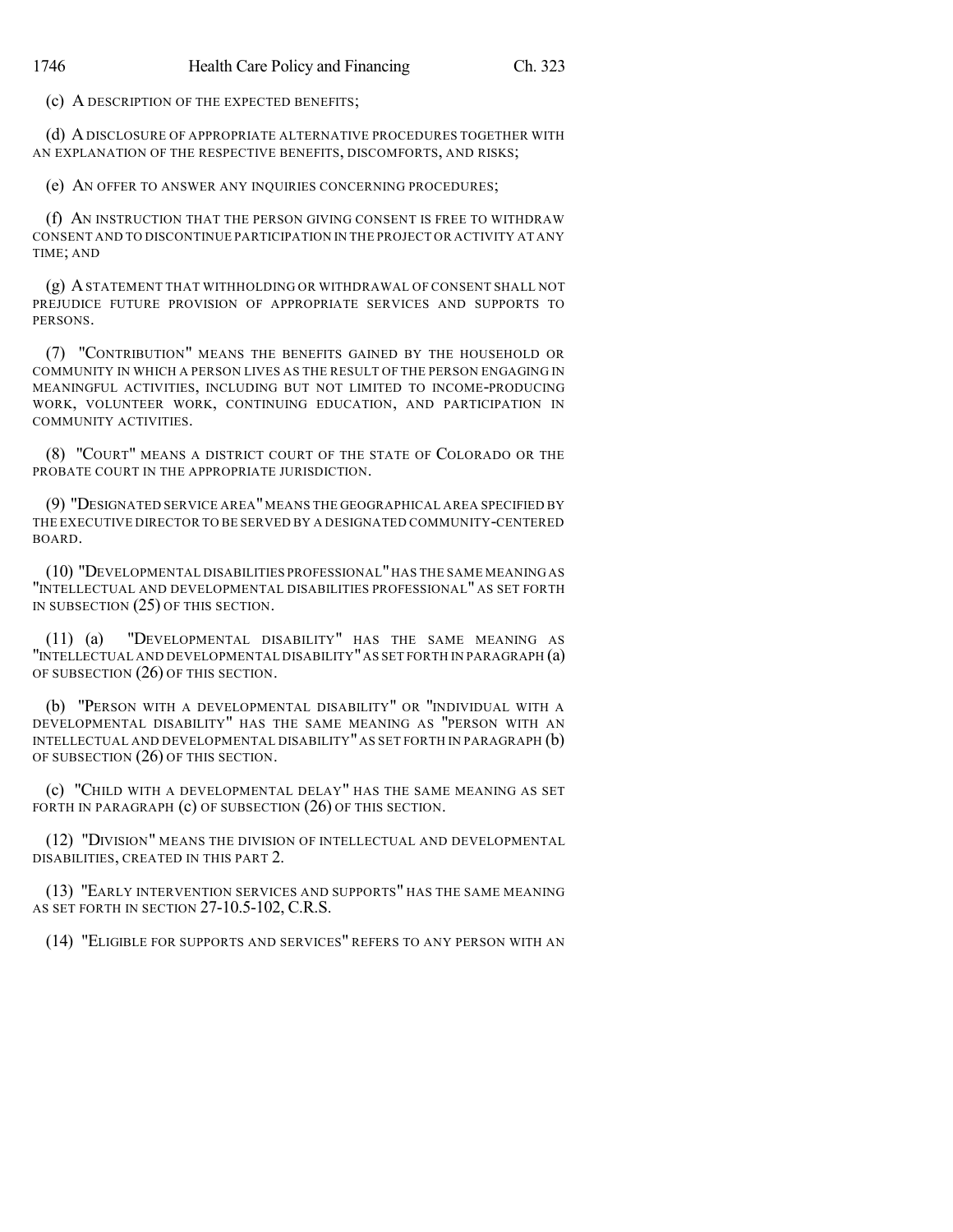INTELLECTUAL AND DEVELOPMENTAL DISABILITY AS DETERMINED ELIGIBLE BY THE COMMUNITY-CENTERED BOARDS, PURSUANT TO SECTION 25.5-10-210.

(15) "ENROLLED" MEANS THAT A PERSON WITH AN INTELLECTUAL AND DEVELOPMENTAL DISABILITY WHO IS ELIGIBLE FOR SUPPORTS AND SERVICES HAS BEEN AUTHORIZED, AS DEFINED BY RULES PROMULGATED BY THE STATE BOARD, TO PARTICIPATE IN THE PROGRAM FUNDED PURSUANT TO THIS SECTION.

(16) (a) "FAMILY" MEANS THE INTERDEPENDENT GROUP OF PERSONS THAT CONSISTS OF:

(I) A PARENT, CHILD, SIBLING, GRANDPARENT, AUNT, UNCLE, SPOUSE, OR ANY COMBINATION THEREOF AND A FAMILY MEMBER WITH AN INTELLECTUAL AND DEVELOPMENTAL DISABILITY;

(II) AN ADOPTIVE PARENT OF AND A FAMILY MEMBER WITH AN INTELLECTUAL AND DEVELOPMENTAL DISABILITY;

(III) ONE OR MORE PERSONS TO WHOM LEGAL CUSTODY OF A PERSON WITH AN INTELLECTUAL AND DEVELOPMENTAL DISABILITY HAS BEEN GIVEN BY A COURT AND IN WHOSE HOME SUCH PERSON RESIDES; OR

(IV) ANY OTHER FAMILY UNIT AS MAY BE DEFINED IN RULES DEVELOPED PURSUANT TO SECTION 25.5-10-306.

(b) STATE BOARD RULES MUST DEFINE THE FAMILIES THAT ARE ELIGIBLE TO RECEIVE SERVICES AND SUPPORTS PURSUANT TO THIS ARTICLE, AND RULES OF THE STATE BOARD OF HUMAN SERVICES MUST DEFINE THE FAMILIES THAT ARE ELIGIBLE TO RECEIVE SERVICES AND SUPPORTS PURSUANT TO ARTICLE 10.5 OF TITLE 27, C.R.S.

(17) "FAMILY CAREGIVER" MEANS A FAMILY MEMBER OF THE PERSON WITH AN INTELLECTUAL AND DEVELOPMENTAL DISABILITY WHO PROVIDES CARE TO THE PERSON WITH AN INTELLECTUAL AND DEVELOPMENTAL DISABILITY IN THE FAMILY HOME, WHO MEETS THE REQUIREMENTS FOR A QUALIFIED FAMILY CAREGIVER, AS ESTABLISHED BY RULE OF THE STATE BOARD, AND WHO IS WORKING THROUGH A PROGRAM-APPROVED SERVICE AGENCY, AS ESTABLISHED BY RULE OF THE STATE BOARD.

(18) "GASTROSTOMY TUBE" MEANS A TUBE THAT HAS BEEN SURGICALLY INSERTED INTO THE STOMACH THROUGH THE ABDOMINAL WALL, OR A TUBE THAT HAS BEEN INSERTED THROUGH THE NASAL PASSAGE INTO THE STOMACH, OR BOTH.

(19) "HUMAN RIGHTS COMMITTEE" MEANS A THIRD-PARTY MECHANISM TO ADEQUATELY SAFEGUARD THE LEGAL RIGHTS OF PERSONS RECEIVING SERVICES BY PARTICIPATING IN THE GRANTING OF INFORMED CONSENT, MONITORING THE SUSPENSION OF RIGHTS OF PERSONS RECEIVING SERVICES,MONITORING BEHAVIORAL DEVELOPMENT PROGRAMS IN WHICH PERSONS WITH INTELLECTUAL AND DEVELOPMENTAL DISABILITIES ARE INVOLVED, MONITORING THE USE OF PSYCHOTROPIC MEDICATION BY PERSONS WITH INTELLECTUAL AND DEVELOPMENTAL DISABILITIES, AND, AT THE COMMITTEE'S OPTION, EITHER PROVIDING OR ENSURING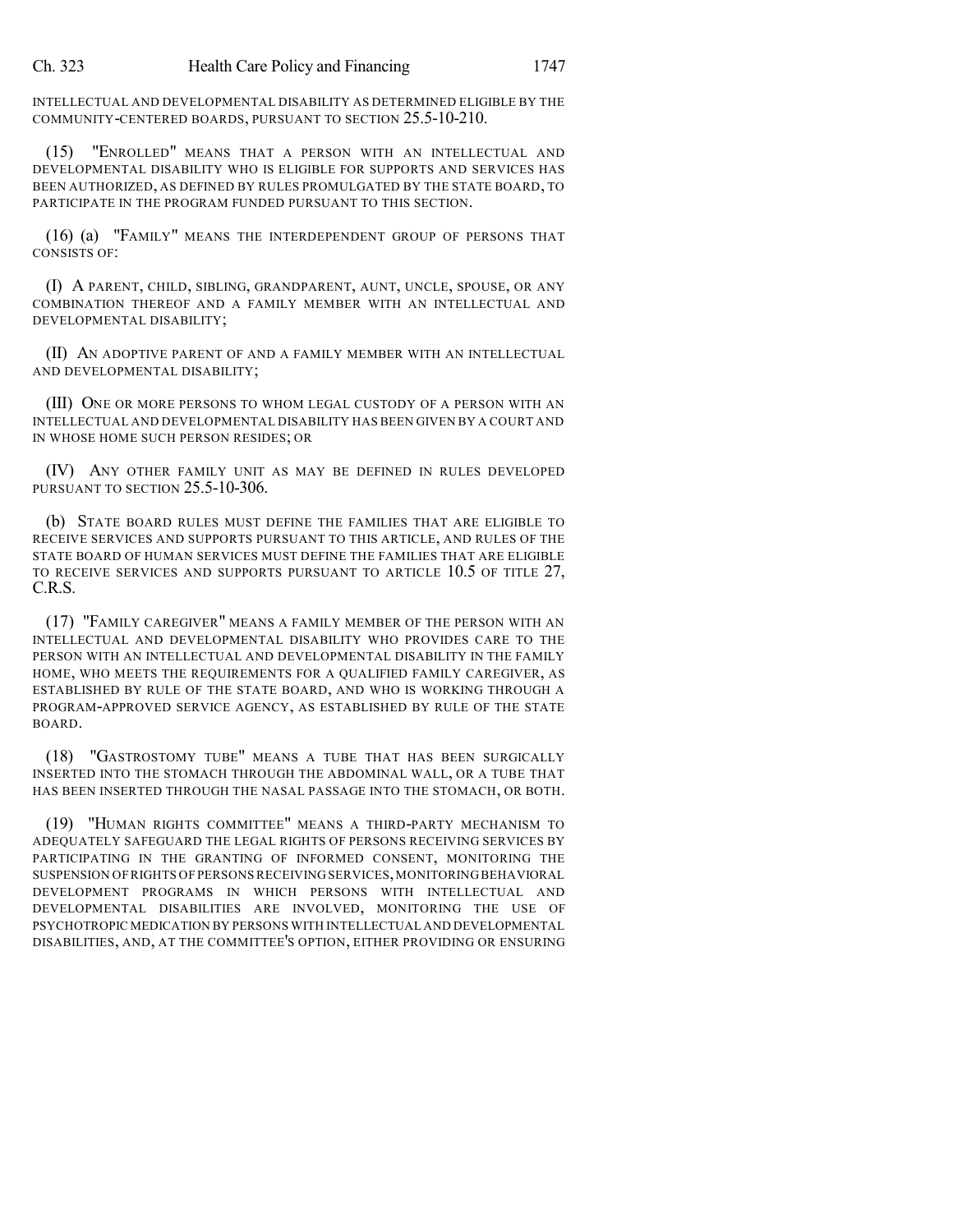THE INVESTIGATION OF ALLEGATIONS OF ABUSE OR NEGLECT OF PERSONS WITH INTELLECTUAL AND DEVELOPMENTAL DISABILITIES WHO ARE RECEIVING SERVICES OR SUPPORTS UNDER THIS ARTICLE.

(20) "IDEA" HAS THE SAME MEANING AS SET FORTH IN SECTION 27-10.5-102, C.R.S.

(21) "INCLUSION" MEANS:

(a) THE USE BY PERSONS WITH INTELLECTUAL AND DEVELOPMENTAL DISABILITIES OF THE SAME COMMUNITY RESOURCES THAT ARE USED BY AND AVAILABLE TO OTHER PERSONS;

(b) THE PARTICIPATION BY PERSONS WITH INTELLECTUAL AND DEVELOPMENTAL DISABILITIES IN THE SAME COMMUNITY ACTIVITIES IN WHICH PERSONS WITHOUT INTELLECTUAL AND DEVELOPMENTAL DISABILITIES PARTICIPATE. PARTICIPATION INCLUDES REGULAR CONTACT WITH PERSONS WITHOUT INTELLECTUAL AND DEVELOPMENTAL DISABILITIES.

(c) VOCATIONAL EXPERIENCES FOR PERSONS WITH INTELLECTUAL AND DEVELOPMENTAL DISABILITIES IN COMMUNITY SETTINGS THAT OFFER OPPORTUNITIES TO ASSOCIATE WITH OTHER PERSONS WHO DO NOT HAVE INTELLECTUAL AND DEVELOPMENTAL DISABILITIES; AND

(d) LIVING IN HOMES THAT ARE IN RESIDENTIAL NEIGHBORHOODS AND IN PROXIMITY TO COMMUNITY RESOURCES.

(22) "INDEPENDENT RESIDENTIAL SUPPORT SERVICES" MEANS A COMMUNITY LIVING SITUATION, DEFINED BY RULE OF THE STATE BOARD, IN WHICH SERVICES AND SUPPORTS ARE PROVIDED TO NO MORE THAN THREE PERSONS WITH INTELLECTUAL AND DEVELOPMENTAL DISABILITIES AND FOR WHICH A STATE LICENSE IS NOT REQUIRED.

(23) "INDIVIDUALIZED FAMILY SERVICE PLAN"OR "IFSP"HAS THE SAME MEANING AS SET FORTH IN SECTION 27-10.5-102, C.R.S.

(24) (a) "INDIVIDUALIZED PLAN" MEANS A WRITTEN PLAN DESIGNED BY AN INTERDISCIPLINARY TEAM FOR THE PURPOSE OF IDENTIFYING:

(I) THE NEEDS AND PREFERENCES OF THE PERSON OR FAMILY RECEIVING SERVICES;

(II) THE SPECIFIC SERVICES AND SUPPORTS APPROPRIATE TO MEET THOSE NEEDS AND PREFERENCES;

(III) THE PROJECTED DATE FOR INITIATION OF SERVICES AND SUPPORTS; AND

(IV) THE ANTICIPATED RESULTS TO BE ACHIEVED BY RECEIVING THE SERVICES AND SUPPORTS.

(b) EVERY INDIVIDUALIZED PLAN MUST INCLUDE A STATEMENT OF AGREEMENT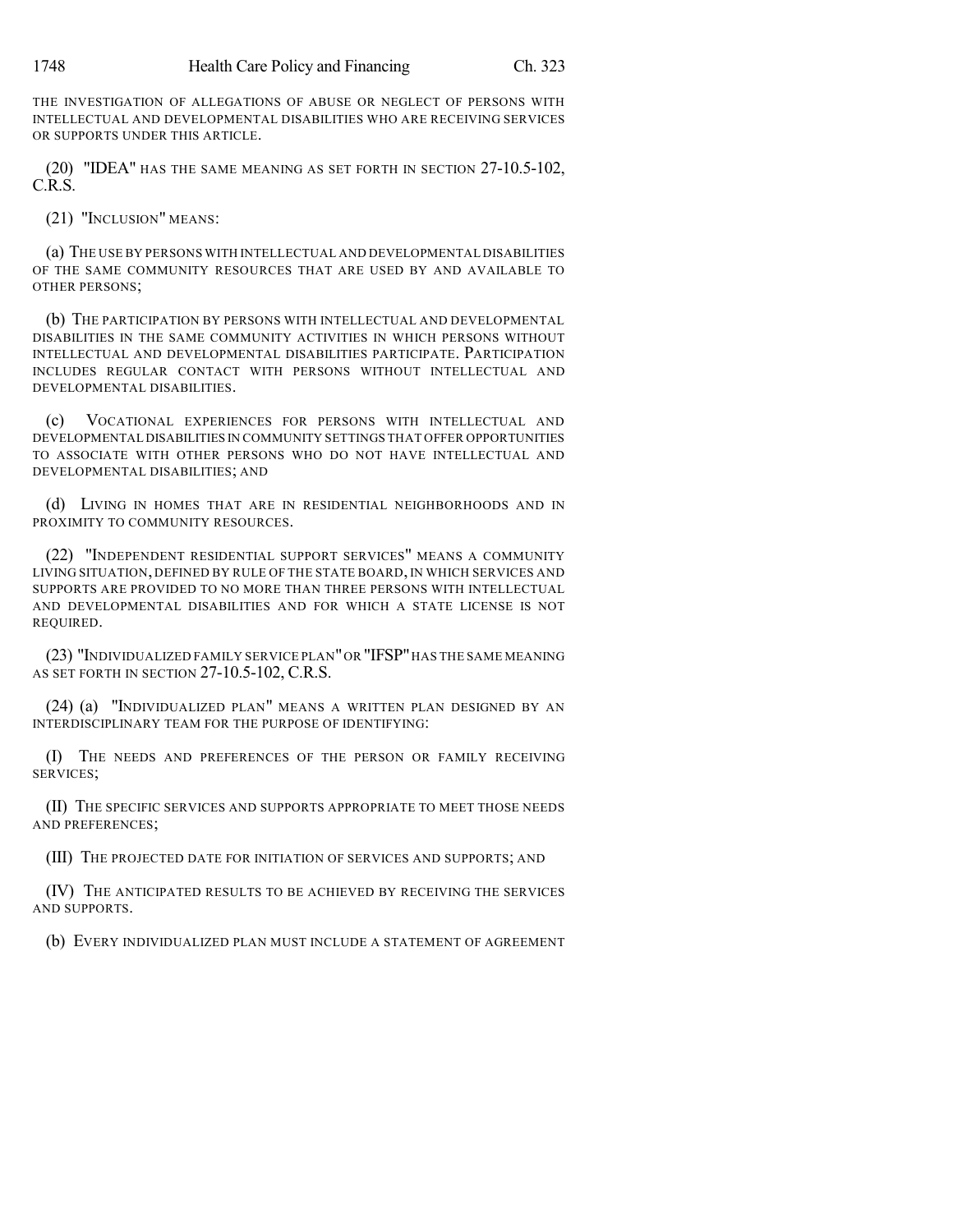WITH THE PLAN, SIGNED BY THE PERSON RECEIVING SERVICES OR OTHER SUCH PERSON LEGALLY AUTHORIZED TO SIGN ON BEHALF OF THE PERSON AND BY A REPRESENTATIVE OF THE COMMUNITY-CENTERED BOARD.

(c) ANY OTHER SERVICE OR SUPPORT PLAN DESIGNATED BY THE STATE DEPARTMENT THAT MEETS ALL OF THE REQUIREMENTS OF AN INDIVIDUALIZED PLAN IS CONSIDERED TO BE AN INDIVIDUALIZED PLAN PURSUANT TO THIS ARTICLE.

(d) (I) EVERY INDIVIDUALIZED PLAN THAT INCLUDES THE PROVISION OF RESPITE CARE FOR MEDICAL PURPOSES, PURSUANT TO SECTION 25.5-10-205, SHALL INCLUDE A PROCESS BY WHICH THE PERSON RECEIVING SERVICES AND SUPPORTS MAY RECEIVE NECESSARY CARE IF THE PERSON'S FAMILY OR CAREGIVER IS UNAVAILABLE DUE TO AN EMERGENCY SITUATION OR UNFORESEEN CIRCUMSTANCES. THE FAMILY OR CAREGIVER MUST BE DULY INFORMED BY THE INTERDISCIPLINARY TEAM OF THESE ALTERNATIVE CARE PROVISIONS AT THE TIME THE INDIVIDUALIZED PLAN IS INITIATED.

(II) NOTHING IN THIS PARAGRAPH (d) REQUIRES THE PROVISION OF RESPITE CARE. HOWEVER, ANY INDIVIDUAL PLAN THAT INCLUDES THE PROVISION OF RESPITE CARE FOR MEDICAL PURPOSES MUST CONTAIN A CONTINGENCY PLAN.

(25) "INTELLECTUAL AND DEVELOPMENTAL DISABILITIES PROFESSIONAL"MEANS A PERSON WHO HAS PROFESSIONAL TRAININGAND EXPERIENCE IN THE INTELLECTUAL AND DEVELOPMENTAL DISABILITIES FIELD, AS DEFINED BY RULE OF THE STATE BOARD.

(26)(a) "INTELLECTUAL AND DEVELOPMENTAL DISABILITY" MEANS A DISABILITY THAT MANIFESTS BEFORE THE PERSON REACHES TWENTY-TWO YEARS OF AGE, THAT CONSTITUTES A SUBSTANTIAL DISABILITY TO THE AFFECTED PERSON, AND THAT IS ATTRIBUTABLE TO MENTAL RETARDATION OR RELATED CONDITIONS,WHICH INCLUDE CEREBRAL PALSY, EPILEPSY, AUTISM, OR OTHER NEUROLOGICAL CONDITIONS WHEN THOSE CONDITIONS RESULT IN IMPAIRMENT OF GENERAL INTELLECTUAL FUNCTIONING OR ADAPTIVE BEHAVIOR SIMILAR TO THAT OF A PERSON WITH MENTAL RETARDATION.UNLESS OTHERWISE SPECIFICALLY STATED,THE FEDERAL DEFINITION OF "DEVELOPMENTAL DISABILITY" FOUND IN 42 U.S.C. SEC. 15001 ET SEQ. SHALL NOT APPLY.

(b) "PERSON WITH AN INTELLECTUAL AND DEVELOPMENTAL DISABILITY" MEANS A PERSON DETERMINED BY A COMMUNITY-CENTERED BOARD TO HAVE AN INTELLECTUAL AND DEVELOPMENTAL DISABILITY AND SHALL INCLUDE A CHILD WITH A DEVELOPMENTAL DELAY.

(c) "CHILD WITH A DEVELOPMENTAL DELAY" MEANS:

(I) A PERSON LESS THAN FIVE YEARS OF AGE WITH DELAYED DEVELOPMENT AS DEFINED BY RULE OF THE STATE BOARD; OR

(II) A PERSON LESS THAN FIVE YEARS OF AGE WHO IS AT RISK OF HAVING A DEVELOPMENTAL DISABILITY AS DEFINED BY RULE OF THE STATE BOARD.

(27) "INTERDEPENDENCE"MEANS THOSE MULTIPLE INTERACTIVE RELATIONSHIPS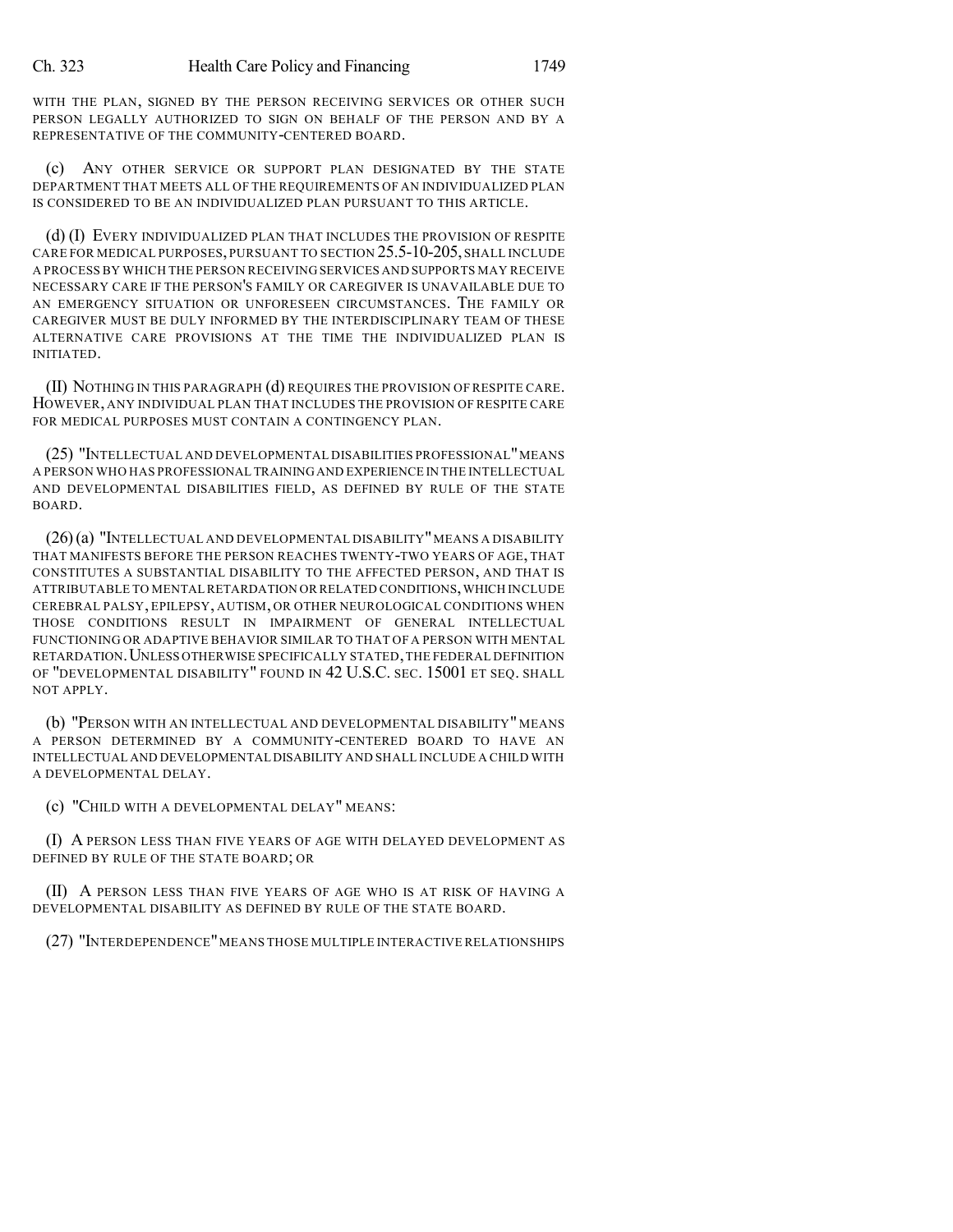THAT ARE NECESSARY TO CREATE A SENSE OF BELONGING AND SUPPORT BETWEEN AND AMONG PEOPLE THAT ARE MUTUALLY SOUGHT, SUSTAINED OVER TIME, AND BENEFICIAL TO THOSE INVOLVED.

(28) "INTERDISCIPLINARY TEAM" MEANS A GROUP OF PEOPLE CONVENED BY A DESIGNATED COMMUNITY-CENTERED BOARD THAT INCLUDES THE PERSON RECEIVING SERVICES;THE PARENTS OR GUARDIAN OF A MINOR;A GUARDIAN OR AN AUTHORIZED REPRESENTATIVE, AS APPROPRIATE; THE PERSON WHO COORDINATES THE PROVISIONS OF SERVICES AND SUPPORTS; AND OTHERS AS DETERMINED BY THE PERSON'S NEEDS AND PREFERENCE, WHO ARE ASSEMBLED TO WORK IN A COOPERATIVE MANNER TO DEVELOP OR REVIEW THE INDIVIDUALIZED PLAN.

(29) "LEAST RESTRICTIVE ENVIRONMENT" MEANS AN ENVIRONMENT THAT REPRESENTS THE LEAST DEPARTURE FROM THE TYPICAL PATTERNS OF LIVING AND THAT EFFECTIVELY MEETS THE NEEDS AND PREFERENCES OF THE PERSON RECEIVING SERVICES. "LEAST RESTRICTIVE ENVIRONMENT" MAY INCLUDE, BUT NEED NOT BE LIMITED TO, RECEIVING SERVICES FROM A COMMUNITY-CENTERED BOARD, SERVICE AGENCY, OR A FAMILY CAREGIVER IN THE FAMILY HOME.

(30) "OFFICE" MEANS THE OFFICE OF COMMUNITY LIVING CREATED IN PART 1 OF THIS ARTICLE.

(31) "PERSON RECEIVING SERVICES" MEANS A PERSON WITH AN INTELLECTUAL AND DEVELOPMENTAL DISABILITY WHO IS ENROLLED IN A PROGRAM FUNDED PURSUANT TO THIS ARTICLE.

(32) "PROGRAM"MEANS A SPECIFIC GROUP OF SERVICES OR SUPPORTS AS DEFINED BY RULES PROMULGATED BY THE STATE BOARD AND FOR WHICH FUNDING IS AVAILABLE PURSUANT TO THIS ARTICLE TO A PERSON WITH AN INTELLECTUAL AND DEVELOPMENTAL DISABILITY WHO IS ELIGIBLE FOR SUPPORTS AND SERVICES.

(33) "REGIONAL CENTER" HAS THE SAME MEANING AS SET FORTH IN SECTION 27-10.5-102, C.R.S.

(34) "SERVICE AGENCY" MEANS A PERSON OR ANY PUBLICLY OR PRIVATELY OPERATED PROGRAM, ORGANIZATION, OR BUSINESS PROVIDING SERVICES OR SUPPORTS FOR PERSONS WITH INTELLECTUAL AND DEVELOPMENTAL DISABILITIES.

(35) "SERVICE AND SUPPORT COORDINATION" MEANS PLANNING, LOCATING, FACILITATING ACCESS TO,COORDINATING,AND REVIEWING ALL ASPECTS OF NEEDED SERVICES, SUPPORTS, AND RESOURCES THAT ARE PROVIDED IN COOPERATION WITH THE PERSON RECEIVING SERVICES, THE PERSON'S FAMILY, AS APPROPRIATE, THE FAMILY OF A CHILD WITH A DEVELOPMENTAL DELAY, AND THE INVOLVED PUBLIC OR PRIVATE AGENCIES. PLANNING INCLUDES THE DEVELOPMENT OR REVIEW OF AN EXISTING INDIVIDUALIZED PLAN. "SERVICE AND SUPPORT COORDINATION" ALSO INCLUDES THE REASSESSMENT OF THE NEEDS AND PREFERENCES OF THE PERSON RECEIVING SERVICES OR THE NEEDS OF THE FAMILY OF THE PERSON, WITH MAXIMUM PARTICIPATION OF THE PERSON RECEIVING SERVICES AND THE PERSON'S PARENTS, GUARDIAN, OR AUTHORIZED REPRESENTATIVE, AS APPROPRIATE.

(36) "SERVICES AND SUPPORTS" MEANS ONE OR MORE OF THE FOLLOWING: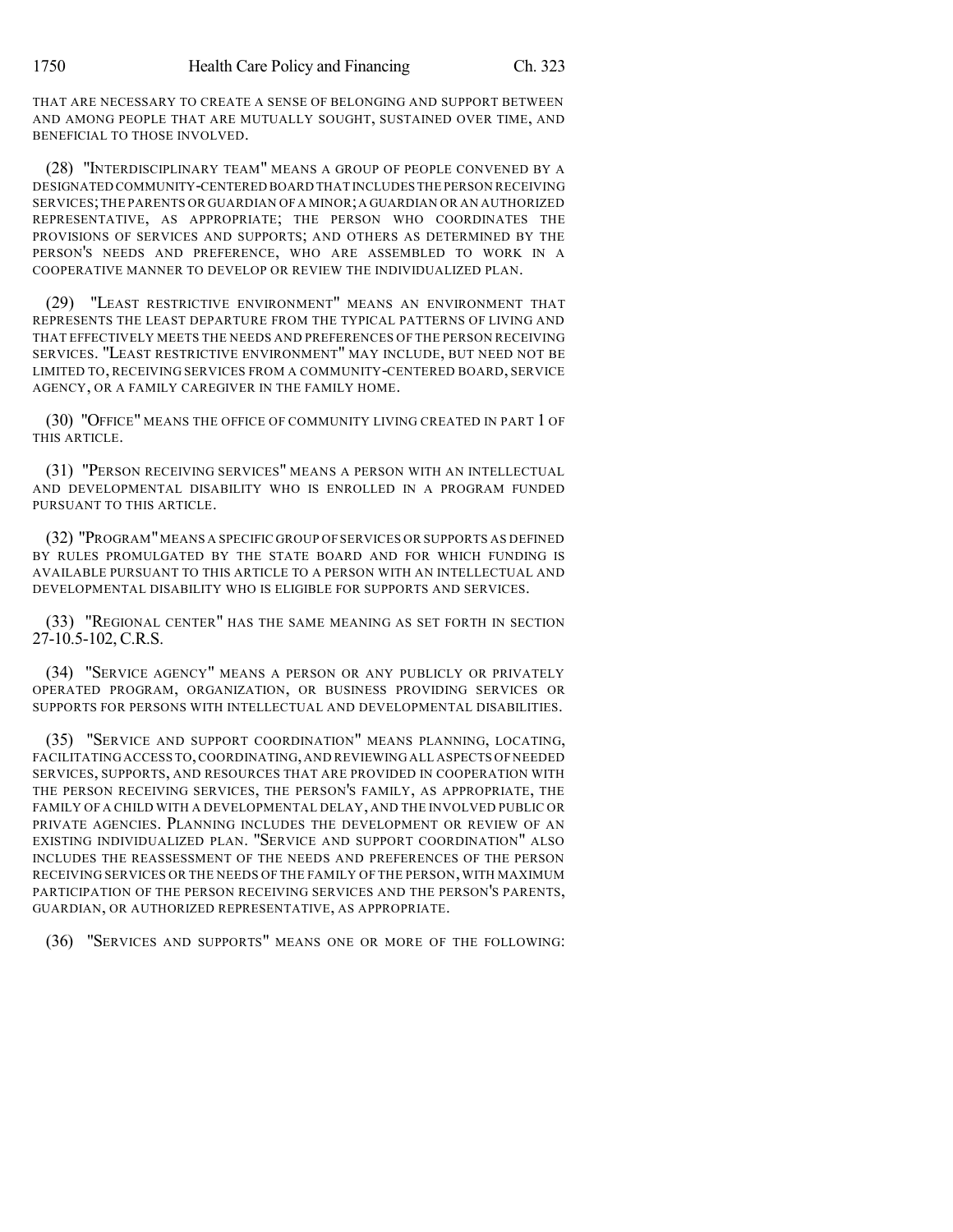EDUCATION, TRAINING, INDEPENDENT OR SUPPORTED LIVING ASSISTANCE, THERAPIES, IDENTIFICATION OF NATURAL SUPPORTS, AND OTHER ACTIVITIES PROVIDED:

(a) TO ENABLE PERSONS WITH INTELLECTUAL AND DEVELOPMENTAL DISABILITIES TO MAKE RESPONSIBLE CHOICES, EXERT GREATER CONTROL OVER THEIR LIVES, EXPERIENCE PRESENCE AND INCLUSION IN THEIR COMMUNITIES, DEVELOP THEIR COMPETENCIES AND TALENTS, MAINTAIN RELATIONSHIPS, FOSTER A SENSE OF BELONGING, AND EXPERIENCE PERSONAL SECURITY AND SELF-RESPECT;

(b) TO ENHANCE CHILD DEVELOPMENT AND HEALTHY PARENT-CHILD AND FAMILY INTERACTION FOR ELIGIBLE PERSONS AND THEIR FAMILIES; AND

(c) TO ENABLE FAMILIES, WHO CHOOSE OR DESIRE TO MAINTAIN A FAMILY MEMBER WITH AN INTELLECTUAL AND DEVELOPMENTAL DISABILITY AT HOME, TO OBTAIN SUPPORT AND TO ENJOY A TYPICAL LIFESTYLE.

(37) "STERILIZATION" MEANS ANY SURGICAL OR OTHER MEDICAL PROCEDURE THAT HAS AS ITS PRIMARY PURPOSE TO RENDER A PERSON PERMANENTLY INCAPABLE OF REPRODUCTION.

(38) "WAITING LIST" MEANS THE LIST OF PERSONS WITH INTELLECTUAL AND DEVELOPMENTAL DISABILITIES WHO ARE WAITING FOR ENROLLMENT INTO A PROGRAM PROVIDED PURSUANT TO THIS ARTICLE.

**25.5-10-203. Divisionof intellectual anddevelopmentaldisabilities- creation - functions - reporting - legislative declaration - repeal.** (1) (a) THE GENERAL ASSEMBLY FINDS AND DECLARES THAT:

(I) AN EFFECTIVE SYSTEM OF COMMUNITY-BASED SERVICES AND SUPPORTS IS ESSENTIAL TO ENABLE CHILDREN AND ADULTS WITH INTELLECTUAL AND DEVELOPMENTAL DISABILITIES TO LIVE IN THEIR COMMUNITIES;

(II) THE DEMAND FOR HIGH-QUALITY INTELLECTUAL AND DEVELOPMENTAL DISABILITIES SERVICES IS EXPECTED TO GROW; AND

(III) PERSONS WITH INTELLECTUAL AND DEVELOPMENTAL DISABILITIES NEED A SYSTEM THAT PROMOTES SELF-DIRECTION OF SERVICES AND SELF-DETERMINATION AND THAT IS DESIGNED TO IMPROVE PERSONAL OUTCOMES.

(b) (I) THE GENERAL ASSEMBLY FURTHER FINDS AND DECLARES THAT STATE AGENCIES SHOULD BE ORGANIZED IN A MANNER THAT ALLOWS FOR IMPROVED DELIVERY OF LONG-TERM SERVICES AND SUPPORTS FOR PERSONS AND PROVIDERS; AND

(II) THE TRANSFER PURSUANT TO PART 1 OF THIS ARTICLE OF THE POWERS, DUTIES,AND FUNCTIONSRELATINGTO THE PROGRAMS,SERVICES,AND SUPPORTS FOR PERSONS WITH INTELLECTUAL AND DEVELOPMENTAL DISABILITIES TO THE OFFICE FOR ADMINISTRATION BY THE DIVISION OF INTELLECTUAL AND DEVELOPMENTAL DISABILITIES, CREATED IN THIS SECTION, IS AN INITIAL STEP IN THE PROCESS OF REDESIGNING COLORADO'S LONG-TERM CARE SYSTEM.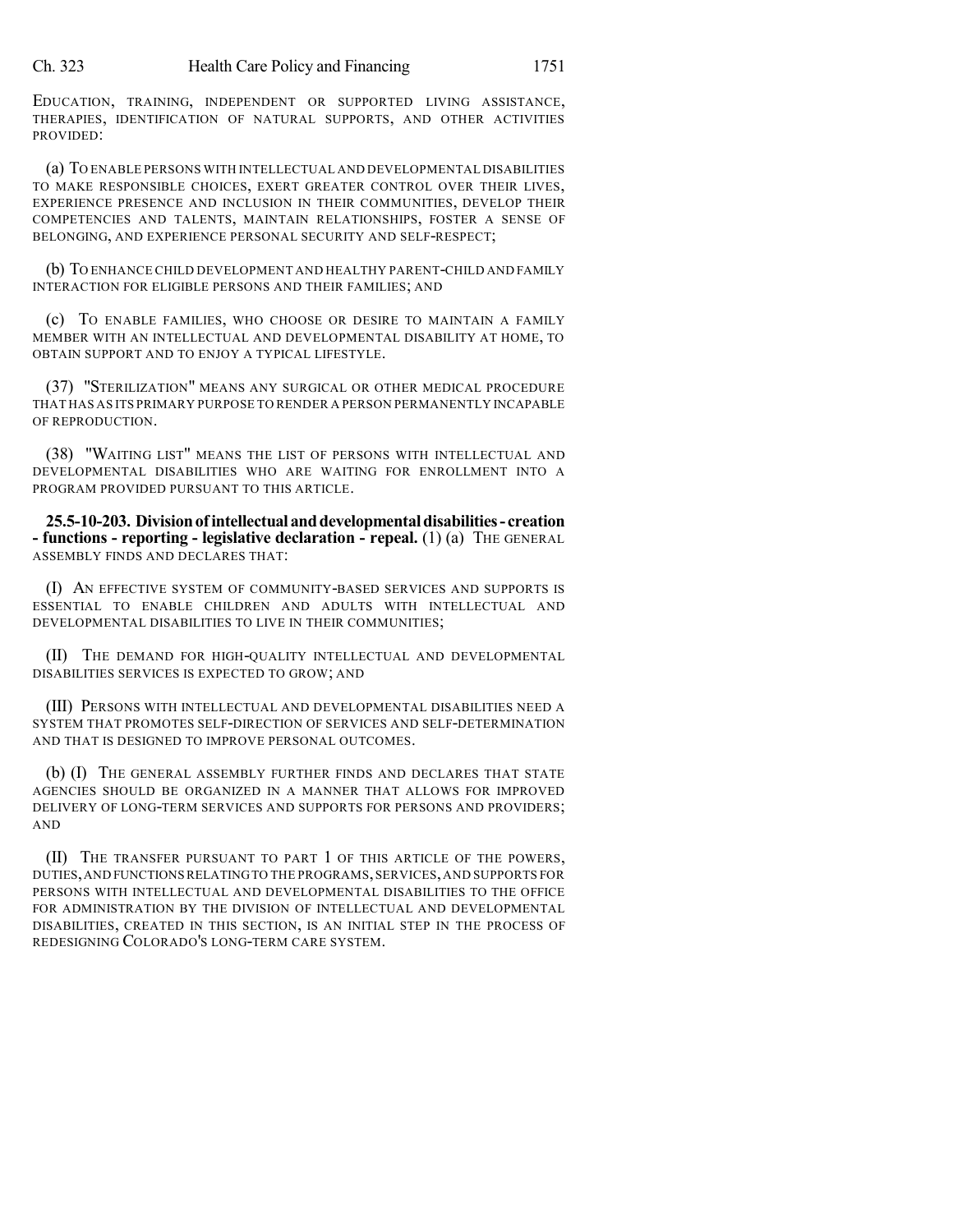(2) THERE IS HEREBY CREATED WITHIN THE OFFICE THE DIVISION OF INTELLECTUAL AND DEVELOPMENTAL DISABILITIES.

(3) THE DIVISION SHALL ADMINISTER THE PROGRAMS, SERVICES, AND SUPPORTS FOR PERSONS WITH INTELLECTUAL AND DEVELOPMENTAL DISABILITIES CONTAINED IN THIS ARTICLE.

(4) BECAUSE OF THE UNIQUE GOAL OF THE DIVISION IN ADMINISTERING LIFELONG PROGRAMS, SERVICES, AND SUPPORTS FOR PERSONS WITH INTELLECTUAL AND DEVELOPMENTAL DISABILITIES, AS PART OF ITS ANNUAL BRIEFING TO THE JOINT BUDGET COMMITTEE, THE STATE DEPARTMENT SHALL ALLOW SUFFICIENT BRIEFING TIME DEVOTED SOLELY TO ISSUES RELATING TO THE DIVISION AND ITS ADMINISTRATION OF THE PROGRAMS, SERVICES AND SUPPORTS CONTAINED IN THIS ARTICLE.

(5) (a) THE STATE DEPARTMENT, IN CONJUNCTION WITH A REPRESENTATIVE OF THE COMMUNITY-CENTERED BOARDS, A REPRESENTATIVE OF SERVICE PROVIDERS, AND A REPRESENTATIVE OF A STATEWIDE ORGANIZATION ADVOCATING AND PROVIDING SUPPORT FOR CHILDREN AND ADULTS WITH INTELLECTUAL AND DEVELOPMENTAL DISABILITIES, SHALL REPORT CONCERNING THE OPERATIONAL STATUS OF THE DIVISION AND ANY UNRESOLVED ISSUES RELATING TO THE TRANSFER OF POWERS,DUTIES,AND FUNCTIONS TO THE STATE DEPARTMENT PURSUANT TO PART 1 OF THIS ARTICLE. THE REPORT SHALL BE MADE QUARTERLY TO THE JOINT BUDGET COMMITTEE OF THE GENERAL ASSEMBLY AND TO THE PUBLIC HEALTH CARE AND HUMAN SERVICES COMMITTEE OF THE HOUSE OF REPRESENTATIVES AND THE HEALTH AND HUMAN SERVICES COMMITTEE OF THE SENATE, OR ANY SUCCESSOR COMMITTEES, COMMENCING IN MARCH 2014 AND CONCLUDING IN DECEMBER 2014.

(b) THIS SUBSECTION (5) IS REPEALED, EFFECTIVE JULY 1, 2015.

**25.5-10-204. [Similar to former 27-10.5-103.] Duties of the executive director -state board rules.** (1) IN ORDER TO IMPLEMENT THE PROVISIONS OF THIS ARTICLE, THE EXECUTIVE DIRECTOR SHALL, SUBJECT TO AVAILABLE APPROPRIATIONS, CARRY OUT THE FOLLOWING DUTIES:

(a) CONDUCT MONITORING AND REVIEW ACTIVITIES THAT INCLUDE COMMUNITY-CENTERED BOARDS AND SERVICE AGENCIES;

(b) PROVIDE OR OBTAIN TRAINING AND TECHNICAL ASSISTANCE THROUGH COMMUNITY-CENTERED BOARDS AND SERVICE AGENCIES IN ORDER TO IMPROVE THE QUALITY OF SERVICES AND SUPPORTS PROVIDED TO PERSONS WITH INTELLECTUAL AND DEVELOPMENTAL DISABILITIES;

(c) PREPARE AND TRANSMIT ANNUALLY TO THE GOVERNOR AND THE JOINT BUDGET COMMITTEE OF THE GENERAL ASSEMBLY, IN THE FORM AND MANNER PRESCRIBED PURSUANT TO SECTION 24-1-136, C.R.S., A REPORT DETAILING THE FOLLOWINGINFORMATION,AS AVAILABLE AND APPROPRIATE,THAT ISBROKEN DOWN INTO DESIGNATED SERVICE AREAS AS WELL AS PROVIDED IN AN OVERALL STATEWIDE FORMAT:

(I) THE TOTAL NUMBER OF PERSONS RECEIVING SERVICES PURSUANT TO THIS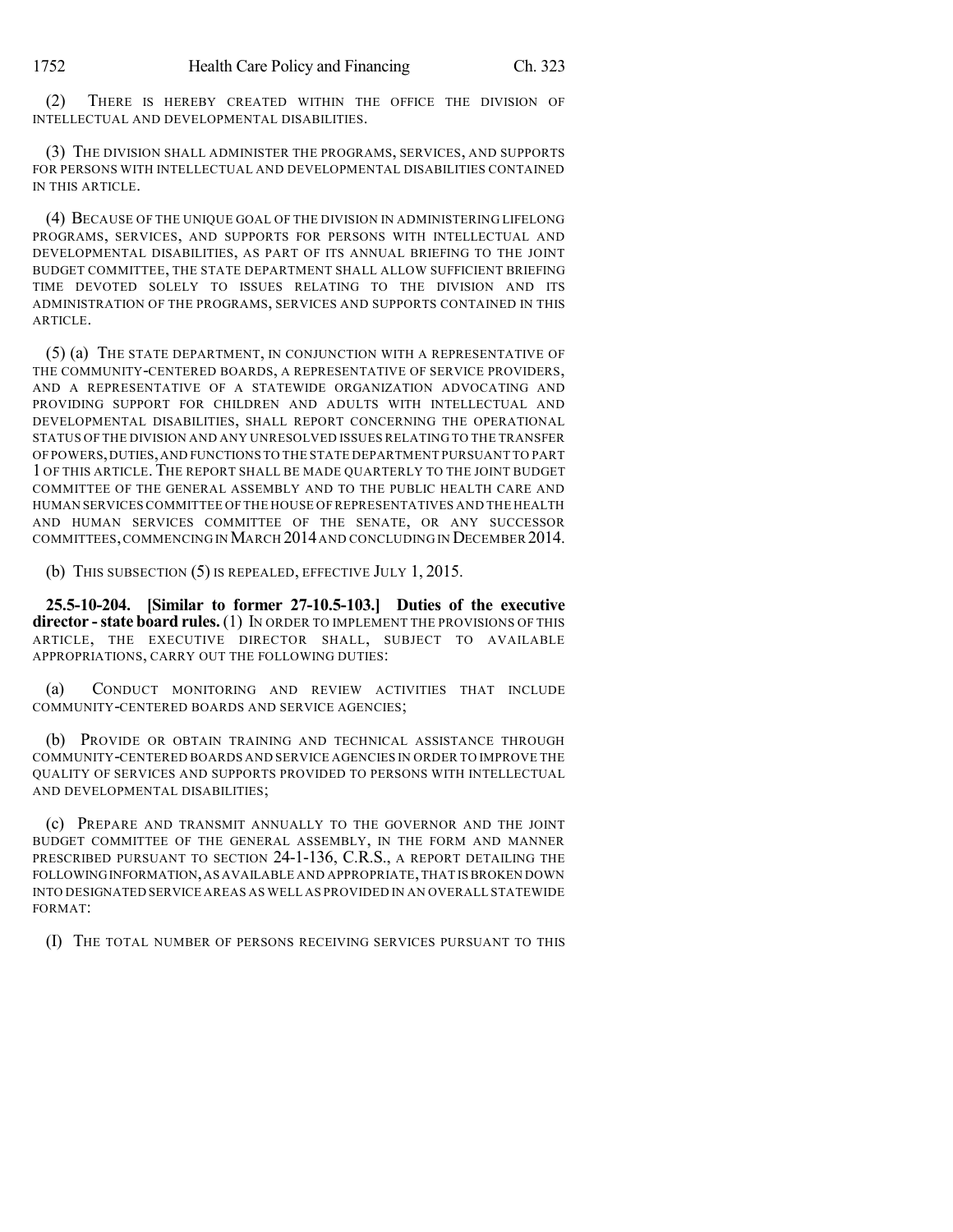ARTICLE;

(II) THE TYPES OF SERVICES AND SUPPORTS PROVIDED;

(III) THE COSTS OF SERVICES AND SUPPORTS REGARDLESS OF FUNDING SOURCE;

(IV) AN EVALUATION OF THE QUALITY OF THE SERVICES AND SUPPORTS RENDERED;

(V) AN EVALUATION OF THE EFFECTIVENESS OF THE SERVICES AND SUPPORTS RENDERED IN IMPLEMENTING THE INDIVIDUALIZED PLANS OF PERSONS RECEIVING SERVICES;

(VI) THE NUMBERS, TYPES, AND RESOLUTION OF APPEALS THAT WERE HEARD BY THE STATE DEPARTMENT ARISING FROM DISPUTES SPECIFIED IN SECTION 25.5-10-212; AND

(VII) THE NUMBER OF PERSONS DETERMINED TO BE ELIGIBLE TO RECEIVE SERVICES AND SUPPORTS WHO ARE NOT RECEIVING SERVICES OR SUPPORTS PURSUANT TO THIS ARTICLE ALONG WITH AN ANALYSIS OF THE REASONS THEY ARE NOT RECEIVING SERVICES AND SUPPORTS;

(d) DESIGNATE A COMMUNITY-CENTERED BOARD IN EACH DESIGNATED SERVICE AREA IN THE STATE;

(e) IMPLEMENT THE PROVISION OF HOME- AND COMMUNITY-BASED SERVICES TO ELIGIBLE PERSONS WITH INTELLECTUAL AND DEVELOPMENTAL DISABILITIES AND PURSUE OTHER MEDICAID-FUNDED SERVICES DETERMINED BY THE STATE DEPARTMENT TO BE APPROPRIATE FOR PERSONS WITH INTELLECTUAL AND DEVELOPMENTAL DISABILITIES, PURSUANT TO PART 4 OF ARTICLE 6 OF THIS TITLE AND SUBJECT TO AVAILABLE APPROPRIATIONS; AND

(f) PROMOTE EFFECTIVE COORDINATION WITH AGENCIES SERVING PERSONS WITH INTELLECTUAL AND DEVELOPMENTAL DISABILITIES IN ORDER TO IMPROVE CONTINUITY OF SERVICES AND SUPPORTS FOR PERSONS FACING LIFE TRANSITIONS FROM TODDLER TO PRESCHOOL,SCHOOL TO ADULT LIFE,AND WORK TO RETIREMENT.

(2) THE STATE BOARD SHALL ADOPT SUCH RULES,IN ACCORDANCE WITH SECTION 24-4-103,C.R.S.,AS ARE NECESSARY TO CARRY OUT THE PROVISIONS AND PURPOSES OF THIS ARTICLE, INCLUDING BUT NOT LIMITED TO THE FOLLOWING SUBJECTS:

(a) STANDARDS FOR SERVICES AND SUPPORTS, INCLUDING PREPARATION OF INDIVIDUALIZED PLANS;

(b) THE DESIGNATION OF COMMUNITY-CENTERED BOARDS AND THE ORGANIZATION OF THOSE ENTITIES, INCLUDING STANDARDS OF ORGANIZATION, STAFF QUALIFICATIONS,AND OTHER FACTORS NECESSARY TO ENSURE PROGRAM INTEGRITY;

(c) PURCHASE OF SERVICES AND SUPPORTS AND FINANCIAL ADMINISTRATION;

(d) PROCEDURES FOR RESOLVING DISPUTES OVER ELIGIBILITY DETERMINATION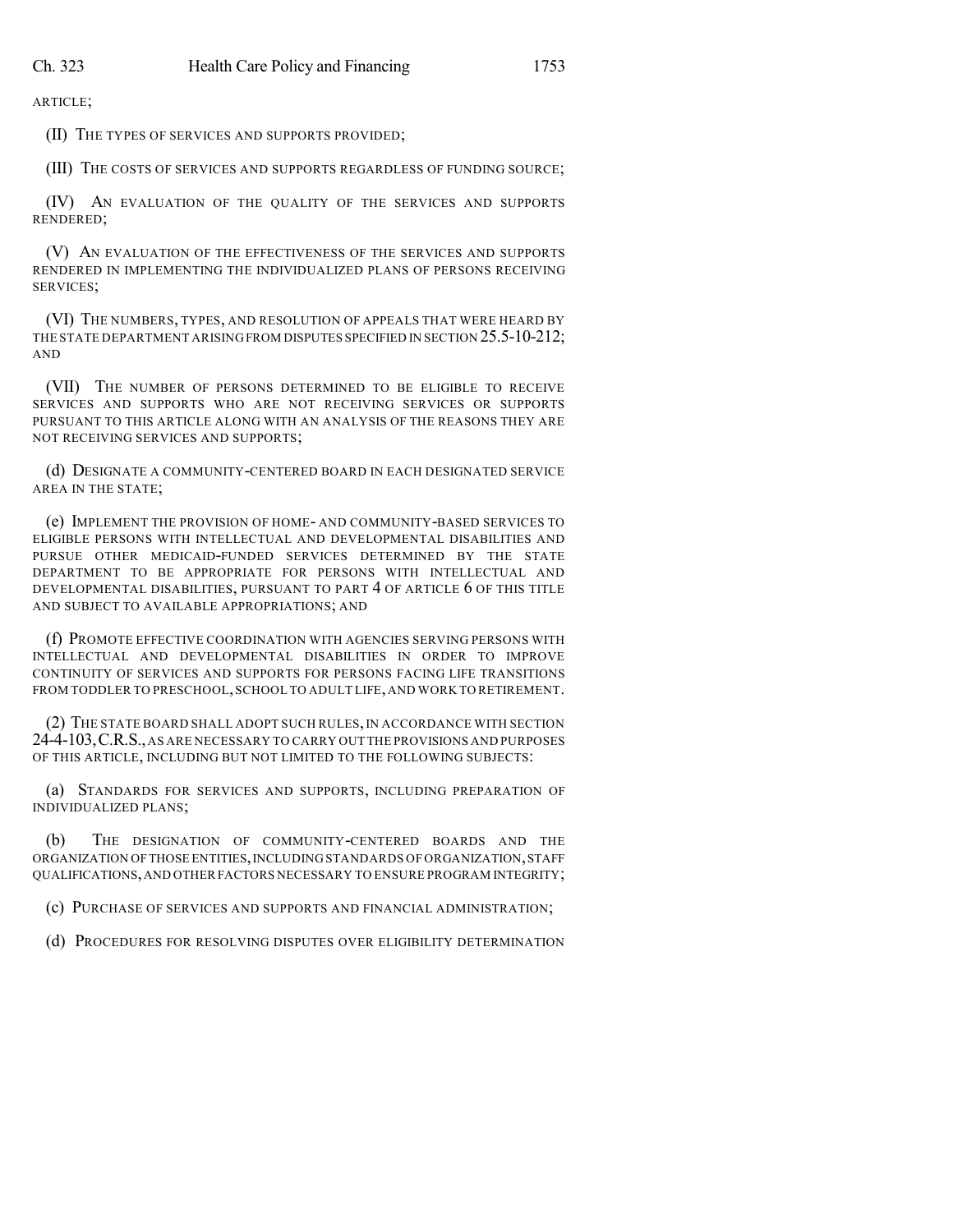AND THE MODIFICATION, DENIAL, OR TERMINATION OF SERVICES;

(e) ELIGIBILITY DETERMINATION, THE CRITERIA FOR DETERMINATION, AND ADMISSION TO THE PROGRAM;

(f) SYSTEMS OF QUALITY ASSURANCE AND DATA COLLECTION;

(g) THE RIGHTS OF A PERSON RECEIVING SERVICES;

(h) CONFIDENTIALITY OF RECORDS OF A PERSON RECEIVING SERVICES;

(i) DESIGNATION OF AUTHORIZED REPRESENTATIVES AND DELINEATION OF THEIR RIGHTS AND DUTIES PURSUANT TO THIS ARTICLE;

(j) (I) THE ESTABLISHMENT OF GUIDELINES AND PROCEDURES FOR AUTHORIZATION OF PERSONS FOR ADMINISTRATION OF NUTRITION AND FLUIDS THROUGH GASTROSTOMY TUBES.

(II) THE STATE DEPARTMENT SHALL REQUIRE THAT A SERVICE AGENCY PROVIDING RESIDENTIAL OR DAY PROGRAM SERVICES OR SUPPORTS HAVE A STAFF MEMBER QUALIFIED PURSUANT TO SUBPARAGRAPH (III) OF THIS PARAGRAPH (j) ON DUTY AT ANY TIME THE FACILITY ADMINISTERS SAID NUTRITION AND FLUIDS THROUGH GASTROSTOMY TUBES, AND THAT THE FACILITY MAINTAIN A WRITTEN RECORD OF EACH NUTRIENT OR FLUID ADMINISTERED TO EACH PERSON RECEIVING SERVICES, INCLUDING THE TIME AND THE AMOUNT OF THE NUTRIENT OR FLUID.

(III) A PERSON WHO IS NOT OTHERWISE AUTHORIZED BY LAW TO ADMINISTER NUTRITION AND FLUIDS THROUGH GASTROSTOMY TUBES IS ALLOWED TO PERFORM THE DUTIES ONLY UNDER THE SUPERVISION OF A LICENSED NURSE OR PHYSICIAN. A PERSON WHO ADMINISTERS NUTRITION AND FLUIDS IN COMPLIANCE WITH THE PROVISIONS OF THIS PARAGRAPH (j) IS EXEMPT FROM THE LICENSING REQUIREMENTS OF THE "COLORADO MEDICAL PRACTICE ACT", ARTICLE 36 OF TITLE 12, C.R.S., AND THE "NURSE PRACTICE ACT", ARTICLE 38 OF TITLE 12, C.R.S. NOTHING IN THIS PARAGRAPH (j) SHALL BE DEEMED TO AUTHORIZE THE ADMINISTRATION OF MEDICATIONS THROUGH GASTROSTOMY TUBES. A PERSON ADMINISTERING MEDICATIONS THROUGH GASTROSTOMY TUBES IS SUBJECT TO THE REQUIREMENTS OF PART 3 OF ARTICLE 1.5 OF TITLE 25, C.R.S.

(IV) FOR PURPOSES OF THIS PARAGRAPH (j), "ADMINISTRATION"MEANS ASSISTING A PERSON IN THE INGESTION OF NUTRITION OR FLUIDS ACCORDING TO THE DIRECTION AND SUPERVISION OF A LICENSED NURSE OR PHYSICIAN.

**25.5-10-205. [Formerly 27-10.5-103.5.] Community-centered boards and service agencies - local public procurement units.** For purposes of entering into a cooperative purchasing agreement pursuant to section 24-110-201, C.R.S., a nonprofit community-centered board or a nonprofit service agency may be certified as a local public procurement unit as provided in section 24-110-207.5, C.R.S.

**25.5-10-206. [Similar to 27-10.5-104.] Authorized services and supports conditions of funding - purchase of services and supports - boards of county commissioners - appropriation.** (1) SUBJECT TO ANNUAL APPROPRIATIONS BY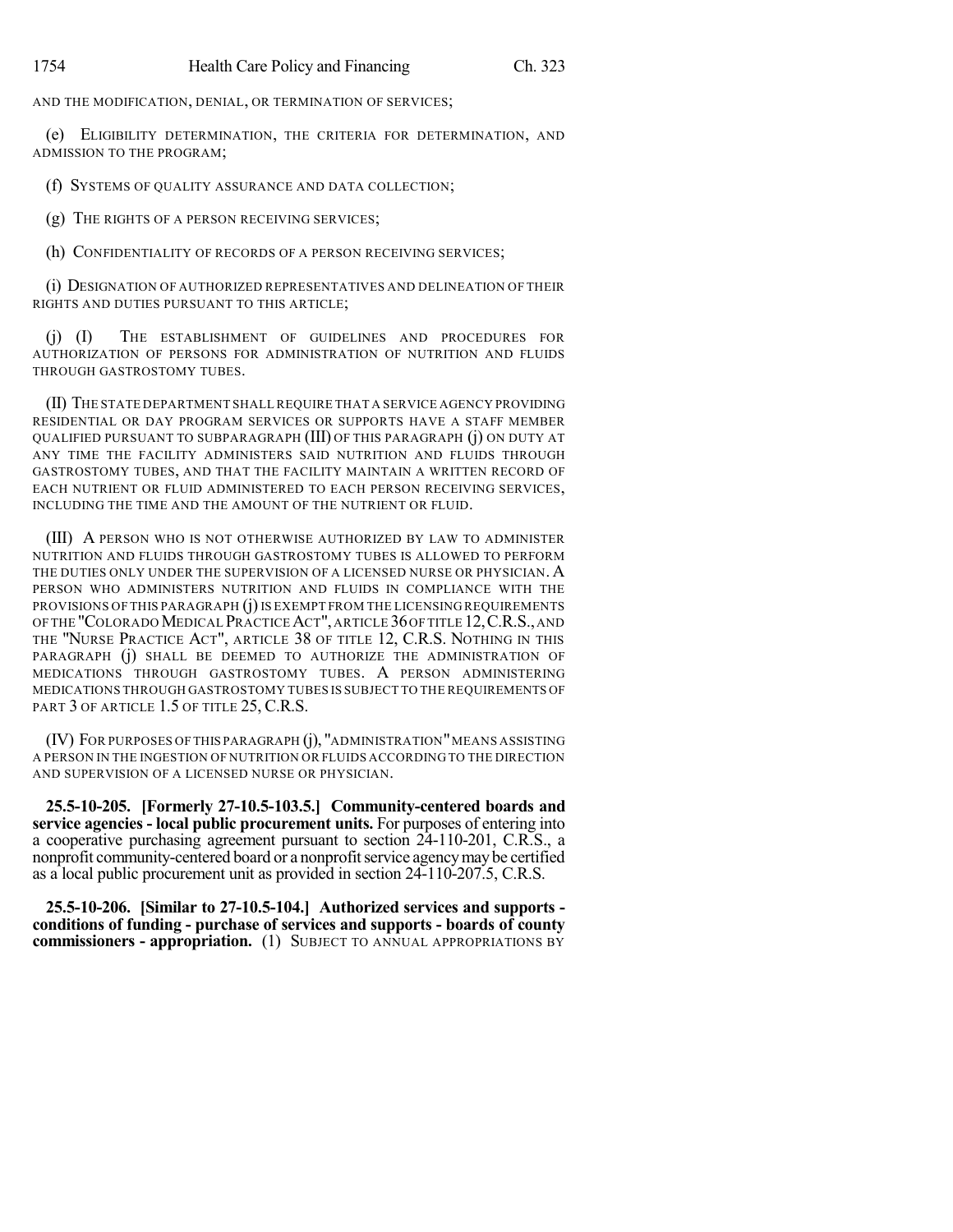THE GENERAL ASSEMBLY, THE STATE DEPARTMENT SHALL PROVIDE OR PURCHASE, PURSUANT TO SUBSECTION (4) OF THIS SECTION, AUTHORIZED SERVICES AND SUPPORTS FROM COMMUNITY-CENTERED BOARDS OR SERVICE AGENCIES FOR PERSONS WHO HAVE BEEN DETERMINED TO BE ELIGIBLE FOR SUCH SERVICES AND SUPPORTS PURSUANT TO SECTION 25.5-10-211 AND AS SPECIFIED IN THE ELIGIBLE PERSON'S INDIVIDUALIZED PLAN.THOSE SERVICES AND SUPPORTS MAY INCLUDE,BUT NEED NOT BE LIMITED TO, THE FOLLOWING:

(a) FAMILY SUPPORT SERVICES, INCLUDING AN ARRAY OF SUPPORTIVE SERVICES PROVIDED TO THE PERSON RECEIVING SERVICES AND THE PERSON'S FAMILY, THAT ENABLE THE FAMILY TO MAINTAIN THE PERSON IN THE FAMILY HOME, THEREBY PREVENTING OR DELAYING THE NEED FOR OUT-OF-HOME PLACEMENT THAT IS UNWANTED BY THE PERSON OR THE FAMILY, PURSUANT TO SECTION 25.5-10-301;

#### (b) CASE MANAGEMENT SERVICES;

(c) RESPITE CARE SERVICES, INCLUDING TEMPORARY CARE OF A PERSON WITH AN INTELLECTUAL AND DEVELOPMENTAL DISABILITY TO OFFER RELIEF TO THE PERSON'S FAMILY OR CAREGIVER OR TO ALLOW THE FAMILY OR CAREGIVER TO DEAL WITH EMERGENCY SITUATIONS OR TO ENGAGE IN PERSONAL, SOCIAL, OR ROUTINE ACTIVITIES AND TASKS THAT OTHERWISE MAY BE NEGLECTED, POSTPONED, OR CURTAILED DUE TO THE DEMANDS OF SUPPORTING A PERSON WHO HAS AN INTELLECTUAL AND DEVELOPMENTAL DISABILITY;

(d) DAY SERVICES AND SUPPORTS THAT OFFER OPPORTUNITIES FOR PERSONS WITH INTELLECTUAL AND DEVELOPMENTAL DISABILITIES TO EXPERIENCE AND ACTIVELY PARTICIPATE IN VALUED ADULT ROLES IN THE COMMUNITY. THESE SERVICES AND SUPPORTS WILL ENABLE PERSONS RECEIVING SERVICES TO ACCESS AND PARTICIPATE IN COMMUNITY ACTIVITIES, SUCH AS WORK, RECREATION, HIGHER EDUCATION, AND SENIOR CITIZEN ACTIVITIES. DAY SERVICES MAY ALSO INCLUDE THE ADMINISTRATION OF NUTRITION OR FLUIDS THROUGH GASTROSTOMY TUBES, IF ADMINISTERED BY A PERSON AUTHORIZED PURSUANT TO SECTION 25.5-10-204 (2) (j) AND SUPERVISED BY A LICENSED NURSE OR PHYSICIAN.

(e) RESIDENTIAL SERVICES AND SUPPORTS, INCLUDING AN ARRAY OF TRAINING, LEARNING, EXPERIENTIAL, AND SUPPORT ACTIVITIES PROVIDED IN LIVING ALTERNATIVES DESIGNED TO MEET THE INDIVIDUAL NEEDS AND PREFERENCES OF PERSONS RECEIVING SERVICES AND MAY INCLUDE THE ADMINISTRATION OF NUTRITION OR FLUIDS THROUGH GASTROSTOMY TUBES, IF ADMINISTERED BY A PERSON AUTHORIZED PURSUANT TO SECTION 25.5-10-204 (2) (j) AND SUPERVISED BY A LICENSED NURSE OR PHYSICIAN; AND

(f) ANCILLARY SERVICES, INCLUDING ACTIVITIES THAT ARE SECONDARY BUT INTEGRAL TO THE PROVISION OF THE SERVICES AND SUPPORTS SPECIFIED IN THIS SUBSECTION  $(1)$ .

(2) SERVICE AGENCIES RECEIVING FUNDS PURSUANT TO SUBSECTION (1) OF THIS SECTION SHALL COMPLY WITH ALL OF THE PROVISIONS OF THIS ARTICLE AND THE RULES PROMULGATED THEREUNDER.

(3) SERVICE AND SUPPORT COORDINATION SHALL BE PURCHASED FROM THE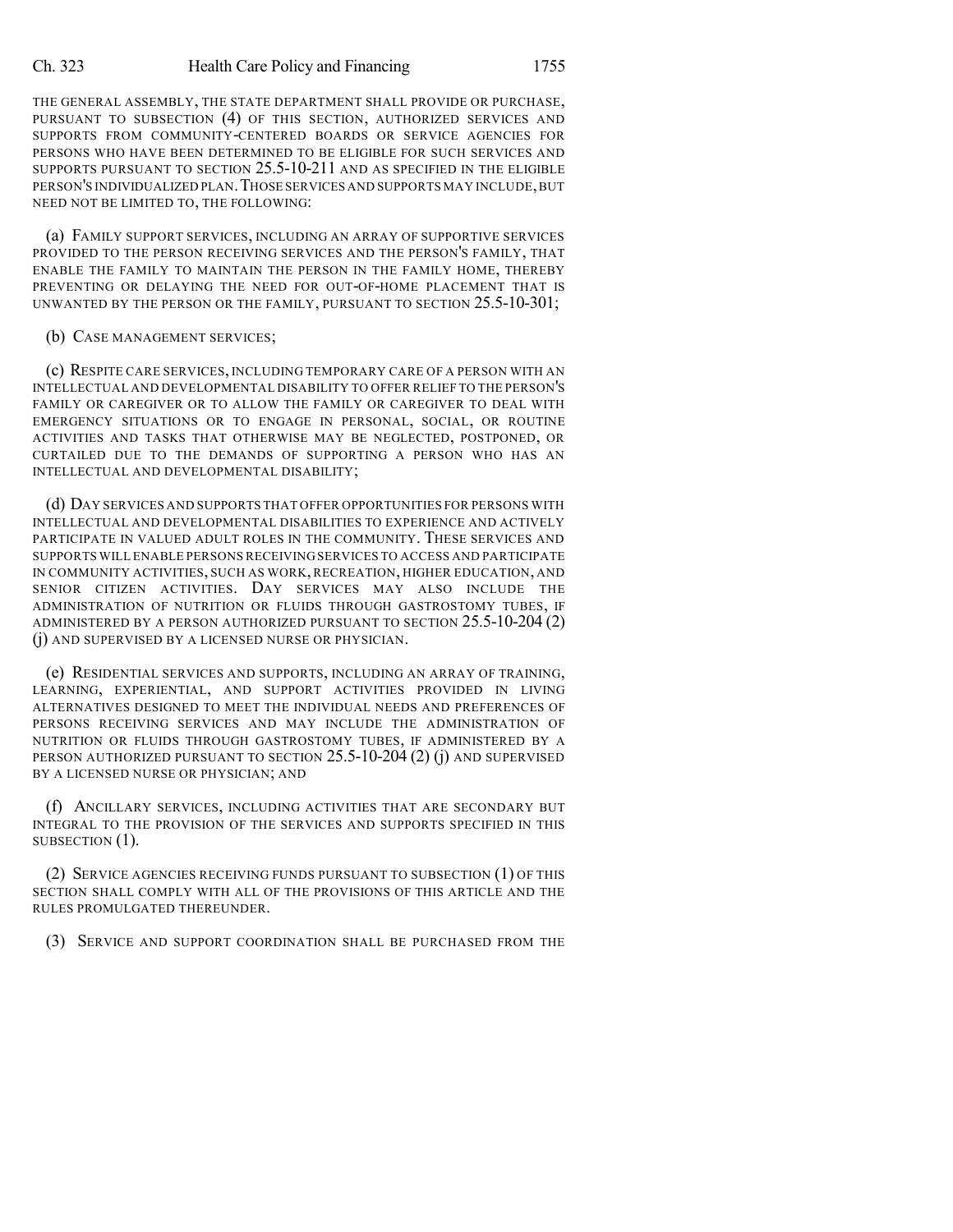COMMUNITY-CENTERED BOARD DESIGNATED PURSUANT TO SECTION 25.5-10-209 EXCEPT AS OTHERWISE PROVIDED IN SUBSECTION (4) OF THIS SECTION.

(4) (a) THE STATE DEPARTMENT MAY PURCHASE SERVICES AND SUPPORTS, INCLUDING SERVICE AND SUPPORT COORDINATION, DIRECTLY FROM SERVICE AGENCIES IF:

(I) REQUIRED BY THE FEDERAL REQUIREMENTS FOR THE STATE TO QUALIFY FOR FEDERAL FUNDS UNDER TITLE XIX OF THE FEDERAL "SOCIAL SECURITY ACT", AS AMENDED, INCLUDING PROGRAMS AUTHORIZED PURSUANT TO PART 4 OF ARTICLE 6 OF THIS TITLE; OR

(II) THE EXECUTIVE DIRECTOR HAS DETERMINED THAT A SERVICE OR SUPPORT PROVIDED OR PURCHASED BY A DESIGNATED COMMUNITY-CENTERED BOARD DOES NOT MEET ESTABLISHED STANDARDS AND THE CONTINUATION OF PURCHASE OF THE SERVICE OR SUPPORT THROUGH THE COMMUNITY-CENTERED BOARD IS NOT IN THE BEST INTERESTS OF THE PERSONS RECEIVING SERVICES.

(b) THE STATE DEPARTMENT SHALL ONLY PURCHASE SERVICES AND SUPPORTS DIRECTLY FROM THOSE COMMUNITY-CENTERED BOARDS OR SERVICE AGENCIES THAT MEET ESTABLISHED STANDARDS.

(c) THE STATE DEPARTMENT MAY PURCHASE SERVICES AND SUPPORTS,INCLUDING SERVICE AND SUPPORT COORDINATION, FROM A FAMILY CAREGIVER IF THE EXECUTIVE DIRECTOR HAS DETERMINED THAT THE PROVISION OF A SERVICE OR SUPPORT BY A FAMILY CAREGIVER IN THE FAMILY HOME WOULD PROVIDE THE PERSON RECEIVING THE SERVICE OR SUPPORT WITH THE LEAST RESTRICTIVE ENVIRONMENT.

(d) NOTHING IN THIS SECTION SHALL BE CONSTRUED TO PROHIBIT THE PROVISION OF SERVICES AND SUPPORTS, INCLUDING CASE MANAGEMENT SERVICES, DIRECTLY BY THE DEPARTMENT OF HUMAN SERVICES THROUGH REGIONAL CENTERS, FOR PERSONS RECEIVING SERVICES IN REGIONAL CENTERS.

(e) NOTHING IN THIS SECTION SHALL BE CONSTRUED TO REQUIRE THE PROVISION OF SERVICES AND SUPPORTS, INCLUDING CASE MANAGEMENT SERVICES, DIRECTLY BY THE STATE DEPARTMENT.

(5) GOVERNMENTAL UNITS, INCLUDING BUT NOT LIMITED TO COUNTIES, MUNICIPALITIES, SCHOOL DISTRICTS, HEALTH SERVICE DISTRICTS, AND STATE INSTITUTIONS OF HIGHER EDUCATION, ARE AUTHORIZED AT THEIR OWN EXPENSE TO FURNISH MONEY, MATERIALS, OR SERVICES AND SUPPORTS TO PERSONS WITH INTELLECTUAL AND DEVELOPMENTAL DISABILITIES,OR TO PURCHASE SERVICES AND SUPPORTS FOR SUCH PERSONS THROUGH DESIGNATED COMMUNITY-CENTERED BOARDS OR SERVICE AGENCIES, SO LONG AS NO CONDITIONS OR REQUIREMENTS IMPOSED AS A RESULT OF THE PROVISION OR PURCHASE THROUGH A COMMUNITY-CENTERED BOARD OR SERVICE AGENCY CONFLICT WITH THE PROVISIONS OF THIS ARTICLE OR THE RULES PROMULGATED THEREUNDER.

(6) BOARDS OF COUNTY COMMISSIONERS MAY LEVY UP TO ONE MILL FOR THE PURPOSE OF PURCHASING SERVICES AND SUPPORTS FOR PERSONS WITH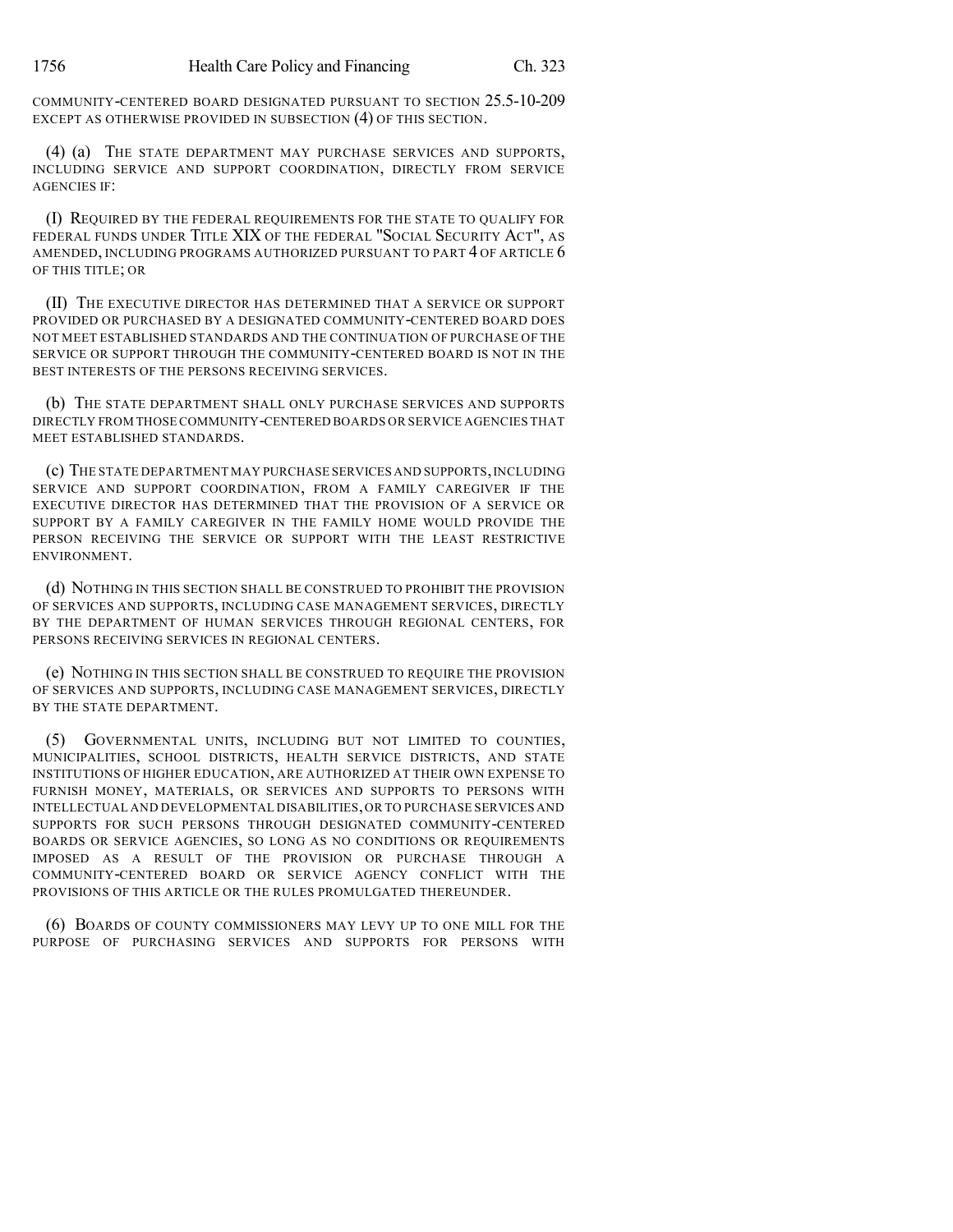INTELLECTUAL AND DEVELOPMENTAL DISABILITIES.TO THE EXTENT AUTHORIZED BY FEDERAL LAW, AND SUBJECT TO ANNUAL APPROPRIATION BY THE GENERAL ASSEMBLY,AND PURSUANT TO RULES ESTABLISHED BY THE STATE BOARD,A COUNTY MAY TRANSFER THE REVENUE RAISED PURSUANT TO THE MILL LEVY TO THE STATE DEPARTMENT TO RECEIVE MATCHING FEDERAL FUNDS TO PROVIDE MEDICAID-APPROVED WAIVER SERVICES TO PERSONS WITH INTELLECTUAL AND DEVELOPMENTAL DISABILITIES.

(7)(a) EACH YEAR THE GENERAL ASSEMBLY SHALL APPROPRIATE MONEYS TO THE STATE DEPARTMENT TO PROVIDE OR PURCHASE SERVICES AND SUPPORTS FOR PERSONS WITH INTELLECTUAL AND DEVELOPMENTAL DISABILITIES PURSUANT TO THIS SECTION. UNLESS SPECIFICALLY PROVIDED OTHERWISE, SERVICES AND SUPPORTS SHALL BE PURCHASED ON THE BASIS OF STATE FUNDING LESS ANY FEDERAL OR CASH FUNDS RECEIVED FOR GENERAL OPERATING EXPENSES FROM ANY OTHER STATE OR FEDERAL SOURCE,LESS FUNDS AVAILABLE TO A PERSON RECEIVING RESIDENTIAL SERVICES OR SUPPORTS AFTER SUCH PERSON RECEIVES AN ALLOWANCE FOR PERSONAL NEEDS OR FOR MEETING OTHER OBLIGATIONS IMPOSED BY FEDERAL OR STATE LAW, AND LESS THE REQUIRED LOCAL SCHOOL DISTRICT FUNDS SPECIFIED IN PARAGRAPH (b) OF THIS SUBSECTION (7). THE YEARLY APPROPRIATION, WHEN COMBINED WITH ALL OTHER SOURCES OF FUNDS, SHALL IN NO CASE EXCEED ONE HUNDRED PERCENT OF THE APPROVED PROGRAM COSTS AS DETERMINED BY THE GENERAL ASSEMBLY.

(b) EACH SCHOOL DISTRICT SHALL PAY TO THE COMMUNITY-CENTERED BOARD PROVIDING PROGRAMS ATTENDED BY A STUDENT WITH AN INTELLECTUAL AND DEVELOPMENTAL DISABILITY,WHO IS DOMICILED IN THE SCHOOL DISTRICT AND MAY BE COUNTED IN THE DISTRICT'S PUPIL ENROLLMENT, AN AMOUNT AT LEAST EQUAL TO THE DISTRICT'S PER PUPIL REVENUES AS DETERMINED PURSUANT TO THE "PUBLIC SCHOOL FINANCE ACT OF 1994", ARTICLE 54 OF TITLE 22, C.R.S. THIS SUBSECTION (7) APPLIES TO STUDENTS WHO ARE LESS THAN TWENTY-TWO YEARS OF AGE.

**25.5-10-207. [Formerly 27-10.5-104.2.] Services and supports - waiting list reduction - cash fund.** (1) There is hereby created in the state treasury the INTELLECTUAL AND developmental disabilities services cash fund, consisting of moneys appropriated thereto by the general assembly AND ANY MONEYS TRANSFERRED TO THE INTELLECTUAL AND DEVELOPMENTAL DISABILITIES SERVICES CASH FUND PURSUANT TO SUBSECTION  $(1.5)$  OF THIS SECTION. Any interest derived from the deposit and investment of moneys in the INTELLECTUAL AND developmental disabilities services cash fund shall be credited to the fund. Any moneys remaining in the fund at the end of a fiscal year shall remain in the fund and shall not revert to the general fund or any other fund.

(1.5) THE STATE TREASURER SHALL TRANSFER TO THE DEVELOPMENTAL DISABILITIES SERVICES CASH FUND ANY AVAILABLE MONEYS THAT ARE APPROPRIATED BY THE GENERAL ASSEMBLY FOR A FISCAL YEAR FOR ADULT COMPREHENSIVE SERVICES, ADULT SUPPORTED LIVING SERVICES, CHILDREN'S EXTENSIVE SUPPORT SERVICES, AND FAMILY SUPPORT SERVICES FOR PERSONS WITH INTELLECTUAL AND DEVELOPMENTAL DISABILITIES PROVIDED PURSUANT TO THIS ARTICLE OR PART 4 OF ARTICLE 6 OF THIS TITLE THAT ARE UNEXPENDED AND UNENCUMBERED AT THE END OF A FISCAL YEAR.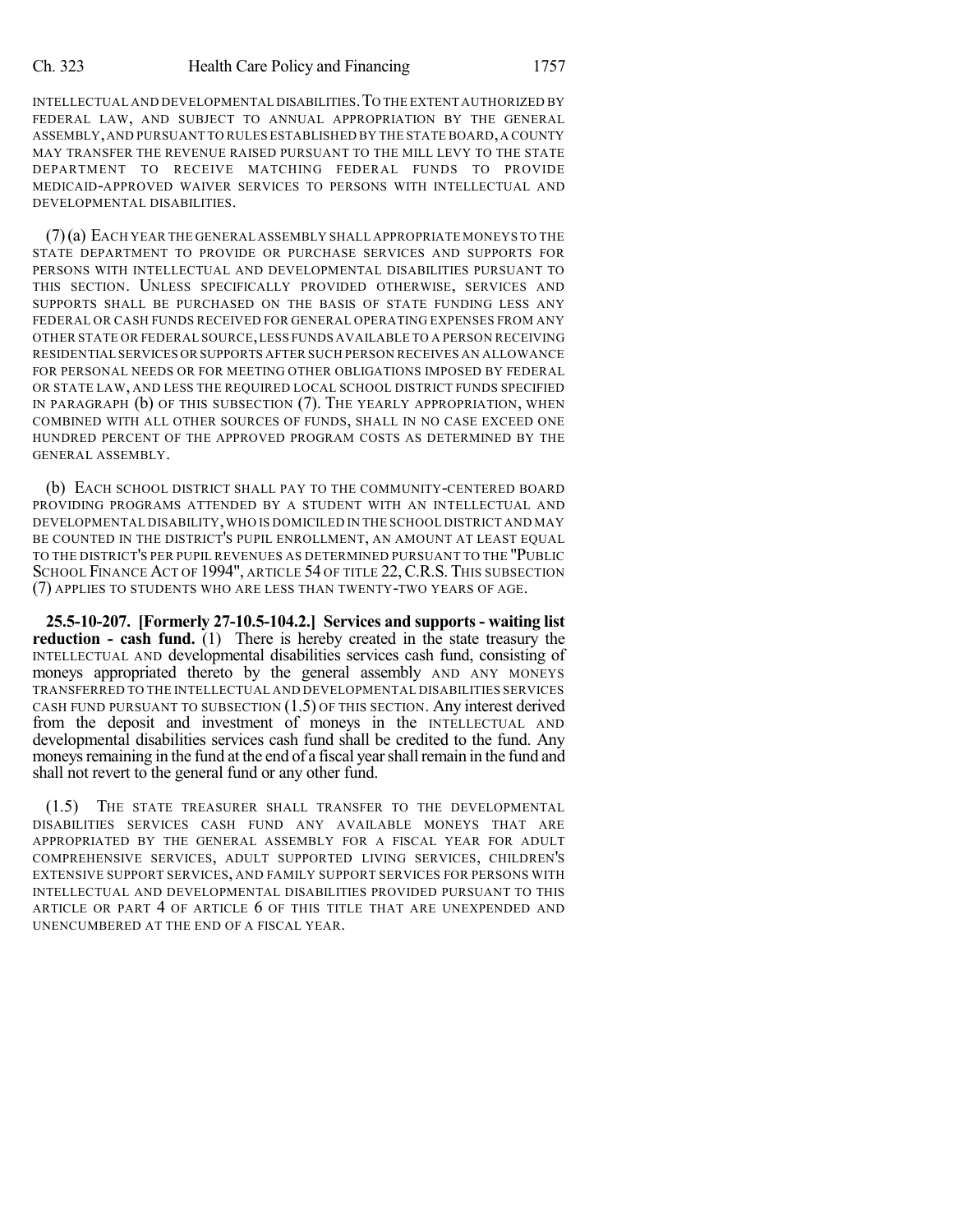(2) During each regular session of the general assembly, the joint budget committee and the health and human services committees of the senate and the house of representatives, or any successor committees, shall hold a joint hearing and take public testimony on the status of the waiting lists for adult comprehensive services, adult supported living services, CHILDREN'S EXTENSIVE SUPPORT SERVICES, and family support services for persons with INTELLECTUAL AND developmental disabilities and the availability of general fund moneys to reduce the number of persons on the waiting lists and the amount of time eligible persons wait for such services. The goal of the hearing shall be to propose an appropriation from the general fund to the INTELLECTUAL AND developmental disabilities services cash fund.

(3) The general assemblymayannuallyappropriatemoneysin the INTELLECTUAL AND developmental disabilities services cash fund to:

 $(a)$  To the STATE department for program costs for adult comprehensive services, adult supported living services, CHILDREN'S EXTENSIVE SUPPORT SERVICES, and family support services for persons with INTELLECTUAL AND developmental disabilities provided pursuant to this article or part 4 of article 6 of  $\text{THIS}$  title.  $25.5$ , C.R.S.; and

(b) The department of health care policy and financing for program costs for adult comprehensive services and adult supported living services for persons with developmental disabilities provided pursuant to this article or part 4 of article 6 of title  $25.5$ , C.R.S.

(4) Any moneys appropriated from the INTELLECTUAL AND developmental disabilities services cash fund pursuant to subsection (3) of this section that are unexpended at the end of a fiscal year shall revert to the fund.

(5) It is the intent of the general assembly that the moneys in the INTELLECTUAL AND developmental disabilities services cash fund be used to reduce the number of persons on the waiting lists for such services and the amount of time eligible persons wait for such services.

**25.5-10-208. [Similar to 27-10.5-104.5.] Service agencies - moneys - rules.** (1) ASERVICE AGENCY,INCLUDING A COMMUNITY-CENTERED BOARD WHEN ACTING AS A SERVICE AGENCY, SHALL COMPLY WITH THE REQUIREMENTS SET FORTH IN THIS ARTICLE AND THE RULES PROMULGATED THEREUNDER.

(2) THE STATE BOARD SHALL PROMULGATE RULES TO IMPLEMENT THE PURCHASE OF SERVICES AND SUPPORTS FROM A COMMUNITY-CENTERED BOARD, SERVICE AGENCY, OR FAMILY CAREGIVER. THE RULES SHALL INCLUDE, BUT NEED NOT BE LIMITED TO:

(a) TERMS AND CONDITIONS NECESSARY TO PROMOTE THE EFFECTIVE DELIVERY OFSERVICES AND SUPPORTS,INCLUDING THOSE SERVICES AND SUPPORTS DELIVERED BY A FAMILY CAREGIVER;

(b) PROCEDURES FOR OBTAINING AN ANNUAL AUDIT OF DESIGNATED COMMUNITY-CENTERED BOARDS AND SERVICE AGENCIES NOT AFFILIATED WITH A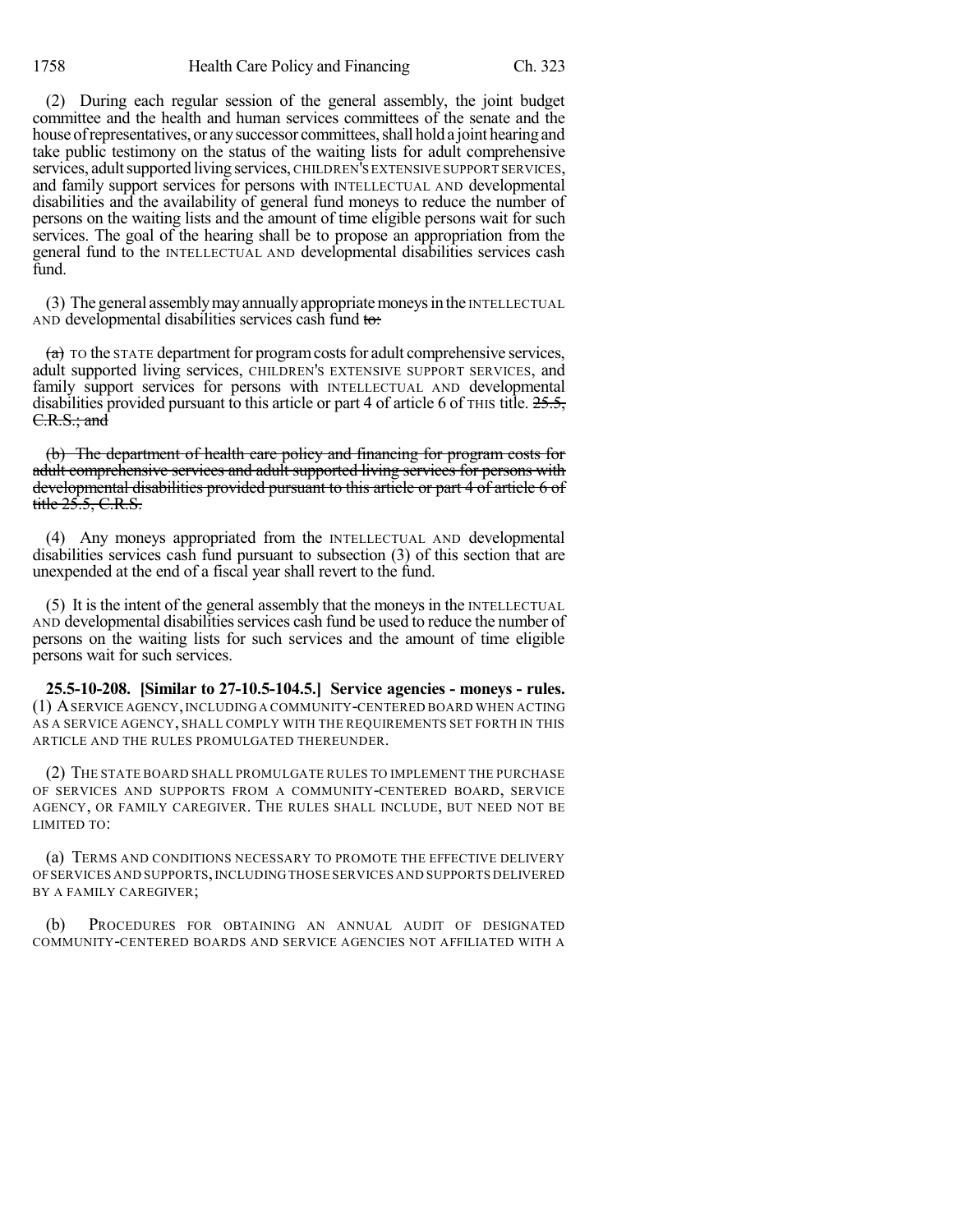DESIGNATED COMMUNITY-CENTERED BOARD TO PROVIDE FINANCIAL INFORMATION DEEMED NECESSARY BY THE STATE DEPARTMENT TO ESTABLISH COSTS OF SERVICES AND SUPPORTS AND TO ENSURE PROPER MANAGEMENT OF MONEYS RECEIVED PURSUANT TO SECTION 25.5-10-206;

(c) DELINEATION OF A SYSTEM TO RESOLVE CONTRACTUAL DISPUTES BETWEEN THE STATE DEPARTMENT AND DESIGNATED COMMUNITY-CENTERED BOARDS OR SERVICE AGENCIES AND BETWEEN DESIGNATED COMMUNITY-CENTERED BOARDS AND SERVICE AGENCIES, INCLUDING THE CONTESTING OF ANY RATES THAT THE DESIGNATED COMMUNITY-CENTERED BOARDS CHARGE TO SERVICE AGENCIES BASED UPON A PERCENTAGE OF THE RATES THAT SERVICE AGENCIES CHARGE FOR SERVICES AND SUPPORTS;

(d) SPECIFICATION OF WHICH SERVICES AND SUPPORTS ARE TO BE REIMBURSED BY THE STATE DEPARTMENT AND SECONDARILY BY THE COMMUNITY-CENTERED BOARD, THE SOURCE OF REIMBURSEMENT, ACTUAL SERVICE OR SUPPORT COSTS, INCENTIVES, AND PROGRAM SERVICE OBJECTIVES THAT AFFECT REIMBURSEMENT;

(e) THE METHODS OF COORDINATING THE PURCHASE OF SERVICES AND SUPPORTS, INCLUDING BUT NOT LIMITED TO SERVICE AND SUPPORT COORDINATION,WITH OTHER FEDERAL, STATE, AND LOCAL PROGRAMS THAT PROVIDE FUNDING FOR AUTHORIZED SERVICES AND SUPPORTS; AND

CRITERIA FOR AND LIMITATIONS ON ANY RATES THAT DESIGNATED COMMUNITY-CENTERED BOARDS CHARGE TO SERVICE AGENCIES BASED UPON A PERCENTAGE OF THE RATES THAT SERVICE AGENCIES CHARGE FOR SERVICES AND SUPPORTS.

(3) ANY INCORPORATED SERVICE AGENCY THAT IS REGISTERED IN COLORADO AS A FOREIGN CORPORATION SHALL ORGANIZE A LOCAL ADVISORY BOARD CONSISTING OF PERSONS WHO RESIDE WITHIN THE DESIGNATED SERVICE AREA. SUCH ADVISORY BOARD SHALL BE REPRESENTATIVE OF THE COMMUNITY AT LARGE AND PERSONS RECEIVING SERVICES AND THEIR FAMILIES.

(4) UPON A DETERMINATION BY THE EXECUTIVE DIRECTOR THAT SERVICES OR SUPPORTS HAVE NOT BEEN PROVIDED IN ACCORDANCE WITH THE PROGRAM OR FINANCIAL ADMINISTRATION STANDARDS SPECIFIED IN THIS ARTICLE AND THE RULES PROMULGATED THEREUNDER,THE EXECUTIVE DIRECTOR MAY REDUCE,SUSPEND,OR WITHHOLD PAYMENT TO A DESIGNATED COMMUNITY-CENTERED BOARD, SERVICE AGENCY UNDER CONTRACT WITH A DESIGNATED COMMUNITY-CENTERED BOARD,OR SERVICE AGENCY FROM WHICH THE STATE DEPARTMENT PURCHASED SERVICES OR SUPPORTS DIRECTLY. WHEN THE EXECUTIVE DIRECTOR DECIDES TO REDUCE, SUSPEND, OR WITHHOLD PAYMENT, THE EXECUTIVE DIRECTOR SHALL SPECIFY THE REASONS THEREFOR AND THE ACTIONS THAT ARE NECESSARY TO BRING THE DESIGNATED COMMUNITY-CENTERED BOARD OR SERVICE AGENCY INTO COMPLIANCE.

(5) NOTHING IN THIS ARTICLE OR IN ANY RULES PROMULGATED PURSUANT THERETO AND NO ACTIONS TAKEN BY THE EXECUTIVE DIRECTOR PURSUANT TO THIS ARTICLE SHALL BE CONSTRUED TO AFFECT THE OBTAINING OF FUNDS FROM LOCAL AUTHORITIES, INCLUDING THOSE FUNDS OBTAINED FROM A MILL LEVY ASSESSED BY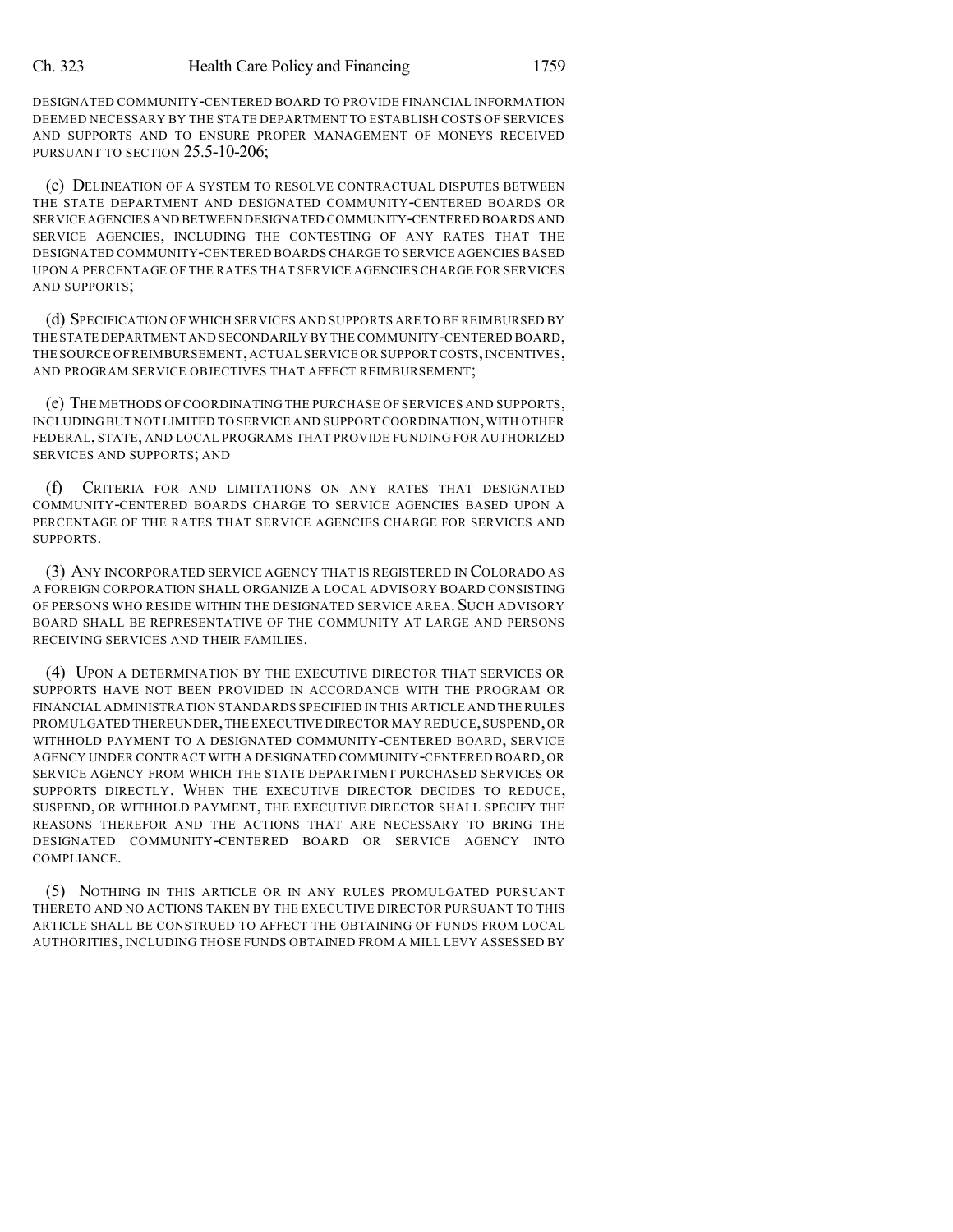A COUNTY OR MUNICIPALITY FOR THE PURPOSE OF PURCHASING SERVICES OR SUPPORTS FOR PERSONS WITH INTELLECTUAL AND DEVELOPMENTAL DISABILITIES, OR TO REQUIRE THAT SUCH FUNDS FROM LOCAL AUTHORITIES BE USED TO SUPPLANT STATE OR FEDERAL FUNDS AVAILABLE FOR PURCHASING SERVICES AND SUPPORTS FOR PERSONS WITH DEVELOPMENTAL DISABILITIES.

**25.5-10-209. [Similar to former 27-10.5-105.] Community-centered boards - designation - purchase of services and supports by community-centered boards.** (1) IN ORDER TO BE DESIGNATED AS THE COMMUNITY-CENTERED BOARD IN A PARTICULAR DESIGNATED SERVICE AREA, A PRIVATE FOR-PROFIT OR NOT-FOR-PROFIT CORPORATION SHALL ANNUALLY APPLY FOR SUCH DESIGNATION TO THE STATE DEPARTMENT IN THE FORM AND MANNER SPECIFIED BY THE EXECUTIVE DIRECTOR. DESIGNATION SHALL BE BASED ON THE FOLLOWING FACTORS:

(a) UTILIZATION OF EXISTING SERVICE AGENCIES OR EXISTING SOCIAL NETWORKS OR NATURAL SOURCES OF SUPPORT IN THE DESIGNATED SERVICE AREA;

(b) ENCOURAGEMENT OF COMPETITION AMONG SERVICE AGENCIES WITHIN THE DESIGNATED SERVICE AREA TO PROVIDE NEWLY IDENTIFIED SERVICES OR SUPPORTS, THE VARIETY OFSERVICE AGENCIES AVAILABLE TO THE PERSON RECEIVING SERVICES WITHIN THE DESIGNATED SERVICE AREA, AND THE DEMONSTRATED EFFORT TO PURCHASE NEW OR EXPANDED SERVICES OR SUPPORTS FROM SERVICE AGENCIES OTHER THAN THOSE AFFILIATED WITH THE COMMUNITY-CENTERED BOARD;

(c) UTILIZATION OF STATE-FUNDED SERVICES AND SUPPORTS ADMINISTERED AT THE LOCAL LEVEL, INCLUDING BUT NOT LIMITED TO PUBLIC EDUCATION, SOCIAL SERVICES, PUBLIC HEALTH, AND REHABILITATION PROGRAMS;

(d) QUALITY OF SERVICES AND SUPPORTS PROVIDED DIRECTLY OR BY CONTRACT FOR PERSONS WITH INTELLECTUAL AND DEVELOPMENTAL DISABILITIES;

(e) THE ESTABLISHMENT OF NEW SERVICES AND SUPPORTS FOR THE PREVENTION OF INSTITUTIONALIZATION, THE SUPPORT OF DEINSTITUTIONALIZATION, AND A COMMITMENT TO INNOVATIVE,EFFECTIVE,AND INCLUSIVE SERVICES AND SUPPORTS FOR PERSONS WITH INTELLECTUAL AND DEVELOPMENTAL DISABILITIES; AND

(f) THE WILLINGNESS OF THE APPLICANT TO PURSUE AUTHORIZED SERVICES AND SUPPORTS FROM ALL ELIGIBLE PERSONS WITHIN THE DESIGNATED SERVICE AREA.

(2) ONCE A COMMUNITY-CENTERED BOARD HAS BEEN DESIGNATED PURSUANT TO THIS SECTION, IT SHALL, SUBJECT TO AVAILABLE APPROPRIATIONS:

(a) BE UNDER THE CONTROL AND DIRECTION OF A BOARD OF DIRECTORS OR TRUSTEES COMPOSED OF ONE OR MORE PERSONS FROM EACH OF THE FOLLOWING CATEGORIES:

(I) INTERESTED PERSONS REPRESENTING THE COMMUNITY AT LARGE;

(II) FAMILY MEMBERS OF PERSONS WITH INTELLECTUAL AND DEVELOPMENTAL DISABILITIES WHO ARE RECEIVING SERVICES OR SUPPORTS; AND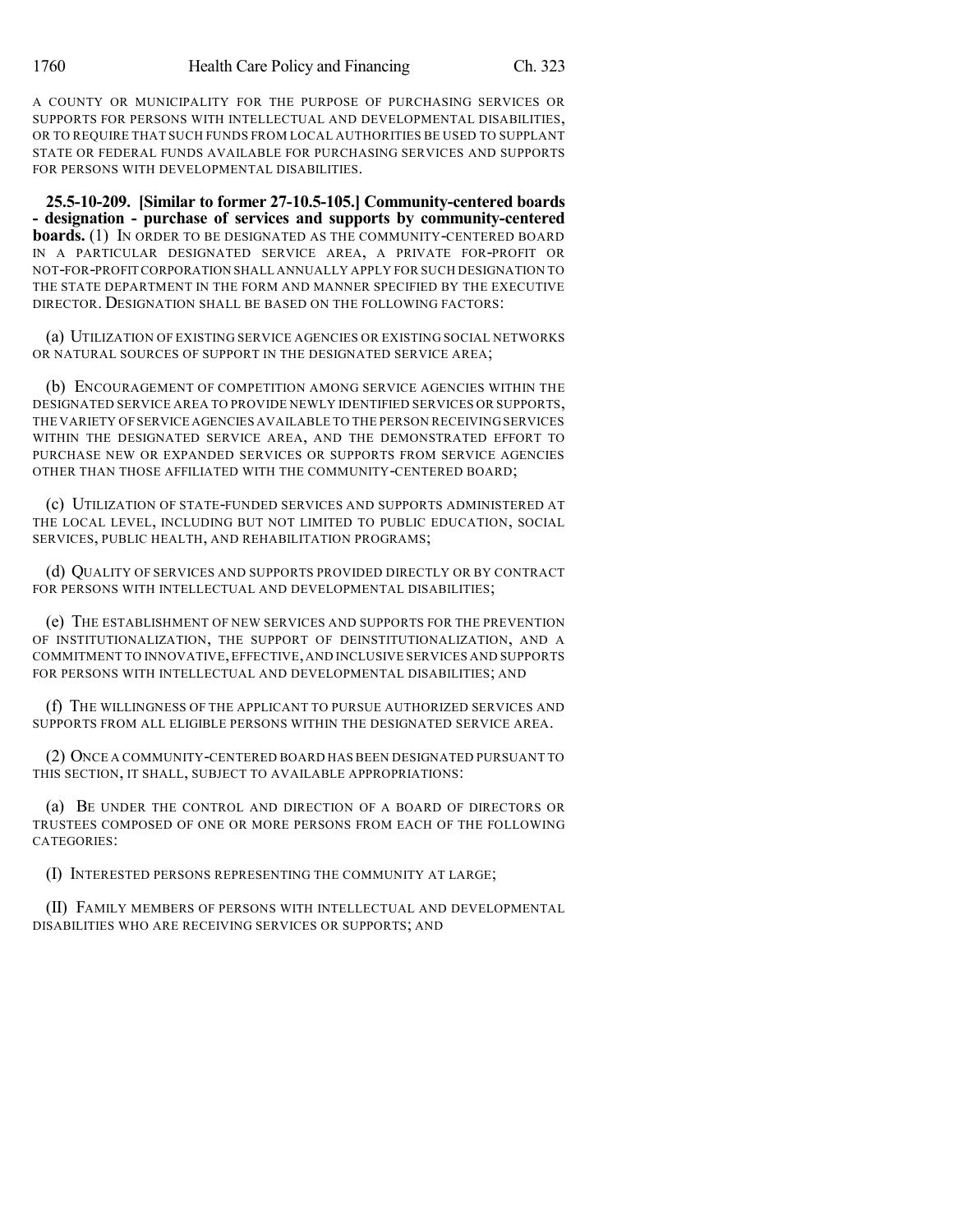(III) PERSONS WITH INTELLECTUAL AND DEVELOPMENTAL DISABILITIES WHO ARE RECEIVING SERVICES OR SUPPORTS;

(b) ADOPT BY-LAW PROVISIONS TO ENSURE THAT:

(I) MEMBERS OF THE GOVERNING BOARD ARE PROHIBITED FROM VOTING ON ISSUES IN WHICH THEY HAVE A CONFLICT OF INTEREST;

(II) STAFF MEMBERS OF THE COMMUNITY-CENTERED BOARD AND EMPLOYEES OR BOARD MEMBERS OF SERVICE AGENCIES MAY NOT SERVE ON THE GOVERNING BOARD;

(III) STAFF MEMBERS OF THE COMMUNITY-CENTERED BOARD AND EMPLOYEES OR BOARD MEMBERS OFSERVICE AGENCIES ARE PROHIBITED FROM VOTING IN ELECTIONS FOR MEMBERS OF THE GOVERNING BOARD; AND

(IV) BOARD MEETINGS MUST BE SCHEDULED AFTER ADEQUATE NOTICE AND MUST BE OPEN TO THE PUBLIC; EXCEPT THAT, BY VOTE OF A TWO-THIRDS MAJORITY OF MEMBERS PRESENT, THE BOARD MAY ELECT TO ADDRESS THE FOLLOWING MATTERS IN EXECUTIVE SESSION:

(A) THE PURCHASE, ACQUISITION, LEASE, TRANSFER, OR SALE OF ANY REAL, PERSONAL, OR OTHER PROPERTY INTEREST;

(B) CONFERENCES WITH AN ATTORNEY FOR THE PURPOSE OF RECEIVING LEGAL ADVICE ON SPECIFIC LEGAL QUESTIONS;

(C) MATTERS REQUIRED TO BE KEPT CONFIDENTIAL BY FEDERAL OR STATE LAW OR RULES;

(D) SPECIALIZED DETAILS OF SECURITY ARRANGEMENTS OR INVESTIGATIONS;

(E) DETERMINING POSITIONS RELATIVE TO MATTERS THAT MAY BE SUBJECT TO NEGOTIATIONS;

(F) DEVELOPING STRATEGY FOR NEGOTIATIONS AND INSTRUCTING NEGOTIATORS; AND

(G) PERSONNEL MATTERS;

(c) DETERMINE THE NEEDS OF ELIGIBLE PERSONS WITHIN THE COMMUNITY-CENTERED BOARD DESIGNATED SERVICE AREA AND PREPARE AND IMPLEMENT A LONG-RANGE PLAN AND ANNUAL UPDATES TO THAT PLAN FOR THE DEVELOPMENT AND COORDINATION OF SERVICES AND SUPPORTS TO ADDRESS THOSE NEEDS. THE NEEDS DETERMINATION AND DESIGNATED SERVICE AREA PLANS OR ANNUAL UPDATE SHALL BE SUBMITTED TO THE STATE DEPARTMENT.

(d) DETERMINE ELIGIBILITY AND DEVELOP AN INDIVIDUALIZED PLAN FOR EACH PERSON WHO RECEIVES SERVICES OR SUPPORTS PURSUANT TO SECTION 25.5-10-211; EXCEPT THAT, FOR A CHILD FROM BIRTH THROUGH TWO YEARS OF AGE, ELIGIBILITY DETERMINATION AND DEVELOPMENT OF AN INDIVIDUALIZED FAMILY SERVICE PLAN ARE MADE PURSUANT TO THE PROVISIONS OF PART 7 OF ARTICLE 10.5 OF TITLE 27,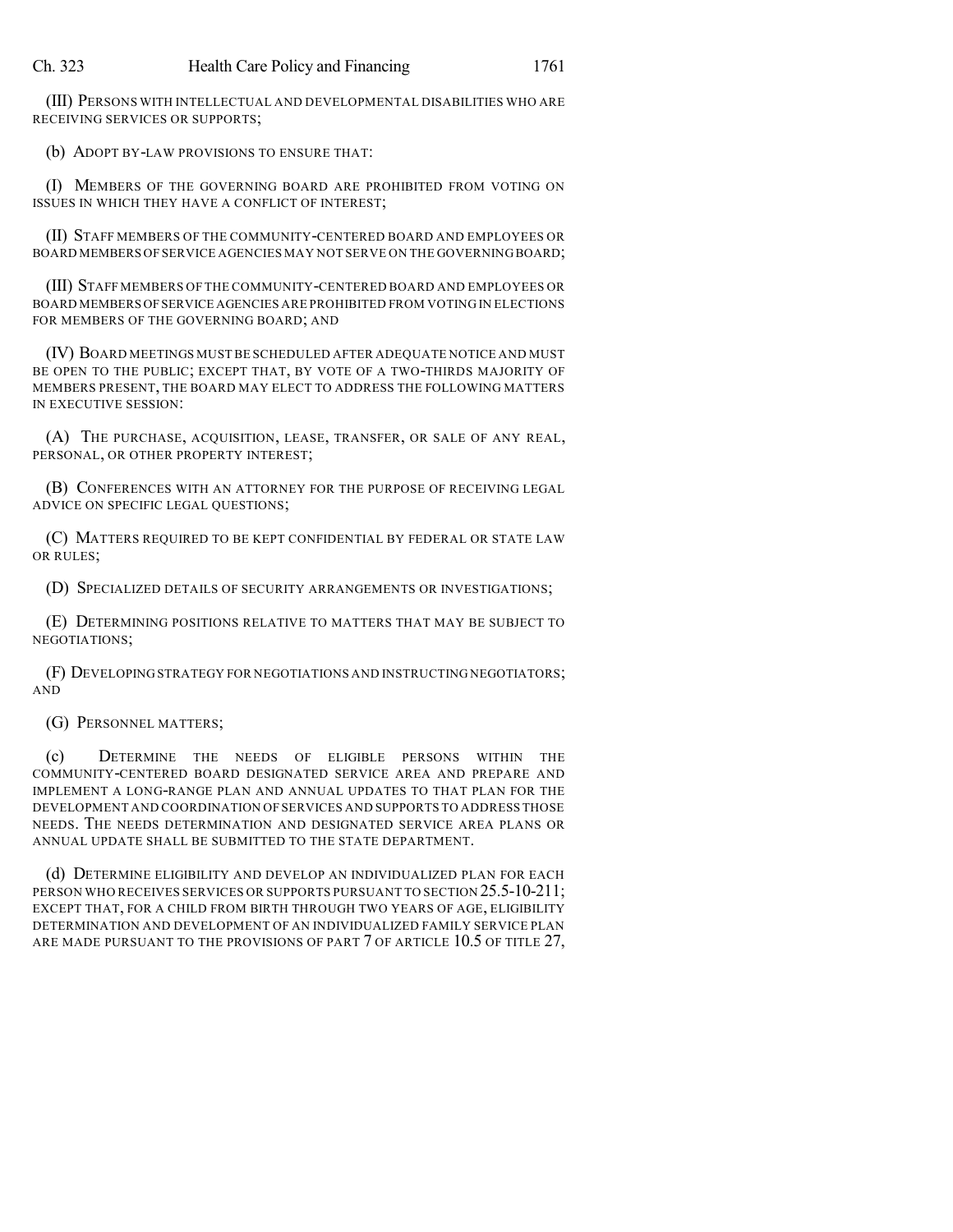C.R.S.;

(e) PROVIDE CASE MANAGEMENT SERVICES, INCLUDING SERVICE AND SUPPORT COORDINATION AND PERIODIC REVIEWS, FOR PERSONS RECEIVING SERVICES AND FAMILIES WITH CHILDREN WITH INTELLECTUAL AND DEVELOPMENTAL DISABILITIES OR DELAYS;

(f) OBTAIN OR PROVIDE EARLY INTERVENTION SERVICES AND SUPPORTS PURSUANT TO THE PROVISIONS OF PART 7 OF ARTICLE 10.5 OF TITLE 27, C.R.S.;

(g) TAKE STEPS TO NOTIFY ELIGIBLE PERSONS, AND THEIR FAMILIES AS APPROPRIATE, REGARDING THE AVAILABILITY OF SERVICES AND SUPPORTS; AND

(h) ESTABLISH A HUMAN RIGHTS COMMITTEE.THE HUMAN RIGHTS COMMITTEE IS COMPOSED, TO THE EXTENT POSSIBLE, OF TWO PROFESSIONAL PERSONS TRAINED IN THE APPLICATION OF BEHAVIOR DEVELOPMENT TECHNIQUES AND THREE REPRESENTATIVES OF PERSONS RECEIVING SERVICES, THEIR PARENTS, LEGAL GUARDIANS,OR AUTHORIZED REPRESENTATIVES.AN EMPLOYEE OR BOARD MEMBER OF A SERVICE AGENCY WITHIN THE COMMUNITY-CENTERED BOARD'S DESIGNATED SERVICE AREA SHALL NOT SERVE AS A MEMBER OF THE HUMAN RIGHTS COMMITTEE.

(3) THE EXECUTIVE DIRECTOR SHALL REVIEW EACH DESIGNATED COMMUNITY-CENTERED BOARD PROGRAM TO ENSURE THAT THE PROGRAM COMPLIES WITH THE REQUIREMENTS AND STANDARDS SET FORTH IN THIS ARTICLE AND THE RULES PROMULGATED THEREUNDER.

**25.5-10-210. [Formerly 27-10.5-105.5.] Revocation of designation.** (1) The executive director may revoke the designation of a community-centered board upon a finding that the community-centered board is in violation of the provisions of this article and the rules and regulations promulgated thereunder. Such revocation shall conform to the provisions and procedures specified in article 4 of title 24, C.R.S., and shall be made only after a hearing is provided as specified in that article.

(2) Once a designation has been revoked pursuant to subsection (1) of this section, the executive director may designate a service agency to perform the case management services of the designated community-centered board pending designation of a new community-centered board.

(3) (Deleted by amendment, L. 92, p. 1368, § 7, effective July 1, 1992.)

**25.5-10-211. [Similar to former 27-10.5-106.] Eligibility determination individualized plan - periodic review - rules.** (1) (a) ANY PERSON MAY REQUEST AN EVALUATION TO DETERMINE WHETHER HE OR SHE HAS AN INTELLECTUAL AND DEVELOPMENTAL DISABILITY AND IS ELIGIBLE TO RECEIVE SERVICES AND SUPPORTS PURSUANT TO THIS ARTICLE. THE PERSON MUST APPLY FOR ELIGIBILITY DETERMINATION TO THE DESIGNATED COMMUNITY-CENTERED BOARD IN THE DESIGNATED SERVICE AREA WHERE THE PERSON RESIDES.

(b) PURSUANT TO THE CONTRACT WITH THE STATE DEPARTMENT, DESIGNATED COMMUNITY-CENTERED BOARDS SHALL DETERMINE WHETHER A PERSON IS ELIGIBLE TO RECEIVE SERVICES AND SUPPORTS PURSUANT TO THIS ARTICLE AND, IF SO, SHALL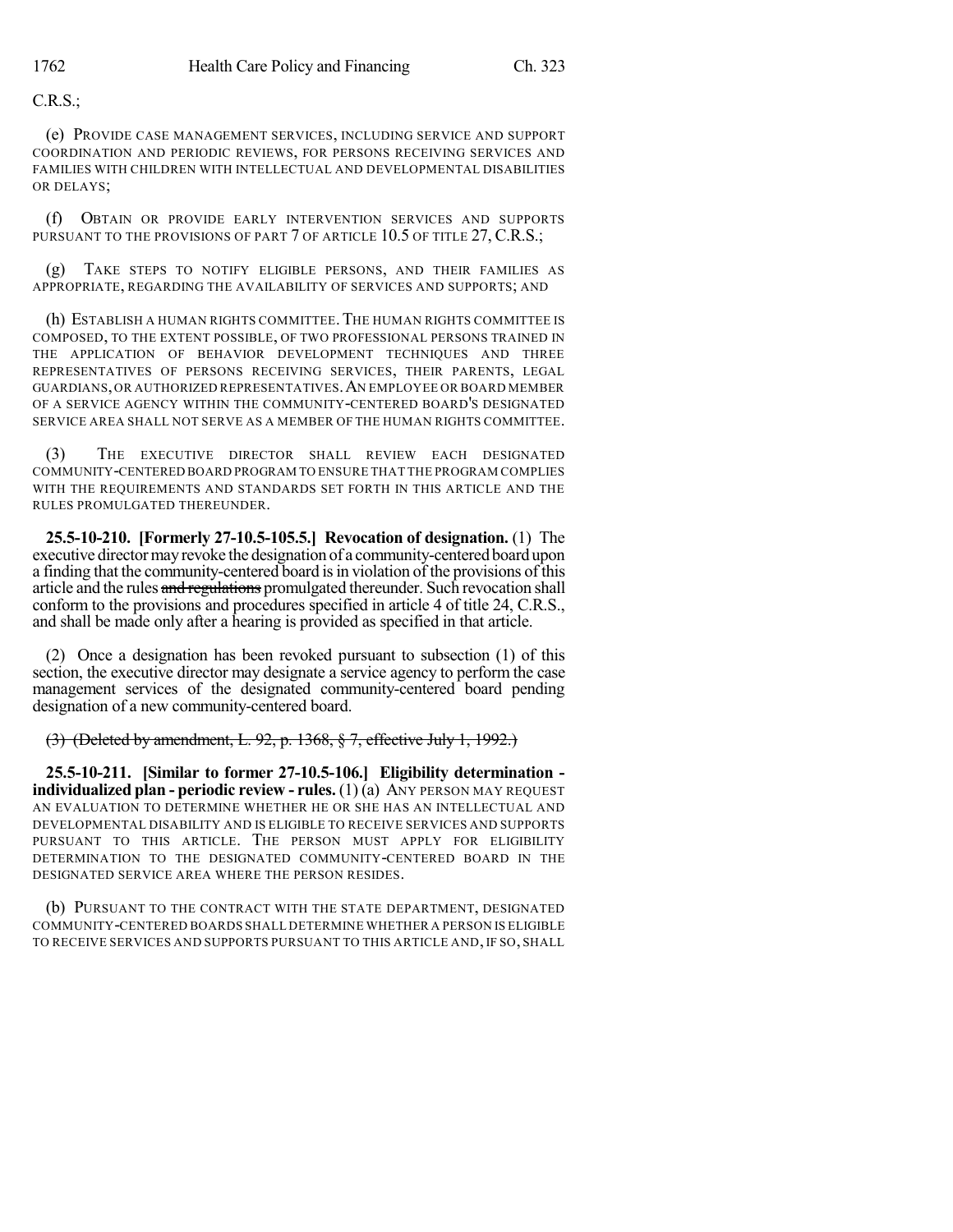DEVELOP AN INDIVIDUALIZED PLAN FOR HIM OR HER AS PART OF HIS OR HER ENROLLMENT INTO A PROGRAM. THE STATE BOARD SHALL PROMULGATE RULES, PURSUANT TO ARTICLE 4 OF TITLE 24, C.R.S., SETTING FORTH THE PROCEDURE AND CRITERIA FOR DETERMINATION OF ELIGIBILITY AND INDIVIDUALIZED PLAN DEVELOPMENT. THE PROCEDURE AND CRITERIA SHALL BE UNIFORM IN NATURE AND APPLIED THROUGHOUT THE STATE IN A CONSISTENT MANNER.

(2) FOLLOWING INTAKE AND ASSESSMENT, THE DESIGNATED COMMUNITY-CENTERED BOARD SHALL DEVELOP AN INDIVIDUALIZED PLAN AS PROVIDED BY RULES PROMULGATED BY THE STATE BOARD. THE DESIGNATED COMMUNITY-CENTERED BOARD SHALL DEVELOP AN INDIVIDUALIZED FAMILY SERVICE PLAN FOR A CHILD WITH DISABILITIES FROM BIRTH THROUGH TWO YEARS OF AGE PURSUANT TO SECTION 27-10.5-703, C.R.S.

(3) SUBJECT TO AVAILABLE APPROPRIATIONS PURSUANT TO SECTION 25.5-10-206 AND TO THE CAPACITY OF AN INDIVIDUAL SERVICE AGENCY, THE PERSON WITH AN INTELLECTUAL AND DEVELOPMENTAL DISABILITY MUST BE PROVIDED OPTIONS FOR SERVICES AND SUPPORTS WITHIN THE DESIGNATED SERVICE AREA THAT CAN APPROPRIATELY MEET THE PERSON'S IDENTIFIED NEEDS,AS IDENTIFIED PURSUANT TO SUBSECTION (2) OF THIS SECTION, AND MAY SELECT THE SERVICE AGENCY FROM WHICH TO RECEIVE SERVICES OR SUPPORTS.

(4) (a) EACH PERSON RECEIVING SERVICES MUST RECEIVE PERIODIC AND ADEQUATE REVIEWS TO ASCERTAIN WHETHER THE SERVICES AND SUPPORTS SPECIFIED IN HIS OR HER INDIVIDUALIZED PLAN HAVE BEEN PROVIDED, DETERMINE THE APPROPRIATENESS OF CURRENT SERVICES AND SUPPORTS, IDENTIFY WHETHER THE OUTCOMES SPECIFIED IN THE PERSON'S INDIVIDUALIZED PLAN HAVE BEEN ACHIEVED, AND MODIFY AND REVISE CURRENT SERVICES OR SUPPORTS TO MEET THE IDENTIFIED NEEDS AND PREFERENCES OF THE PERSON RECEIVING SERVICES. THE DESIGNATED COMMUNITY-CENTERED BOARD SHALL DEVELOP MODIFICATIONS OR REVISIONS TO THE INDIVIDUALIZED FAMILY SERVICE PLAN FOR A CHILD WITH DISABILITIES FROM BIRTH THROUGH TWO YEARS OF AGE PURSUANT TO SECTION 27-10.5-703, C.R.S.

(b) IN ORDER TO ACCURATELY REVIEW THE SERVICES AND SUPPORTS BEING PROVIDED, THE COMMUNITY-CENTERED BOARD OR REGIONAL CENTER MAY MAKE COGNITIVE,PHYSICAL,MEDICAL,BEHAVIORAL,SOCIAL,VOCATIONAL,EDUCATIONAL, OR OTHER NECESSARY TYPES OF EVALUATIONS OF A PERSON RECEIVING SERVICES. AN INTELLECTUAL AND DEVELOPMENTAL DISABILITIES PROFESSIONAL SHALL SUPERVISE THE REVIEWS. THE PERSON RECEIVING SERVICES, THE PARENTS OR GUARDIAN OF A MINOR,OR THE GUARDIAN OF THE PERSON RECEIVINGSERVICES,AND THE AUTHORIZED REPRESENTATIVE OF THE PERSON RECEIVING SERVICES MAY ATTEND AND SHALL RECEIVE ADEQUATE ADVANCE NOTICE OF THE REVIEWS. PARENTAL OR LEGAL GUARDIAN CONSENT MUST BE OBTAINED PRIOR TO ADMINISTERING EVALUATIONS FOR PROGRAM REVIEW TO MINORS. THE RESULTS OF A REVIEW MUST BE GIVEN TO THE PERSON RECEIVING SERVICES AND TO THE PERSON'S PARENT, OR GUARDIAN, AS APPROPRIATE, AND MUST BE MADE A PART OF THE PERSON'S RECORD.

(c) APERSON'S INDIVIDUALIZED PLAN MUST BE REVIEWED AT LEAST ANNUALLY; EXCEPT THAT AN INDIVIDUALIZED FAMILY SERVICE PLAN FOR A CHILD WITH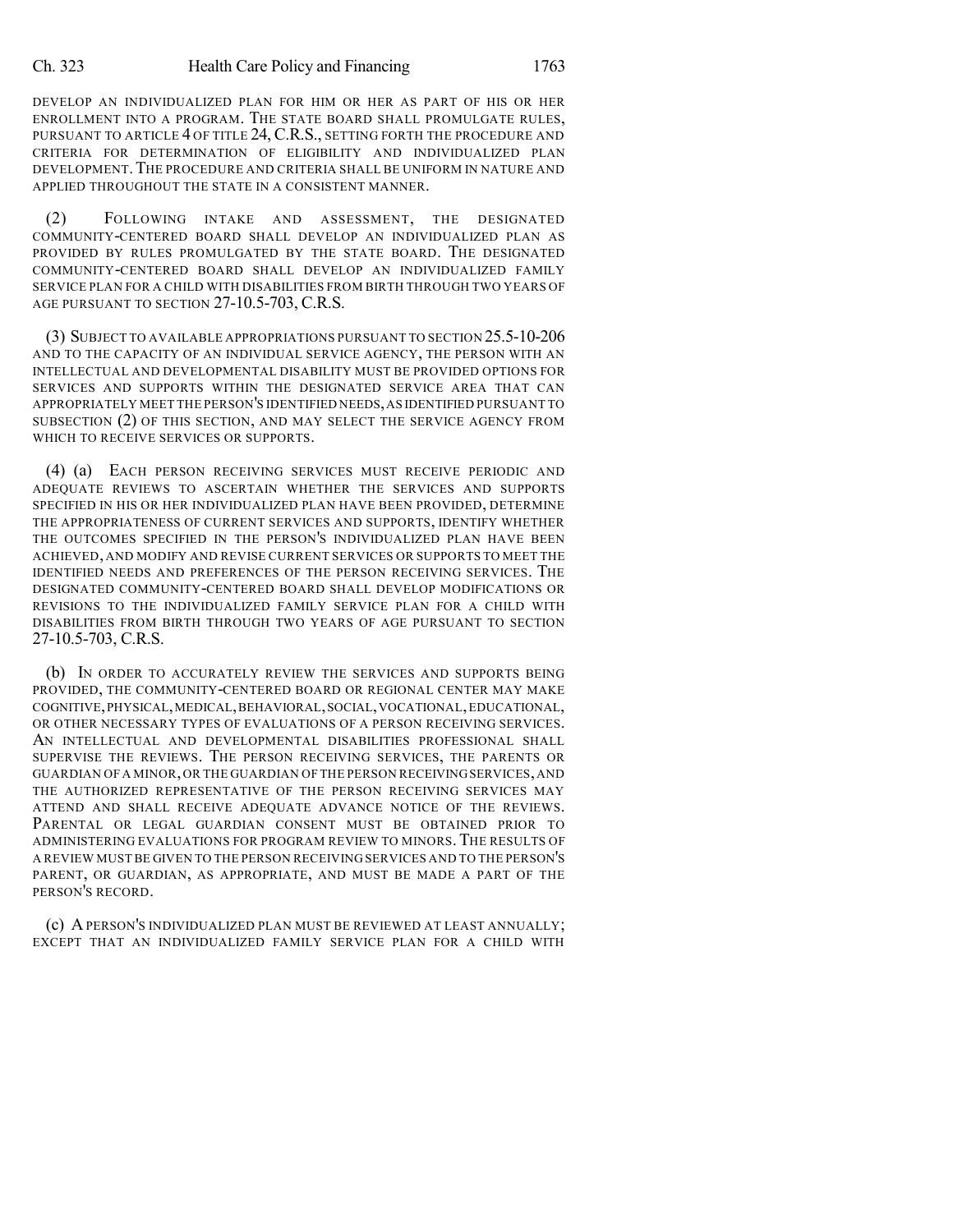DISABILITIES FROM BIRTH THROUGH TWO YEARS OF AGE MUST BE REVIEWED AS REQUIRED PURSUANT TO PART 7 OF ARTICLE 10.5 OF TITLE 27, C.R.S.

(5) AN INDIVIDUALIZED PLAN IS NOT REQUIRED FOR A PERSON WITH INTELLECTUAL AND DEVELOPMENTAL DISABILITIES WHO IS ELIGIBLE FOR SUPPORTS AND SERVICES AND WHO IS ON A WAITING LIST FOR ENROLLMENT INTO A PROGRAM FUNDED PURSUANT TO THIS ARTICLE. EACH COMMUNITY-CENTERED BOARD SHALL PROVIDE INFORMATION AND REFERRAL SERVICES TO EACH PERSON ON THE WAITING LIST FOR ENROLLMENT IN A PROGRAM, AT THE TIME OF HIS OR HER ELIGIBILITY AND ANNUALLY THEREAFTER,REGARDINGSERVICES AND SUPPORTS THAT ARE RELEVANT TO PERSONS AND ARE COMMONLY USED BY PERSONS WITH INTELLECTUAL AND DEVELOPMENTAL DISABILITIES AS PROVIDED BY RULES PROMULGATED BY THE STATE BOARD. THE CRITERIA FOR INFORMATION AND REFERRAL SHALL BE UNIFORM IN NATURE AND APPLIED THROUGHOUT THE STATE IN A CONSISTENT MANNER.

**25.5-10-212. [Similar to 27-10.5-107.] Procedure for resolving disputes over eligibility, modification of services or supports, and termination of services or supports.** (1) EVERY STATE OR LOCAL SERVICE AGENCY RECEIVING STATE MONEYS PURSUANT TO SECTION 25.5-10-206 SHALL ADOPT A PROCEDURE FOR THE RESOLUTION OF DISPUTES ARISING BETWEEN THE SERVICE AGENCY AND ANY RECIPIENT OF, OR APPLICANT FOR, SERVICES OR SUPPORTS AUTHORIZED UNDER SECTION 25.5-10-206. PROCEDURES FOR THE RESOLUTION OF DISPUTES REGARDING EARLY INTERVENTION SERVICES MUST COMPLY WITH IDEA AND WITH PART 7 OF ARTICLE 10.5 OF TITLE 27, C.R.S. THE PROCEDURES MUST BE CONSISTENT WITH RULES PROMULGATED BY THE STATE BOARD PURSUANT TO ARTICLE 4 OF TITLE 24, C.R.S., AND MUST APPLY TO THE FOLLOWING DISPUTES:

(a) A CONTESTED DECISION THAT THE APPLICANT IS NOT ELIGIBLE FOR SERVICES OR SUPPORTS;

(b) ACONTESTED DECISION TO PROVIDE, MODIFY,REDUCE, OR DENY SERVICES OR SUPPORTS SET FORTH IN THE INDIVIDUALIZED PLAN OR INDIVIDUALIZED FAMILY SERVICE PLAN OF THE PERSON RECEIVING SERVICES;

(c) A CONTESTED DECISION TO TERMINATE SERVICES OR SUPPORTS;

(d) ACONTESTED DECISION THAT THE PERSON RECEIVING SERVICES IS NO LONGER ELIGIBLE FOR SERVICES OR SUPPORTS.

(2) THE STATE BOARD SHALL PROMULGATE RULES PURSUANT TO ARTICLE 4 OF TITLE 24, C.R.S., SETTING FORTH PROCEDURES FOR THE RESOLUTION OF DISPUTES SPECIFIED IN SUBSECTION (1) OF THIS SECTION THAT MUST:

(a) REQUIRE THAT ALL APPLICANTS FOR SERVICES AND SUPPORTS AND THE PARENTS OR GUARDIAN OF A MINOR, THE GUARDIAN, OR AN AUTHORIZED REPRESENTATIVE BE INFORMED ORALLY AND IN WRITING, IN THEIR NATIVE LANGUAGE,OFTHE DISPUTE RESOLUTION PROCEDURES AT THE TIME OF APPLICATION, AT THE TIME THE INDIVIDUALIZED PLAN IS DEVELOPED, AND ANY TIME CHANGES IN THE PLAN ARE CONTEMPLATED;

(b) REQUIRE THAT A SERVICE AGENCY KEEP A WRITTEN RECORD OF ALL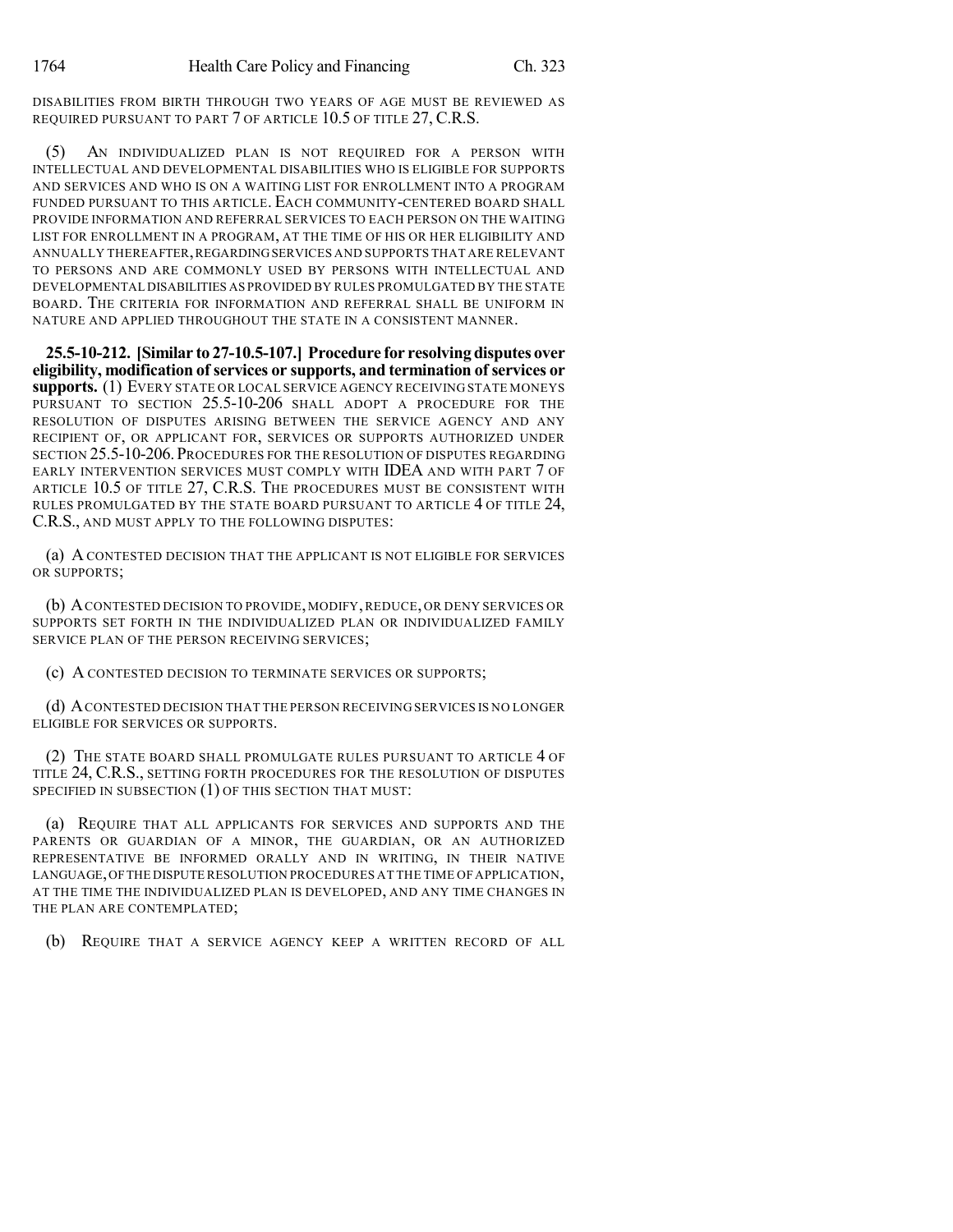PROCEEDINGS SPECIFIED PURSUANT TO THIS SECTION;

(c) REQUIRE THAT NO PERSON RECEIVING SERVICES BE TERMINATED FROM SUCH SERVICES OR SUPPORTS DURING THE RESOLUTION PROCESS;

(d) REQUIRE THAT UTILIZING THE DISPUTE RESOLUTION PROCEDURE MUST NOT PREJUDICE THE FUTURE PROVISION OF APPROPRIATE SERVICES OR SUPPORTS TO PERSONS; AND

(e) REQUIRE THAT THE INTENDED ACTION NOT OCCUR UNTIL AFTER REASONABLE NOTICE HAS BEEN PROVIDED TO THE PERSON, THE PARENTS OR GUARDIAN OF A MINOR, THE GUARDIAN, OR AN AUTHORIZED REPRESENTATIVE, ALONG WITH AN OPPORTUNITY TO UTILIZE THE RESOLUTION PROCESS, EXCEPT IN EMERGENCY SITUATIONS, AS DETERMINED BY THE STATE DEPARTMENT.

(3) THE RESOLUTION PROCESS NEED NOT CONFORM TO THE REQUIREMENTS OF SECTION 24-4-105, C.R.S., AS LONG AS THE RULES ADOPTED BY THE STATE BOARD INCLUDE PROVISIONS SPECIFICALLY SETTING FORTH PROCEDURES, TIME FRAMES, NOTICE, AN OPPORTUNITY TO BE HEARD AND TO PRESENT EVIDENCE, AND THE OPPORTUNITY FOR IMPARTIAL REVIEW OF THE DECISION IN DISPUTE BY THE EXECUTIVE DIRECTOR OR DESIGNEE, IF THE RESOLUTION PROCESS HAS FAILED.

**25.5-10-213. [Similar to 27-10.5-108.] Discharge.** (1) A PERSON RECEIVING SERVICES MUST BE DISCHARGED FROM SERVICES OR SUPPORTS UPON A DETERMINATION, MADE PURSUANT TO THE INDIVIDUALIZED PLANNING PROCESS, THAT THE SERVICES OR SUPPORTS ARE NO LONGER APPROPRIATE. AT LEAST TEN DAYS PRIOR TO EFFECTUATION OF THE DISCHARGE, NOTIFICATION OF DISCHARGE MUST BE GIVEN TO THE PERSON RECEIVING SERVICES, THE PARENTS OR GUARDIAN OF SUCH A PERSON WHO IS A MINOR, AND THE PERSON'S LEGAL GUARDIAN AND AUTHORIZED REPRESENTATIVE WHEN APPLICABLE.

(2) WHEN A PERSON RECEIVING SERVICES NOTIFIES A SERVICE AGENCY THAT THE PERSON NO LONGER WISHES TO RECEIVE A SERVICE OR SUPPORT, THE PERSON MUST BE DISCHARGED FROM THE SERVICE OR SUPPORT UNLESS THE PERSON IS SUBJECT TO A PETITION TO IMPOSE A LEGAL DISABILITY OR TO REMOVE A LEGAL RIGHT, FILED PURSUANT TO SECTION 25.5-10-216, OR FOR WHOM A LEGAL GUARDIAN HAS BEEN APPOINTED, AFFECTING THE PERSON'S ABILITY TO VOLUNTARILY TERMINATE SERVICES OR SUPPORTS. THE PARENTS OF THE PERSON RECEIVING SERVICES WHO IS A MINOR AND SUCH PERSON'S GUARDIAN MUST BE NOTIFIED OF THE PERSON'S WISH TO TERMINATE SERVICES OR SUPPORTS, BUT NO MINOR WILL BE DISCHARGED WITHOUT THE CONSENT OF THE PARENT OR LEGAL GUARDIAN.

# **25.5-10-214. [Formerly27-10.5-109.] Communityresidentialhome -licenses - rules.** (1) (Deleted by amendment, L. 92, p. 1371, § 11, effective July 1, 1992.)

 $(2)$  (a) (1) The department of public health and environment and the STATE department of human services shall implement a system of joint licensure and certification of community residential homes. Independent residential support services provided by the STATE department of human services do not require licensure by the department of public health and environment.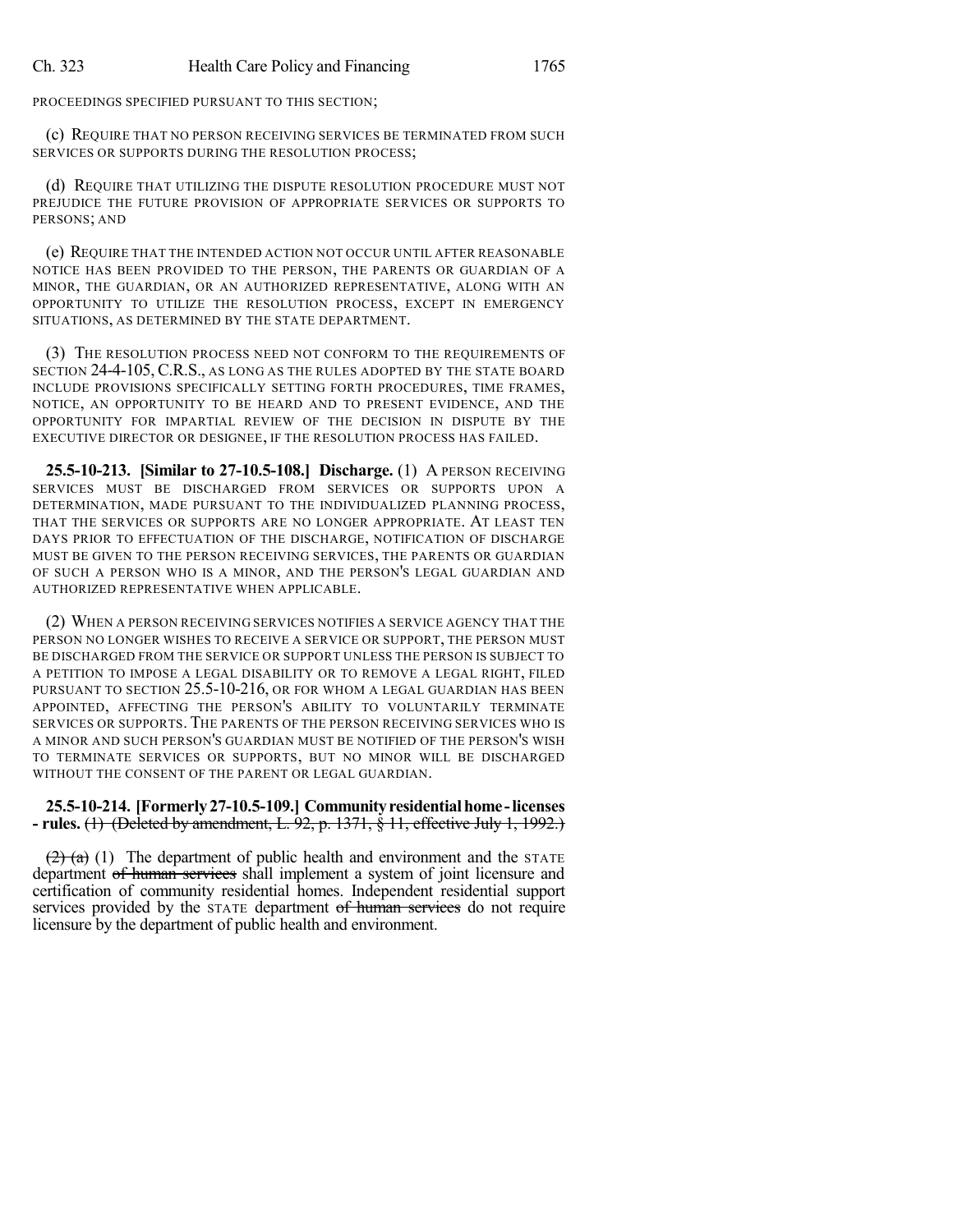(b) By December 31, 2012, the department of public health and environment, the department of health care policy and financing, and the department of human services shall develop an implementation plan, in consultation with industry representatives, to resolve differing requirements and to eliminate obsolete, redundant rules and reporting, monitoring, compliance, auditing certification, licensing, and work processes pertaining to the regulation of community residential homes pursuant to this section. The departments shall study the feasibility of implementing a single, consolidated survey and methods for conducting surveys simultaneously. The departments shall report their progress in meeting the requirements of this paragraph (b) to their respective committees of reference when making their departmental presentations as required by part 2 of article 7 of title 2, C.R.S. The departments shall send copies of the report to the health care facility stakeholder forum created in section 25-3-113, C.R.S.

 $(3)$  (2) (a) The department of public health and environment and the STATE department of human services shall develop standards for the licensure and certification of community residential homes. The standards shall include health, life, and fire safety, as well as standards to ensure the effective delivery of services and supports to residents; except that any community residential home must comply with local codes.

(b) (I) The STATE department of human services or the state board of health, as appropriate, shall adopt the standards by rule and shall specify the responsibilities of each department in the program. Surveys undertaken to ensure compliance with these standards shall, as appropriate, be undertaken as joint surveys by the departments.

(II) If a service agency operates a community residential home and provides personal care services, as defined in section 25-27.5-102, C.R.S., the department of public health and environment or the STATE department, of human services as appropriate, is responsible for surveying those services provided by the service agency, which survey shall be conducted simultaneously with the survey of the community residential home.

 $(4)$ (3) Any community residential home applying for a license or certification on or after January 1, 1986, shall accommodate at least four but no more than eight persons with INTELLECTUAL AND developmental disabilities. All licenses and certificates issued by the department of public health and environment or the STATE department of human services shall bear the date of issuance and shall be valid for not more than a twenty-four-month period.

 $(5)$  (4) The issuance, suspension, revocation, modification, renewal, or denial of a license or certification shall be governed by the provisions of section 24-4-104, C.R.S. The failure of a community residential home to comply with the provisions of this article and the rules promulgated thereunder, or any local fire, safety, and health codes shall be sufficient grounds for the department of public health and environment or the STATE department of human services to deny, suspend, revoke, or modify the community residential home's license or certification.

 $(6)$  (5) The STATE department of human services and the state board of health shall promulgate such rules as are necessary to implement this section, pursuant to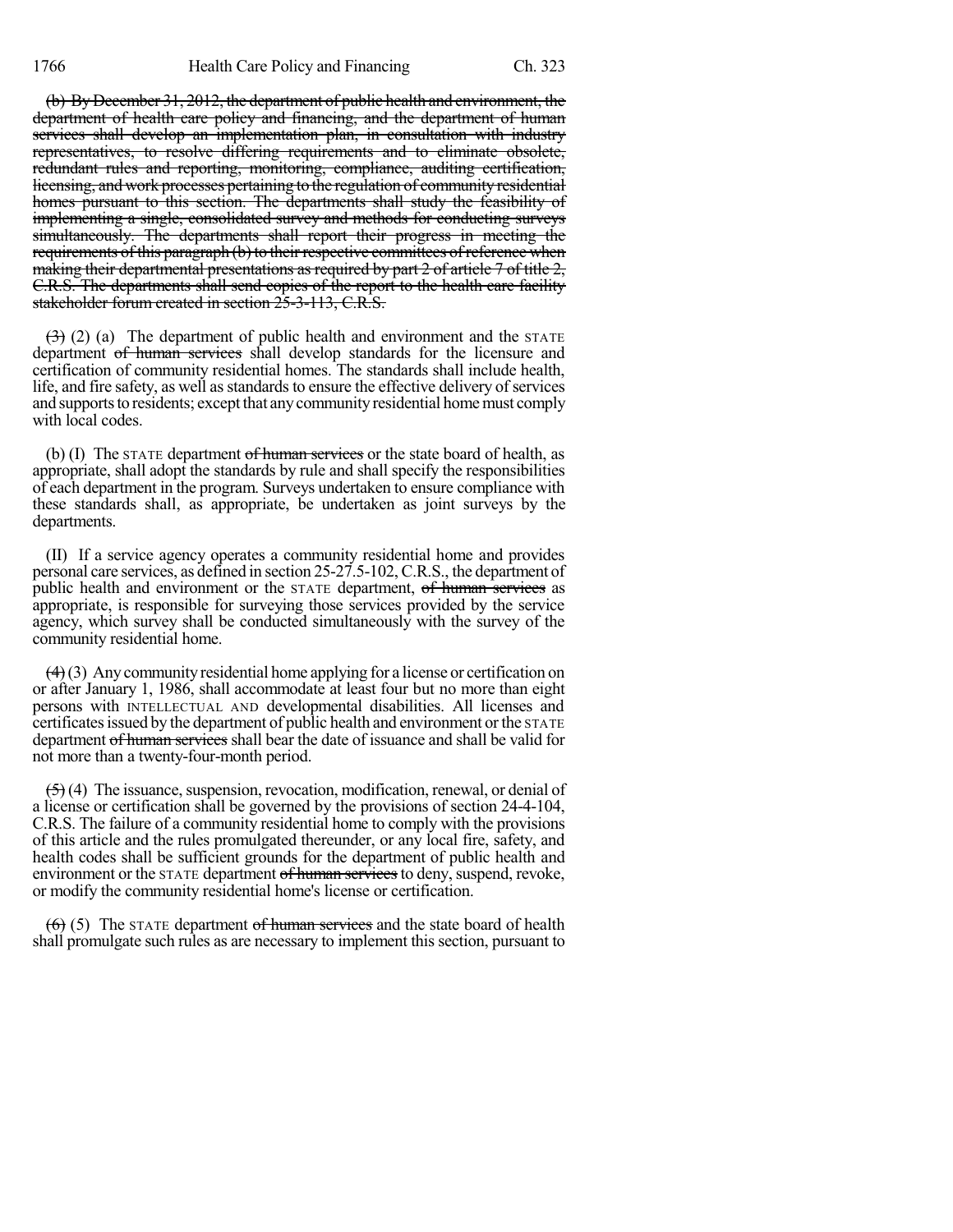the provisions specified in article 4 of title 24, C.R.S. The rules shall include, but shall not be limited to, the following:

## (a) (Deleted by amendment, L. 92, p. 1371, § 11, effective July 1, 1992.)

 $(b)$  (a) Requirements concerning the distance between the location of community residential homes and factors to be considered in waiving such requirements for existing community residential homes; AND

 $\left(\frac{\partial}{\partial t}\right)$  Procedures to secure the health and safety of persons receiving services or supports residing in a community residential home in the event the community residential home closes or its license is denied, suspended, or revoked pursuant to this section.

**25.5-10-215. [Formerly 27-10.5-109.5.] Compliance with local government zoning regulations - notice to local governments - provisional licensure.** (1) The STATE department shall require any community residential home seeking licensure pursuant to section  $27\overline{-10.5}$ -109 25.5-10-214 to comply with any applicable zoning regulations of the municipality, city and county, or county where the home is situated. Failure to comply with applicable zoning regulations shall constitute grounds for the denial of a license to a home; except that nothing in this section shall be construed to supersede the provisions of sections 30-28-115 (2), 31-23-301 (4), and 31-23-303 (2), C.R.S.

(2) The STATE department shall assure ENSURE that timely written notice is provided to the municipality, city and county, or county where a community residential home is situated, including the address of the home and the population and number of persons to be served by the home, when any of the following occurs:

(a) An application for a license to operate a communityresidential home pursuant to section  $27-10.5-109$  25.5-10-214 is made;

(b) A license is granted to a community residential home pursuant to section 27-10.5-109 25.5-10-214;

(c) A change in the license of a community residential home occurs; or

(d) The license of a community residential home is revoked or otherwise terminated for any reason.

(3) In the event of a zoning or other delay or dispute between a community residential home and the municipality, city and county, or county where the home issituated, the STATE department may grant a provisional license to the home for up to one hundred twenty days pending resolution of the delay or dispute.

**25.5-10-216. [Similar to former 27-10.5-110.] Imposition of legal disability - removal of legal right.** (1) ANY INTERESTED PERSON MAY PETITION THE COURT TO IMPOSE A LEGAL DISABILITY ON OR TO REMOVE A LEGAL RIGHT FROM A PERSON WITH AN INTELLECTUAL AND DEVELOPMENTAL DISABILITY AS DEFINED IN SECTION 25.5-10-202.THE PETITION MUST SET FORTH THE DISABILITY TO BE IMPOSED OR THE LEGAL RIGHT TO BE REMOVED AND THE REASONS THEREFOR. THE PETITION MAY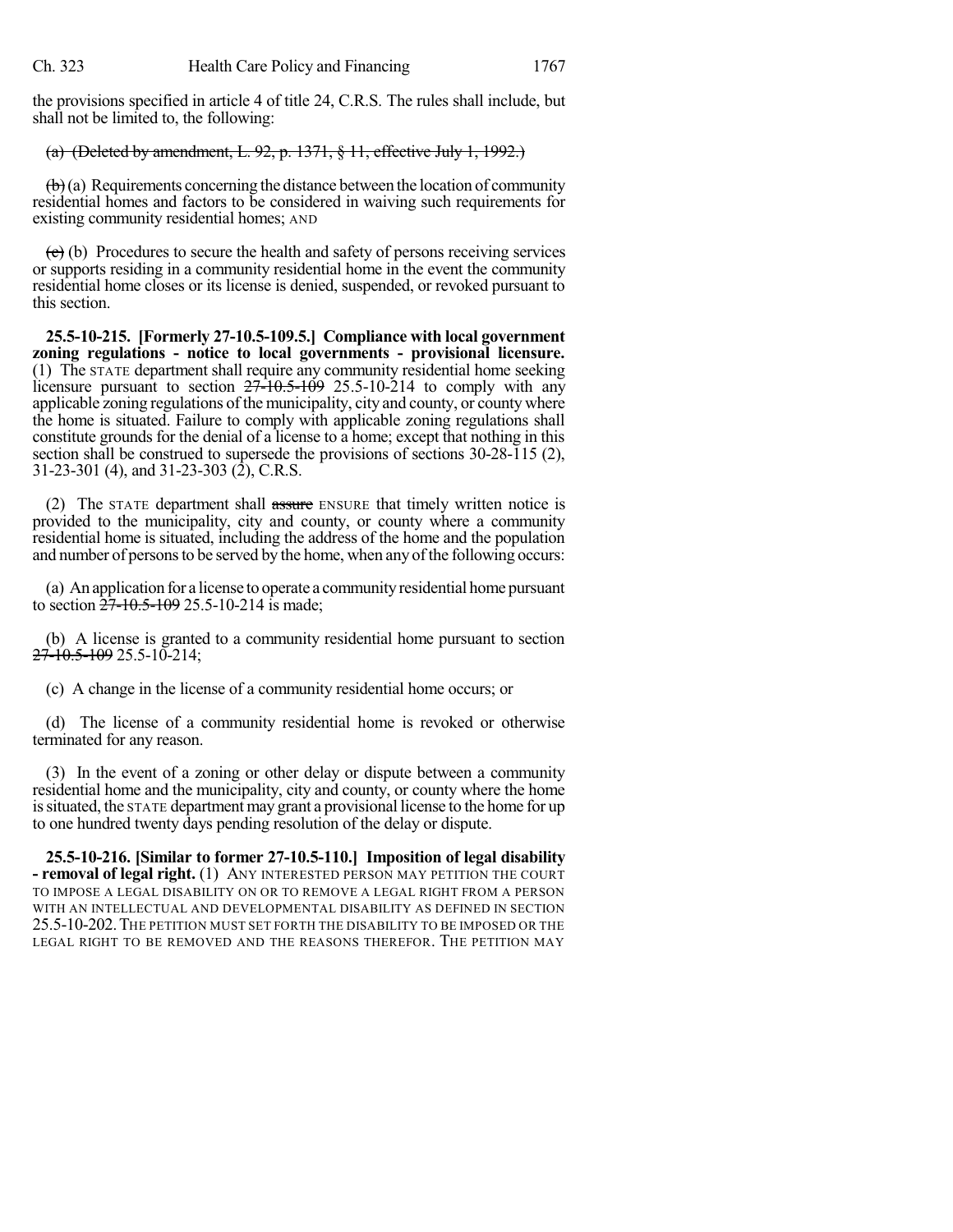AFFECT THE RIGHT TO CONTRACT, THE RIGHT TO DETERMINE PLACE OF ABODE OR PROVISIONS OF SERVICES AND SUPPORTS,THE RIGHT TO OPERATE A MOTOR VEHICLE, AND OTHER SIMILAR RIGHTS.

(2) (a) PRIOR TO GRANTING THE PETITION, THE COURT MUST FIND:

(I) THAT THE PERSON SUBJECT TO THE PETITION HAS BEEN DETERMINED TO BE A PERSON WITH AN INTELLECTUAL AND DEVELOPMENTAL DISABILITY PURSUANT TO THE PROVISIONS OF THIS ARTICLE; AND

(II) THAT THE REQUESTED DISABILITY OR REMOVAL IS BOTH NECESSARY AND DESIRABLE TO IMPLEMENT THE INDIVIDUALIZED PLAN DEVELOPED FOR THE PERSON RECEIVING SERVICES OR SUPPORTS UNDER THE SUPERVISION OF AN INTELLECTUAL AND DEVELOPMENTAL DISABILITIES PROFESSIONAL AND THE INTERDISCIPLINARY TEAM. SUCH PROFESSIONAL MUST HAVE AN UNDERSTANDING OF THE RIGHTS OF PERSONS RECEIVING SERVICES AS SET FORTH IN SECTIONS 25.5-10-218 TO 25.5-10-229. SUCH PLAN MUST BE SUBMITTED TO THE COURT AND MUST BE SIGNED BY THE INTELLECTUAL AND DEVELOPMENTAL DISABILITIES PROFESSIONAL.

(b) WHEN A PETITION FILED PURSUANT TO SUBSECTION (1)OF THIS SECTION SEEKS TO IMPOSE A DISABILITY OR TO REMOVE A LEGAL RIGHT, RELATED TO THE SELECTION OF PLACE OF ABODE BY THE PERSON WITH AN INTELLECTUAL AND DEVELOPMENTAL DISABILITY, THE COURT MUST ALSO FIND:

(I) THAT, BASED ON THE RECENT OVERT ACTIONS OR OMISSIONS OF THE PERSON SUBJECT TO THE PETITION, AND BECAUSE OF THE PRESENCE OF AN INTELLECTUAL AND DEVELOPMENTAL DISABILITY,WITHOUT THE RELIEF REQUESTED IN THE PETITION SUCH PERSON POSES A PROBABLE THREAT OF SERIOUS PHYSICAL HARM TO SUCH PERSON OR OTHERS OR IS UNABLE TO CARE FOR SUCH PERSON'S OWN NEEDS TO THE EXTENT THAT SUCH PERSON'S OWN LIFE OR SAFETY IS SERIOUSLY THREATENED; AND

(II) THAT THE PLACE OF ABODE REQUESTED IN THE PETITION IS THE LEAST RESTRICTIVE RESIDENTIAL SETTING THAT IS APPROPRIATE FOR THE INDIVIDUAL NEEDS OF THE PERSON WITH AN INTELLECTUAL AND DEVELOPMENTAL DISABILITY.

(3) WITHIN SIX MONTHS AFTER A LEGAL DISABILITY HAS BEEN IMPOSED OR A LEGAL RIGHT HAS BEEN REMOVED, THE COURT SHALL HOLD A HEARING TO REVIEW ITS ORDER AND EITHER REAFFIRM THE FINDINGS MADE PURSUANT TO SUBSECTION (2) OF THIS SECTION AND CONTINUE THE LEGAL DISABILITY OR REMOVAL OR REMOVE THE LEGAL DISABILITY OR RESTORE THE LEGAL RIGHTS TO THE PERSON SUBJECT TO THE PETITION. THE COURT MAY REMOVE A LEGAL DISABILITY FROM OR RESTORE A LEGAL RIGHT TO A PERSON WITHOUT A HEARING UPON THE FILING OF A MOTION REQUESTING SUCH RELIEF CONTAINING AFFIDAVITS IN SUPPORT OF THE MOTION SIGNED BY ALL OF THE PARTIES.

(4) ANY INTERESTED PERSON MAY MOVE THAT THE COURT REMOVE A LEGAL DISABILITY OR RESTORE A LEGAL RIGHT. IF SUCH MOTION IS CONTESTED, IT MUST BE SERVED ON THE PERSON WHOSE RIGHTS ARE AFFECTED AND UPON THE PARTY WHO FILED THE ORIGINAL PETITION IF THE PERSON IS NOT THE MOVING PARTY.

(5) THE FOLLOWING PROCEDURES MUST APPLY TO ANY PROCEEDINGS INSTITUTED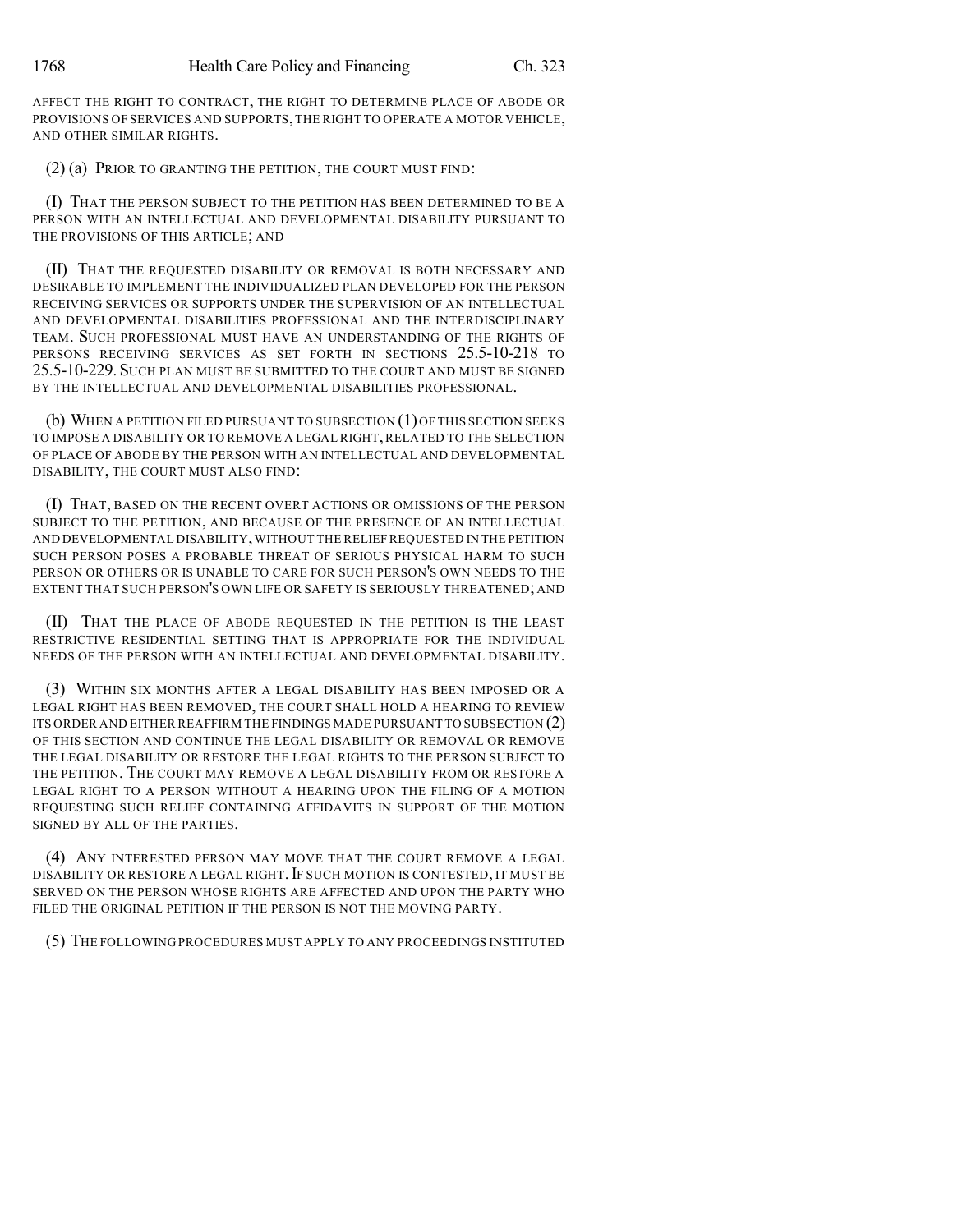PURSUANT TO THIS SECTION:

(a) WHEN A PETITION IS FILED PURSUANT TO SUBSECTION (1) OF THIS SECTION, THE PERSON SUBJECT TO THE PETITION SHALL BE ADVISED BY THE COURT OF SUCH PERSON'S RIGHT TO RETAIN AND CONSULT WITH AN ATTORNEY AT ANY TIME, AND THAT IF SUCH PERSON CANNOT AFFORD TO PAY AN ATTORNEY, ONE WILL BE APPOINTED BY THE COURT WITHOUT COST. ATTORNEY FEES FOR COURT-APPOINTED COUNSEL SHALL BE PAID BY THE COURT.

(b) UPON THE REQUEST OF AN INDIGENT RESPONDENT OR SUCH RESPONDENT'S ATTORNEY, THE COURT SHALL APPOINT ONE OR MORE INTELLECTUAL AND DEVELOPMENTAL DISABILITIES PROFESSIONALS OF THE RESPONDENT'S CHOICE TO ASSIST THE RESPONDENT IN THE PREPARATION OF THE RESPONDENT'S CASE. THE COURT SHALL PAY THE FEES FOR SUCH INTELLECTUAL AND DEVELOPMENTAL DISABILITIES PROFESSIONALS.

(c) THE COURT MAY ISSUE A TEMPORARY ORDER IMPOSING A LEGAL DISABILITY OR REMOVING A LEGAL RIGHT, PENDING A HEARING, FOR A PERIOD NOT TO EXCEED TEN DAYS, BASED UPON THE STANDARDS REQUIRED FOR ISSUANCE OF A TEMPORARY RESTRAINING ORDER. NO INDIVIDUALIZED PLAN SHALL BE REQUIRED BY THE COURT TO SUPPORT THE ISSUANCE OF SUCH ORDER.

(d) THE BURDEN OF PROOF IS AT ALL TIMES UPON THE PARTY SEEKING IMPOSITION OF A DISABILITY OR REMOVAL OF A LEGAL RIGHT OR OPPOSING REMOVAL OF A DISABILITY OR RESTORATION OF A LEGAL RIGHT, AND THE STANDARD OF PROOF IS BY CLEAR AND CONVINCING EVIDENCE.

(e) EXCEPT AS OTHERWISE PROVIDED IN THIS SUBSECTION (5), ALL PROCEEDINGS MUST BE HELD IN CONFORMANCE WITH THECOLORADO RULES OF CIVIL PROCEDURE, BUT NO COSTS MUST BE ASSESSED AGAINST THE RESPONDENT.

(6) IN ORDER TO PROVIDE REPRESENTATION TO ELIGIBLE PERSONS AS PROVIDED IN THIS SECTION, THE JUDICIAL DEPARTMENT MAY PAY MONEYS, OUT OF APPROPRIATIONS MADE THEREFOR BY THE GENERAL ASSEMBLY, DIRECTLY TO APPOINTED COUNSEL OR INTELLECTUAL AND DEVELOPMENTAL DISABILITIES PROFESSIONALS ON A CASE-BY-CASE BASIS OR, ON BEHALF OF THE STATE, TO CONTRACT WITH INDIVIDUAL ATTORNEYS, LEGAL PARTNERSHIPS, LEGAL PROFESSIONAL CORPORATIONS, PUBLIC INTEREST LAW FIRMS, OR NONPROFIT LEGAL SERVICES CORPORATIONS TO PROVIDE LEGAL REPRESENTATION FOR AN AGREED-UPON LUMP SUM.

(7) A PERSON SHALL NOT BE ADMITTED TO A REGIONAL CENTER, AS DEFINED IN SECTION 27-10.5-102, C.R.S., WITHOUT A COURT ORDER ISSUED PURSUANT TO THIS SECTION EXCEPT IN AN EMERGENCY OR FOR THE PURPOSE OF TEMPORARY RESPITE CARE.

**25.5-10-217. [Formerly 27-10.5-111.] Conduct of court proceedings.** All court proceedings arising under section  $27\text{-}10.5\text{-}110.25.5\text{-}10\text{-}216$  shall be conducted by the district attorney of the county where the proceeding is held or by a qualified attorney acting for the district attorney appointed by the district court for that purpose; except that, in any county or in any city and county having a population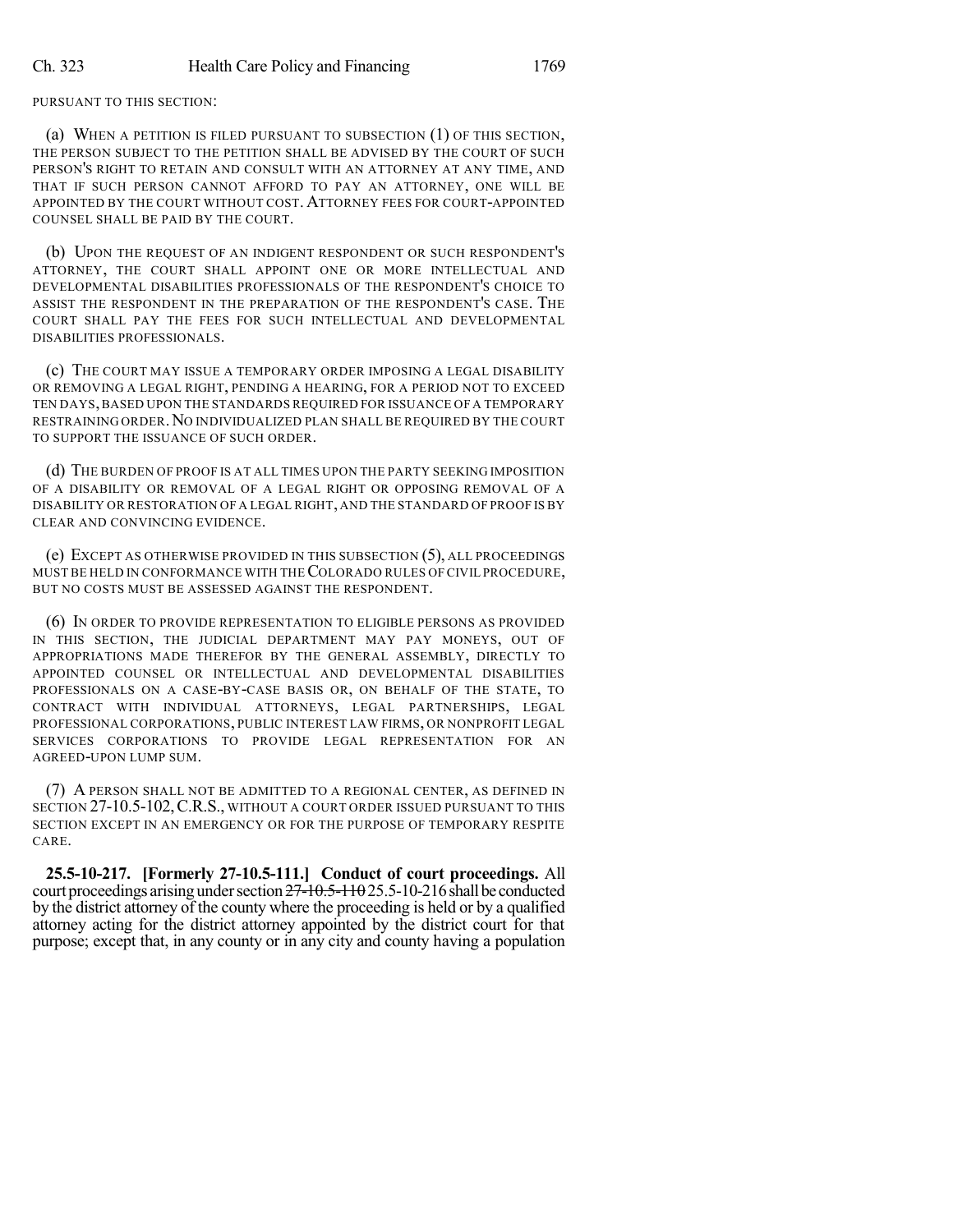exceeding one hundred thousand persons, the proceedings shall be conducted by the county attorney or by a qualified attorney acting for the county attorney appointed by the district court. In any case in which there has been a change of venue to a county other than the county of residence of the respondent or the county in which the proceeding was commenced, the county from which the proceeding was transferred shall either reimburse the county in which the proceeding was held for the reasonable costs incurred in conducting the proceeding or conduct the proceeding itself using its own personnel and resources, including its own district or county attorney, as the case may be.

**25.5-10-218. [Formerly 27-10.5-112.] Persons' rights.** (1) Unless a person's rights are modified by court order, a person with a AN INTELLECTUAL AND developmental disability shall have HAS the same legal rights and responsibilities guaranteed to all other individuals PERSONS under the federal and state constitutions and federal and state laws. No otherwise qualified person, by reason of having  $\alpha$  AN INTELLECTUAL AND developmental disability, shall MAY be excluded from participation in, denied the benefits of, or subjected to discrimination under any program or activity which receives public funds.

(2) The receipt of services and supports pursuant to this article shall not operate to DOES NOT deprive any person of any other rights, benefits, or privileges or cause the person to be declared legally incompetent.

(3) The rights of any person receiving services which are specified in this article may be suspended to protect the person receiving services from endangering such person, others, or property. Such rights may be suspended only by the INTELLECTUAL AND developmental disabilities professional with subsequent review by the interdisciplinary team and by the human rights committee in order to provide specific services or supports to the person receiving services, which will promote the least restriction on the person's rights. Such person's legal rights may be removed by a court pursuant to section  $\frac{57-10.5-110}{25.5-10-216}$ .

(4) None of the rights established pursuant to this article shall be construed to interfere with the rights and privileges of parents regarding their minor child.

**25.5-10-219. [Formerly 27-10.5-113.] Right to individualized plan or individualized family service plan.** (1) Each person receiving services shall have an individualized plan, an individualized family service plan, or a similar plan specified by the STATE department that qualifies as an individualized plan that is developed by the person's interdisciplinary team. The individualized family service plan for a child with disabilities from birth through two years of age shall be developed in compliance with part 7 of this article 10.5 OF TITLE 27, C.R.S.

(2) Pursuant to section  $27-10.5-106$  25.5-10-211, the individualized plan for each person who receives services or supports shall be reviewed at least annually and modified as necessary or appropriate; except that an individualized family service plan for a child with disabilities from birth through two years of age shall be reviewed as required pursuant to part 7 of this article 10.5 OF TITLE 27, C.R.S. A review shall consist of, but is not limited to, the determination by the interdisciplinary team as to whether the needs AND PREFERENCES of the person receiving services or supports are accurately reflected in the plan, whether the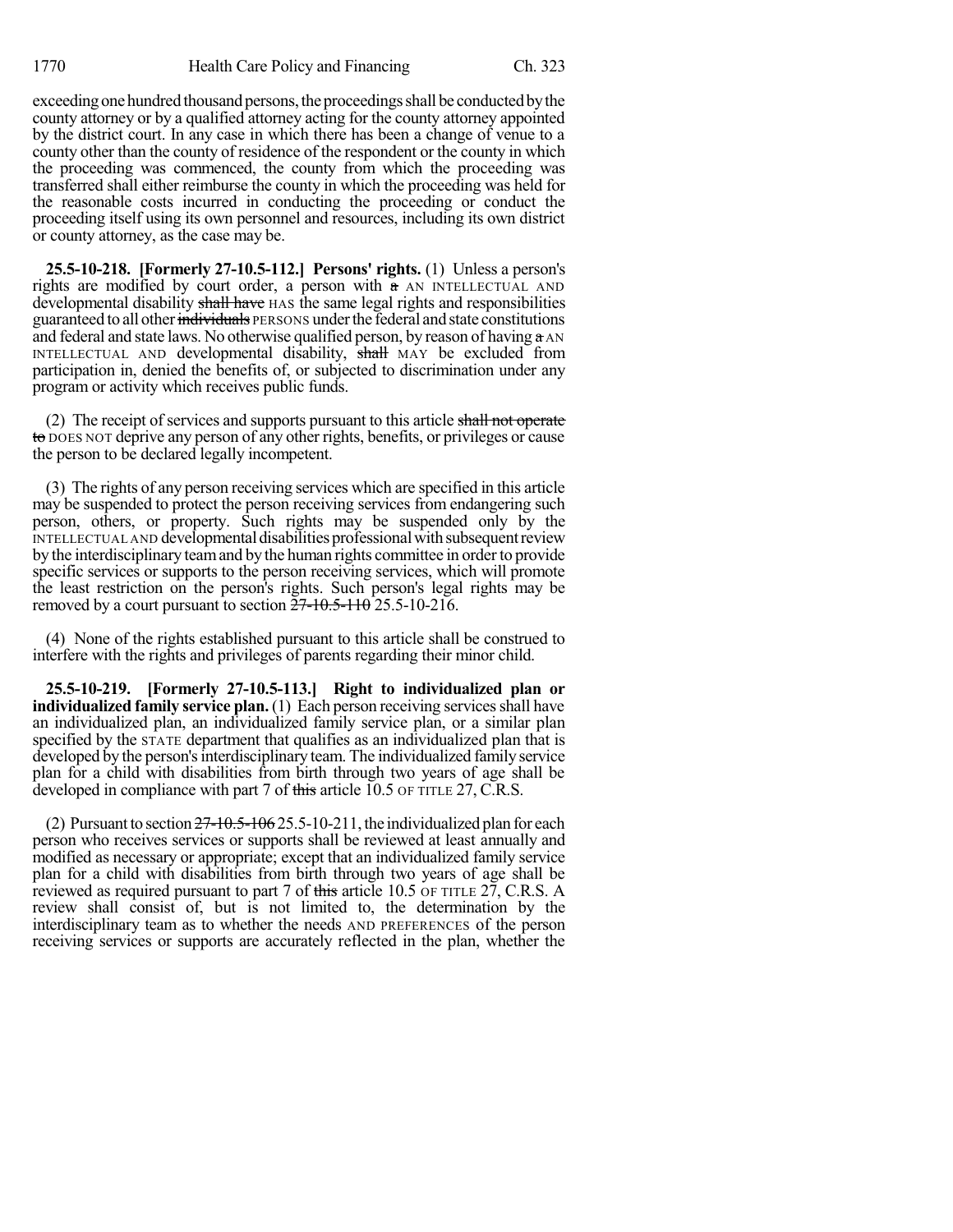services and supports provided pursuant to the plan are appropriate to meet the person's needs AND PREFERENCES, and what actions are necessary for the plan to be achieved.

**25.5-10-220. [Formerly 27-10.5-114.] Right to medical care and treatment.** (1) Each person receiving services  $\frac{1}{\sqrt{2}}$  MUST have access to appropriate dental and medical care and treatment for any physical ailments and for the prevention of any illness or disability.

(2) No medication for which a prescription is required shall be administered without the written order of a physician. A physician shall conduct a review of all prescriptions and other orders for medications in order to determine the appropriateness of the person's medication regimen annually, or more often, if required by law.

(3) All service agencies which administer medication shall require that notation of the medication of a person receiving services be kept in the person's medical records. All medications shall MUST be administered pursuant to part 3 of article 1.5 of title 25, C.R.S.

(4) Persons receiving services shall MUST have a right to be free from unnecessary or excessive medication. The service agency's records shall MUST state the effects of psychoactive medication if administered to the person receiving services. When dosages of such are changed or other psychoactive medications are prescribed, a notation shall MUST be made in such person's record concerning the effect of the new medication or new dosages and the behavior changes, if any, which occur.

(5) Medication shall MUST not be used for the convenience of the staff, for punishment, as a substitute for a treatment program, or in quantities that interfere with the treatment program of the person receiving services.

(6) Only appropriately trained staff shall be allowed to administer  $d_{\text{rugs}}$ MEDICATIONS.

 $(6.5)$  (7) The executive director has the power to direct the administration or monitoring of medications to persons being cared for and treated RECEIVING SERVICES AND SUPPORTS in centers for the developmentally disabled PERSONS WITH INTELLECTUAL AND DEVELOPMENTAL DISABILITIES pursuant to section 25-1.5-301 (2) (h), C.R.S.

 $(7)$  (8) No person receiving services shall MAY be subjected to any experimental research or hazardous treatment procedures without the consent of such person, if the person is over eighteen years of age and is able to give such consent, or of the person's parent, if the person is under eighteen years of age, or of the person'slegal guardian. Such consent may be given only after consultation with the interdisciplinary team and  $\alpha$  AN INTELLECTUAL AND developmental disabilities professional not affiliated with the facility or community residential home in which the person receiving services resides. However, no such person of any age shall MAY be subjected to experimental research or hazardous treatment procedures if said person implicitly or expressly objects to such procedure.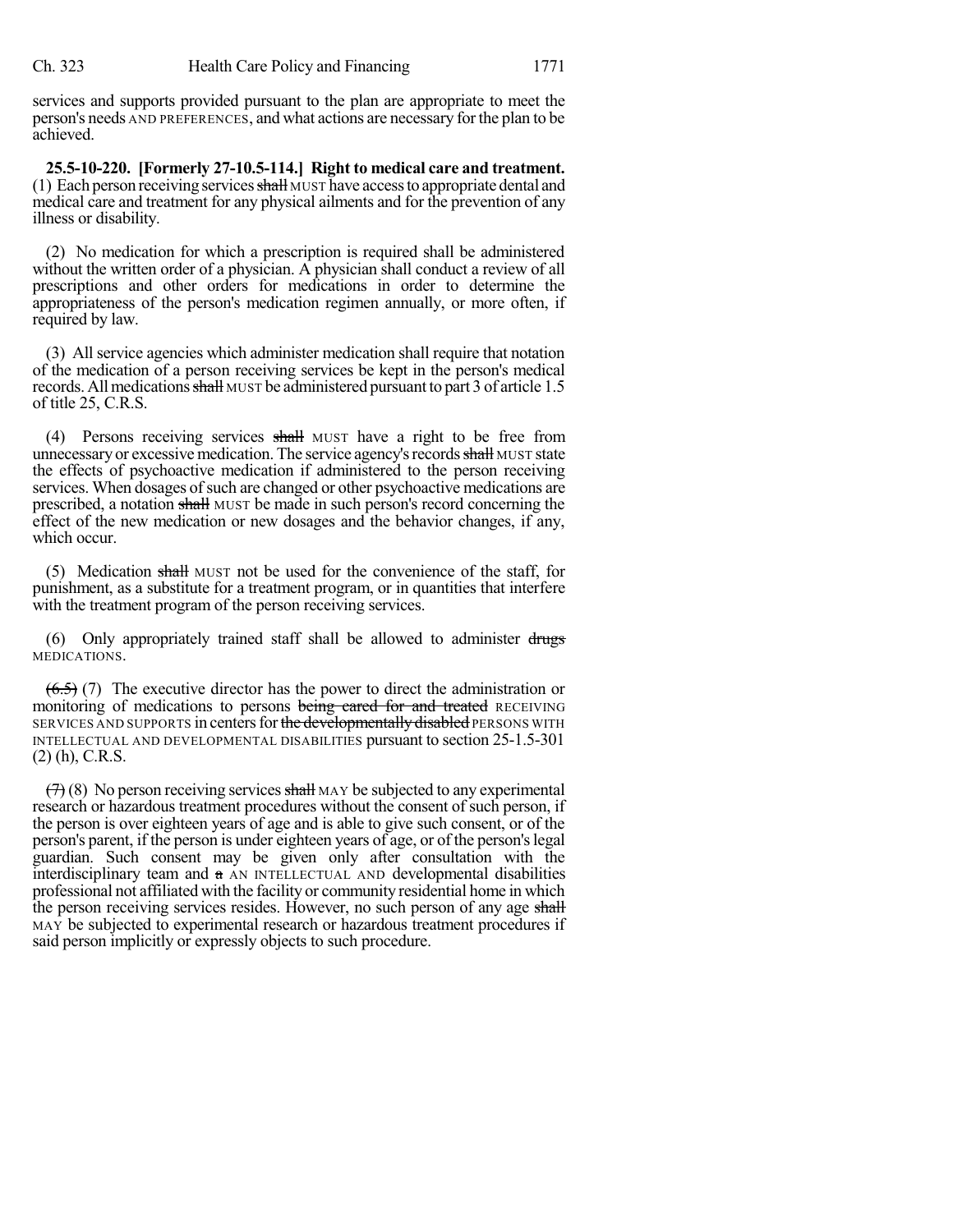$(8)(9)$  No person receiving services shall MAY have any organs removed for the purpose of transplantation without the consent of such person, if the person is over eighteen years of age and is able to give such consent. If the person's ability to give consent to the medical procedure is challenged by the physician, the same procedures asthose set forth in section 27-10.5-129 25.5-10-232 shall be followed. Consent for the removal of organs for transplantation may be given by the parents of a person receiving services, ifthe person is under eighteen years of age, or by the person'slegal guardian. Such consent may be given only after consultation with the interdisciplinary team and a AN INTELLECTUAL AND developmental disabilities professional not affiliated with the facility or community residential home in which the person receiving services resides. However, no person receiving services of any age shall MAY be a donor of an organ if the person implicitly or expressly objects to such procedure.

 $(9)$  (10) (a) As used in subsections  $(7)$  and (8) AND (9) of this section, consent also shall require REQUIRES that the person whose consent is sought has been adequately and effectively informed as to the:

(I) Method of experimental research, hazardous treatment, or transplantation;

(II) Nature and consequence of such procedures; and

(III) Risks, benefits, and purposes of such procedures.

(b) The consent of any person may be revoked at any time.

 $(10)$  (11) Subsections  $(7)$ ,  $(8)$ , and  $(9)$   $(8)$ ,  $(9)$ ,  $AND$  (10) of this section shall DO not apply when a physician renders emergency medical care or treatment to any resident.

**25.5-10-221. [Formerly 27-10.5-115.] Right to humane treatment.** (1) Corporal punishment of persons with a AN INTELLECTUAL AND developmental disability shall is not be permitted.

(2) All service agencies shall prohibit mistreatment, exploitation, neglect, or abuse in any form of any person receiving services.

(3) Service agenciesshall provide every person receiving serviceswith a humane physical environment.

(4) Each person receiving services shall MUST be attended to by qualified staff in numbers sufficient to provide appropriate services and supports.

(5) Seclusion, defined as the placement of a person receiving services alone in a closed room for the purpose of punishment, is prohibited.

(6) "Time out" procedures, defined as separation from other persons receiving services and group activities, may be employed under close and direct professional supervision, as defined BY RULE by the department STATE BOARD, and only as a technique in behavior-shaping programs. Behavior-shaping programs utilizing a "time out" procedure shall MAY be implemented only when it incorporates a positive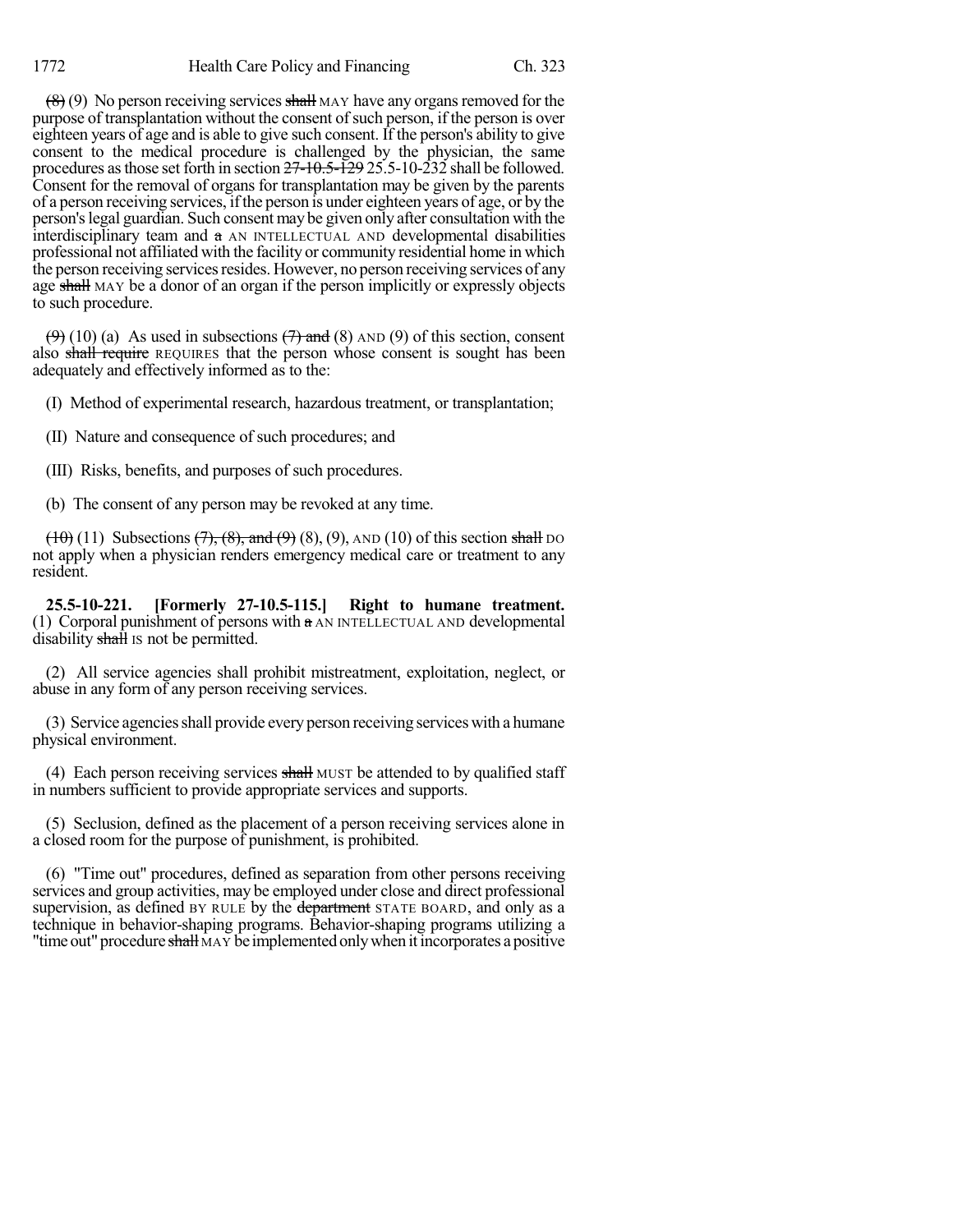approach designed to result in the acquisition of adaptive behaviors. Such behavior programs shall MAY only be implemented following the completion of a comprehensive functional analysis, when alternative nonrestrictive procedures have been proven to be ineffective, and only with the informed consent of the individual PERSON, parents, or legal guardian. Such behavior programs shall MAY be implemented only following the review and approval process defined in rules. and regulations. Behavior development programs shall MUST be developed in conjunction with the interdisciplinary team and implemented only following review by the human rights committee. Behavior development programsinvolving the use of the procedure in a "time out room" are prohibited.

(7) Behavior development programs involving the use of aversive or noxious stimuli are prohibited.

(8) Physical restraint, defined as the use of manual methods intended to restrict the movement or normal functioning of a portion of an individual's A PERSON's body through direct contact by staff, shall MAY be employed only when necessary to protect the person receiving services from injury to self or others. Physical restraint shall MAY not be employed as punishment, for the convenience of staff, or as a substitute for a program of services and supports. Physical guidance or prompting techniques of short duration such as those employed in training techniques are not considered physical restraint. Physical restraint shall MAY be applied only if alternative techniques have failed and only if such restraint imposed the least possible restriction consistent with its purpose. If physical restraint is used in an emergency or on a continuing basis its use shall be reviewed by the interdisciplinary team and the human rights committee in accordance with the rules and regulations of the department STATE BOARD.

(9) The use of a mechanical restraint, defined as the use of mechanical devices intended to restrict the movement or normal functioning of a portion of an individual's A PERSON's body, is subject to special review and oversight, as defined in rules. and regulations. Use of mechanical restraints shall MAY be applied only in an emergency if alternative techniques have failed and in conjunction with a behavior development program. Mechanical restraints shall MUST be designed and used so as not to cause physical injury to the person receiving services and so asto cause the least possible discomfort. The use of mechanical restraints shall be reviewed by the human rights committee. The use of posey vests, straight jackets, ankle and wrist restraints, and other devices defined in rules and regulations is prohibited.

(10) A record shall MUST be maintained of all physical injuries to any person receiving services, allincidents ofmistreatment, exploitation, neglect, or abuse, and all uses of physical or mechanical restraint. All records shall be ARE subject to review by the human rights committee.

(11) Behavior development programs shall MUST be supervised by  $\alpha$  AN INTELLECTUAL AND developmental disabilities professional having specific knowledge and skills to develop and implement positive behavioral intervention strategies.

**25.5-10-222. [Formerly 27-10.5-116.] Rightto religious belief, practice, and**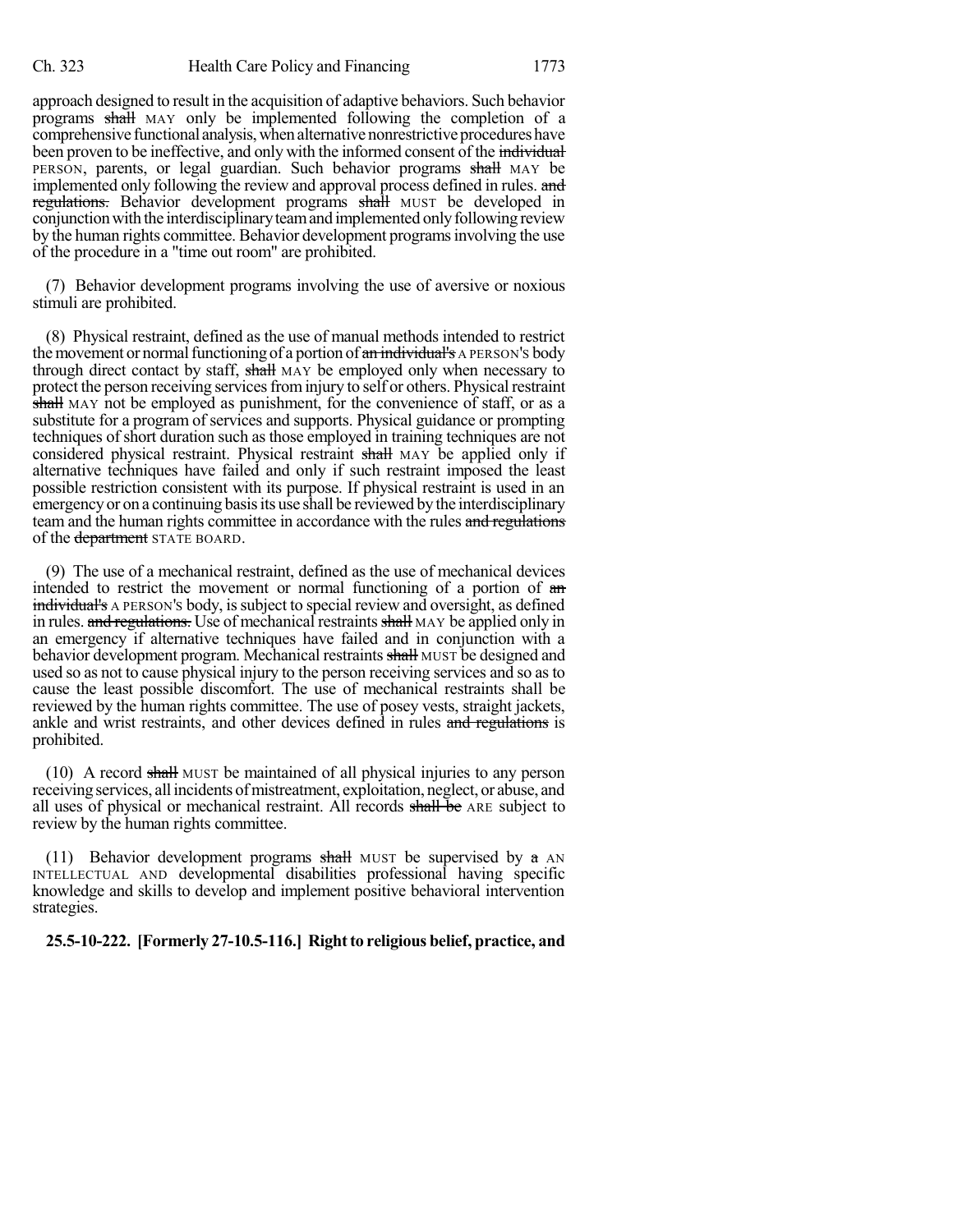**worship.** No person receiving services shall be IS required to perform any act or be subject to any procedure whatsoever which is contrary to the person's religious belief, and each such person shall have HAS the right to practice such religious belief and be accorded the opportunity for religious worship. Provisions for religious worship shall MUST be made available to all persons receiving services on a nondiscriminatory basis. No such person shall be coerced into engaging in or refraining from any religious activity, practice, or belief.

**25.5-10-223. [Formerly 27-10.5-117.] Rights to communications and visits.** (1) Each person receiving services has the right to communicate freely and privately with others of the person's own choosing.

(2) Each person receiving services has the right to receive and send sealed, unopened correspondence. No such person'sincoming or outgoing correspondence shall be opened, delayed, held, or censored by any person.

(3) Each person receiving services shall have the right to receive and send packages. No such person's outgoing packages shall be opened, delayed, held, or censored by any person.

(4) Repealed.

 $(5)$  (4) Each person receiving services shall MUST have reasonable access to telephones, both to make and to receive calls in privacy, and shall MUST be afforded reasonable and frequent opportunities to meet with visitors.

 $(6)$  (5) All service agencies shall ensure that persons receiving services have suitable opportunities for interaction with persons of their choice. Nothing in this section will limit the protections provided under article 3.1 of title 26, C.R.S.

# (7) Repealed.

**25.5-10-224. [Formerly 27-10.5-118.] Right to fair employment practices.** (1) No person receiving services shall be required to perform labor; except that persons receiving services may voluntarily engage in such labor if the labor is compensated in accordance with applicable minimum wage laws.

(2) No person receiving servicesshall be involved in the physical care, care and treatment, training, or supervision of other persons receiving services unless such person has volunteered, has been specificallytrained in the necessaryskills, and has the judgment required for such activities, is adequately supervised, and is reimbursed in accordance with the applicable minimum wage laws.

(3) Each person receiving services may perform vocational training tasks, subject to a presumption that an assignment longer than three months to any task is not a training task, ifthe specific task or any change in task assignment is an integral part of such person's individualized plan. If such person performs vocational training tasks for which the service agency is receiving compensation from any outside source, the person shall be compensated in accordance with the applicable minimum wage laws.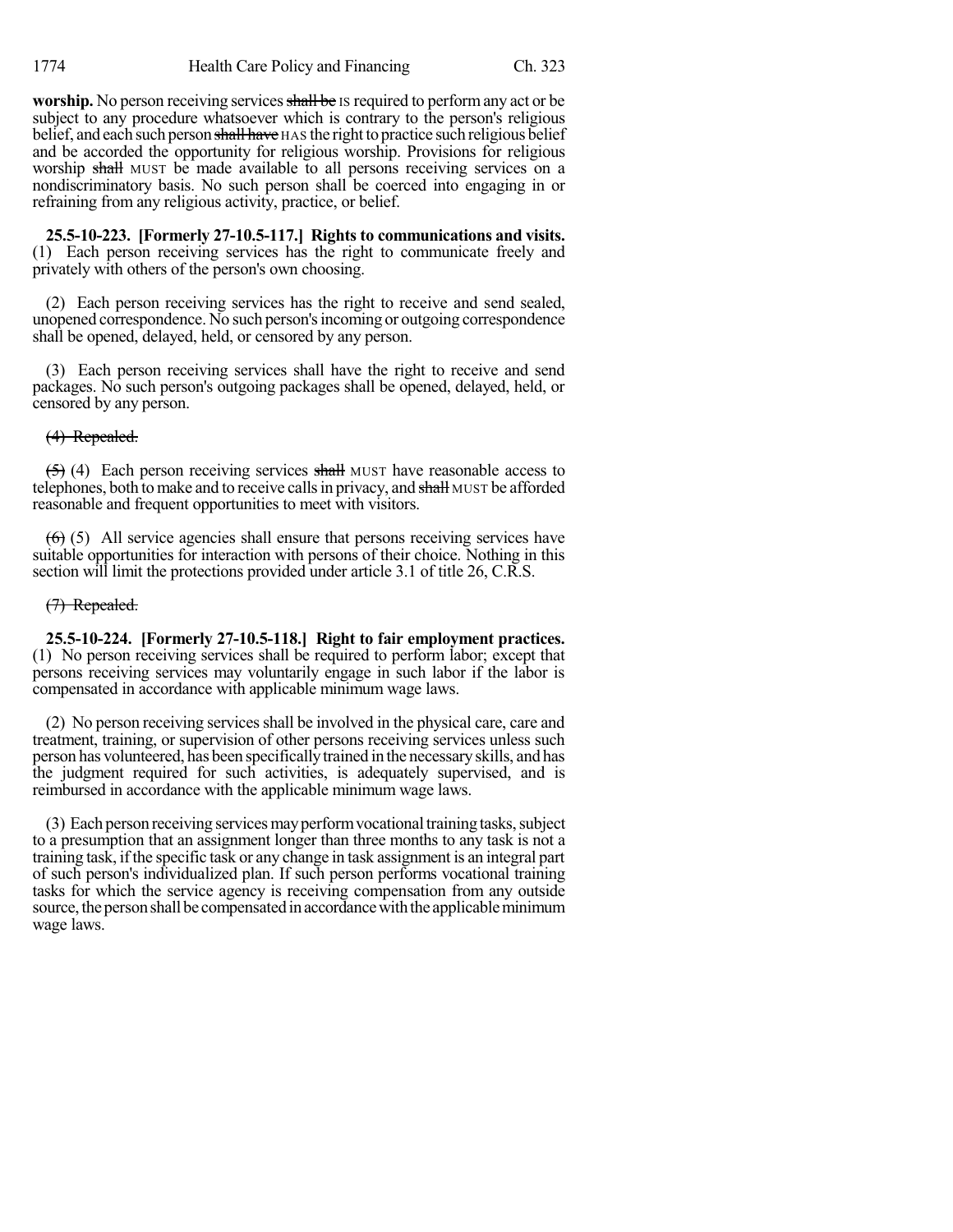(4) Each person receiving services may voluntarily engage in labor for which the service agency would otherwise have to pay an employee if the specific labor or any change in labor is an integral part of such person's individualized plan and the person is compensated in accordance with the applicable minimum wage laws.

(5) Each person receiving servicesmaybe required to performtasks of a personal housekeeping nature or tasks oriented to improving community living skills in accordance with the person's individualized plan.

(6) Payment to persons receiving services pursuant to this section shall not be collected bythe service agencyto offset the costs of providing services and supports to such person.

**25.5-10-225. [Formerly 27-10.5-119.] Right to vote.** Each person receiving services who is eligible to vote according to law hasthe right to vote in all primary and general elections. As necessary, all service agencies shall assist such persons to register to vote, to obtain applications for mail-in ballots and to obtain mail-in ballots, to comply with other requirements which are prerequisite to voting, and to vote.

**25.5-10-226. [Formerly 27-10.5-120.] Records and confidentiality of information pertaining to eligible persons or their families.** (1) A record for each person receiving services shall be diligently maintained by the community-centered board. The record shall MUST include, but not be limited to, information pertaining to the determination of eligibility for services and the individualized plan. The record shall is not be a public record.

(2) Except as otherwise provided by law, all information obtained and any records prepared in the course of determining eligibility or providing services and supports pursuant to this article shall be ARE confidential and subject to the evidentiary privileges established by law. The disclosure of this information and these records in any manner shall be permitted only:

(a) To the applicant or person receiving services, to the parents of a minor, TO such person's legal guardian, and to any person authorized by the above named person;

(b) In communications between qualified professional personnel, including the board of directors of community-centered boards and service agencies providing services to persons with INTELLECTUAL AND developmental disabilities, to the extent necessary for the acquisition, provision, oversight, or referral of services and supports;

#### (c) (Deleted by amendment, L. 92, p. 1380, § 21, effective July 1, 1992.)

 $(d)$  (c) To the extent necessary to make claims for aid, insurance, or medical assistance to which a person receiving services may be entitled, or to access services and supports pursuant to the individualized plan;

 $(e)$  (d) For the purposes of evaluation, gathering statistics, or research when no identifying information concerning an individual person or family is disclosed.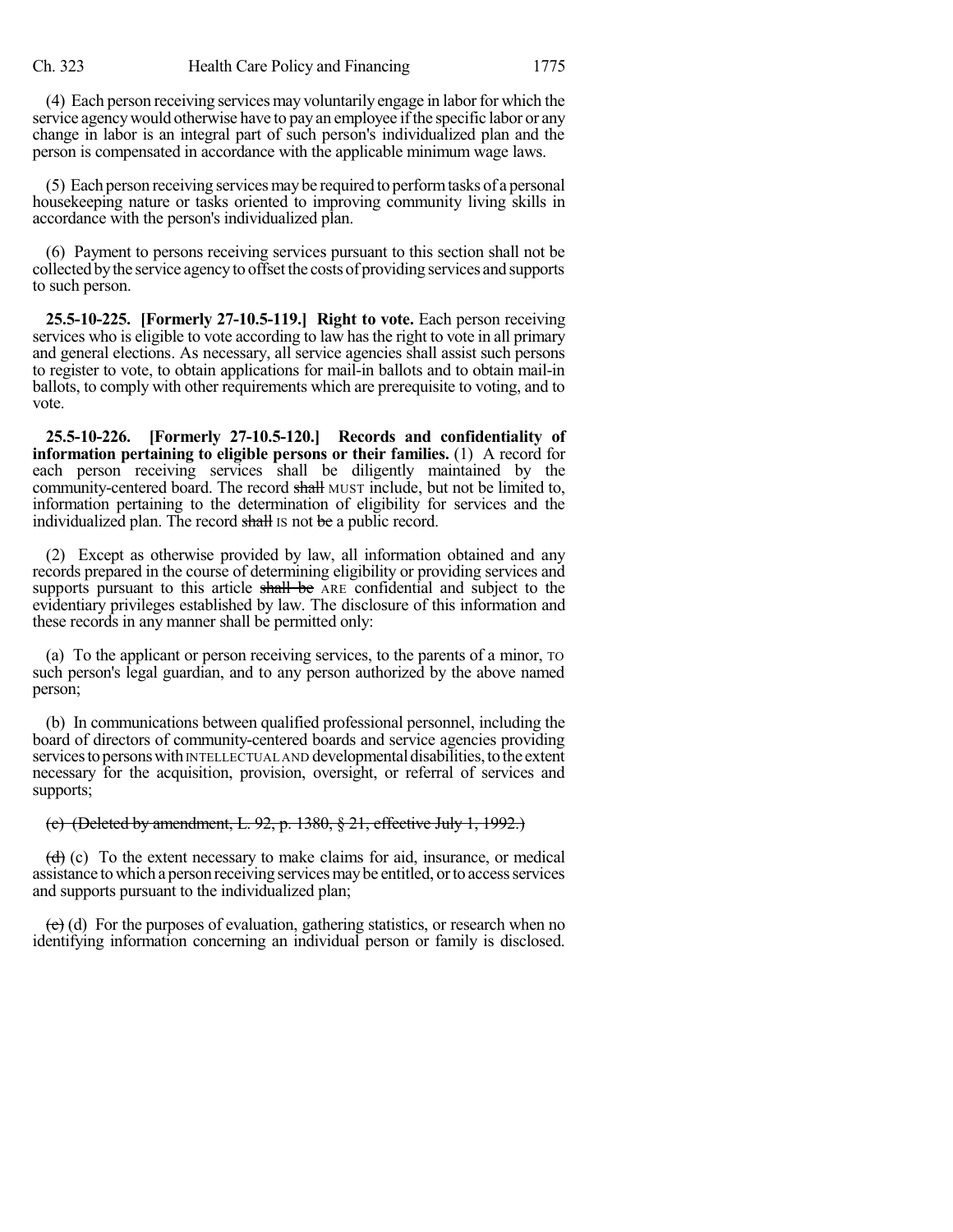Identifying information is information which could reasonably be expected to identify a specific individual PERSON and includes, but is not limited to, name, address, telephone number, social security number, medicaid number, household number, and photograph.

 $(f)$  (e) To the court when necessary to implement the provisions of this article;

 $(g)$  (f) To persons authorized by an order of court issued after a hearing, notice of which was given to the person, parents or legal guardian, where appropriate, and the custodian of the information;

 $\langle h \rangle$  (g) To the agency designated pursuant to 42 U.S.C. sec. 6012 as the protection and advocacy system for Colorado when:

(I) A complaint has been received by the protection and advocacy system from or on behalf of a person with  $\alpha$  AN INTELLECTUAL AND developmental disability; and

(II) Such person does not have a legal guardian or the state or the designee of the state is the legal guardian of such person;

 $\overrightarrow{(t)}$  (h) To the STATE department or its designees as deemed necessary by the executive director to fulfill the duties prescribed by this article.

(3) Nothing in thissection shall be construed to limit access bya person receiving services to such person's records.

(4) Nothing in this section shall be construed to interfere with the protections afforded to a person under the federal "Health Insurance Portability and Accountability Act of 1996", 42 U.S.C. sec. 1320d, and the federal "Family Education Rights and Privacy Act of 1974", 20 U.S.C. sec. 1232g.

**25.5-10-227. [Formerly 27-10.5-121.] Right to personal property.** (1) Each person receiving services has the right to the possession and use of such person's own clothing and personal effects. If the service agency holds any of such person's personal effects for any reason, such retention shall be promptly recorded in such person's record and the reason for retention shall also be recorded.

(2) Upon the request of a person receiving services, a service agency may hold money or funds belonging to the person receiving services, received by such person, or received by the service agency for such person. All such money or funds shall be held by the service agency as trustee for the person receiving services. Upon request, an accounting shall be rendered by the service agency.

(3) Upon request, a person receiving services shall be Is entitled to receive reasonable amounts of such person's money or funds held in trust.

**25.5-10-228. [Formerly 27-10.5-122.] Right to influence policy.** The persons receiving services of a service agency shall be ARE entitled to establish a committee to hear the views and represent the interests of all such persons served by the agency and to attempt to influence the policies of the agency to the extent that they influence provision of services and supports.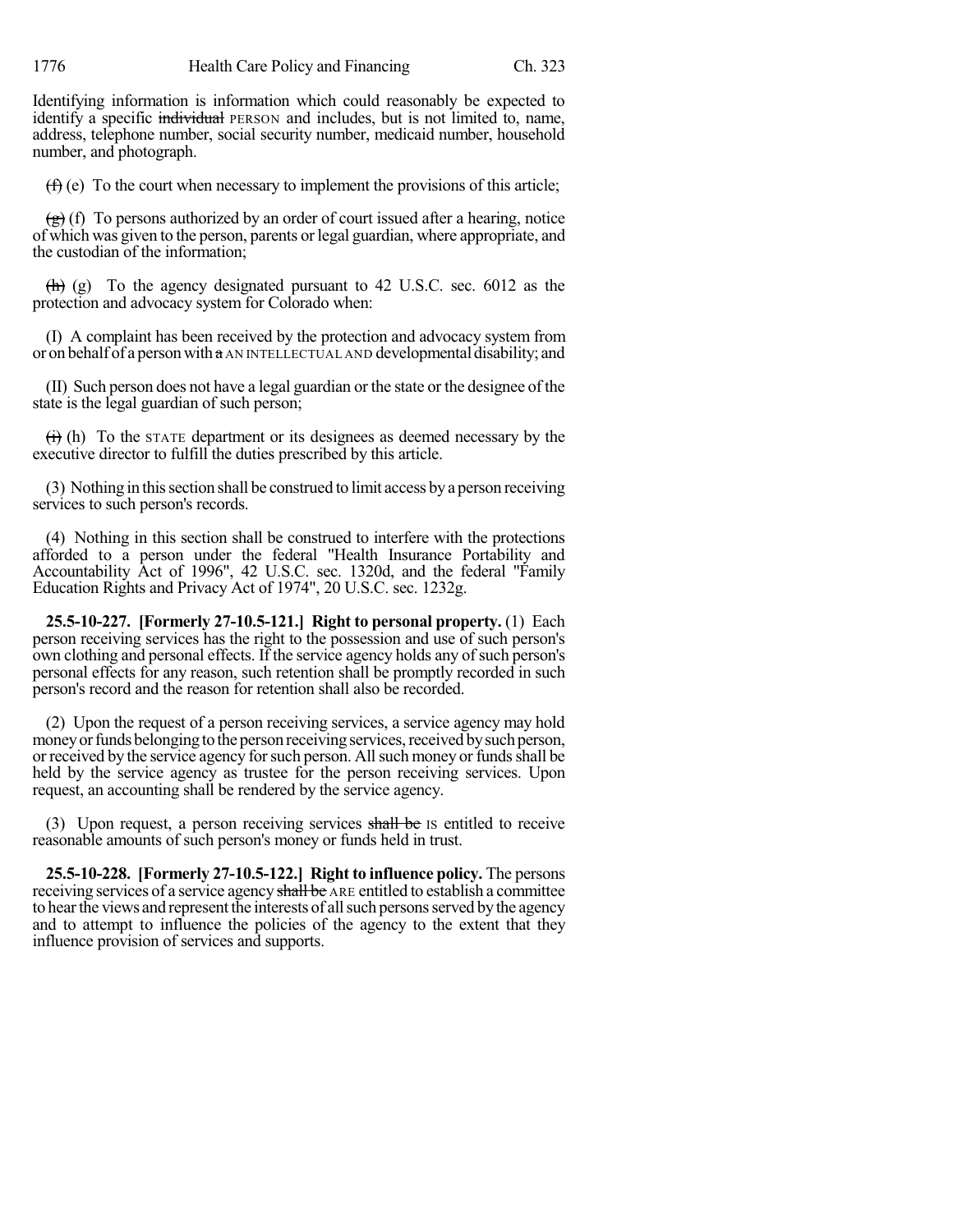**25.5-10-229. [Formerly 27-10.5-123.] Right to notification.** Each person receiving services shall have HAS the right to read or have explained, in each person's or family's native language, any rules or regulations adopted by the service agency and pertaining to such person's activities.

**25.5-10-230. [Formerly 27-10.5-124.] Discrimination.** No person who has received services or supports under any provision of this article shall be discriminated against because of such status. For purposes of this section, "discrimination" means the giving of any unfavorable weight to the fact that a person has received such services or supports.

**25.5-10-231. [Formerly 27-10.5-128.] Sterilization rights.** (1) It is the intent ofthe general assembly that the proceduressetforth in the following subsections be utilized when sterilization is being considered forthe primary purpose of rendering the individual PERSON incapable of reproduction.

(2) Any person with a AN INTELLECTUAL AND developmental disability over eighteen years of age who has given informed consent hasthe right to be sterilized, subject to the following:

(a) Prior to the procedure, competency to give informed consent and assurance that such consent is voluntarily and freely given shall be evaluated by the following:

(I) A psychiatrist, psychologist, or physician who does not provide services or supports to the person and who has consulted with and interviewed the person with a AN INTELLECTUAL AND developmental disability; and

(II) A AN INTELLECTUAL AND developmental disabilities professional who does not provide services or supports in which said person participates, and who has consulted with and interviewed the person with  $\alpha$  AN INTELLECTUAL AND developmental disability.

(b) The professionals who conducted the evaluation pursuant to paragraph (a) of this subsection  $(2)$  shall consult with the physician who is to perform the operation concerning each professional's opinion in regard to the informed consent of the person requesting the sterilization.

(3) Any person with  $a$  AN INTELLECTUAL AND developmental disability whose capacity to give an informed consent is challenged by the INTELLECTUAL AND developmental disabilities professional or the physician may file a petition with the court to declare competency to give consent pursuant to the procedures set forth in section 27-10.5-129 25.5-10-232.

(4) No person with  $\alpha$  AN INTELLECTUAL AND developmental disability who is over eighteen years of age and has the capacity to participate in the decision-making process regarding sterilization shall be sterilized in the absence of the person's informed consent. No minor may be sterilized without a court order pursuant to section 27-10.5-130 25.5-10-233.

(5) Sterilization conducted pursuant to this section shall be legal. Consent given by any person pursuant to subsection  $(2)$  of this section shall is not be revocable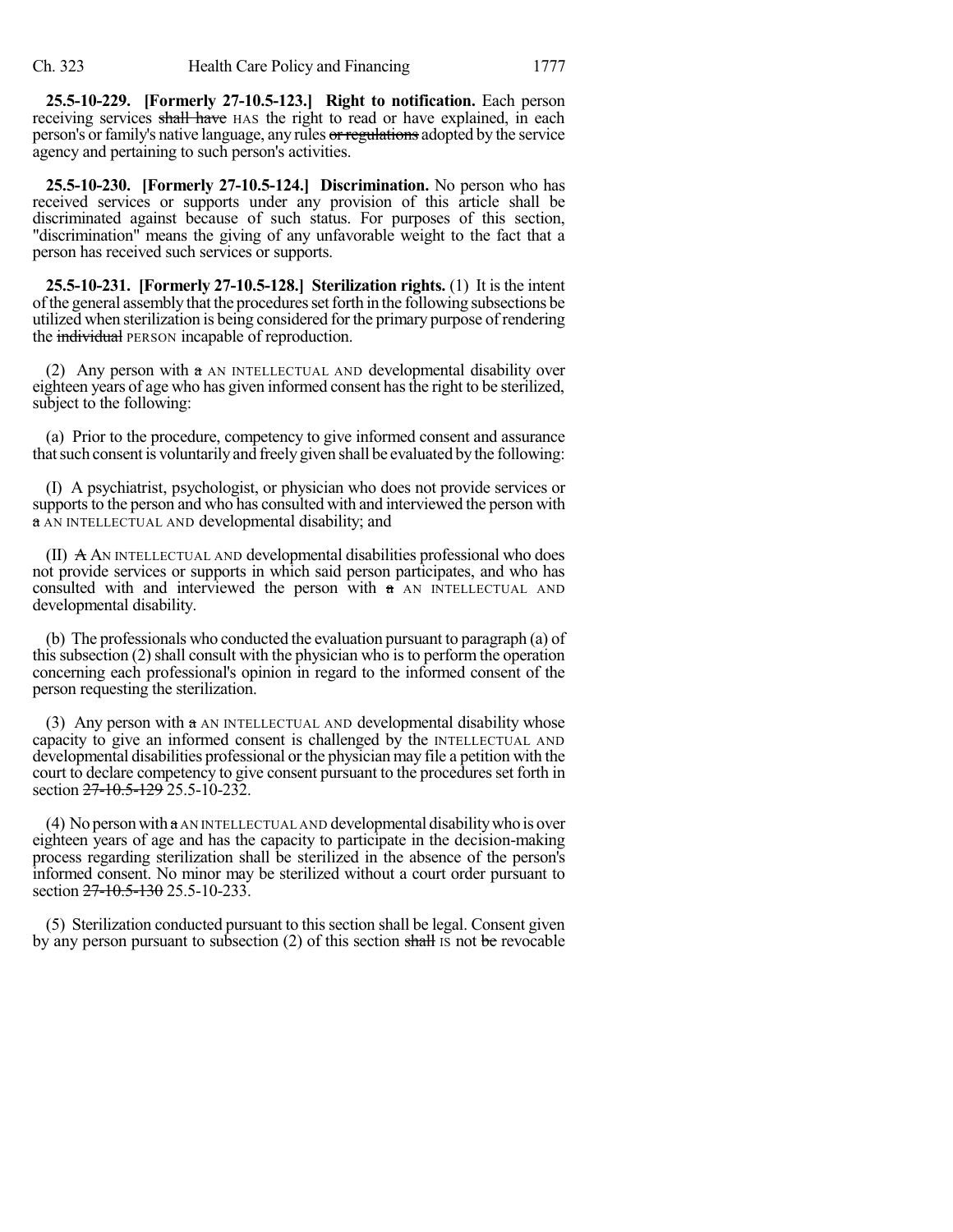after sterilization, and no person shall be liable for acting pursuant to such consent.

**25.5-10-232. [Formerly 27-10.5-129.] Competency to give consent to sterilization.** (1) If the competency of the person with  $a$  AN INTELLECTUAL AND developmental disability to give consent to sterilization is disputed by the INTELLECTUAL AND developmental disabilities professional, the psychiatrist or psychologist, or physician, said person may file a petition for declaration of competency to give consent to sterilization with the court. Upon the filing of a petition which shows that said person is over eighteen years of age and desires to give consent to sterilization, the court shall immediately set a hearing to determine the person's competency to give such consent. For the purpose of determining competency, the court shall appoint two or more independent professional persons with expertise in the field of INTELLECTUAL AND developmental disabilities who do not provide services and supports to said person to examine said person and to present their findings asto said person's competency to give consent to sterilization at the competency hearing.

(2) If the court determines that the person has given consent to sterilization and is competent to give such consent, the court shall MAY order that the sterilization be performed unless the person withdraws consent to sterilization prior to the sterilization being performed. If the court determines that the person is incompetent to give consent to sterilization, the court shall order that no sterilization be performed without further court proceedings pursuant to section  $27 - 10.5 - 130$ 25.5-10-233.

(3) Determination of competency in these proceedings is specific to the ability to give consent to sterilization and does not determine legal competency for any other purpose.

**25.5-10-233. [Formerly 27-10.5-130.] Court-ordered sterilization.** (1) A person with  $\alpha$  AN INTELLECTUAL AND developmental disability who has been determined to be incompetent to give consent, the person's legal guardian, or the parents of a minor with  $\alpha$  AN INTELLECTUAL AND developmental disability, may petition the court to hold a hearing to determine whether said person should be ordered to be sterilized. The petition shall set forth the following:

(a) The name, age, and residence of the person to be sterilized;

(b) The name, address, and relation to said person of the petitioner;

(c) The names and addresses of any parents, spouse, legal guardian, or custodian of said person;

(d) The mental condition of the person to be sterilized;

(e) A statement that the sterilization is medically necessary to preserve the life or physical or mental health of the person, including a short and plain description of the reasons behind the determination of medical necessity;

(f) A statement that other less intrusive measures were considered and the reasons behind the determination that less intrusive means would not protect the interests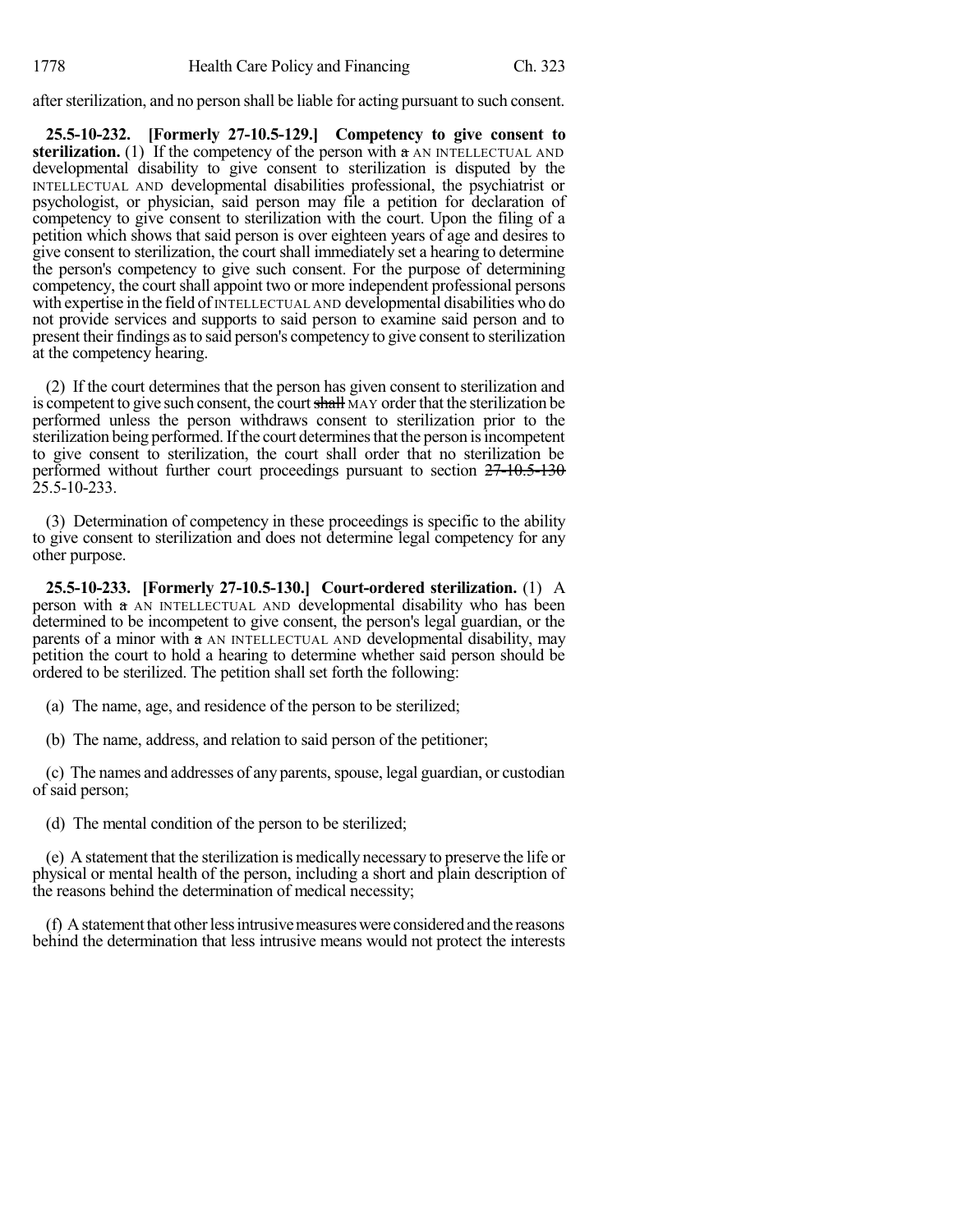of the *individual* PERSON.

(2) Upon petition to the court, the court shall appoint an attorney who will represent the interests of the person with a AN INTELLECTUAL AND developmental disability and one or more experts in the INTELLECTUAL AND developmental disability field to examine the person and to give testimony at the hearing regarding the person's mental and physical status and other relevant matters.

(3) The hearing on the petition shall MUST be held promptly. The person with a AN INTELLECTUAL AND developmental disability shall MUST be represented by an attorney and shall MUST have the opportunity to present testimony and to cross-examine witnesses.

(4) Copies of the petition and notices of the time and place of the hearing shall be mailed, not less than ten days prior to the hearing, to the person with  $\alpha$  AN INTELLECTUAL AND developmental disability, that person's attorney, a parent or next of kin, and legal guardian or custodian.

(5) Reasonable fees and costs incurred pursuant to this section shall be paid by the court for a person who is indigent.

(6) Prior to ordering sterilization, the court must find:

That the person lacks the capacity to effectively participate in the decision-making process regarding sterilization or is a minor with a AN INTELLECTUAL AND developmental disability;

(b) That the court has heard from the person regarding that person's desires, if possible, and the court has considered the desires of the person;

(c) That the person lacks the capacity to make a decision regarding sterilization and that the person's capacity to make such a decision is unlikely to improve in the future;

(d) That the person is capable ofreproduction and islikely to engage in activities at the present or in the near future which could result in pregnancy;

(e) Byclear and convincing evidence, thatthe sterilization ismedicallynecessary to preserve the life or physical or mental health of the person, including a short and plain description of the reasons behind the determination of medical necessity;

(f) That other less intrusive measures were considered and the reasons behind the determination that less intrusive means would not protect the interests of the person.

**25.5-10-234. [Formerly 27-10.5-131.] Confidentiality of sterilization proceedings.** All records, hearings, and proceedings pursuant to sections  $27-10.5-128$  to  $27-10.5-130$  shall be 25.5-10-231 TO 25.5-10-233 ARE strictly confidential unless requested to be open to the public by the person with a AN INTELLECTUAL AND developmental disability or the person's legal guardian.

**25.5-10-235. [Formerly 27-10.5-132.] Limitations on sterilization.**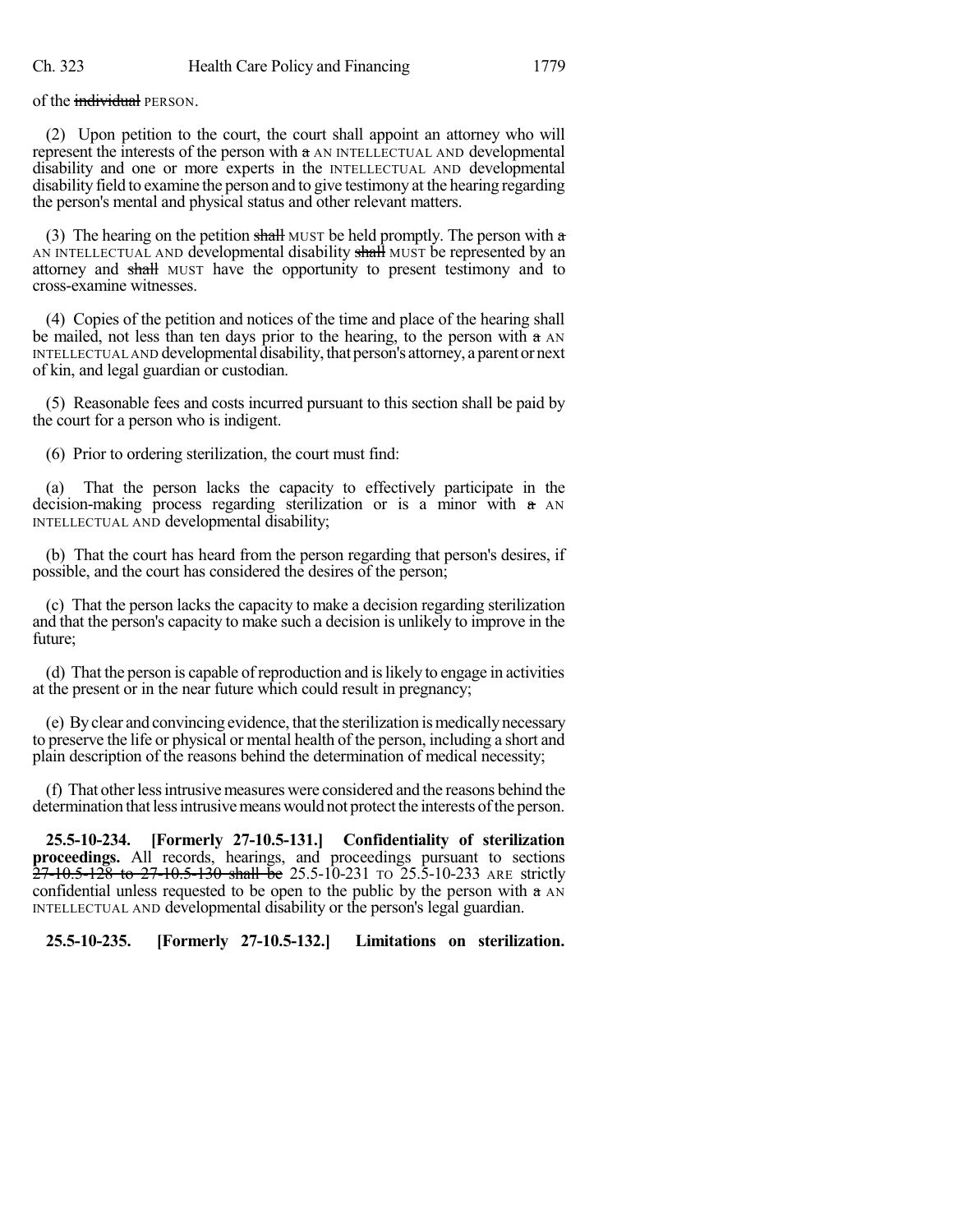(1) Consent to sterilization shall be made neither a condition for release from any institution nor a condition for the exercise of any right, privilege, or freedom.

(2) Nothing in this article shall require REQUIRES any hospital or any person to participate in any sterilization, nor shall any hospital or any person be civilly or criminally liable for refusing to participate in any sterilization.

**25.5-10-236. [Formerly 27-10.5-134.] Civil action and attorney fees.** A violation of any provision of this article shall give GIVES rise to a civil cause of action by the person adversely affected by such violation, and any judgment may include plaintiff's reasonable attorney fees.

**25.5-10-237. [Formerly 27-10.5-135.] Terminology.** (1) Whenever the terms "insane", "insanity", "mentally or mental incompetent", "mental incompetency", or "of unsound mind" are used in the laws of the state of Colorado, they shall be deemed to refer to the insane, as defined in section 16-8-101, C.R.S., or to a person with a AN INTELLECTUAL AND developmental disability, as defined in section 27-10.5-102 25.5-10-202, as the context of the particular law requires.

(2) Whenever the term "mentally deficient person" is used in the laws of the state of Colorado, itshall be deemed to mean and be included with the term"person with a AN INTELLECTUAL AND developmental disability", as defined in section 27-10.5-102 (11) (b) 25.5-10-202.

**25.5-10-238. [Formerly 27-10.5-137.] Federal funds.** The STATE department is authorized to accept, on behalf of the state, any grants of federal funds made available for any purposes consistent with the provisions of this article. The executive director of the STATE department, with the approval of the governor, shall have power to direct the disposition of any such grants so accepted in conformity with the terms and conditions under which they are given.

**25.5-10-239. [Formerly 27-10.5-139.] Evaluations to determine whether a defendant is mentally retarded for purposes of class 1 felony trials.** Upon request of the court, the executive director, or his or her designee, shall recommend specific professionals who are qualified to perform an evaluation to determine whether a defendant is mentally retarded, as defined in section 18-1.3-1101, C.R.S. Any professional who is recommended shall be licensed as a psychologist in the state of Colorado and shall have experience in and shall have demonstrated competence in determination and evaluation of persons with mental retardation. The executive director shall convene a panel of not fewer than three individuals PERSONS with expertise in mental retardation who shall assess the qualifications of licensed psychologists and make recommendations to the executive director.

**25.5-10-240. [Formerly 27-10.5-141.] Retaliationprohibited.**Noperson shall be discriminated against because he orshe has made a complaint, testified, assisted, or participated in any manner in an investigation, proceeding, or hearing pursuant to this article, including the dispute resolution procedures in section 25.5-10-212 AND SECTION 27-10.5-107, C.R.S. A service agency, including the STATE department and any community-centered board, shall not coerce, intimidate, threaten, or interfere with any individual PERSON in the exercise or enjoyment of any right pursuant to this article, or on account of his or her having exercised or enjoyed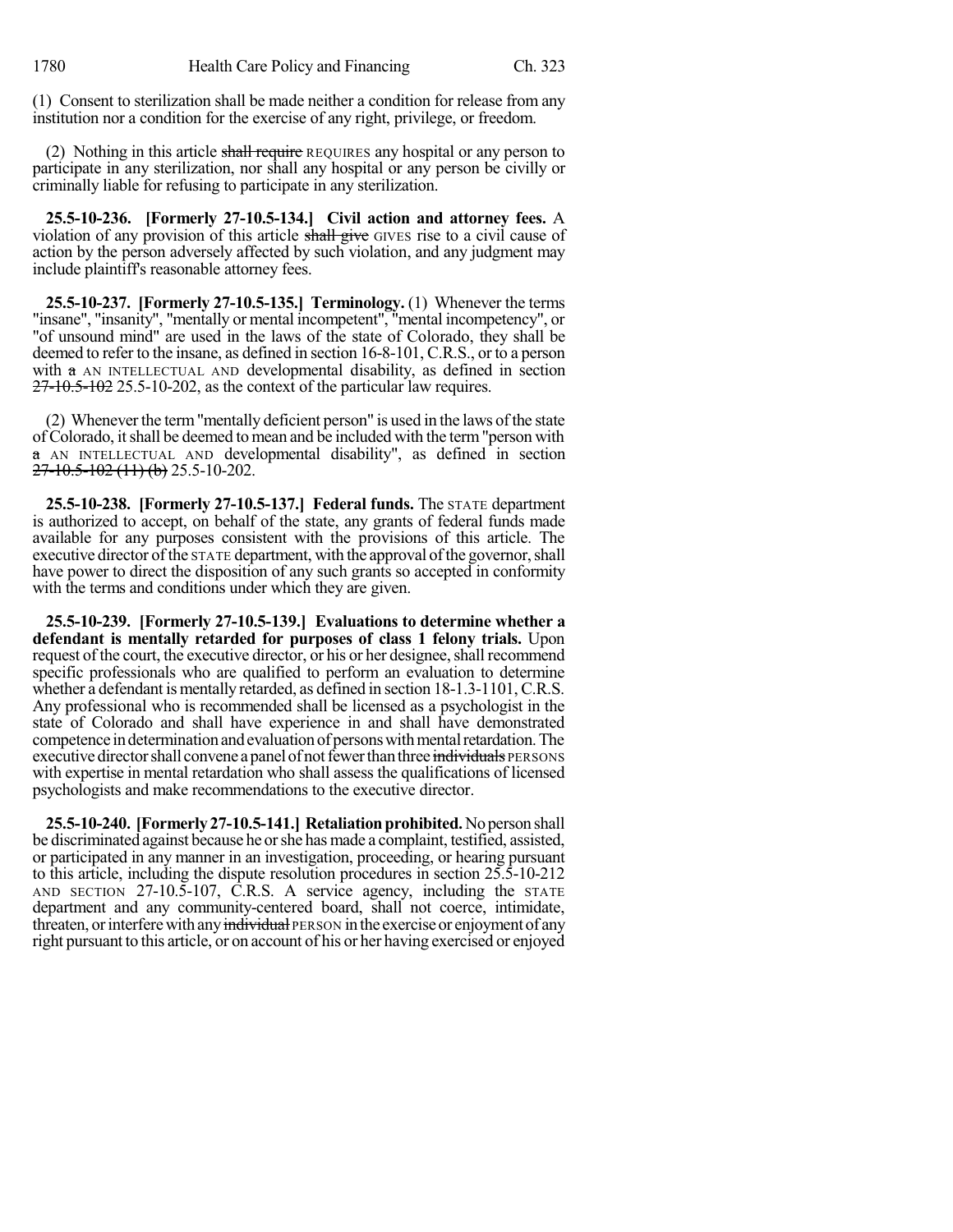any right pursuant to this article, or on account of his or her having aided or encouraged any other individual PERSON in the exercise or enjoyment of any right pursuant to this article.

## PART 3 FAMILY SUPPORT SERVICES

**25.5-10-301. [Formerly 27-10.5-401.] Legislative declaration.** (1) It is the intent of the general assembly that the service delivery system for individuals PERSONS with INTELLECTUAL AND developmental disabilities emphasize community living for persons with INTELLECTUAL AND developmental disabilities and provide supports to individuals PERSONS that enable them to enjoy typical lifestyles. One way to accomplish this is to recognize that families are the greatest resource available to individuals PERSONS who have a AN INTELLECTUAL AND developmental disability and that families must be supported in their role as primary care givers. The general assembly finds that supporting families in their effort to care PROVIDE SUPPORTS for their family members at home is more efficient, cost-effective, and humane than maintaining people PERSONS with INTELLECTUAL AND developmental disabilities in out-of-home residential settings. In recognition of the importance of families, the general assembly states that the following principles should be used as guidelines in developing programs to support families who have children A FAMILY THAT HAS A CHILD with disabilities:

(a) Families of individuals PERSONS with INTELLECTUAL AND developmental disabilities arebest able to determine their own needs AND PREFERENCES and should be empowered to make decisions concerning necessary, desirable, and appropriate services and supports;

(b) Families must receive the services and supports necessary to care for their children at home;

(c) Family support must be responsive to the needs of the entire family unit;

(d) Family support must be sensitive to the unique strengths and needs of individual families;

(e) Family support must build on existing social networks and naturalsources of support;

(f) Family support is needed throughout the lifespan of the individual PERSON who is disabled HAS A DISABILITY;

(g) Family support must encourage the inclusion of people with INTELLECTUAL AND developmental disabilities within the community;

(h) Family support services must be flexible enough to accommodate unique needs of families as they evolve over time;

(i) Family support services must be consistent with the cultural preferences and orientations of individual families;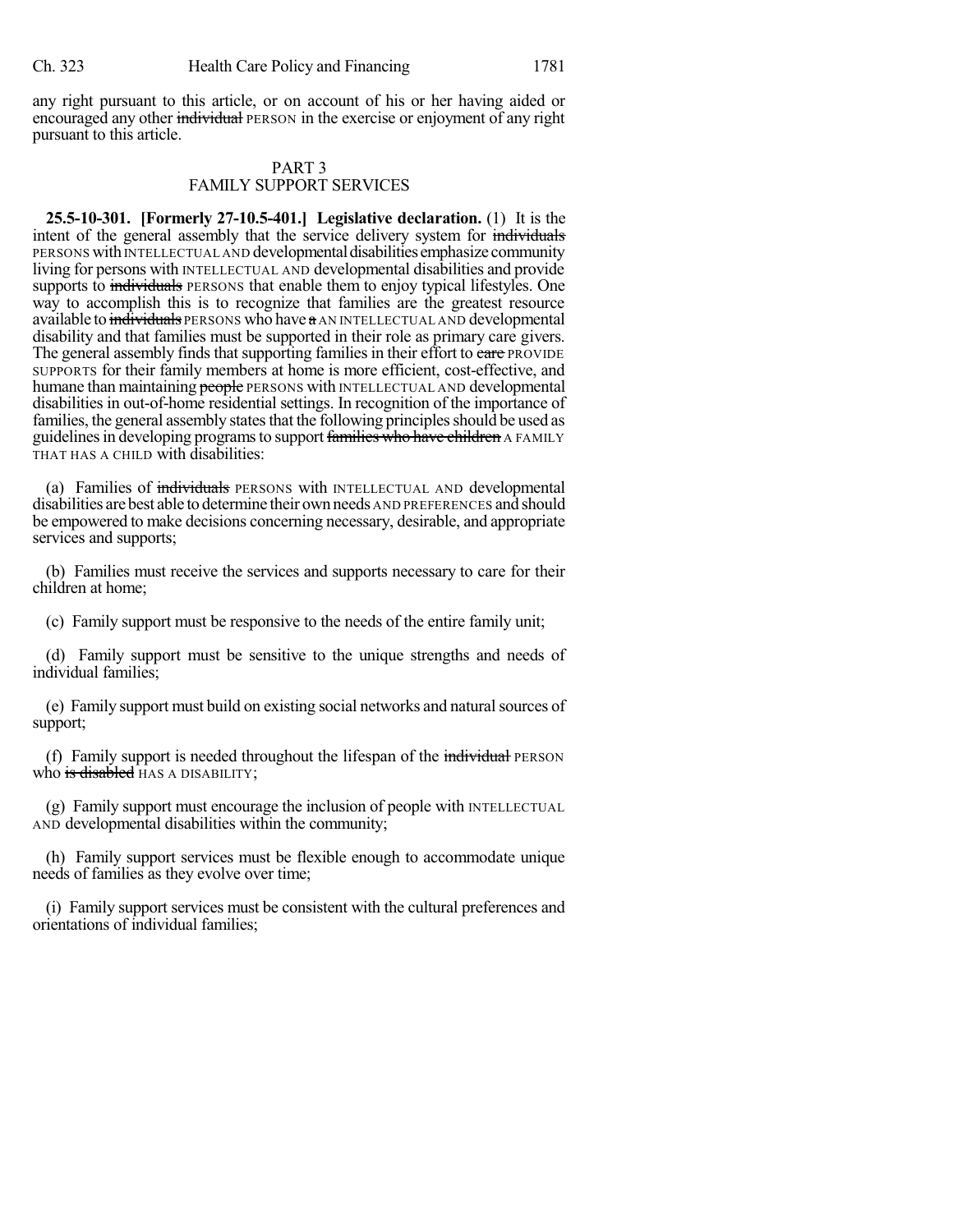(i) Family support services should be comprehensive and coordinated across the numerous agencies likely to provide resources, supports, or services to families;

(k) Family support services should be based on the principles of sharing ordinary places, developing meaningful relationships, learning things that are useful, making choices, as well as increasing the status and enhancing the reputation of people served;

(l) Supports should be developed by the state that are necessary, desirable, and appropriate to support families;

(m) INTELLECTUAL AND developmental disabilities programs and policies must enhance the development of the  $\frac{1}{2}$  individual PERSON with a AN INTELLECTUAL AND developmental disability and the family;

(n) State programs should provide sufficient services and supports to enable families to keep their family members with INTELLECTUAL AND developmental disabilities at home;

(o) Acomprehensive, coordinated systemofsupportsto families effectively uses existing resources and minimizes gaps in supports to families and individuals PERSONS in all areas of the state;

(p) Services and supports provided through the family support program shall MUST be closely coordinated with early intervention services and shall MUST foster collaboration and cooperation with all agencies providing services and supports to infants and preschool children; and

(q) Any rights, entitlements, services, or supports created by this part 4 PART 3 are not to be considered a limitation, modification, or infringement on any existing rights, entitlements, services, or supports, otherwise expressly provided by this article.

(2) In addition, the general assembly recognizes that the STATE department has for several years developed and maintained a family resource service program that provides support services to families of children with INTELLECTUAL AND developmental disabilities who are at risk of out-of-home placement. Because of the success of this program the general assembly recommends that this valuable program be continued and expanded so that more families in this state are able to receive appropriate services, supports, and assistance needed to stabilize the family unit. In recognition of the basic goal to support families, on an individual family basis, in maintaining a person with a AN INTELLECTUAL AND developmental disability at home and in recognition of the principles stated in subsection  $(1)$  of this section, the general assembly declares that its purpose in enacting this part 4 PART 3 is to create, subject to annual appropriation, a comprehensive statewide family support service program.

**25.5-10-302. [Formerly 27-10.5-402.] Purpose.** The purpose of the family support services program created in this  $part 4$  PART 3 is to provide support to families in their role as primary care givers for a family member with  $a$  AN INTELLECTUAL AND developmental disability.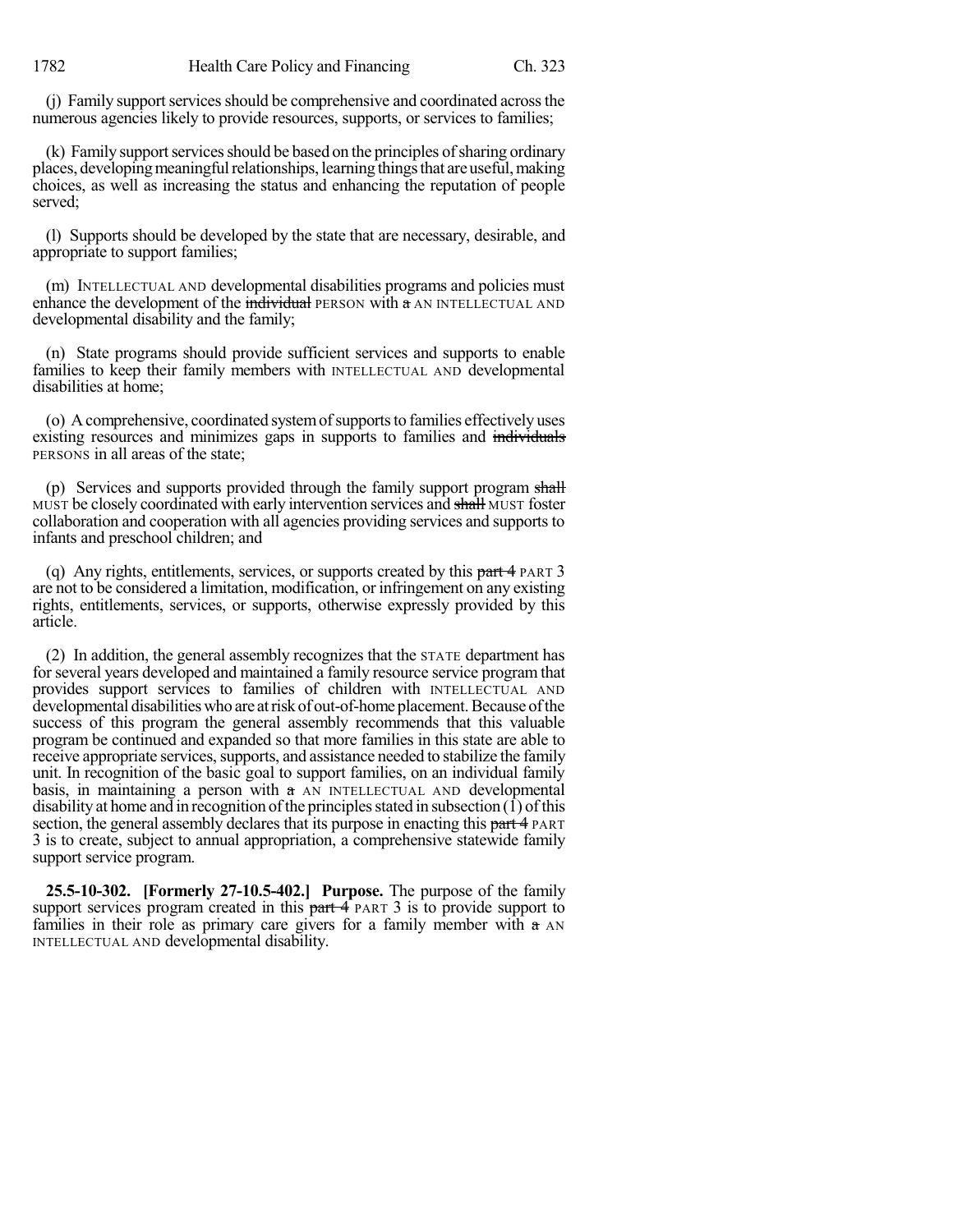**25.5-10-303. [Formerly27-10.5-404.] Administration-dutiesofdepartment.** (1) Subject to annual appropriation by the general assembly, the STATE department shall administer the family support services program and shall coordinate family support services with other existing services provided to families and individuals. Family support services shall MUST be provided in a manner which THAT develops comprehensive, responsive, and flexible support to families in their role as the primary care givers for a family member with a AN INTELLECTUAL AND developmental disability.

(2) The STATE department is authorized to MAY contract with community-centered boards and other service providers approved by the STATE department to provide family support services in accordance with this part 4 PART 3. Programs developed shall be flexible in order to address individual family needs.

(3) In administering the family support services program, the STATE department shall have the following duties:

(a) To design the program;

(b) To pursue a family support model 200 waiver for approval by the federal health care financing administration in order to utilize medicaid funds for the provision of family support services, implemented subject to appropriation;

(c) To develop and promulgate rules and regulations TO BE PROMULGATED BY THE STATE BOARD pursuant to section  $27 - 10.5 - 407$  25.5-10-306, with consultation from service providers, including representatives of families of persons with INTELLECTUAL AND developmental disabilities;

(d) To allocate funds;

(e) To coordinate training and provide technical assistance to community-centered boards and service providers;

(f) To monitor and evaluate the program;

(g) To coordinate contracts, expenditures, and billing of the program; and

(h) To recommend changes in the program.

(4) Subject to annual appropriation by the general assembly, out of the appropriation to the STATE department of human services for community programs in the general appropriation act, the STATE department is authorized to use up to seven percent of such appropriation allocated for family support services to pay for administrative costs within the STATE department and the community-centered boards.

**25.5-10-304. [Formerly 27-10.5-405.] Family support councils.** (1) The STATE department shall assure ENSURE that each community-centered board establishes a family support council in each community-centered board designated service area. The family support councils shall consist of professionals, interested citizens, family members of persons with a AN INTELLECTUAL AND developmental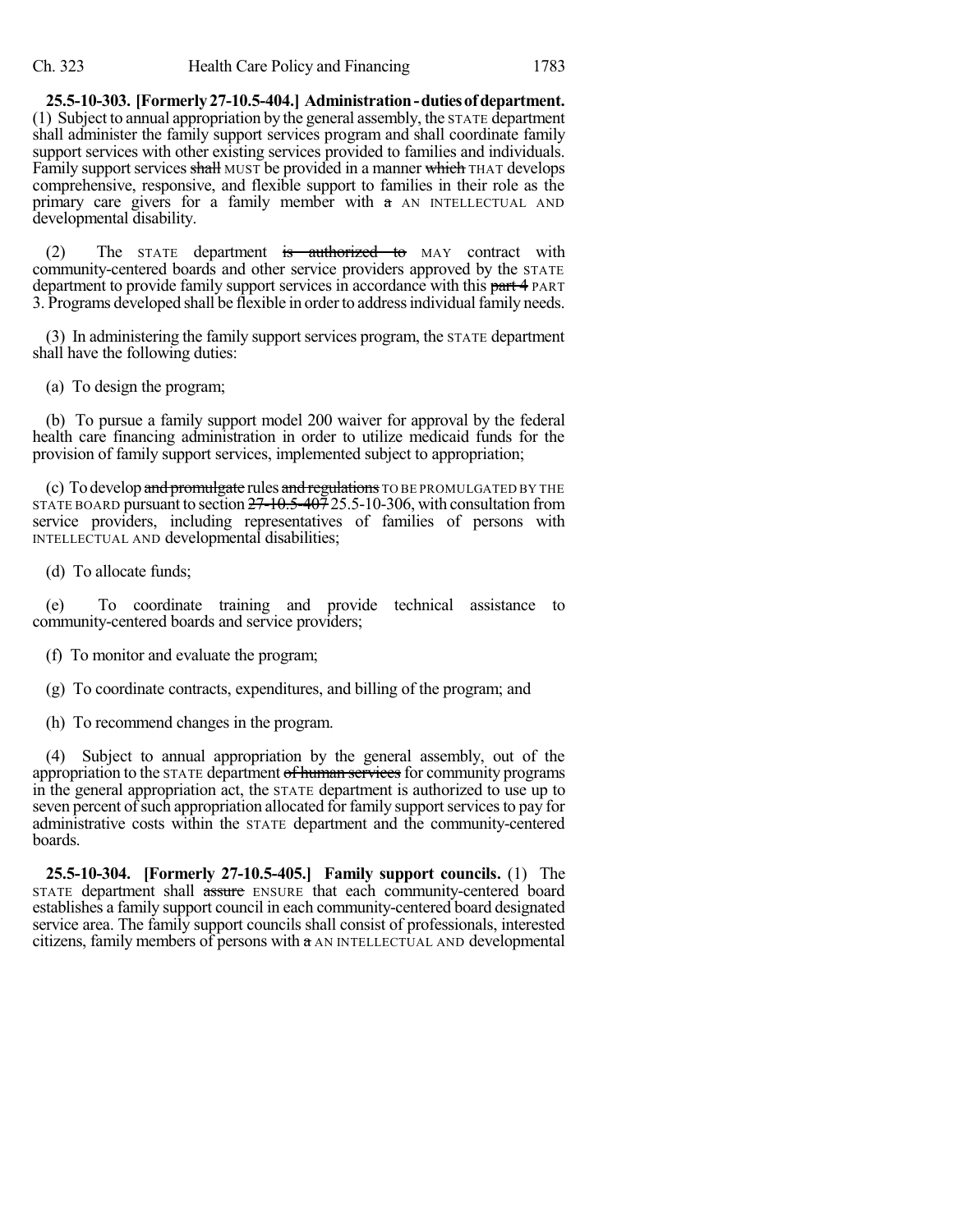disability, and persons with a AN INTELLECTUAL AND developmental disabilitywith a majority of the council being made up of family members.

(2) The family support council shall:

(a) Provide direction and assistance to the community-centered board in the development of a family support plan for the designated service area;

(b) Make recommendations regarding other family supports or services not specifically listed in this part 4 PART 3;

(c) Monitor the implementation of the supports orservices provided pursuant to the plan; AND

(d) Provide a written report to the STATE department of its involvement in the duties specified in this subsection (2).

**25.5-10-305. [Formerly 27-10.5-406.] Authorized family support services.** (1) The familysupportservicesincluded in this programinclude, but are notlimited to, family support grants, family support services coordination, information and referral, educational materials, emergency and outreach services, and other individual PERSON and family centered assistance services such as:

(a) Medical and dental expenses not covered by medical or health insurance or other programs;

- (b) Insurance expenses;
- (c) Respite; child care, and sitter services;

(d) Mobility aids; adaptive equipment; assistive technology, including the cost of therapies essential for a child's development, as prescribed by a physician or specialized therapist; and home adaptations;

- (e) Home health services and therapies;
- (f) Family counseling, training, and support groups;
- (g) Recreation and leisure needs;
- (h) Transportation;
- (i) Special diets, clothing, materials, and equipment; AND
- (j) Homemaker services.

**25.5-10-306. [Formerly27-10.5-407.] Rules.**(1) Thedepartment STATE BOARD shall develop rules and regulations concerning:

(a) Further definition of services and supports to be provided by the family support services program described in this part 4 PART 3;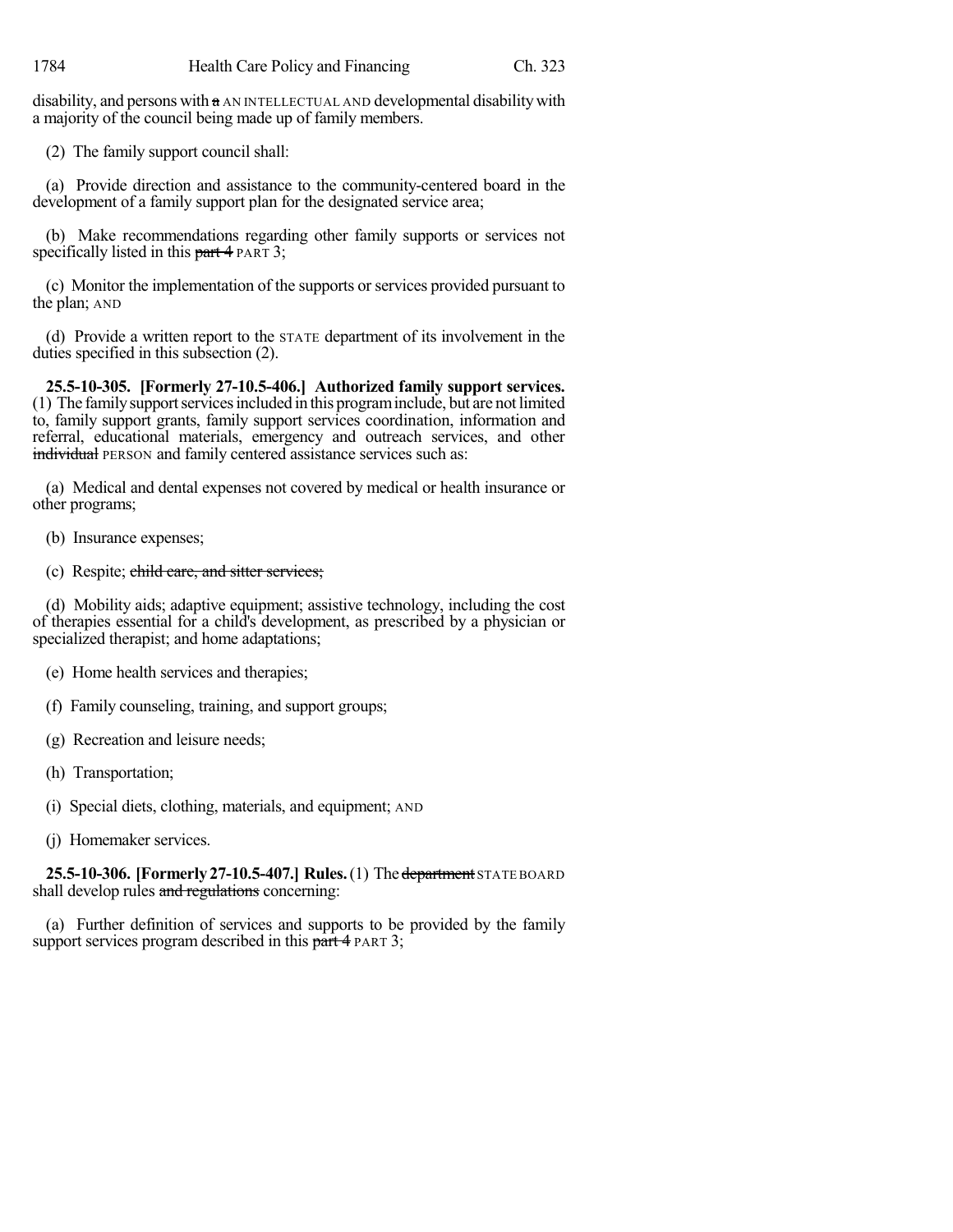(b) The requirements for eligibility for services and supports;

(c) The manner of providing services and supports; and

(d) The size, makeup, and duties of family support councils.

## PART 4 COLORADO FAMILY SUPPORT LOAN FUND

**25.5-10-401. [Formerly 27-10.5-501.] Legislative declaration.** The general assembly hereby finds and declares that there is a need to establish a Colorado family support loan fund to assist families in obtaining family support services for those families who choose to maintain a dependent family member with a AN INTELLECTUAL AND developmental disability in their home setting.

**25.5-10-402. [Formerly 27-10.5-502.] Colorado family support loan fund creation - loansto families.** (1) There is hereby created in the state treasury a fund to be known as the Colorado family support loan fund, referred to in this part 5 PART 4 as the "fund", which shall be administered by the STATE department and which shall consist CONSISTS of moneys appropriated to the fund by the general assembly, interest earned on loans made out of the fund, and any moneys received pursuant to subsection (5) of this section.

(2) Moneys in the fund shall be ARE continuously appropriated to the STATE department for the purposes of this part 5 PART 4. At the end of any fiscal year, all unexpended and unencumbered moneys in the fund shall MUST remain in the fund and shall not be credited or transferred to the general fund or any other fund. All interest derived from the deposit and investment of moneys in the fund shall MUST be credited to the fund.

(3) The STATE department is authorized to make loans, up to a maximumamount of eight thousand dollars, out of the moneysin the fund to eligible familiesin order to enable them to obtain family short-term support services or equipment as defined in section 27-10.5-406 25.5-10-305. For purposes of this section, "families" has the same meaning as defined in section  $27 - 10.5 - 102$  (15) 25.5-10-202. The STATE department shall only approve loans to families who maintain a person or persons with a AN INTELLECTUAL AND developmental disability at home. The STATE department may establish whatever terms and conditions it deems appropriate in making such loans. The loan amount and any interest assessed to families shall be paid back to the STATE department. All moneys received from families to pay back loans, including the interest assessed thereon, shall be transmitted to the state treasurer, who shall credit the same to the fund. All moneysin the fund may be used by the STATE department to make loans as provided in this subsection (3).

(4) Subject to annual appropriation by the general assembly, the STATE department of human services is hereby authorized to transfer from the appropriation for community programs in the general appropriation act up to three percent of such appropriation allocated for family short-term support services or equipment to the Colorado family support loan fund. Any moneys received as a result of this subsection (4) shall be transmitted to the state treasurer and credited to the fund.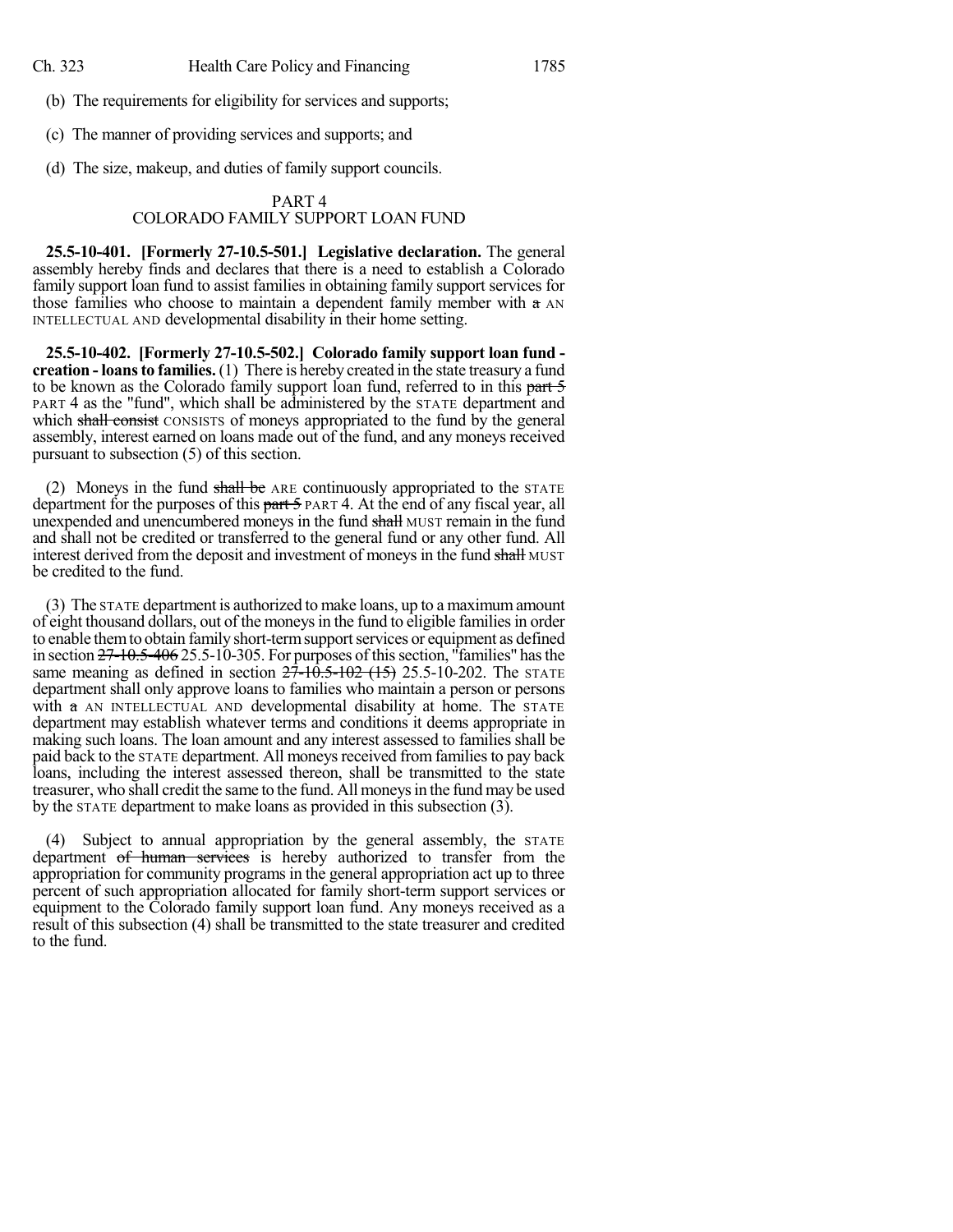(5) The STATE department is hereby authorized to receive contributions, grants, services, in-kind donations, and property from federal agencies, local governments, or private sources for use in carrying out the purposes of this part 5 PART 4. Any moneys received as a result of this subsection (5) shall be transmitted to the state treasurer and credited to the fund.

**25.5-10-403. [Formerly 27-10.5-503.] Duties relating to the fund.** (1) The department STATE BOARD has the following duties with regard to the fund:

(a) To develop rules and regulations and guidelines for the administration of the fund;

(b) To adopt eligibility requirements for access to the fund;

(c) To develop application and review criteria for the approval of loansfrom the fund; AND

(d) To establish a low-costfixed interestrate to be applied to all loans made from the fund.

(2) THE STATE DEPARTMENT HAS THE FOLLOWING DUTIES WITH REGARD TO THE FUND:

 $(e)$  (a) To determine effective ways to communicate the availability of the fund to eligible families;

 $(f)$  (b) To account for the expenditures and to develop a system to ensure timely payback of any loans made pursuant to this part  $\frac{1}{2}$  PART 4;

 $(g)$  (c) To perform a yearly audit of the fund; and

 $\left(\frac{h}{h}\right)$  (d) To take other measures as needed to ensure the intent and success of this  $part 5$  PART 4.

**SECTION 2.** In Colorado Revised Statutes, **amend** 27-10.5-102 as follows:

**27-10.5-102. Definitions.** As used in this article, unless the context otherwise requires:

(1) "Authorized representative" means an individual designated by the person receiving services, or by the parent or guardian of the person receiving services, if appropriate, to assist the person receiving services in acquiring or utilizing services or supports pursuant to this article. The extent of the authorized representative's **involvement shall be determined upon designation** HAS THE SAME MEANING AS SET FORTH IN SECTION 25.5-10-202, C.R.S.

(2) "Case management services" means the following:

(a) The determination of eligibility for services and supports;

(b) Service and support coordination; and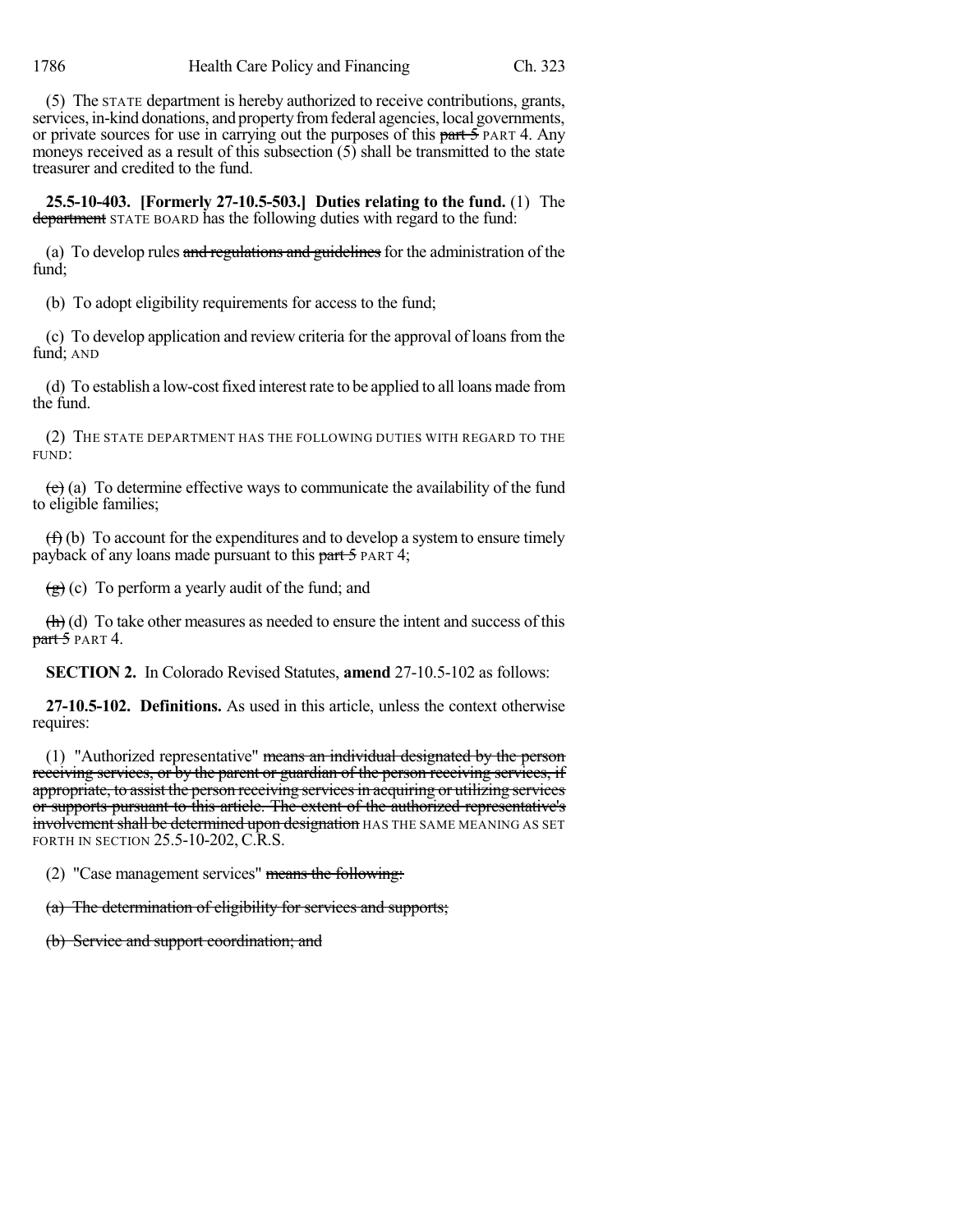(c) The monitoring of all services and supports delivered pursuant to the individualized plan, and the evaluation of results identified in the individualized plan HAS THE SAME MEANING AS SET FORTH IN SECTION 25.5-10-202, C.R.S.

(2.3) "Case manager" means an individual who assists with case management services and supports provided pursuant to this article for persons with developmental disabilities HAS THE SAME MEANING AS SET FORTH IN SECTION 25.5-10-202, C.R.S.

(2.5) (Deleted by amendment, L. 2008, p. 1442, § 1, effective August 5, 2008.)

(3) "Community-centered board" means a private corporation, for profit or not for profit, that, when designated pursuant to section 27-10.5-105, provides case management services to persons with developmental disabilities, is authorized to determine eligibility of those persons within a specified geographical area, serves as the single point of entry for persons to receive services and supports under this article, and provides authorized services and supports to those persons either directly or by purchasing services and supports from service agencies HAS THE SAME MEANING AS SET FORTH IN SECTION 25.5-10-202, C.R.S.

(4) "Community residential home" means a group living situation accommodating at least four but no more than eight persons, licensed by the state, where services and supports are provided to persons with developmental disabilities.

(5) "Consent" means an informed assent that is expressed in writing and freely given. Consent shall always be preceded by the following:

A fair explanation of the procedures to be followed, including an identification of procedures that are experimental;

(b) A description of the attendant discomforts and risks;

(c) A description of the expected benefits;

(d) A disclosure of appropriate alternative procedures together with an explanation of the respective benefits, discomforts, and risks;

(e) An offer to answer any inquiries concerning procedures;

 $(f)$  An instruction that the person giving consent is free to withdraw consent and to discontinue participation in the project or activity at any time; and

(g) A statement that withholding or withdrawal of consent shall not prejudice future provision of appropriate services and supports to individuals HAS THE SAME MEANING AS SET FORTH IN SECTION 25.5-10-202, C.R.S.

(6) "Contribution" means the benefits gained by the household or community in which a person lives as the result of the person engaging in meaningful activities, including, but not limited to, income producing work, volunteer work, continuing education, and participation in community activities HAS THE SAME MEANING AS SET FORTH IN SECTION 25.5-10-202, C.R.S.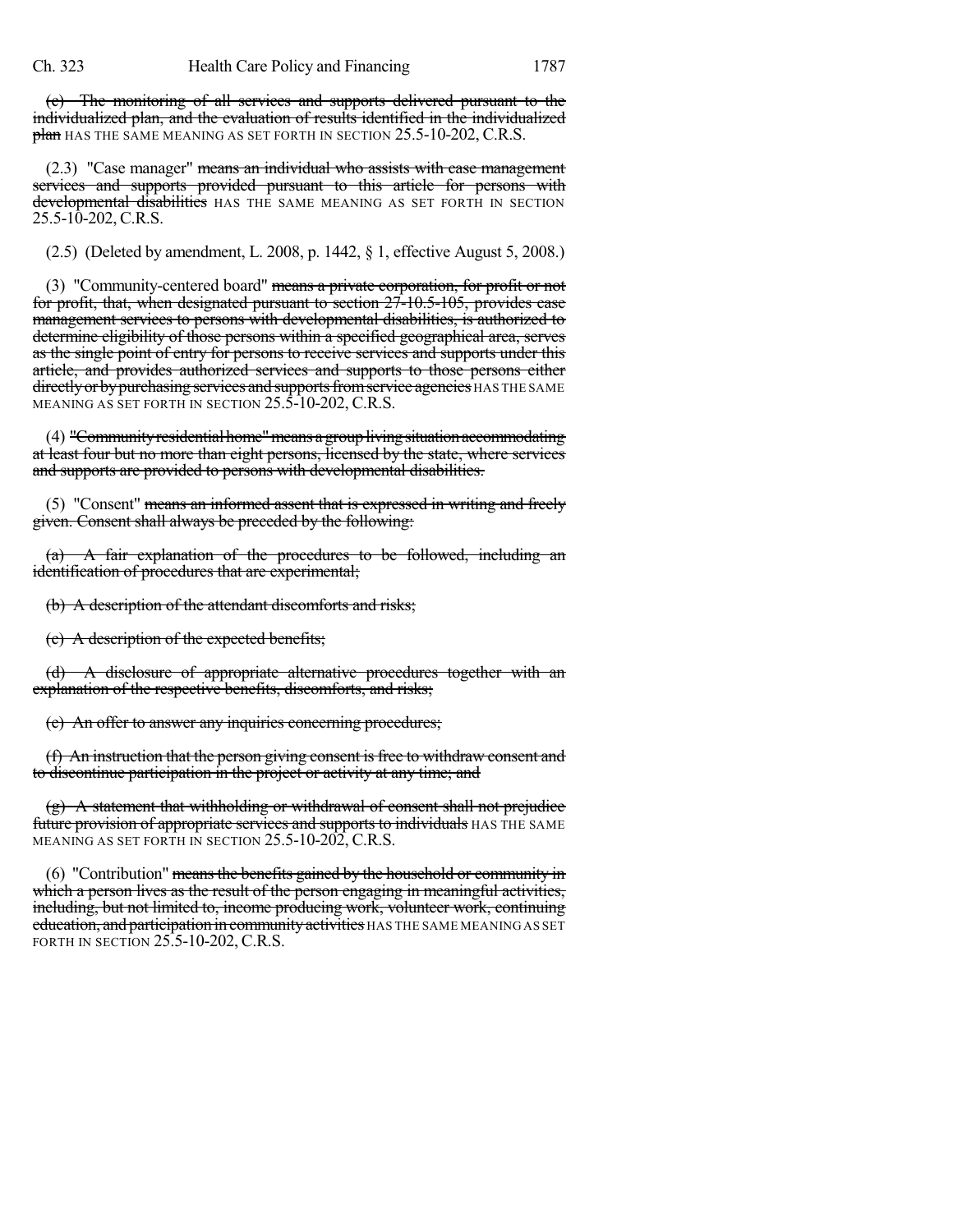(7) "Court" means a district court of the state of Colorado or the probate court in the city and county of Denver HAS THE SAME MEANING AS SET FORTH IN SECTION 25.5-10-202, C.R.S.

(8) "Department" means the department of human services.

(9) "Designated service area" means the geographical area specified by the executive director to be served by a designated community-centered board HAS THE SAME MEANING AS SET FORTH IN SECTION 25.5-10-202, C.R.S.

(10) "Developmental disabilities professional" means a person who has professional training and experience in the developmental disabilities field, as defined by the department HAS THE SAME MEANING AS "INTELLECTUAL AND DEVELOPMENTAL DISABILITIES PROFESSIONAL" AS SET FORTH IN SUBSECTION (21.5) OF THIS SECTION.

 $(11)$  (a) "Developmental disability" means a disability that is manifested before the person reaches twenty-two years of age, that constitutes a substantial disability to the affected individual, and that is attributable to mental retardation or related conditions which include cerebral palsy, epilepsy, autism, or other neurological conditions when those conditions result in impairment of general intellectual functioning or adaptive behavior similar to that of a person with mental retardation. Unless otherwise specifically stated, the federal definition of "developmental disability" found in 42 U.S.C. sec. 15001 et seq. shall not apply HAS THE SAME MEANING AS "INTELLECTUAL AND DEVELOPMENTAL DISABILITY" AS SET FORTH IN SECTION 25.5-10-202, C.R.S.

(b) "Person with a developmental disability" means a person-determined by a community-centered board to have a developmental disability and shall include a child with a developmental delay HAS THE SAME MEANING "PERSON WITH AN INTELLECTUAL AND DEVELOPMENTAL DISABILITY" AS SET FORTH IN SECTION 25.5-10-202, C.R.S.

(c) "Child with a developmental delay" means:

(I) A person less than five years of age with delayed development as defined by the department; or

(II) A person lessthan five years of age who is at risk of having a developmental disability as defined by the department.

(12) "Early intervention services and supports" means services described in and provided pursuant to part 7 of this article, including education, training, and assistance in child development, parent education, therapies, and other activitiesfor infants and toddlers and their familiesthat are designed to meet the developmental needs of infants and toddlers including, but not limited to, cognition, speech, communication, physical, motor, vision, hearing, social-emotional, and self-help skills.

(13) "Eligible for supports and services" refers to any person with  $\alpha$  AN INTELLECTUAL AND developmental disability OR DELAY as determined eligible by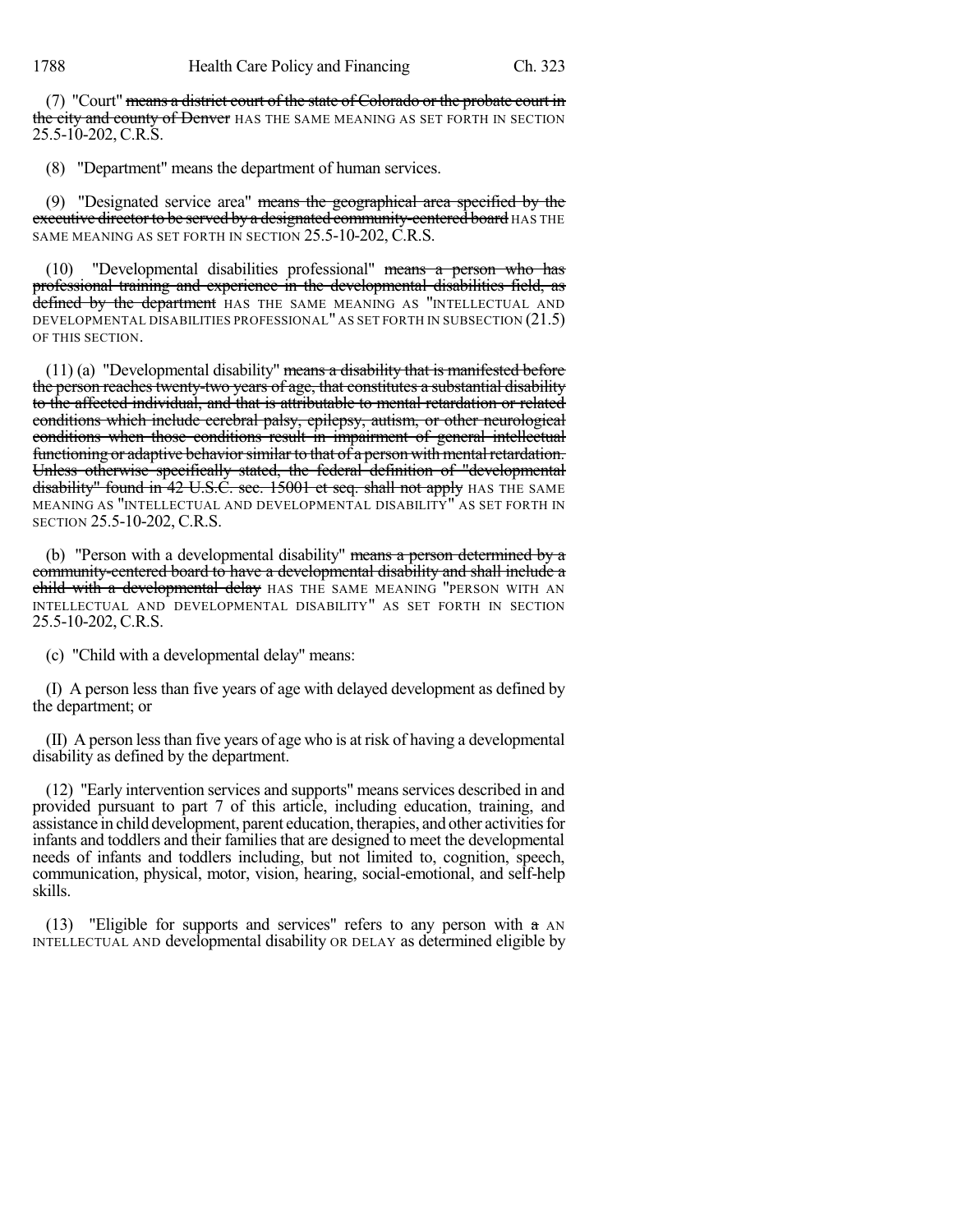the community-centered boards, pursuant to section 27-10.5-106.

(13.5) (Deleted by amendment, L. 2008, p. 1442, § 1, effective August 5, 2008.)

(13.7) "Enrolled" means that a person with  $\alpha$  AN INTELLECTUAL AND developmental disability who is eligible for supports and services has been authorized, as defined by rules promulgated by the department, to participate in a program funded pursuant to this article.

(14) "Executive director" means the executive director of the department of human services.

 $(15)$  (a) "Family" means the interdependent group of persons that consists of:

(I) A parent, child, sibling, grandparent, aunt, uncle, spouse, or any combination thereof and a family member with a developmental disability;

(II) An adoptive parent of and a family member with a developmental disability;

(III) One or more persons to whom legal custody of a person with a developmental disability has been given by a court and in whose home such person resides; or

(IV) Any other family unit as may be defined in rules developed pursuant to section 27-10.5-407.

(b) Department rules shall define the families that are eligible to receive services and supports pursuant to this article HAS THE SAME MEANING AS SET FORTH IN SECTION 25.5-10-202, C.R.S.

(15.5) "Family caregiver" means a family member of the person with a developmental disability who provides care to the person with a developmental disability in the family home, who meets the requirements for a qualified family caregiver, as established by rule of the department, and who is working through a program-approved service agency, as established by rule of the department.

(16) "Gastrostomy tube" means a tube that has been surgically inserted into the stomach through the abdominal wall, or a tube that has been inserted through the nasal passage into the stomach, or both HAS THE SAME MEANING AS SET FORTH IN SECTION 25.5-10-202, C.R.S.

 $(17)$  "Human rights committee" means a third-party mechanism to adequately safeguard the legal rights of persons receiving services by participating in the granting of informed consent, monitoring the suspension of rights of persons receiving services, monitoring behavior development programs in which persons with developmental disabilities are involved, monitoring the use of psychotropic medication by persons with developmental disabilities, and at the committee's option, either providing or ensuring the investigation of allegations of abuse or neglect of persons with developmental disabilities who are receiving services or supports under this article HAS THE SAME MEANING AS SET FORTH IN SECTION 25.5-10-202, C.R.S.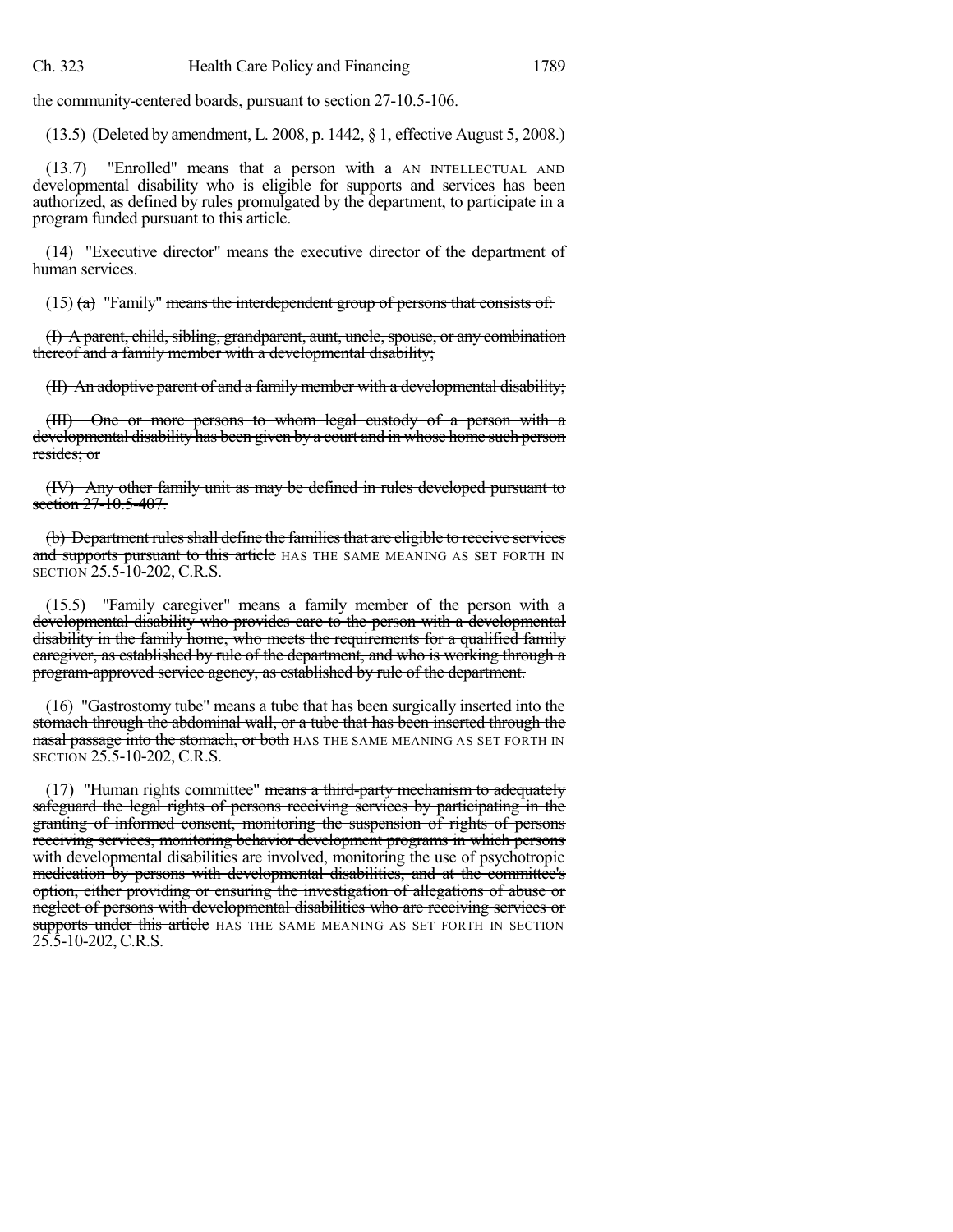(17.5) "IDEA" means the federal "Individuals with Disabilities Education Improvement Act of 2004", 20 U.S.C. sec. 1400 et seq., as amended, and its implementing regulations, 34 CFR part 303.

(18) "Inclusion" means:

(a) The use by persons with developmental disabilities of the same community resources that are used by and available to other persons;

(b) The participation by persons with developmental disabilities in the same community activities in which persons without developmental disabilities participate. Participation includes regular contact with persons without developmental disabilities.

(c) Vocational experiences for persons with developmental disabilities in community settings that offer opportunities to associate with other individuals who do not have developmental disabilities; and

(d) Living in homes that are in residential neighborhoods and in proximity to community resources HAS THE SAME MEANING AS SET FORTH IN SECTION 25.5-10-202, C.R.S.

(19) "Independent residential support services" means a community living situation, defined by the department, where services and supports are provided to no more than three persons with developmental disabilities and that is not required to be licensed by the state.

(19.5) "Individualized family service plan" or "IFSP" means a written plan developed pursuant to 20 U.S.C. sec. 1436 and 34 CFR 303.340 that authorizes the provision of early intervention services to an eligible child and the child's family. An IFSP shall serve as the individualized plan, pursuant to paragraph (c) of subsection (20) of this section, for a child from birth through two years of age.

(20) (a) "Individualized plan" means a written plan designed by an interdisciplinary team for the purpose of identifying:

(I) The needs AND PREFERENCES of the person or family receiving services;

(II) The specific services and supports appropriate to meet those needs AND PREFERENCES:

(III) The projected date for initiation of services and supports; and

(IV) The anticipated results OUTCOMES to be achieved by receiving the services and supports.

(b) Every individualized plan will include a statement of agreement with the plan, signed by the person receiving services or other such person legally authorized to sign on behalf of the person and a representative of the community-centered board.

(c) Any other service or support plan, designated by the department, that meets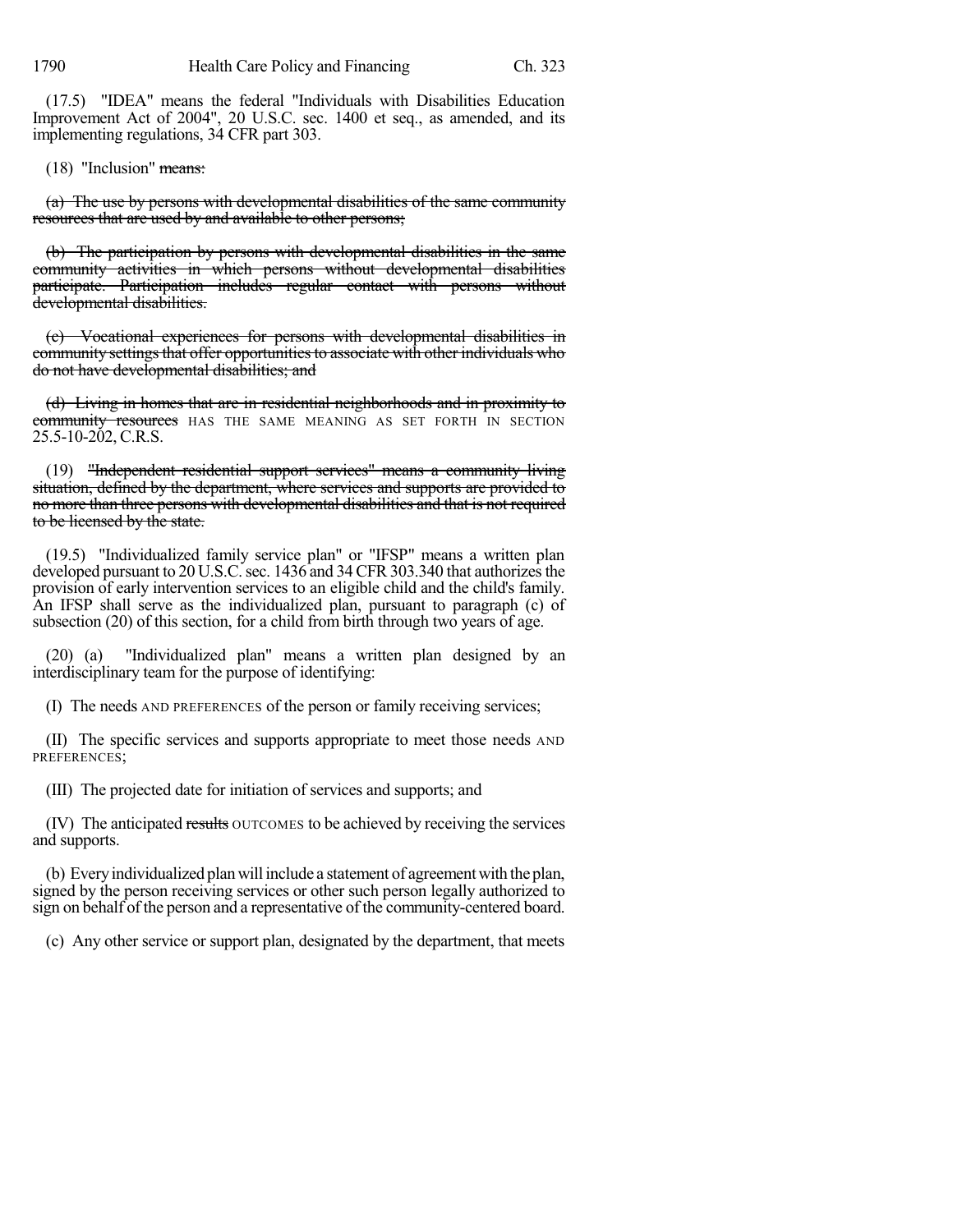all of the requirements of an individualized plan will be considered to be an individualized plan pursuant to this article.

(d) (I) Every individualized plan that includes the provision of respite care for medical purposes, pursuant to section  $27-10.5-104$ , shall include a process by which the person receiving services and supports may receive necessary care if the person's family or caregiver is unavailable due to an emergency situation or unforeseen circumstances. The family or caregiver shall be duly informed by the interdisciplinary team of these alternative care provisions at the time the individualized plan is initiated.

(II) Nothing in this paragraph (d) requiresthe provision of respite care, only that each individual plan that includesthe provision ofrespite care for medical purposes have a contingency plan.

(21) "Infants and toddlers" means a child with a developmental delay from birth through two years of age.

(21.5) "INTELLECTUAL AND DEVELOPMENTAL DISABILITIES PROFESSIONAL" MEANS A PERSON WHO HAS PROFESSIONAL TRAINING AND EXPERIENCE IN THE INTELLECTUAL AND DEVELOPMENTAL DISABILITIES FIELD, AS DEFINED BY THE DEPARTMENT.

(22) "Interdependence" means those multiple interactive relationships that are necessary to create a sense of belonging and support between people that are mutually sought, sustained over time, and beneficial to those involved HAS THE SAME MEANING AS SET FORTH IN SECTION 25.5-10-202, C.R.S.

(23) "Interdisciplinary team" means a group of people convened by a designated community-centered board that shall include the person receiving services, the parents or guardian of a minor, a guardian or an authorized representative, as appropriate, the person who coordinates the provisions of services and supports, and others as determined by the person's needs and preference, who are assembled to work in a cooperative manner to develop or review the individualized plan HAS THE SAME MEANING AS SET FORTH IN SECTION 25.5-10-202, C.R.S.

(24) "Least restrictive environment" means an environment that represents the least departure from the normal patterns of living and that effectively meets the needs of the person receiving services. Least restrictive environment may include, but need not be limited to, receiving services from a community-centered board, service agency, or a family caregiver in the family home HAS THE SAME MEANING AS SET FORTH IN SECTION 25.5-10-202, C.R.S.

(25) "Person receiving services" means a person with a AN INTELLECTUAL AND developmental disability who is enrolled in a program funded pursuant to this article.

(25.5) "Program" means a specific group of services or supports as defined by rules promulgated by the department and for which funding is available pursuant to this article to a person with a AN INTELLECTUAL AND developmental disability who is eligible for supports and services.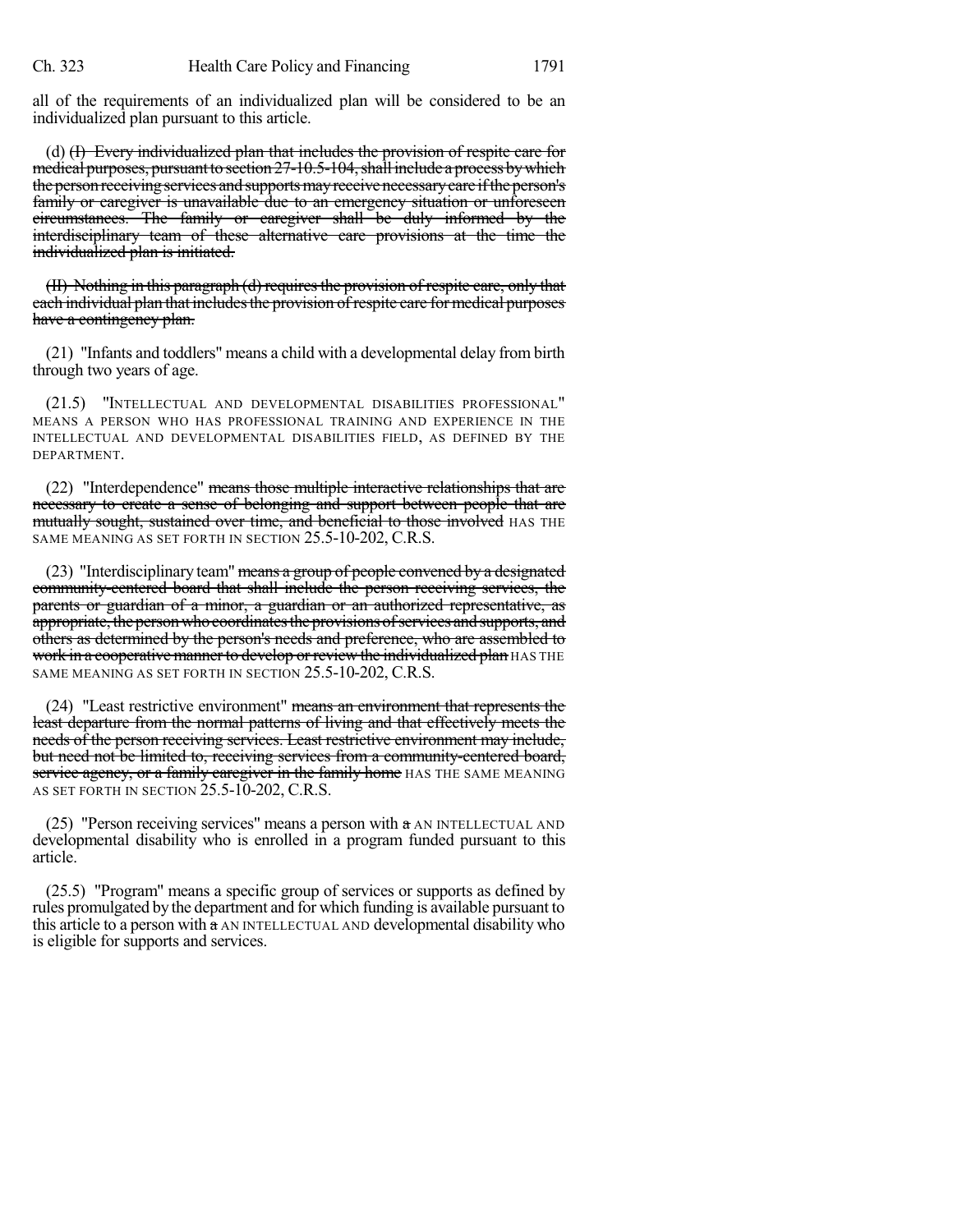(26) Repealed.

(27) "Regional center" means a facility or program operated directly by the department that provides services and supports to persons with INTELLECTUAL AND developmental disabilities.

(28) "Service agency" means an individual or any publicly or privately operated program, organization, or business providing services or supports for persons with developmental disabilities HAS THE SAME MEANING AS SET FORTH IN SECTION 25.5-10-202, C.R.S.

(29) "Service and support coordination" means planning, locating, facilitating access to, coordinating, and reviewing all aspects of needed AND PREFERRED services, supports, and resources that are provided in cooperation with the person receiving services, the person's family, as appropriate, the family of a child with a developmental delay, and the involved public or private agencies. Planning includes the development or review of an existing individualized plan. "Service and support coordination" also includes the reassessment of the needs AND PREFERENCES of the person receiving services or the needs AND PREFERENCES of the family of the person, with maximum participation of the person receiving services and the person's parents, guardian, or authorized representative, as appropriate.

(30) "Services and supports" means one or more of the following: Education, training, independent or supported living assistance, therapies, identification of natural supports, and other activities provided to:

(a) Enable persons with INTELLECTUAL AND developmental disabilities to make increasingly responsible choices, exert greater control over their lives, experience presence and inclusion in their communities, develop their competencies and talents, maintain relationships, foster a sense of belonging, and experience personal security and self-respect;

(b) Enhance child development and healthy parent-child and family interaction for eligible infants and toddlers and their families pursuant to part 7 of this article; and

(c) Enable families, who choose or desire to maintain a family member with  $\alpha$  AN INTELLECTUAL AND developmental disability at home, to obtain support and to enjoy a typical lifestyle.

(31) "Sterilization" means any surgical or other medical procedure that has as its primary purpose to render a person permanently incapable of reproduction HAS THE SAME MEANING AS SET FORTH IN SECTION 25.5-10-202, C.R.S.

(32) "Waiting list" meansthe list of persons with developmental disabilities who are waiting for enrollment into a program provided pursuant to this article.

**SECTION 3.** In Colorado Revised Statutes, **repeal and reenact, with amendments,** 27-10.5-103 as follows:

**27-10.5-103. Duties of the executive director - rules.** (1) IN ORDER TO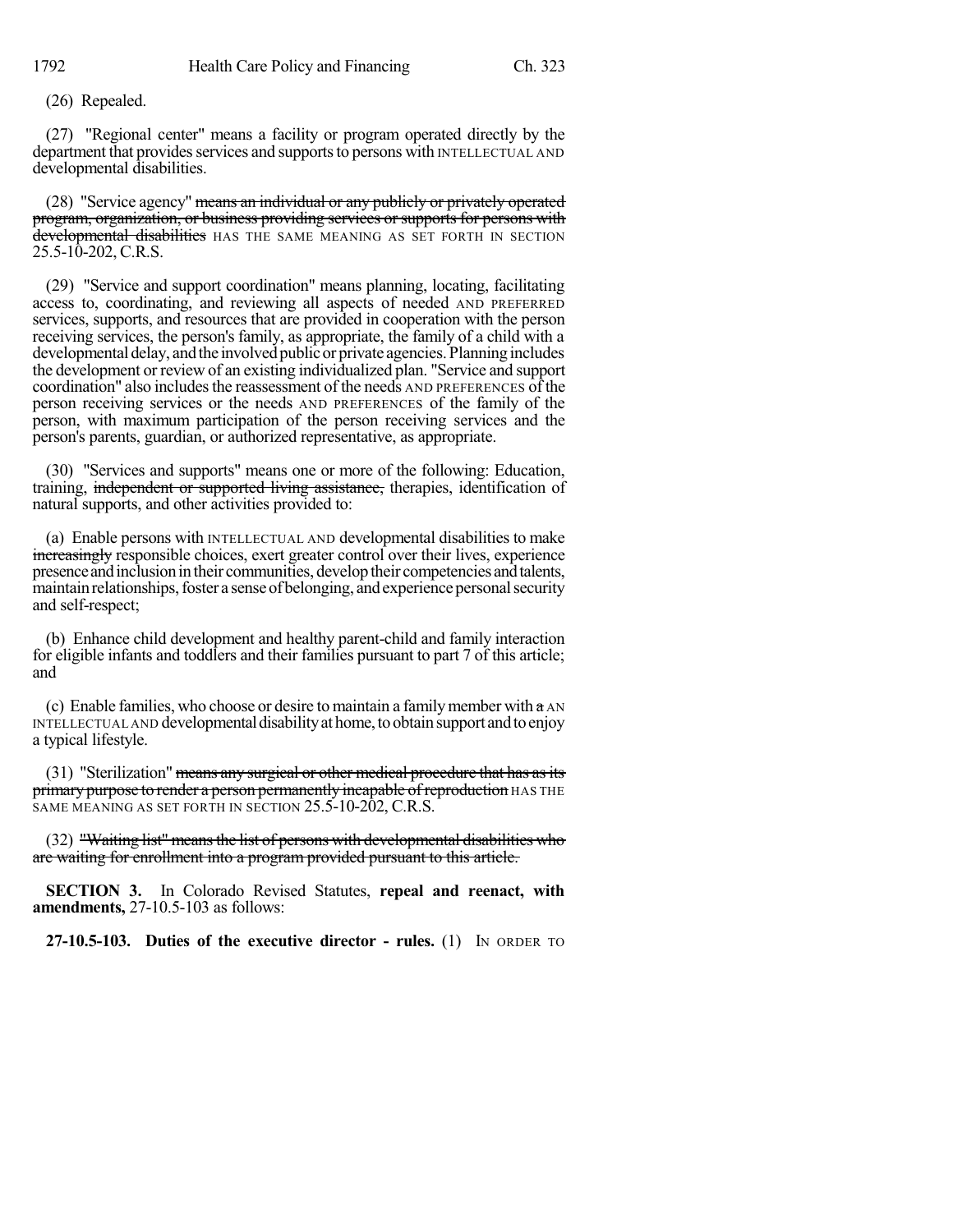IMPLEMENT THE PROVISIONS OF THIS ARTICLE, THE EXECUTIVE DIRECTOR SHALL CARRY OUT THE FOLLOWING DUTIES, SUBJECT TO AVAILABLE APPROPRIATIONS:

(a) PROMOTE EFFECTIVE COORDINATION WITH AGENCIES SERVING PERSONS WITH INTELLECTUAL AND DEVELOPMENTAL DISABILITIES IN ORDER TO IMPROVE CONTINUITY OF SERVICES AND SUPPORTS FOR PERSONS FACING LIFE TRANSITIONS FROM TODDLER TO PRESCHOOL, SCHOOL TO ADULT LIFE, AND WORK TO RETIREMENT;

(b) CONDUCT APPROPRIATE PART C CHILD FIND ACTIVITIES AS DESCRIBED IN SECTION 27-10.5-704. PART C CHILD FIND ACTIVITIES CONDUCTED BY THE DEPARTMENT SHALL INCLUDE, BUT NEED NOT BE LIMITED TO, CASE MANAGEMENT, REFERRAL, TRANSITIONS, AND PUBLIC EDUCATION OUTREACH AND AWARENESS OF EARLY INTERVENTION SERVICES; AND

(c) OPERATE REGIONAL CENTERS PURSUANT TO PART 3 OF THIS ARTICLE.

(2) IN ACCORDANCE WITH SECTION 24-4-103,C.R.S.,AND IN COORDINATION WITH THE REQUIREMENTS OF ARTICLE 10 OF TITLE 25.5, C.R.S., THE DEPARTMENT SHALL ADOPT SUCH RULES AS ARE NECESSARY TO CARRY OUT THE PROVISIONS AND PURPOSES OF THIS ARTICLE, INCLUDING BUT NOT LIMITED TO THE FOLLOWING:

(a) STANDARDS FOR SERVICES AND SUPPORTS, INCLUDING PREPARATION OF INDIVIDUALIZED PLANS;

(b) PURCHASE OF SERVICES AND SUPPORTS AND FINANCIAL ADMINISTRATION;

(c) PROCEDURES FOR RESOLVING DISPUTES OVER ELIGIBILITY DETERMINATION AND THE MODIFICATION, DENIAL, OR TERMINATION OF SERVICES;

(d) PROCEDURES FOR ADMISSION TO PROGRAMS CONTAINED IN THIS ARTICLE;

(e) SYSTEMS OF QUALITY ASSURANCE AND DATA COLLECTION;

(f) THE RIGHTS OF A PERSON RECEIVING SERVICES;

(g) CONFIDENTIALITY OF RECORDS OF A PERSON RECEIVING SERVICES;

(h) DESIGNATION OF AUTHORIZED REPRESENTATIVES AND DELINEATION OF THEIR RIGHTS AND DUTIES PURSUANT TO THIS ARTICLE;

(i) (I) THE ESTABLISHMENT OF GUIDELINES AND PROCEDURES FOR AUTHORIZATION OF PERSONS FOR ADMINISTRATION OF NUTRITION AND FLUIDS THROUGH GASTROSTOMY TUBES.

(II) THE DEPARTMENT SHALL REQUIRE THAT A SERVICE AGENCY PROVIDING RESIDENTIAL OR DAY PROGRAM SERVICES OR SUPPORTS HAVE A STAFF MEMBER QUALIFIED PURSUANT TO SUBPARAGRAPH (III) OF THIS PARAGRAPH (i) ON DUTY AT ANY TIME THE FACILITY ADMINISTERS SAID NUTRITION AND FLUIDS THROUGH GASTROSTOMY TUBES, AND THAT THE FACILITY MAINTAIN A WRITTEN RECORD OF EACH NUTRIENT OR FLUID ADMINISTERED TO EACH PERSON RECEIVING SERVICES, INCLUDING THE TIME AND THE AMOUNT OF THE NUTRIENT OR FLUID.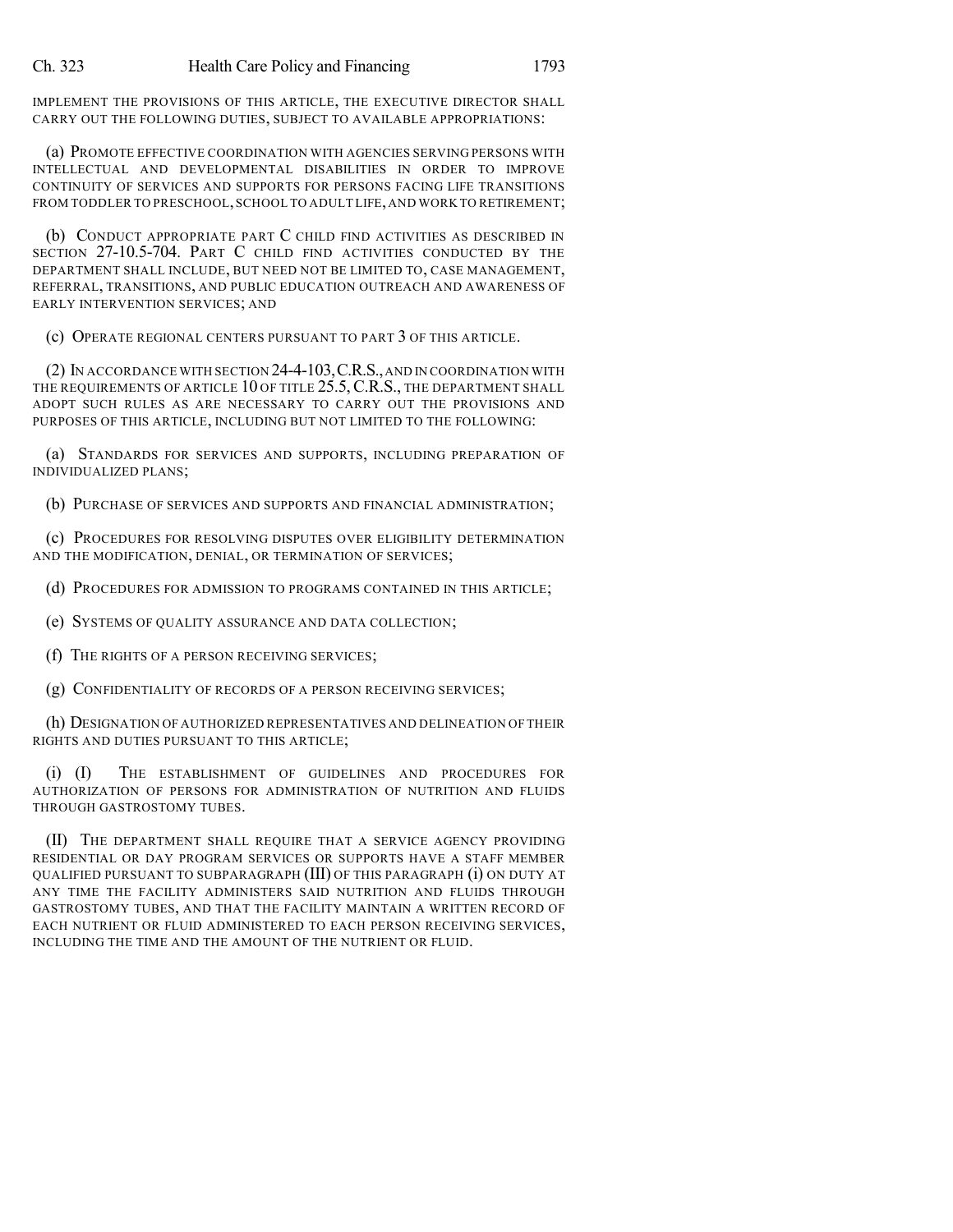(III) A PERSON WHO IS NOT OTHERWISE AUTHORIZED BY LAW TO ADMINISTER NUTRITION AND FLUIDS THROUGH GASTROSTOMY TUBES IS ALLOWED TO PERFORM THE DUTIES ONLY UNDER THE SUPERVISION OF A LICENSED NURSE OR PHYSICIAN. A PERSON WHO ADMINISTERS NUTRITION AND FLUIDS IN COMPLIANCE WITH THE PROVISIONS OF THIS PARAGRAPH (i) IS EXEMPT FROM THE LICENSING REQUIREMENTS OF THE "COLORADO MEDICAL PRACTICE ACT", ARTICLE 36 OF TITLE 12, C.R.S., AND THE "NURSE PRACTICE ACT", ARTICLE 38 OF TITLE 12, C.R.S. NOTHING IN THIS PARAGRAPH (i) SHALL BE DEEMED TO AUTHORIZE THE ADMINISTRATION OF MEDICATIONS THROUGH GASTROSTOMY TUBES. A PERSON ADMINISTERING MEDICATIONS THROUGH GASTROSTOMY TUBES IS SUBJECT TO THE REQUIREMENTS OF PART 3 OF ARTICLE 1.5 OF TITLE 25, C.R.S.

(IV) FOR PURPOSES OF THIS PARAGRAPH (i), "ADMINISTRATION"MEANS ASSISTING A PERSON IN THE INGESTION OF NUTRITION OR FLUIDS ACCORDING TO THE DIRECTION AND SUPERVISION OF A LICENSED NURSE OR PHYSICIAN; AND

(j) CHILD FIND ACTIVITIES, AS DESCRIBED IN SECTION 27-10.5-704.

**SECTION 4.** In Colorado Revised Statutes, **repeal and reenact, with amendments,** 27-10.5-104 as follows:

**27-10.5-104. Authorized services and supports - conditions of funding purchase of services and supports - boards of county commissioners appropriation.** (1) SUBJECT TO ANNUAL APPROPRIATIONS BY THE GENERAL ASSEMBLY, THE DEPARTMENT SHALL PROVIDE OR PURCHASE, PURSUANT TO SUBSECTION (4) OF THIS SECTION, AUTHORIZED SERVICES AND SUPPORTS FROM COMMUNITY-CENTERED BOARDS OR SERVICE AGENCIES FOR PERSONS WHO HAVE BEEN DETERMINED TO BE ELIGIBLE FOR SUCH SERVICES AND SUPPORTS PURSUANT TO SECTION 27-10.5-106, AND AS SPECIFIED IN THE ELIGIBLE PERSON'S INDIVIDUALIZED PLAN. THOSE SERVICES AND SUPPORTS MAY INCLUDE, BUT NEED NOT BE LIMITED TO, THE FOLLOWING:

(a) EARLY INTERVENTION SERVICES AND SUPPORTS THAT OFFER INFANTS AND TODDLERS AND THEIR FAMILIES SERVICES AND SUPPORTS TO ENHANCE CHILD DEVELOPMENT IN THE AREAS OF COGNITION, SPEECH, COMMUNICATION, PHYSICAL, MOTOR, VISION, HEARING, SOCIAL-EMOTIONAL DEVELOPMENT, AND SELF-HELP SKILLS; PARENT-CHILD OR FAMILY INTERACTION; AND EARLY IDENTIFICATION, SCREENING, AND ASSESSMENT SERVICES THAT ARE PROVIDED PURSUANT TO PART 7 OF THIS ARTICLE;

## (b) CASE MANAGEMENT SERVICES;

(c) DAY SERVICES AND SUPPORTS THAT OFFER OPPORTUNITIES FOR PERSONS WITH INTELLECTUAL AND DEVELOPMENTAL DISABILITIES TO EXPERIENCE AND ACTIVELY PARTICIPATE IN VALUED ADULT ROLES IN THE COMMUNITY. THESE SERVICES AND SUPPORTS WILL ENABLE PERSONS RECEIVING SERVICES TO ACCESS AND PARTICIPATE IN COMMUNITY ACTIVITIES, SUCH AS WORK, RECREATION, HIGHER EDUCATION, AND SENIOR CITIZEN ACTIVITIES. DAY SERVICES AND SUPPORTS, INCLUDING EARLY INTERVENTION SERVICES, MAY ALSO INCLUDE THE ADMINISTRATION OF NUTRITION OR FLUIDS THROUGH GASTROSTOMY TUBES, IF ADMINISTERED BY A PERSON AUTHORIZED PURSUANT TO SECTION 27-10.5-103 (2) (i) AND SUPERVISED BY A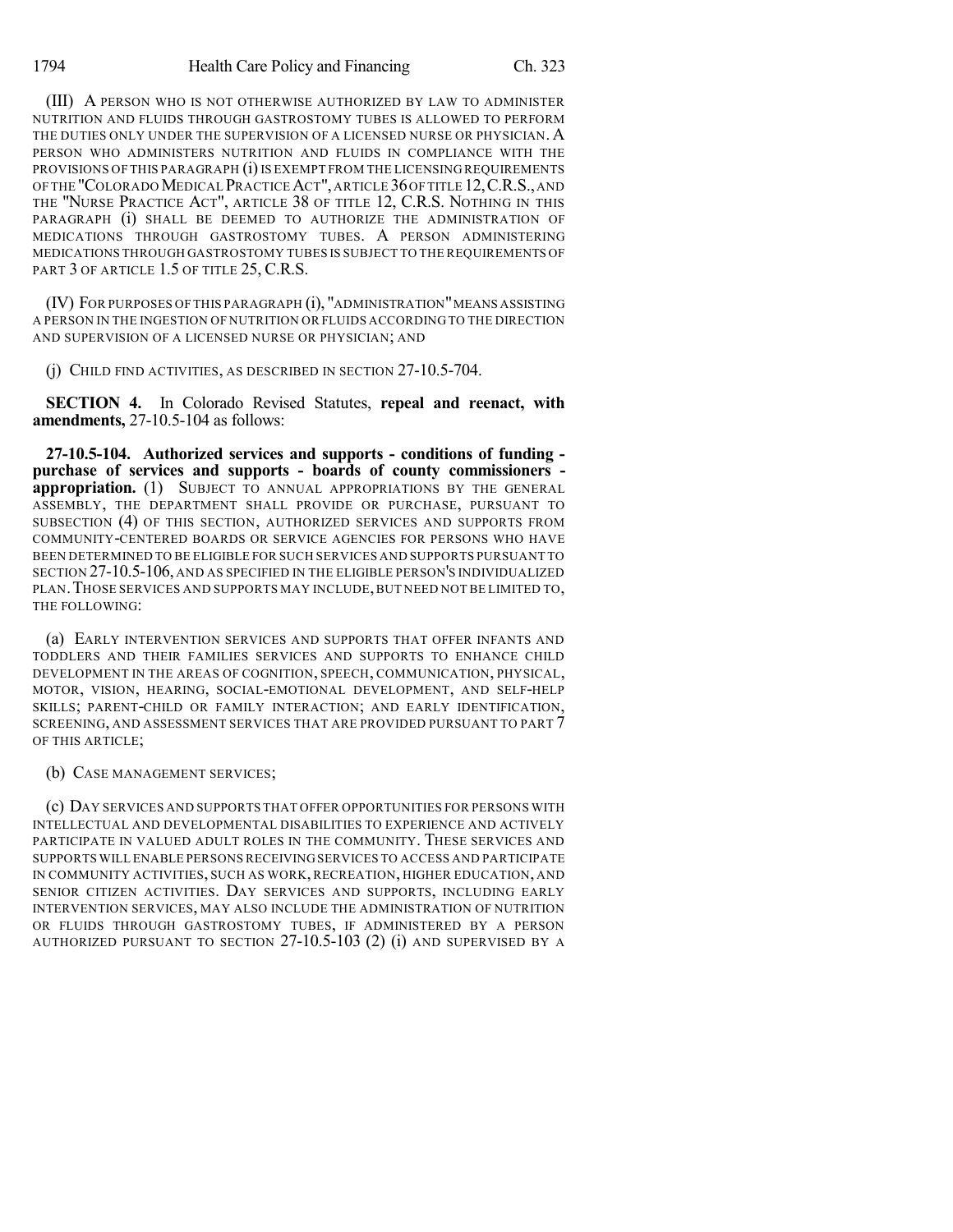LICENSED NURSE OR PHYSICIAN.

(d) RESIDENTIAL SERVICES AND SUPPORTS, INCLUDING AN ARRAY OF TRAINING, LEARNING, EXPERIENTIAL, AND SUPPORT ACTIVITIES PROVIDED IN LIVING ALTERNATIVES DESIGNED TO MEET THE INDIVIDUAL NEEDS OF PERSONS RECEIVING SERVICES AND MAY INCLUDE THE ADMINISTRATION OF NUTRITION OR FLUIDS THROUGH GASTROSTOMY TUBES, IF ADMINISTERED BY A PERSON AUTHORIZED PURSUANT TO SECTION 27-10.5-103 (2) (i) AND SUPERVISED BY A LICENSED NURSE OR PHYSICIAN; AND

(e) ANCILLARY SERVICES, INCLUDING ACTIVITIES THAT ARE SECONDARY BUT INTEGRAL TO THE PROVISION OF THE SERVICES AND SUPPORTS SPECIFIED IN THIS SUBSECTION  $(1)$ .

(2) SERVICE AGENCIES RECEIVING FUNDS PURSUANT TO SUBSECTION (1) OF THIS SECTION SHALL COMPLY WITH ALL OF THE PROVISIONS OF THIS ARTICLE AND THE RULES PROMULGATED THEREUNDER.

(3) SERVICE AND SUPPORT COORDINATION SHALL BE PURCHASED PURSUANT TO PART 7 OF THIS ARTICLE.

(4) (a) THE DEPARTMENT MAY PURCHASE SERVICES AND SUPPORTS, INCLUDING SERVICE AND SUPPORT COORDINATION, DIRECTLY FROM SERVICE AGENCIES IF:

(I) REQUIRED BY THE FEDERAL REQUIREMENTS FOR THE STATE TO QUALIFY FOR FEDERAL FUNDS UNDER TITLE XIX OF THE FEDERAL "SOCIAL SECURITY ACT", AS AMENDED, INCLUDING PROGRAMS AUTHORIZED PURSUANT TO PART 4 OF ARTICLE 6 OF TITLE 25.5, C.R.S.; OR

(II) THE EXECUTIVE DIRECTOR HAS DETERMINED THAT A SERVICE OR SUPPORT PROVIDED OR PURCHASED BY A DESIGNATED COMMUNITY-CENTERED BOARD DOES NOT MEET ESTABLISHED STANDARDS AND THE CONTINUATION OF PURCHASE OF THE SERVICE OR SUPPORT THROUGH THE COMMUNITY-CENTERED BOARD IS NOT IN THE BEST INTERESTS OF THE PERSONS RECEIVING SERVICES.

(b) THE DEPARTMENT SHALL ONLY PURCHASE SERVICES AND SUPPORTS DIRECTLY FROM THOSE COMMUNITY-CENTERED BOARDS OR SERVICE AGENCIES THAT MEET ESTABLISHED STANDARDS.

(c) NOTHING IN THIS SECTION SHALL BE CONSTRUED TO PROHIBIT THE PROVISION OF SERVICES AND SUPPORTS, INCLUDING CASE MANAGEMENT SERVICES, DIRECTLY BY THE DEPARTMENT THROUGH REGIONAL CENTERS, FOR PERSONS RECEIVING SERVICES IN REGIONAL CENTERS.

(d) NOTHING IN THIS SECTION SHALL BE CONSTRUED TO REQUIRE THE PROVISION OF SERVICES AND SUPPORTS, INCLUDING CASE MANAGEMENT SERVICES, DIRECTLY BY THE DEPARTMENT.

(5)(a) EACH YEAR THE GENERAL ASSEMBLY SHALL APPROPRIATE MONEYS TO THE DEPARTMENT TO PROVIDE OR PURCHASE SERVICES AND SUPPORTS FOR PERSONS WITH INTELLECTUAL AND DEVELOPMENTAL DISABILITIES PURSUANT TO THIS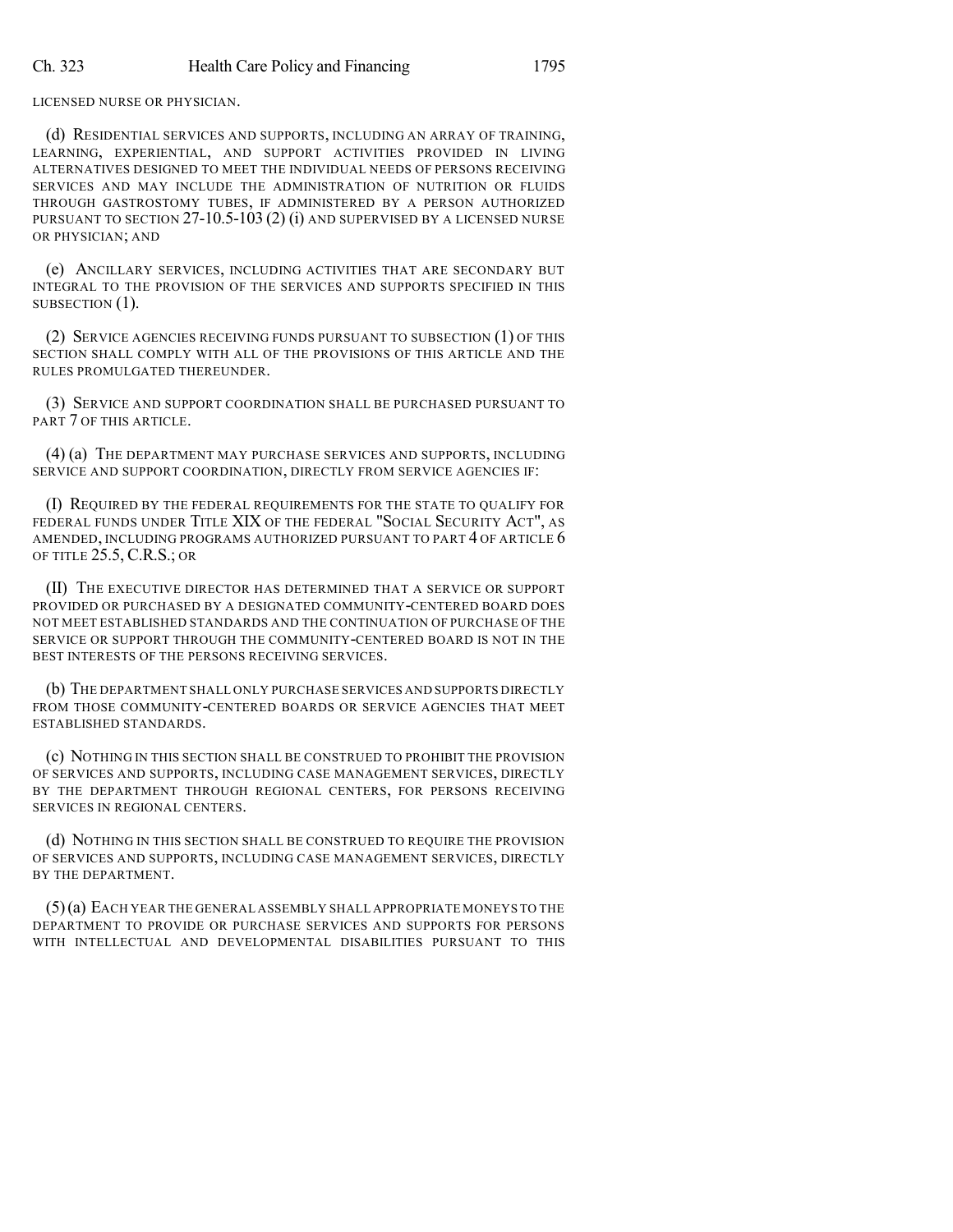SECTION. UNLESS SPECIFICALLY PROVIDED OTHERWISE, SERVICES AND SUPPORTS SHALL BE PURCHASED ON THE BASIS OF STATE FUNDING LESS ANY FEDERAL OR CASH FUNDS RECEIVED FOR GENERAL OPERATING EXPENSES FROM ANY OTHER STATE OR FEDERAL SOURCE, LESS FUNDS AVAILABLE TO A PERSON RECEIVING RESIDENTIAL SERVICES OR SUPPORTS AFTER SUCH PERSON RECEIVES AN ALLOWANCE FOR PERSONAL NEEDS OR FOR MEETING OTHER OBLIGATIONS IMPOSED BY FEDERAL OR STATE LAW. THE YEARLY APPROPRIATION, WHEN COMBINED WITH ALL OTHER SOURCES OF FUNDS, SHALL IN NO CASE EXCEED ONE HUNDRED PERCENT OF THE APPROVED PROGRAM COSTS AS DETERMINED BY THE GENERAL ASSEMBLY. FUNDS RECEIVED FOR CAPITAL CONSTRUCTION SHALL NOT BE CONSIDERED IN THE CALCULATION FOR THE DISTRIBUTION OF FUNDS UNDER THE PROVISIONS OF THIS SECTION.

(b) THE DEPARTMENT IS AUTHORIZED TO USE UP TO THREE PERCENT OF THE APPROPRIATION ALLOCATED FOR EARLY INTERVENTION SERVICES AND SUPPORTS FOR TRAINING AND TECHNICAL ASSISTANCE TO ENSURE THAT THE LATEST DEVELOPMENTS FOR EARLY INTERVENTION SERVICES AND SUPPORTS ARE RAPIDLY INTEGRATED INTO SERVICE PROVISION THROUGHOUT THE STATE.

**SECTION 5.** In Colorado Revised Statutes, 27-10.5-104.2, **amend** (1), (2), and (3) (a); and **add** (1.5) as follows:

**27-10.5-104.2. Services and supports - waiting list reduction - cash fund.** (1) There is hereby created in the state treasury the developmental disabilities services cash fund, consisting of moneys appropriated thereto by the general assembly AND ANY MONEYS TRANSFERRED TO THE DEVELOPMENTAL DISABILITIES SERVICES CASH FUND PURSUANT TO SUBSECTION (1.5) OF THIS SECTION. Any interest derived from the deposit and investment of moneys in the developmental disabilities services cash fund shall be credited to the fund. Any moneys remaining in the fund at the end of a fiscal yearshall remain in the fund and shall not revert to the general fund or any other fund.

(1.5) THE STATE TREASURER SHALL TRANSFER TO THE DEVELOPMENTAL DISABILITIES SERVICES CASH FUND ANY AVAILABLE MONEYS THAT ARE APPROPRIATED BY THE GENERAL ASSEMBLY FOR A FISCAL YEAR FOR ADULT COMPREHENSIVE SERVICES, ADULT SUPPORTED LIVING SERVICES, CHILDREN'S EXTENSIVE SUPPORT SERVICES, AND FAMILY SUPPORT SERVICES FOR PERSONS WITH INTELLECTUAL AND DEVELOPMENTAL DISABILITIES PROVIDED PURSUANT TO THIS ARTICLE OR PART 4OF ARTICLE 6OF TITLE 25.5,C.R.S.,THAT ARE UNEXPENDED AND UNENCUMBERED AT THE END OF A FISCAL YEAR.

(2) During each regular session of the general assembly, the joint budget committee and the health and human services committees of the senate and the house of representatives, or any successor committees, shall hold a joint hearing and take public testimony on the status of the waiting lists for adult comprehensive services, adult supported living services, CHILDREN'S EXTENSIVE SUPPORT SERVICES, and family support services for persons with developmental disabilities and the availability of general fund moneys to reduce the number of persons on the waiting lists and the amount of time eligible persons wait for such services. The goal of the hearing shall be to propose an appropriation from the general fund to the developmental disabilities services cash fund.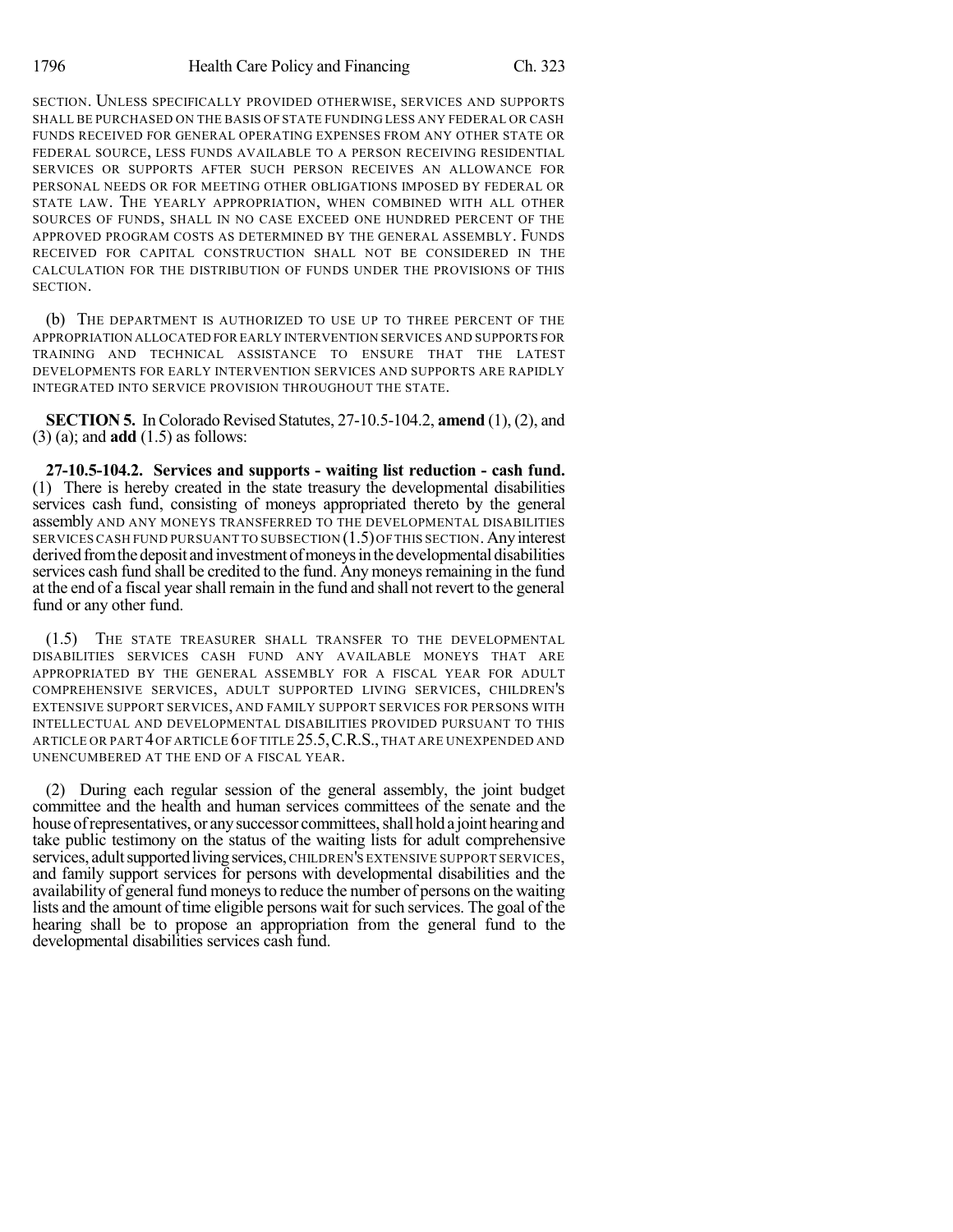(3) The general assemblymayannuallyappropriatemoneysin the developmental disabilities services cash fund to:

(a) The department for program costs for adult comprehensive services, adult supported living services, CHILDREN'S EXTENSIVE SUPPORT SERVICES, and family support services for persons with developmental disabilities provided pursuant to this article or part 4 of article 6 of title 25.5, C.R.S.; and

**SECTION 6.** In Colorado Revised Statutes, 27-10.5-104.5, **amend** (3) as follows:

**27-10.5-104.5. Service agencies - moneys - rules.** (3) The department shall promulgate rules to implement the purchase of services and supports from a community-centered board OR A service agency. or family caregiver. The rules shall include, but need not be limited to:

(a) Terms and conditions necessary to promote the effective delivery of services and supports; including those services and supports delivered by a family caregiver;

(b) Procedures for obtaining an annual audit of designated community-centered boards and service agencies not affiliated with a designated community-centered board to provide financial information deemed necessary by the department to establish costs of services and supports and to ensure proper management of moneys received pursuant to section 27-10.5-104;

Delineation of a system to resolve contractual disputes between the department and designated community-centered boards or service agencies and between designated community-centered boards and service agencies, including the contesting of any rates that the designated community-centered boards charge to service agencies based upon a percentage of the rates that service agencies charge for services and supports;

(d) Specification of what services and supports are to be reimbursed by the department of human services and secondarily by the community-centered board, the source of reimbursement, actual service or support costs, incentives, and program service objectives which affect reimbursement;

(e) Themethods of coordinating the purchaseofservices and supports,including, but not limited to, service and support coordination, with other federal, state, and local programs which provide funding for authorized services and supports;

(f) (Deleted by amendment, L. 92, p. 1363, § 5, effective July 1, 1992.)

(g) and (h) (Deleted by amendment, L. 2008, p. 2219,  $\S$  2, effective June 5, 2008.)

(i) Criteria for and limitations on any rates that designated community-centered boards charge to service agencies based upon a percentage of the rates that service agencies charge for services and supports.

**SECTION 7.** In Colorado Revised Statutes, **repeal and reenact, with**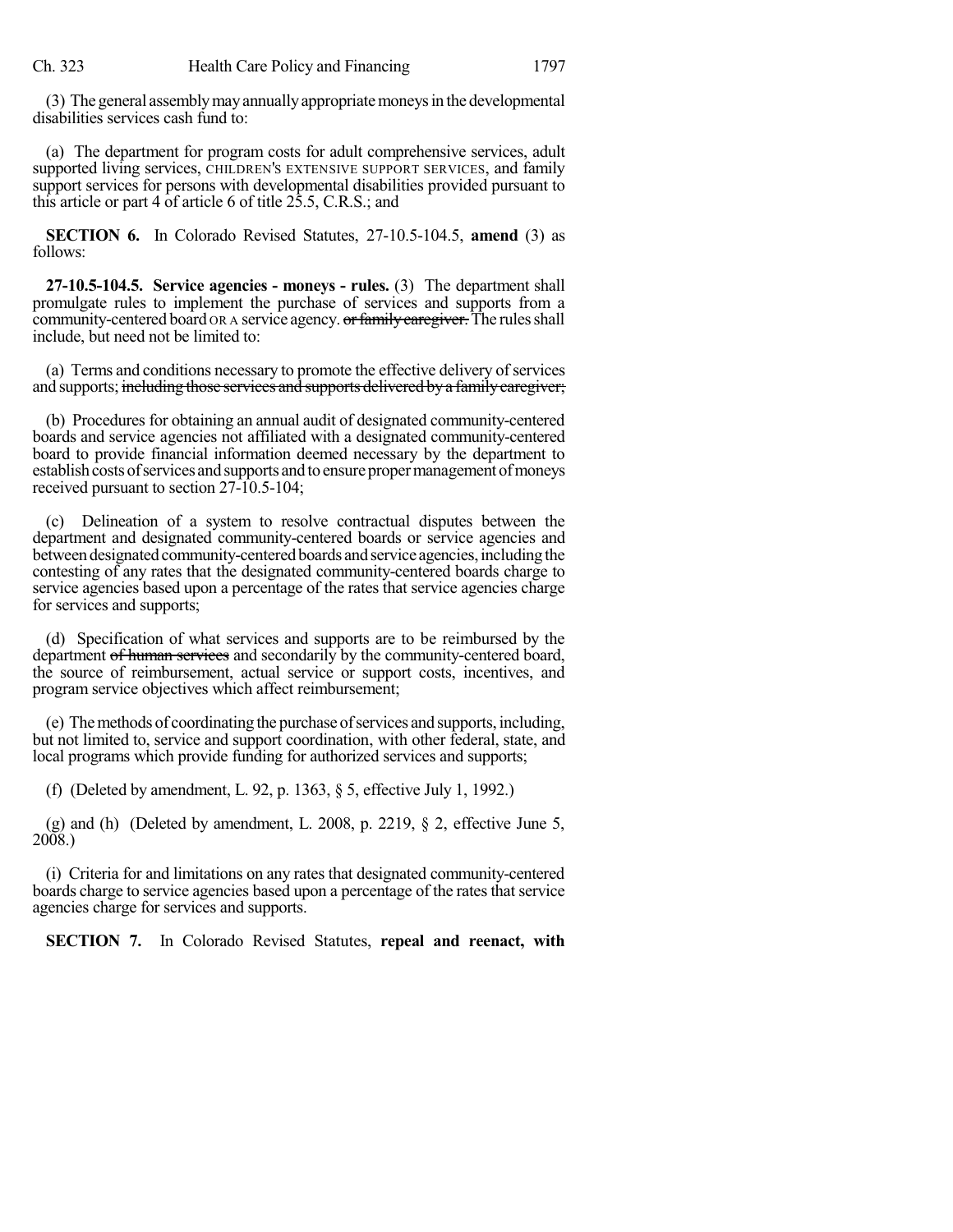**amendments,** 27-10.5-105 as follows:

**27-10.5-105. Community-centered boards - purchase of services and supports by community-centered boards.** (1) ONCE A COMMUNITY-CENTERED BOARD HAS BEEN DESIGNATED PURSUANT TO SECTION 25.5-10-108, C.R.S., IT SHALL, SUBJECT TO AVAILABLE APPROPRIATIONS:

(a) DETERMINE ELIGIBILITY AND DEVELOP AN INDIVIDUALIZED PLAN FOR EACH PERSON WHO RECEIVES SERVICES OR SUPPORTS PURSUANT TO SECTION 25.5-10-110, C.R.S.; EXCEPT THAT, FOR A CHILD FROM BIRTH THROUGH TWO YEARS OF AGE, ELIGIBILITY DETERMINATION AND DEVELOPMENT OF AN INDIVIDUALIZED FAMILY SERVICE PLAN SHALL BE MADE PURSUANT TO PART 7 OF THIS ARTICLE;

(b) PROVIDE CASE MANAGEMENT SERVICES, INCLUDING SERVICE AND SUPPORT COORDINATION AND PERIODIC REVIEWS, FOR PERSONS RECEIVING SERVICES AND FAMILIES WITH CHILDREN WITH INTELLECTUAL AND DEVELOPMENTAL DISABILITIES;

(c) OBTAIN OR PROVIDE EARLY INTERVENTION SERVICES AND SUPPORTS PURSUANT TO PART 7 OF THIS ARTICLE;

(d) TAKE STEPS TO NOTIFY ELIGIBLE PERSONS, AND THEIR FAMILIES AS APPROPRIATE, REGARDING THE AVAILABILITY OF SERVICES AND SUPPORTS;

(e) PURSUANT TO SECTION 27-10.5-704, COLLABORATE WITH THE DEPARTMENT AS IT DEVELOPS AND IMPLEMENTS A STATEWIDE PLAN FOR PUBLIC EDUCATION OUTREACH AND AWARENESS EFFORTS RELATED TO PART C CHILD FIND AND THE AVAILABILITY OF EARLY INTERVENTION SERVICES.

**SECTION 8.** In Colorado Revised Statutes, **repeal and reenact, with amendments,** 27-10.5-106 as follows:

**27-10.5-106. Eligibility determination.** ANY PERSON MAY REQUEST AN EVALUATION PURSUANT TO SECTION 25.5-10-110,C.R.S., TO DETERMINE WHETHER HE OR SHE HAS AN INTELLECTUAL AND DEVELOPMENTAL DISABILITY AND IS ELIGIBLE TO RECEIVE SERVICES AND SUPPORTS PURSUANT TO THIS ARTICLE.APPLICATION FOR ELIGIBILITY DETERMINATION SHALL BE MADE TO THE DESIGNATED COMMUNITY-CENTERED BOARD IN THE DESIGNATED SERVICE AREA WHERE THE PERSON RESIDES.

**SECTION 9.** In Colorado Revised Statutes, 27-10.5-107, **amend** (1) introductory portion as follows:

**27-10.5-107. Procedure for resolving disputes over eligibility, modification of services or supports, and termination of services or supports.**(1) Every state or local service agency receiving state moneys pursuant to section 27-10.5-104 OR SECTION 25.5-10-105,C.R.S.,shall adopt a procedure for the resolution of disputes arising between the service agency and any recipient of, or applicant for, services or supports authorized under section  $27-10.5-104$  OR SECTION  $25.5-10-105$ , C.R.S. Procedures for the resolution of disputes regarding early intervention services shall be in compliance with IDEA. The procedures shall be consistent with rules promulgated by the department pursuant to article 4 of title 24, C.R.S., and shall be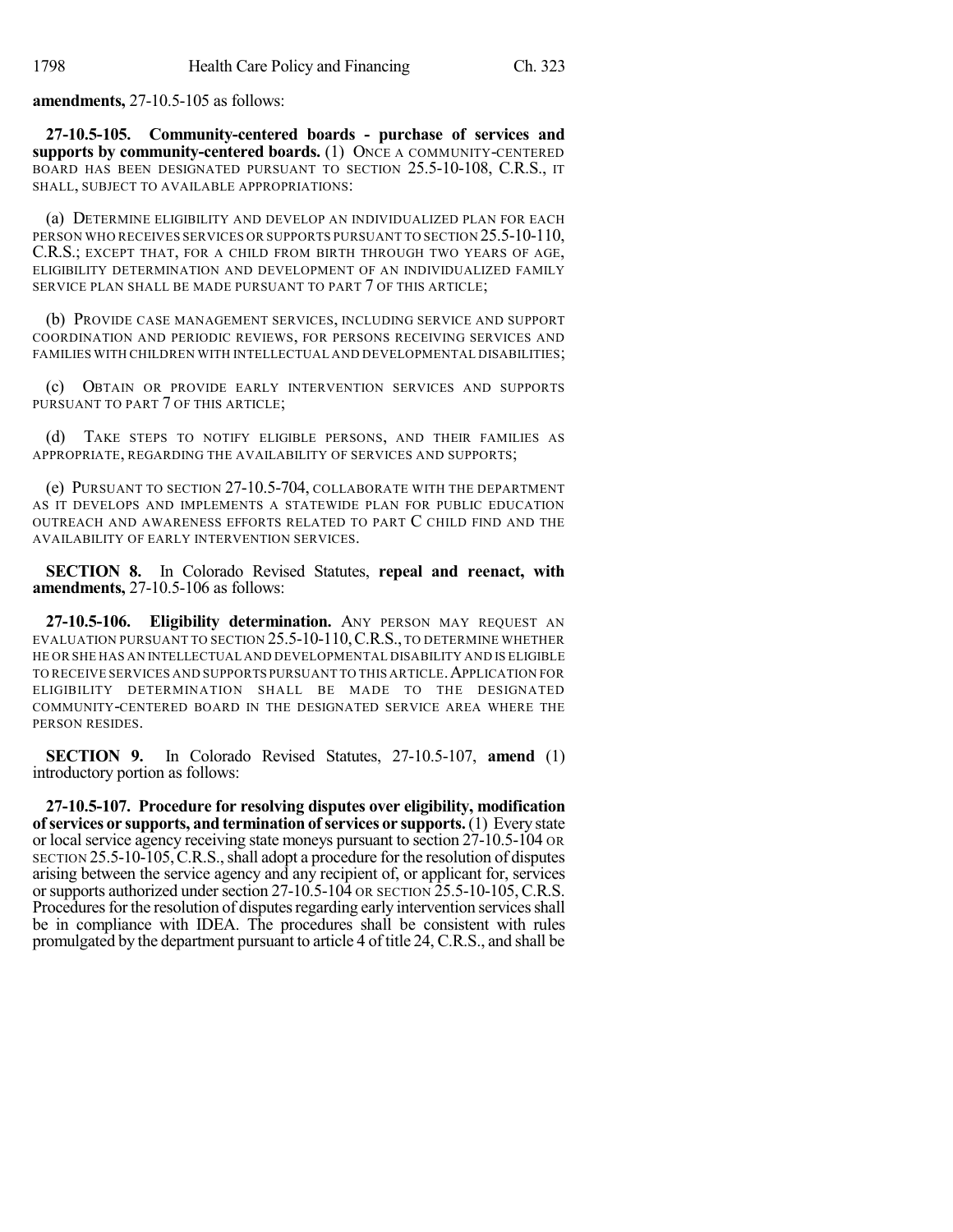applicable to the following disputes:

**SECTION 10.** In Colorado Revised Statutes, 27-10.5-108, **amend** (2) as follows:

**27-10.5-108. Discharge.**(2) When a person receiving services notifies a service agency that such person no longer wishes to receive a service or support, the person shall be discharged from such service or support unless the person is subject to a petition to impose a legal disability or to remove a legal right, filed pursuant to section  $27-10.5-110$  OR SECTION  $25.5-10-216$ , C.R.S., or for whom a legal guardian has been appointed, affecting the person's ability to voluntarily terminate services or supports. The parents of the person receiving services who is a minor and such person's guardian shall be notified of the person's wish to terminate services or supports, but no minor will be discharged without the consent of the parent or legal guardian.

**SECTION 11.** In Colorado Revised Statutes, **repeal and reenact, with amendments,** 27-10.5-110 as follows:

**27-10.5-110. Imposition of legal disability - removal of legal right.** (1) ANY INTERESTED PERSON MAY PETITION THE COURT PURSUANT TO SECTION 25.5-10-216, C.R.S., TO IMPOSE A LEGAL DISABILITY ON OR TO REMOVE A LEGAL RIGHT FROM A PERSON WITH AN INTELLECTUAL AND DEVELOPMENTAL DISABILITY AS DEFINED IN SECTION 25.5-10-202,C.R.S.THE PETITION SHALL SET FORTH THE DISABILITY TO BE IMPOSED OR THE LEGAL RIGHT TO BE REMOVED AND THE REASONS THEREFOR. THE PETITION MAY AFFECT THE RIGHT TO CONTRACT,THE RIGHT TO DETERMINE PLACE OF ABODE OR PROVISIONS OF SERVICES AND SUPPORTS, THE RIGHT TO OPERATE A MOTOR VEHICLE, AND OTHER SIMILAR RIGHTS.

(2) A PERSON SHALL NOT BE ADMITTED TO A REGIONAL CENTER WITHOUT A COURT ORDER ISSUED PURSUANT TO SECTION 25.5-10-216, C.R.S., EXCEPT IN AN EMERGENCY OR FOR THE PURPOSE OF TEMPORARY RESPITE CARE.

**SECTION 12.** In Colorado Revised Statutes, **add** 27-10.5-110.5 as follows:

**27-10.5-110.5. Rights of persons with intellectual and developmental disabilities.** EACH PERSON RECEIVING SERVICES PURSUANT TO THIS ARTICLE AND ARTICLE 10 OF TITLE 25.5, C.R.S., SHALL HAVE THE RIGHTS SET FORTH IN SECTIONS 25.5-10-223 TO 25.5-10-230, C.R.S.

**SECTION 13. Repeal of provisions being relocated in this act.** In Colorado Revised Statutes, **repeal** sections 27-10.5-101, 27-10.5-103.5, 27-10.5-104.2, 27-10.5-105.5,27-10.5-109,27-10.5-109.5, 27-10.5-111, 27-10.5-112,27-10.5-113, 27-10.5-114, 27-10.5-115, 27-10.5-116, 27-10.5-117, 27-10.5-118, 27-10.5-119, 27-10.5-120, 27-10.5-121, 27-10.5-122, 27-10.5-123, 27-10.5-124, 27-10.5-128, 27-10.5-129, 27-10.5-130, 27-10.5-131, 27-10.5-132, 27-10.5-134, 27-10.5-135, 27-10.5-137, 27-10.5-139, and 27-10.5-141, and parts 4 and 5 of article 10.5 oftitle 27.

**SECTION 14.** In Colorado Revised Statutes, **repeal** 27-10.5-142 and 27-10.5-143.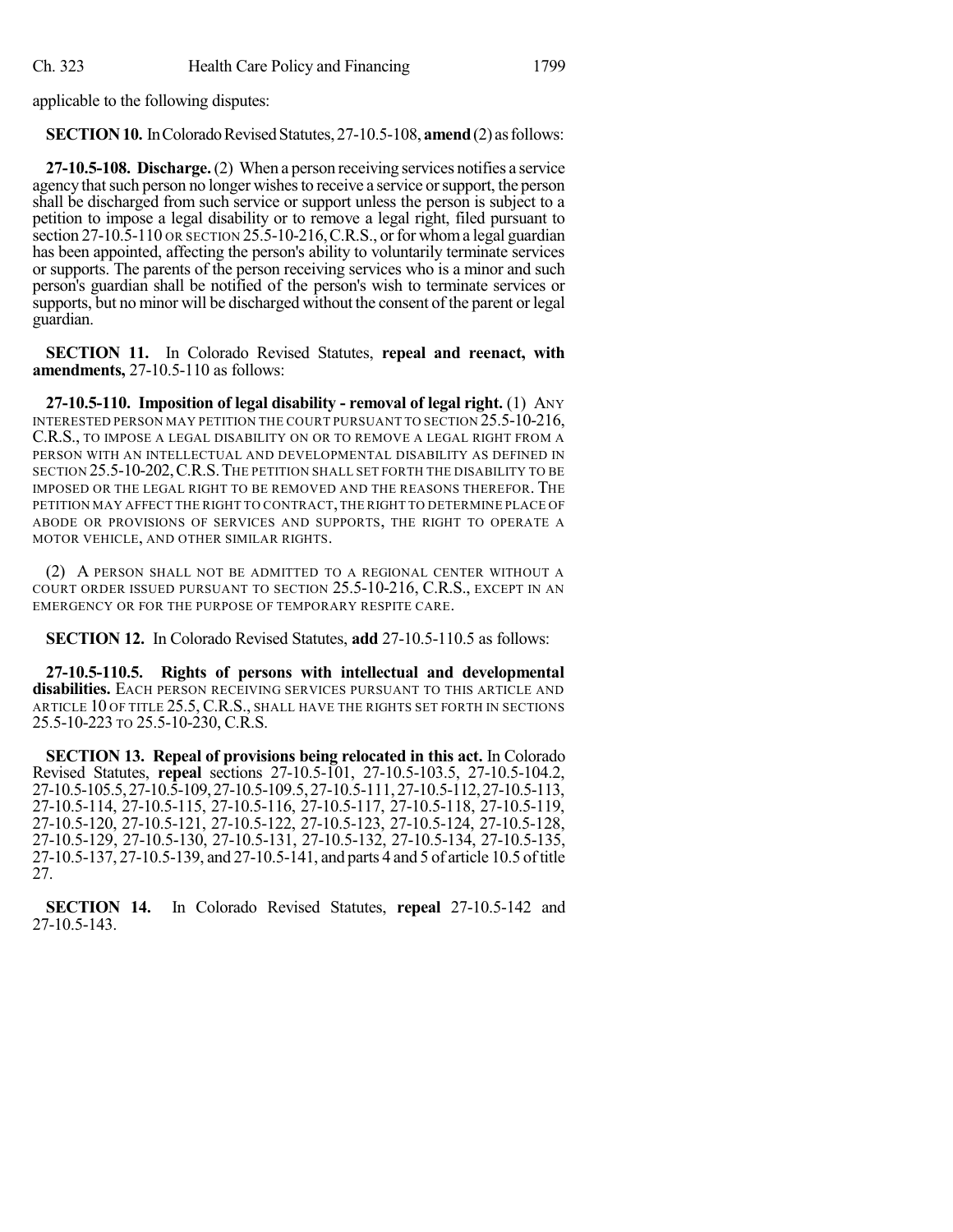**SECTION 15.** In Colorado Revised Statutes, 1-1-104, **amend** (18.5) as follows:

**1-1-104. Definitions.** As used in this code, unlessthe context otherwise requires:

(18.5) "Group residential facility" means a nursing home, a nursing care facility licensed pursuant to part 1 of article 3 of title 25, C.R.S., a home for persons with INTELLECTUAL AND developmental disabilities as defined in section 27-10.5-102 25.5-10-202, C.R.S., an assisted living residence licensed pursuant to section 25-27-105, C.R.S., or a residential treatment facility for mental illness.

**SECTION 16.** In Colorado Revised Statutes, 8-2-111.7, **amend** (2), (5) (a), and (5) (b) as follows:

**8-2-111.7. Employees working with persons with intellectual and developmental disabilities - immunity from civil liability - requirements exception to blacklisting prohibition - legislative declaration - definitions.** (2) In response to a request by a current or prospective employer of a caregiver, it is neither unlawful nor a violation of the prohibitions against blacklisting specified in sections 8-2-110 and 8-2-111 for an employer, when acting in good faith, to disclose information known about any involvement in the mistreatment, exploitation, neglect, or abuse of persons with INTELLECTUAL AND developmental disabilities as prohibited by section  $27-10.5-115$  25.5-10-221, C.R.S., by a caregiver.

(5) For the purposes of this section:

(a) "Caregiver" means an individual A PERSON currently or formerly employed to work with a person with a AN INTELLECTUAL AND developmental disability or a person who provides host home services by contract as part of residential services and supports as described in section  $27-10.5-104$  (1) (f)  $25.5-10-206$  (1) (e), C.R.S. "Caregiver" does not mean a person who is employed by or who has contracted to work with a school district.

(b) "Person with  $a$  AN INTELLECTUAL AND developmental disability" has the same meaning as defined in section 27-10.5-102 (11) (b) 25.5-10-202, C.R.S.

**SECTION 17.** In Colorado Revised Statutes, 8-40-301, **amend** (7) as follows:

**8-40-301. Scope of term "employee".** (7) Persons who provide host home services as part of residential services and supports, as described in section  $27-10.5-104(1)$  (f) 25.5-10-206(1) (e), C.R.S., for an eligible person, as defined in section 25.5-6-403 (2) (a), C.R.S., pursuant to the "Home- and Community-based Services for Persons with Developmental Disabilities Act", part 4 of article 6 of title 25.5, C.R.S., and pursuant to a contract with a community-centered board designated pursuant to section 27-10.5-105 25.5-10-209, C.R.S., or a contract with a service agency as defined in section  $27 - 10.5 - 102 (28) 25.5 - 10 - 202$ , C.R.S., shall not be considered employees of the community-centered board or the service agency.

**SECTION 18.** In Colorado Revised Statutes, 10-16-104, **amend** (1.4) (a) (VII) as follows: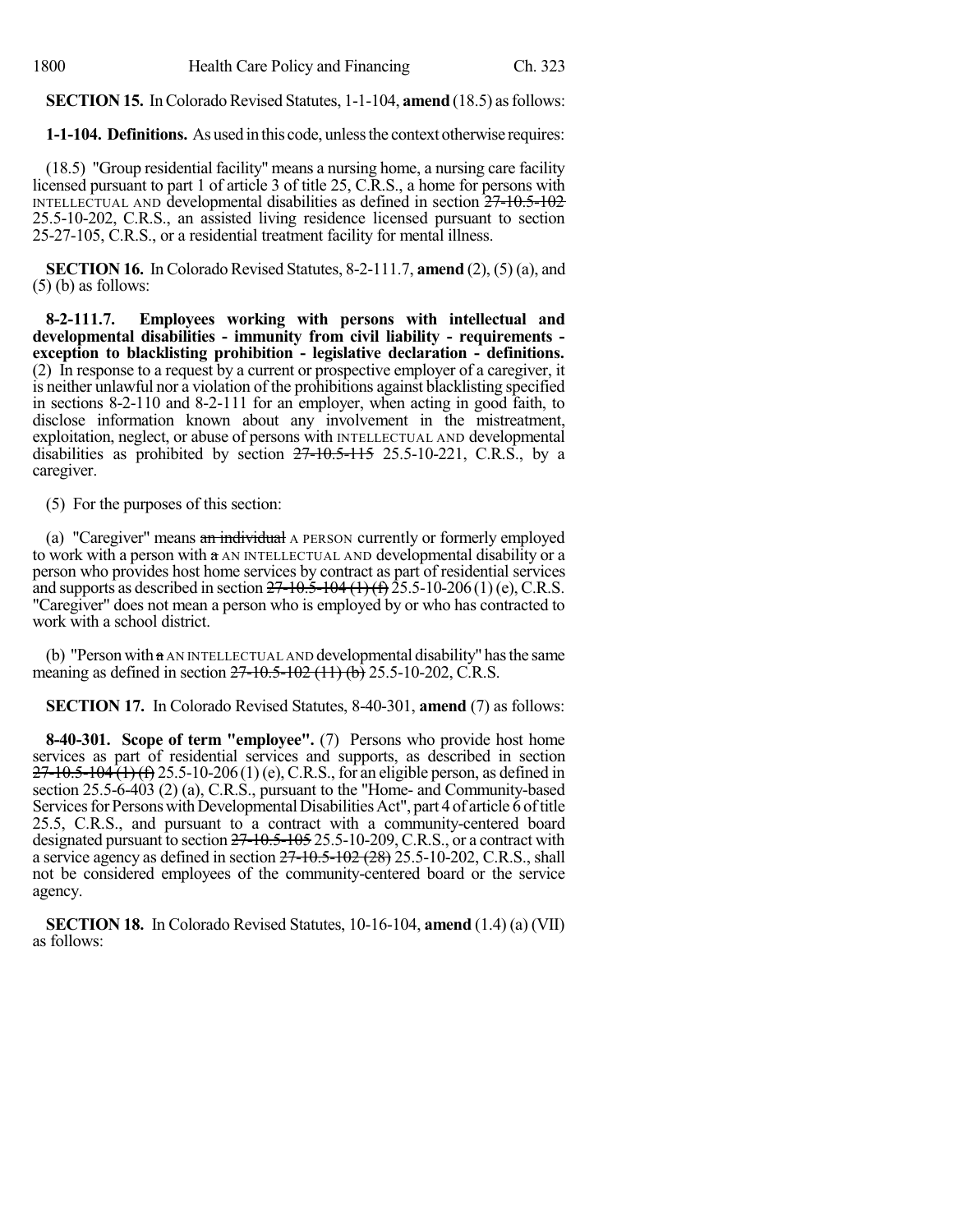**10-16-104. Mandatory coverage provisions - definitions.** (1.4) **Autism spectrum disorders.** (a) As used in this subsection (1.4), unless the context otherwise requires:

(VII) "Individualized plan" shall have HAS the same meaning as provided in section 27-10.5-102 25.5-10-202, C.R.S.

**SECTION 19.** In Colorado Revised Statutes, 12-36-106, **amend** (3) (q) (I) as follows:

**12-36-106. Practice of medicine defined - exemptions from licensing requirements-unauthorizedpracticebyphysicianassistants-penalties- rules.** (3) A person may engage in, and shall not be required to obtain a license or a physician training license under this article with respect to, any of the following acts:

(q) (I) The administration of nutrition or fluids through gastrostomy tubes as provided in section  $27-10.5-103$  (2) (k), C.R.S., SECTIONS 25.5-10-204 (2) (j) AND  $27-10.5-103(2)$  (i), C.R.S., as a part of residential or day program services provided through service agencies approved by the department of human services HEALTH CARE POLICY AND FINANCING pursuant to section  $27-10.5-104.5$  25.5-10-208, C.R.S.;

**SECTION 20.** In Colorado Revised Statutes, 12-38-125, **amend** (1) (i) (I) as follows:

**12-38-125. Exclusions.** (1) No provision of this article shall be construed to prohibit:

(i) (I) The administration of nutrition or fluids through gastrostomy tubes as provided in section  $27-10.5-103$  (2) (k), C.R.S., SECTIONS 25.5-10-204 (2) (j) AND 27-10.5-103(2)(i),C.R.S., as a part ofresidential or day programservices provided through service agencies approved by the department of human services HEALTH CARE POLICY AND FINANCING pursuant to section  $27$ –10.5–104 25.5–10–206, C.R.S.

**SECTION 21.** In Colorado Revised Statutes, 12-38-132, **amend** (6) as follows:

**12-38-132. Delegation of nursing tasks.** (6) The board may promulgate rules pursuant to thissection, including but not limited to standards on the assessment of the proficiency of the delegatee to perform delegated tasks, and standards for accountability of any nurse who delegates nursing tasks. Such rules shall be consistent with the provisions of part 3 of article 1.5 of title 25, and C.R.S., SECTION 25.5-10-204 (2) (j), C.R.S., AND section 27-10.5-103  $\left(\frac{2}{\epsilon}\right)$  (k) (2) (i), C.R.S.

**SECTION 22.** In Colorado Revised Statutes, 12-38.1-117, **amend** (1) (f) as follows:

**12-38.1-117. Exclusions.**(1) This article shall not be construed to affect or apply to:

(f) Any person performing services pursuant to sections 12-38-132, and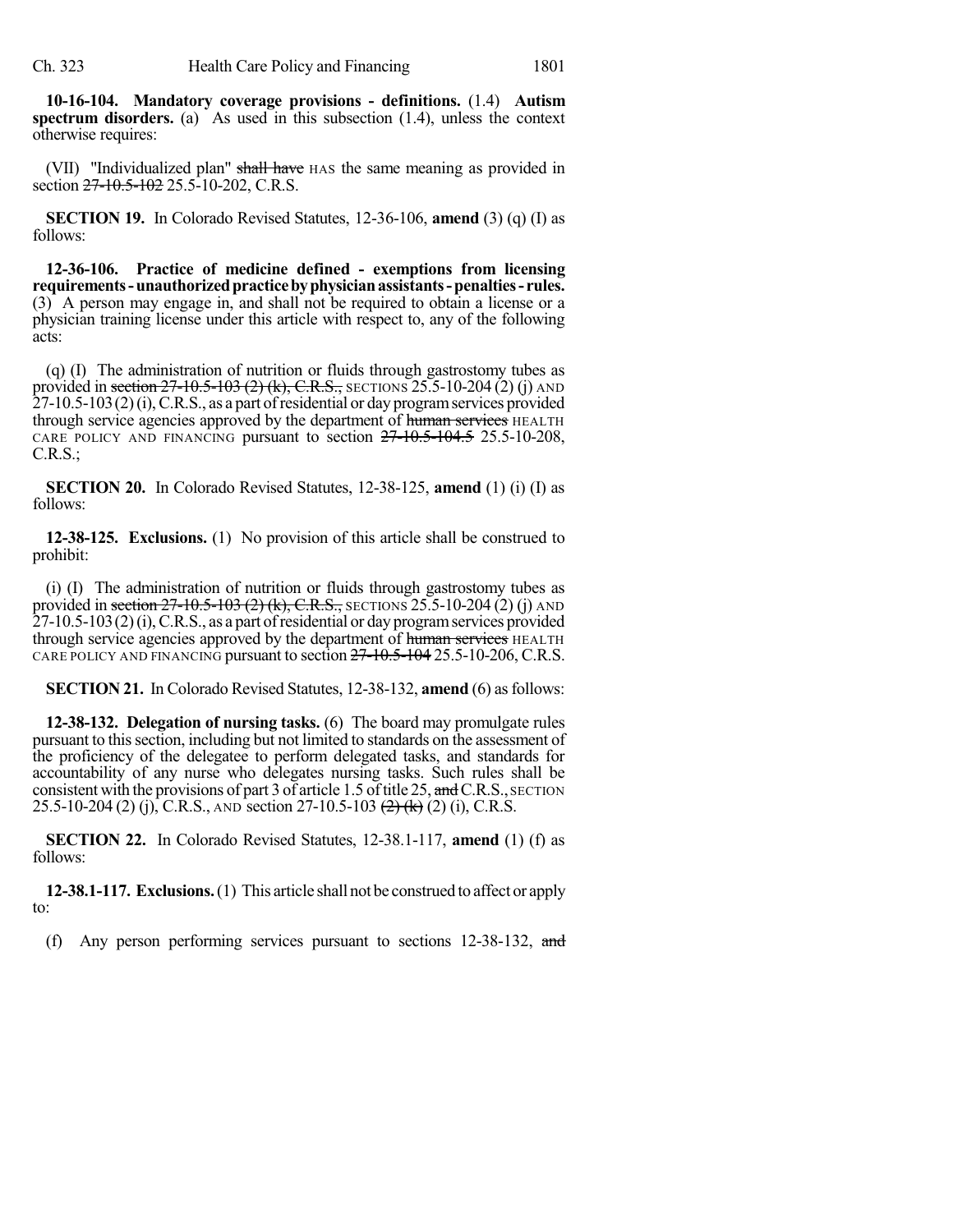25.5-10-204 (2) (j), 27-10.5-103  $\left(\frac{2}{k}\right)$  (k) (2) (i), C.R.S., and part 3 of article 1.5 of title 25, C.R.S.

**SECTION 23.** In Colorado Revised Statutes, 13-21-117.5, **amend** (2) (a), (2)  $(c)$ , and  $(2)$   $(e)$  as follows:

**13-21-117.5. Civil liability - developmental disability service providers.** (2) **Definitions.** As used in this section, unless the context otherwise requires:

(a) "Community-centered board" means a private corporation, for-profit or not-for-profit, which, when designated pursuant to section  $27\text{-}10.5\text{-}10525.5\text{-}10\text{-}209$ , C.R.S., provides case management to persons with INTELLECTUAL AND developmental disabilities, is authorized to determine eligibility of such persons within a specified geographical area, serves asthe single point of entry for persons to receive services and supports under article 10.5 of title 27 ARTICLE 10 OF TITLE 25.5, C.R.S., and provides authorized services and supports to such persons either directly or by purchasing such services and supports from service agencies.

(c) "Developmental disability" shall have HAS the same meaning as "INTELLECTUAL AND DEVELOPMENTAL DISABILITY" AS defined in section  $27-10.5-102$  (11), 25.5-10-202, C.R.S.

(e) "Host home" means a private home that houses up to three persons with INTELLECTUAL AND developmental disabilities and whose owner orrenter provides residential services, as described in section  $27-10.5-104(1)(f)$ ,  $25.5-10-206(1)(e)$ , C.R.S., to those persons as an independent contractor of a community-centered board or service agency.

**SECTION 24.** In Colorado Revised Statutes, 13-25-129.5, **amend** (1), (2) (a),  $(3)$ , and  $(4)$  as follows:

**13-25-129.5. Statements of persons with intellectual and developmental disabilities - hearsay exception.** (1) An out-of-court statement made by a person with a AN INTELLECTUAL AND developmental disability, as defined in section  $27-10.5-102$  (11) (a) 25.5-10-202 (26) (a), C.R.S., not otherwise admissible by a statute or court rule that provides an exception to the objection of hearsay is admissible in anycriminal or delinquencyproceeding in which the person is alleged to have been a victim if the conditions of subsection  $(5)$  of this section are satisfied.

 $(2)(a)$  An out-of-court statement made by a person with  $a$  AN INTELLECTUAL AND developmental disability, as defined in section  $27-10.5-102$  (11) (a) 25.5-10-202 (26) (a), C.R.S., that describes all or part of an offense described in paragraph (b) ofthissubsection (2) performedwith, by, on, orin the presence ofthe declarant, and that is not otherwise admissible by a statute or courtrule that provides an exception to the objection of hearsay, is admissible in any criminal, delinquency, or civil proceeding if the conditions of subsection (5) of this section are satisfied.

(3) An out-of-court statement by a person with  $\alpha$  AN INTELLECTUAL AND developmental disability, as defined in section  $27-10.5-102$  (11) (a) 25.5-10-202 (26) (a), C.R.S., that describes any act of child abuse, as defined in section 18-6-401, C.R.S., to which the declarant was subjected or which the declarant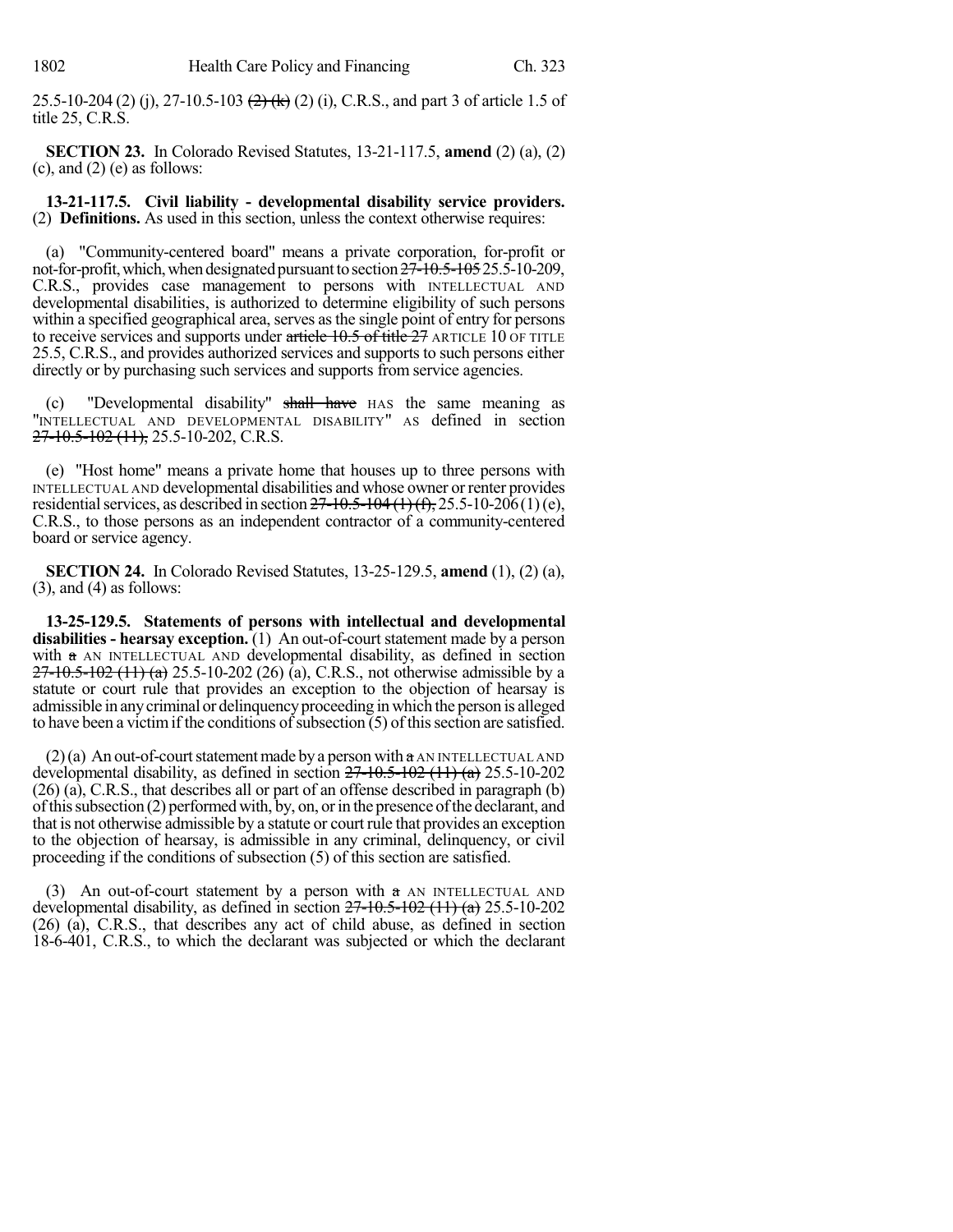witnessed, and that is not otherwise admissible by a statute or court rule that provides an exception to the objection of hearsay, is admissible in evidence in any criminal, delinquency, or civil proceeding in which a child is alleged to be a victim of child abuse or the subject of a proceeding alleging that a child is neglected or dependent under section  $19-1-104(1)(b)$ , C.R.S., if the conditions of subsection (5) of this section are satisfied.

(4) An out-of-court statement made by a person with  $\alpha$  AN INTELLECTUAL AND developmental disability, as defined in section  $27-10.5-102$  (11) (a) 25.5-10-202 (26) (a), C.R.S., that describes all or part of an offense contained in part 1 of article 3 of title 18, C.R.S., or that describes an act of domestic violence as defined in section 18-6-800.3 (1), C.R.S., not otherwise admissible by statute or court rule that provides an exception to the objection of hearsay, is admissible in evidence in any criminal, delinquency, or civil proceeding if the conditions of subsection  $(5)$  of this section are satisfied.

**SECTION 25.** In Colorado Revised Statutes, 15-14-310, **amend** (5) (a) introductory portion and (5) (b) as follows:

**15-14-310. Who may be guardian - priorities - prohibition of dual roles.**  $(5)(a)$  Unless the court makes specific findings for good cause shown or the person is a family caregiver as defined in section  $27 - 10.5 - 102$  (15.5) 25.5-10-202, C.R.S., or the person is a caregiver to an eligible person pursuant to section 25.5-6-1101 (4), C.R.S., the same professional may not act as an incapacitated person's or a protected person's:

(b) In addition, a guardian or conservator may not employ the same person to act as both care manager and direct service provider for the incapacitated person or protected person unless the person is a family caregiver as defined in section  $\frac{27-10.5-102}{27-10.5-102}$  (15.5) 25.5-10-202, C.R.S.

**SECTION 26.** In Colorado Revised Statutes, 15-14-316, **amend** (4) as follows:

**15-14-316. Rights and immunities of guardian - limitations.** (4) A guardian may not initiate the commitment of a ward to a mental health-care institution or facility except in accordance with the state's procedure for involuntary civil commitment. To obtain hospital or institutional care and treatment for mental illness of a ward, a guardian shall proceed as provided under article 65 of title 27, C.R.S. To obtain care and treatment SERVICES AND SUPPORTS from an approved service agency as defined in section  $27-10.5-102$  25.5-10-202, C.R.S., for a ward with INTELLECTUAL AND developmental disabilities, a guardian shall proceed under article  $10.5$  of title  $27$  ARTICLE 10 OF TITLE 25.5, C.R.S. To obtain care and treatment for alcoholism or substance abuse, a guardian shall proceed as provided under article 80 of title 27, C.R.S. No guardian shall have the authority to consent to any such care or treatment against the will of the ward.

**SECTION 27.** In Colorado Revised Statutes, 15-14-413, **amend** (6) (a) introductory portion and (6) (b) as follows:

**15-14-413. Who may be conservator - priorities - prohibition of dual roles.**  $(6)(a)$  Unless the court makes specific findings for good cause shown or the person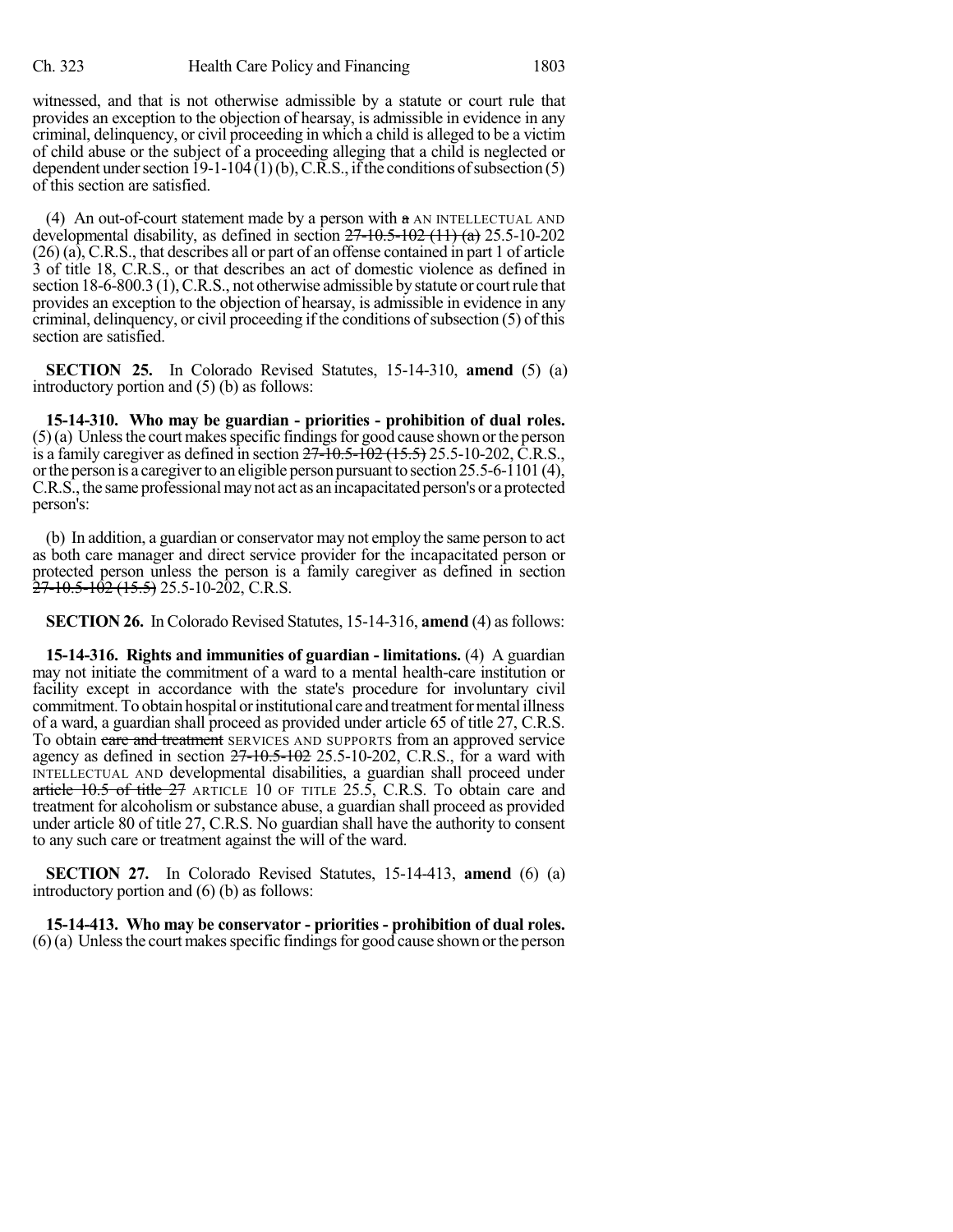is a family caregiver as defined in section  $27 - 10.5 - 102$  ( $15.5$ ) 25.5-10-202, C.R.S., the same professional may not act as an incapacitated person's or a protected person's:

(b) In addition, a guardian or conservator may not employ the same person to act as both care manager and direct service provider for the incapacitated person or protected person unless the person is a family caregiver as defined in section  $\frac{27-10.5-102}{27-10.5}$  (15.5) 25.5-10-202, C.R.S.

**SECTION 28.** In Colorado Revised Statutes, 16-10-402, **amend** (1) (a) introductory portion as follows:

**16-10-402. Use of closed-circuit television - child or witness with intellectual and developmental disabilities.** (1) (a) When a witness at the time of a trial is a child lessthan twelve years of age, or is a person who has a AN INTELLECTUAL AND developmental disability as defined in section  $27-10.5-102$  (11) (a) 25.5-10-202, C.R.S., the court may, upon motion of a party or upon its own motion, order that the witness's testimony be taken in a room other than the courtroom and be televised by closed-circuit television in the courtroom if:

**SECTION 29.** In Colorado Revised Statutes, 18-1.3-1104, **amend** (2) as follows:

**18-1.3-1104. Evaluation and report.** (2) In ordering an evaluation of the defendant pursuant to subsection  $(1)$  of this section, the court shall specify the place where the evaluation is to be conducted and the period of time allocated for the evaluation. In determining the place where the evaluation is to be conducted, the court shall give priority to the place where the defendant is in custody, unless the nature and circumstances of the evaluation requires designation of a different location. The courtshall direct one ormore psychologists who are recommended by the executive director of the department of human services HEALTH CARE POLICY AND FINANCING pursuant to section  $27-10.5-139$  25.5-10-239, C.R.S., or his or her designee, to evaluate the defendant. For good cause shown, upon motion of the prosecution or the defendant or upon the court's own motion, the court may order such further or other evaluation as it deems necessary. Nothing in this section shall abridge the right of the defendant to procure an evaluation as provided in section 18-1.3-1105.

**SECTION 30.** In Colorado Revised Statutes, 18-6.5-102, **amend** (3) (d) as follows:

**18-6.5-102. Definitions.** As used in this article, unless the context otherwise requires:

(3) "Person with a disability" means any person who:

(d) Is developmentally disabled A PERSON WITH AN INTELLECTUAL AND DEVELOPMENTAL DISABILITY as defined in section  $27$ -10.5-102  $(11)$  25.5-10-202, C.R.S.; or

**SECTION 31.** In Colorado Revised Statutes, 19-1-103, **amend** (58) as follows: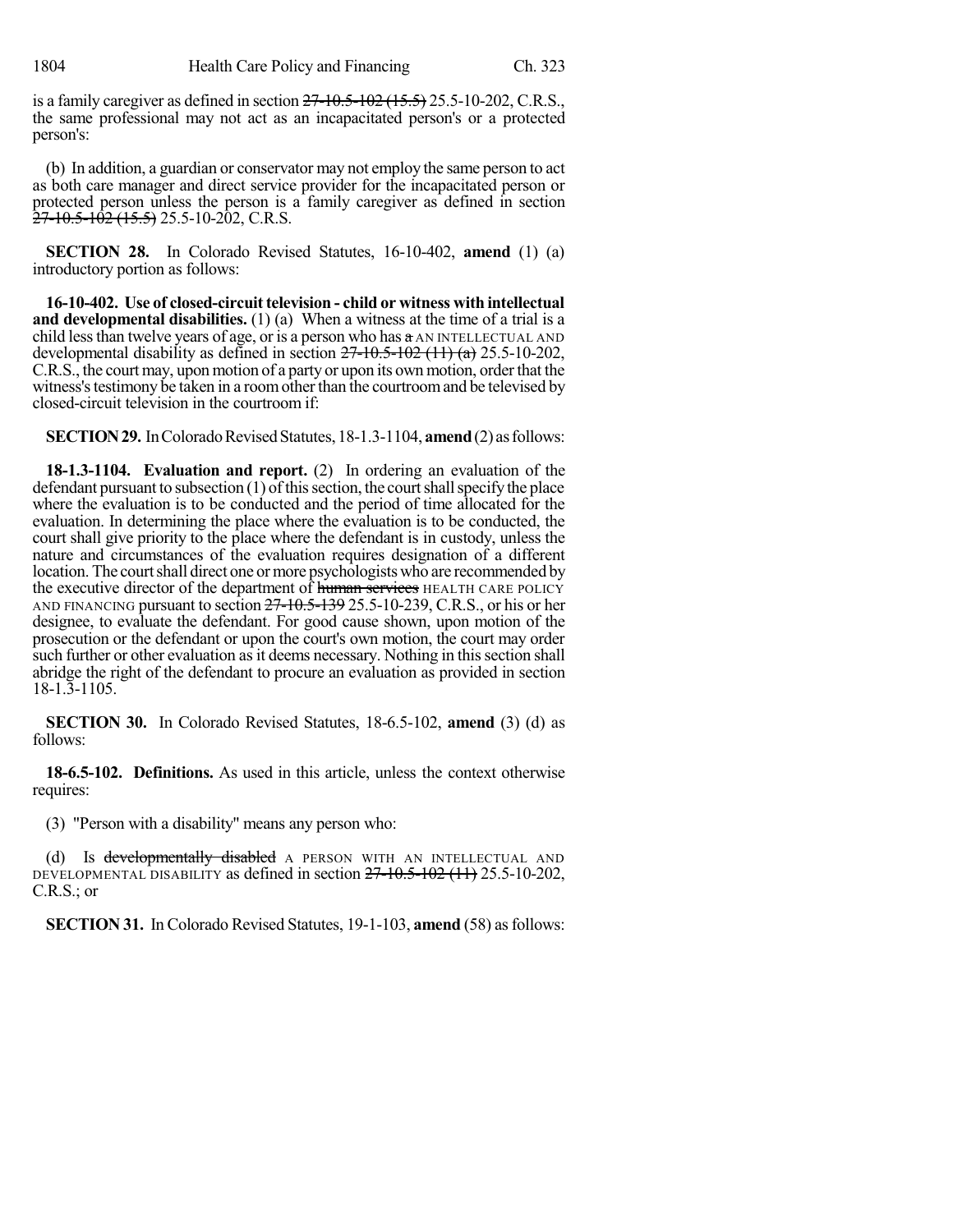19-1-103. Definitions. As used in this title or in the specified portion of this title, unless the context otherwise requires:

(58) "Group care facilities and homes" means places other than foster family care homes providing care for small groups of children that are licensed as provided in article 6 of title 26, C.R.S., or meet the requirements of section  $27-10.5-109$ 25.5-10-214, C.R.S.

**SECTION 32.** In Colorado Revised Statutes, 22-20-107, **amend** (1) as follows:

**22-20-107. Authority to contract with institutions of higher education or community-centered boards.** (1) An administrative unit may contract with an institution of higher education, or a community-centered board, as provided in section  $27-10.5-104$  25.5-10-206, C.R.S., for the provision by the administrative unit of an education and training program for children with disabilities. If an agreement is arrived at by the two agencies, the administrative unit shall place the responsibility for administering the program with the director of special education of the administrative unit.

**SECTION 33.** In Colorado Revised Statutes, 22-20-118, **amend** (2) (a) as follows:

**22-20-118. Child find from birth through two years of age - responsibilities - rules - interagency operating agreements - transition meetings funding.** (2) The administrative units shall:

(a) Establish local-level interagency operating agreements with community-centered boards, as described in section 27-10.5-102, C.R.S., as necessary to assist in developing and implementing the department of human services' statewide plan defined in section  $27-10.5-103$  27-10.5-704, C.R.S., for community education outreach and awareness efforts related to part C child find and the availability of early intervention services. The administrative units' responsibilities shall be limited to those activities that relate to facilitating the implementation of part C child find activities and a collaborative system of early intervention services.

**SECTION 34.** In Colorado Revised Statutes, 24-1-119.5, **add** (8) as follows:

**24-1-119.5. Department of health care policy and financing - creation repeal.** (8) THE POWERS, DUTIES, AND FUNCTIONS RELATING TO PROGRAMS, SERVICES, AND SUPPORTS FOR PERSONS WITH INTELLECTUAL AND DEVELOPMENTAL DISABILITIES, AS SPECIFIED IN ARTICLE 10 OF TITLE 25.5,C.R.S., ARE TRANSFERRED BY A **TYPE 2** TRANSFER TO THE DEPARTMENT OF HEALTH CARE POLICY AND FINANCING.

**SECTION 35.** In Colorado Revised Statutes, 24-103-803, **amend** (2) (d) as follows:

**24-103-803. Nonprofit agencies-self-certified vendor list - creation.** (2) The department shall accept applications from any nonprofit agency that seeks to become a self-certified vendor to bid on certain services solicitations. In order for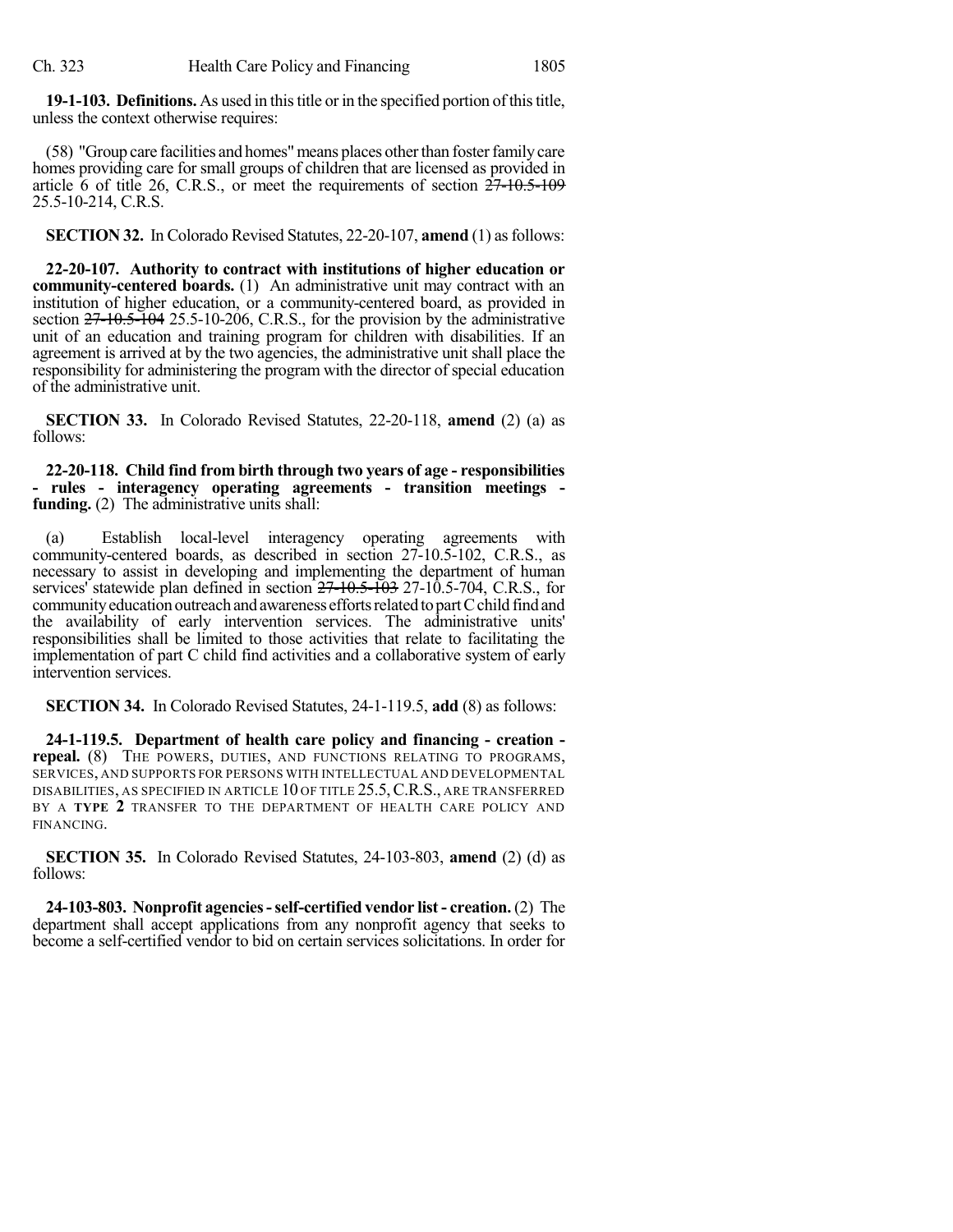a nonprofit agency to become a self-certified vendor, the nonprofit agency shall certify that:

(d) The nonprofit agency would be capable of hiring and would employ people to perform any service for which the nonprofit agency bids, and that of those people employed a total of seventy-five percent would be persons with severe disabilities and a minimum of twenty percent would be persons with severe disabilities who have developmental disabilities as defined in section  $27 - 10.5 - 102$  25.5-10-202, C.R.S.; and

**SECTION 36.** In Colorado Revised Statutes, 24-110-207.5, **amend** (1) (a) as follows:

**24-110-207.5. Certification of certain entities as local public procurement units - rules - report.** (1) The executive director may certify any of the following entities as a local public procurement unit:

(a) Any nonprofit community mental health center, as defined in section 27-66-101, C.R.S., any nonprofit community mental health clinic, as defined in section 27-66-101, C.R.S., any nonprofit community-centered board, as defined in section  $27-10.5-102$  25.5-10-202, C.R.S., or any nonprofit service agency, as defined in section  $27-10.5-102$  25.5-10-202, C.R.S., if the entity uses the supplies, services, or construction procured for the public mental health systemor the public developmentally disabled DEVELOPMENTAL DISABILITY system;

**SECTION 37.** In Colorado Revised Statutes, 25-1.5-103, **amend** (1) (a) (I) (A) and (2) (c) as follows:

**25-1.5-103. Health facilities- powers and duties of department - limitations on rules promulgated by department.** (1) (a) (I) (A) To annually license and to establish and enforce standards for the operation of general hospitals, hospital units as defined in section 25-3-101 (2), psychiatric hospitals, community clinics, rehabilitation hospitals, convalescent centers, community mental health centers, acute treatment units,facilitiesfor persons with INTELLECTUAL AND developmental disabilities, nursing care facilities, hospice care, assisted living residences, dialysis treatment clinics, ambulatorysurgical centers, birthing centers, home care agencies, and other facilities of a like nature, except those wholly owned and operated by any governmental unit or agency.

(2) For purposes of this section, unless the context otherwise requires:

(c) "Facility for persons with developmental disabilities" means a facility specially designed for the active treatment and habilitation of persons with INTELLECTUAL AND developmental disabilities or a community residential home, as defined in section  $27-10.5-102$  (4) 25.5-10-202, C.R.S., which is licensed and certified pursuant to section  $27 - 10.5 - 109$  25.5-10-214, C.R.S.

**SECTION 38.** In Colorado Revised Statutes, 25-1.5-301, **amend** (1) and (2) (h) as follows:

**25-1.5-301. Definitions.** As used in this part 3, unless the context otherwise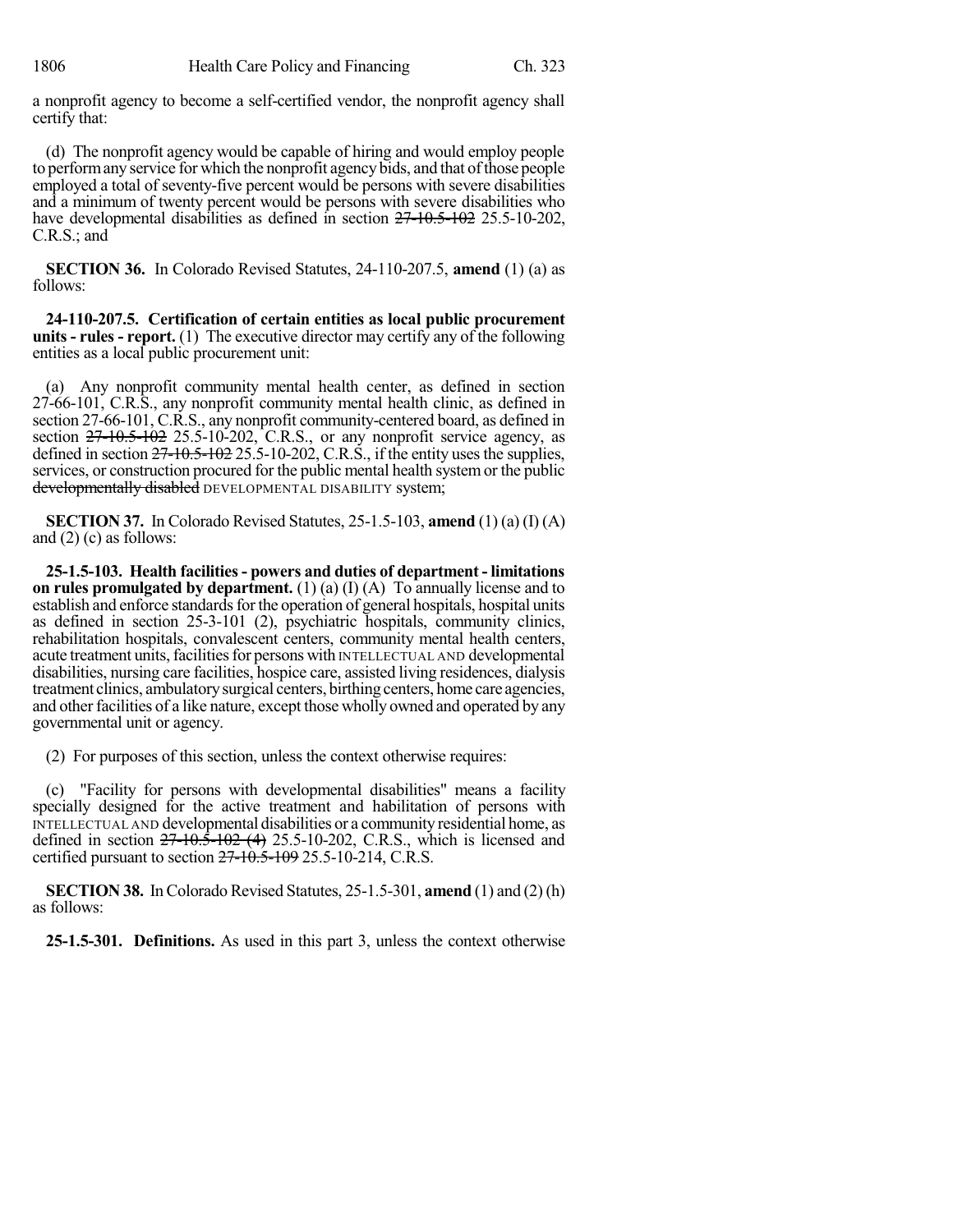requires:

(1) "Administration" means assisting a person in the ingestion, application, inhalation, or, using universal precautions, rectal or vaginal insertion of medication, including prescription drugs, according to the legibly written or printed directions of the attending physician or other authorized practitioner or as written on the prescription label and making a written record thereof with regard to each medication administered, including the time and the amount taken, but "administration" does not include judgment, evaluation, or assessments or the injections of medication, the monitoring of medication, or the self-administration of medication, including prescription drugs and including the self-injection of medication by the resident. "Administration" also means ingestion through gastrostomy tubes or naso-gastric tubes, if administered by an individual A PERSON authorized pursuant to section  $27-10.5-103$  (2) (k), C.R.S., SECTIONS 25.5-10-204  $(2)$ (j) AND  $\tilde{2}7$ -10.5-103(2)(i), C.R.S., as part of residential or day program services provided through service agencies approved by the department of human services HEALTH CARE POLICY AND FINANCING and supervised by a licensed physician or nurse.

(2) "Facility" means:

(h) All services funded through and regulated by the department of human services pursuant to article 10.5 of title 27, C.R.S., in support of persons with INTELLECTUAL AND developmental disabilities; and

**SECTION 39.** In Colorado Revised Statutes, 25-3-102, **amend** (1) (a) as follows:

**25-3-102. License - application - issuance - certificate of compliance required.** (1) (a) An applicant for a license described in section 25-3-101 shall apply to the department of public health and environment annually upon such form and in such manner as prescribed by the department; except that a community residential home shall make application for a license pursuant to section 27-10.5-109 25.5-10-214, C.R.S.

**SECTION 40.** In Colorado Revised Statutes, 25-27.5-102, **amend** (1.5) and (6.7) as follows:

**25-27.5-102. Definitions.** As used in this article, unless the context otherwise requires:

(1.5) "Community-centered board" has the meaning set forth in section  $27-10.5-102$  25.5-10-202, C.R.S.

(6.7) "Service agency" has the meaning set forth in section 27-10.5-102 25.5-10-202, C.R.S.

**SECTION 41.** In Colorado Revised Statutes, 25-27.5-103, **amend** (1.5) (a) (I) as follows:

**25-27.5-103. License required - civil and criminal penalties.**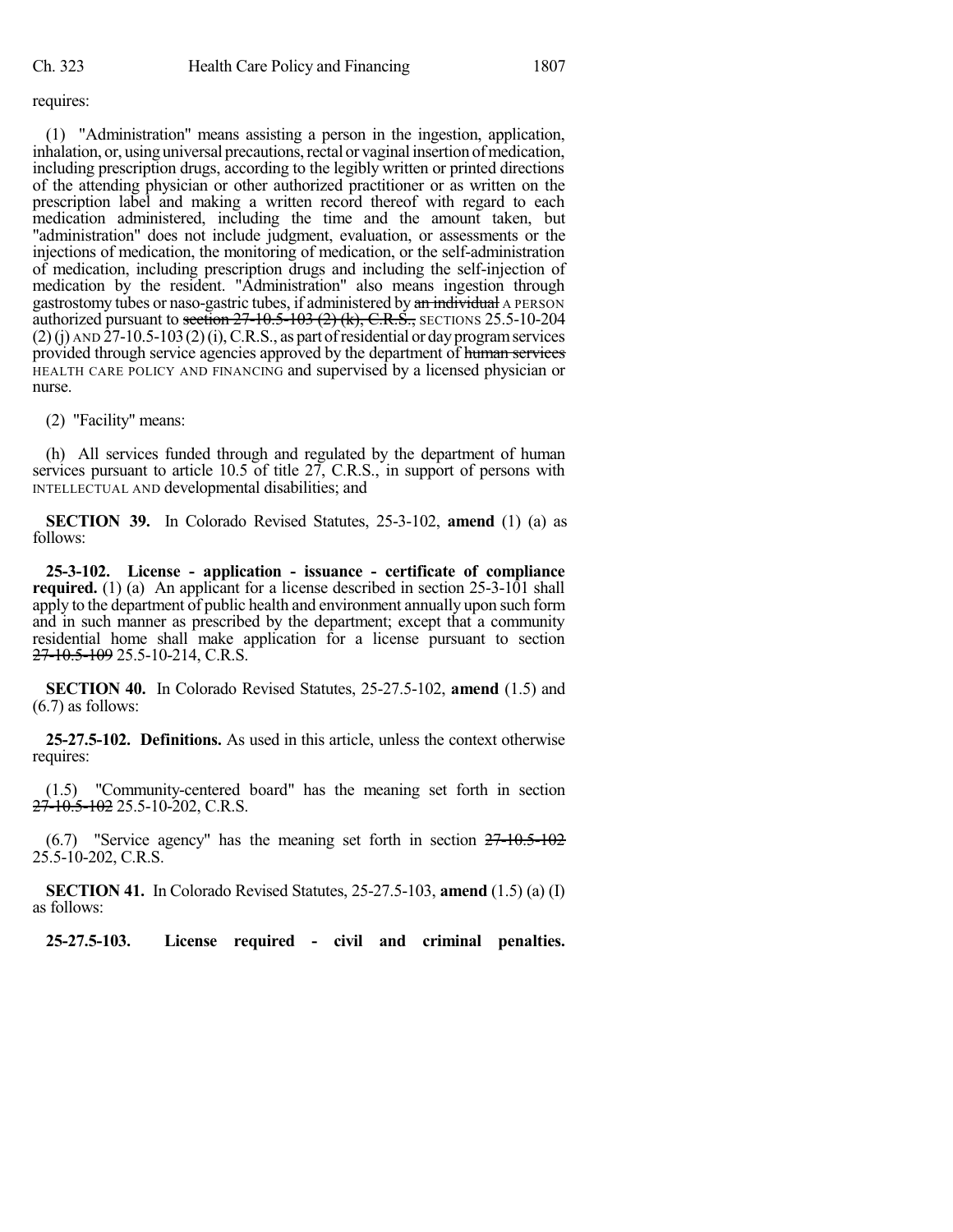(1.5) (a) Notwithstanding any provision of law to the contrary, by March 1, 2011, the following providers of skilled home health services or in-home personal care services shall apply for licensure as a home care agency to the department:

(I) Community-centered boards designated pursuant to section 27-10.5-105 25.5-10-209, C.R.S.; and

**SECTION 42.** In Colorado Revised Statutes, 25.5-1-201, **amend** (1) (e) and (1) (f); and **add** (1) (g) as follows:

**25.5-1-201. Programs to be administered by the department of health care policy and financing.** (1) Programs to be administered and functions to be performed bythe department of health care policyand financing shall be asfollows:

(e) The "Children's Basic Health Plan Act", as specified in article 8 of this title; and

(f) The old age pension health and medical care program, asspecified in section 25.5-2-101; AND

(g) PROGRAMS, SERVICES, AND SUPPORTS FOR PERSONS WITH INTELLECTUAL AND DEVELOPMENTAL DISABILITIES, AS SPECIFIED IN ARTICLE 10 OF THIS TITLE.

**SECTION 43.** In Colorado Revised Statutes, 25.5-1-303, **add** (1) (f) and (9) as follows:

**25.5-1-303. Powers and duties of the board - scope of authority - rules.** (1) The board shall have the authority set forth in subsection  $(3)$  of this section over the following programs administered by the state department:

(f) PROGRAMS, SERVICES, AND SUPPORTS FOR PERSONS WITH INTELLECTUAL AND DEVELOPMENTAL DISABILITIES, AS SPECIFIED IN ARTICLE 10 OF THIS TITLE.

(9) THE RULES AND ORDERS OF THE DEPARTMENT OF HUMAN SERVICES AND THE STATE BOARD OF HUMAN SERVICES IN CONNECTION WITH THE PROGRAMS, SERVICES, AND SUPPORTS SPECIFIED IN PARAGRAPH (f) OF SUBSECTION (1) OF THIS SECTION SHALL CONTINUE TO BE EFFECTIVE UNTIL REVISED, AMENDED, REPEALED, OR NULLIFIED PURSUANT TO LAW.

**SECTION 44.** In Colorado Revised Statutes, 25.5-4-103, **amend** (3), (9) introductory portion, and (9) (a) as follows:

**25.5-4-103. Definitions.** As used in this article and articles 5 and 6 of this title, unless the context otherwise requires:

(3) "Case management services" means services provided by community-centered boards, as defined by section  $27-10.5-102$  (3), C.R.S. 25.5-10-202, and community mental health centers and community mental health clinics, as defined by section 27-66-101, C.R.S., to assist developmentally disabled persons WITH INTELLECTUAL AND DEVELOPMENTAL DISABILITIES, as defined by section  $27-10.5-102(11)$ , C.R.S.  $25.5-10-202$ , and persons with mental illness, as defined by section  $27-65-102$  (14),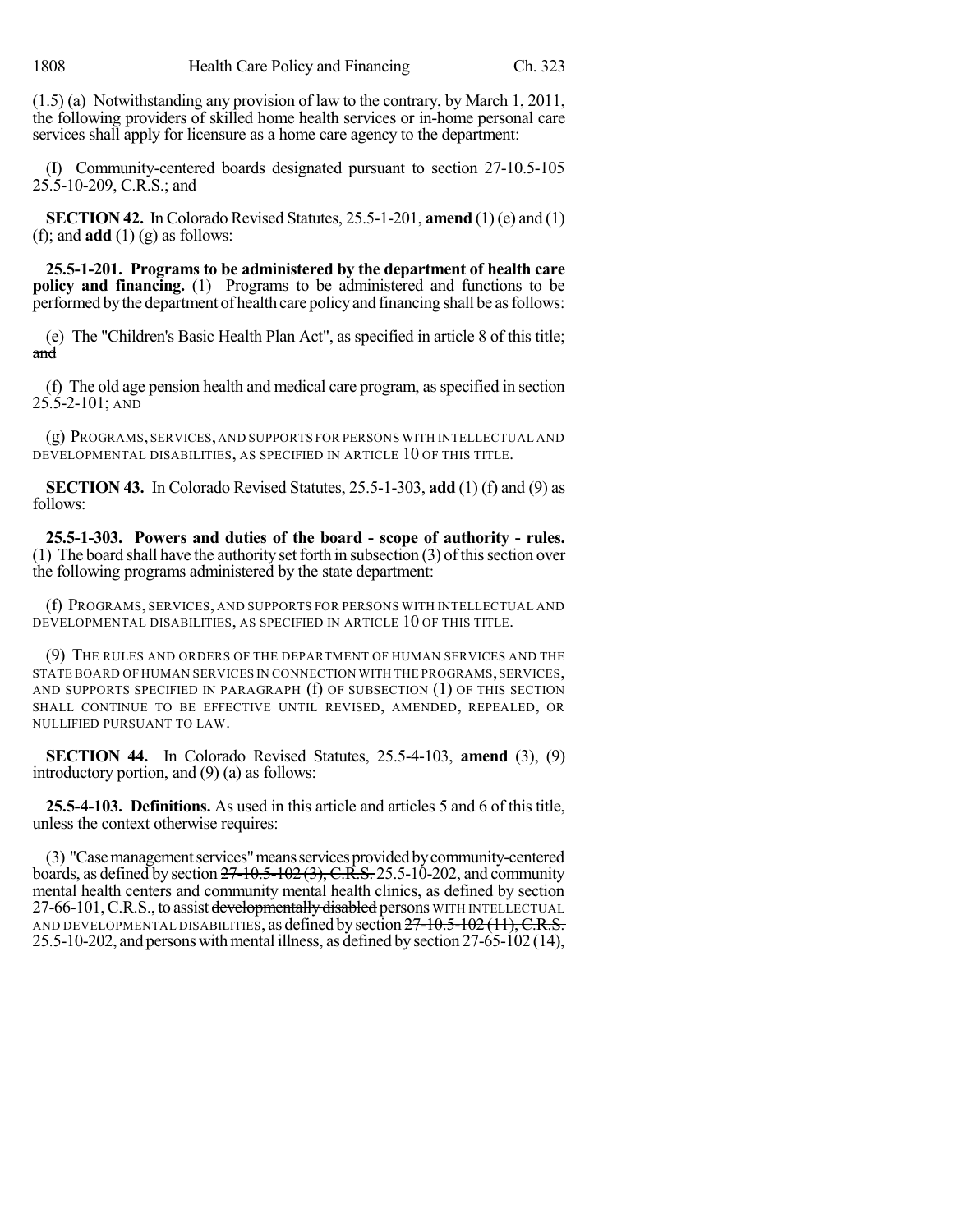C.R.S., by case management agencies, as defined in section 25.5-6-303 (5), providing services, as defined in sections 25.5-6-104 (2) (b) and 25.5-6-303 (6), to PERSONS WHO ARE elderly, blind, and disabled persons and long-term care clients, in gaining access to needed medical, social, educational, and other services.

(9) "Intermediate nursing facility for the mentally retarded PERSONS WITH INTELLECTUAL AND DEVELOPMENTAL DISABILITIES" means a tax-supported, state-administered intermediate nursing facility, or a distinct part of such facility, which meets the state nursing home licensing standards set forth in section 25-1.5-103 (1) (a) (I), C.R.S., and the requirements in 42 U.S.C. sec. 1396d and which:

(a) Is maintained primarily to provide health-related care on a regular basis for the mentally retarded or for persons with INTELLECTUAL AND developmental disabilities, as defined in section 27-10.5-102 (11), C.R.S., AND SECTION 25.5-10-202, C.R.S., who do not require the degree of care and treatment which SERVICES AND SUPPORTS THAT a hospital orskilled nursing facility can provide but who, because of their mental or physical condition, require care and services above the level ofroomand board, which can bemade available only through institutional facilities; and

**SECTION 45.** In Colorado Revised Statutes, 25.5-5-306, **amend** (1) as follows:

**25.5-5-306. Residential child health care - waiver - program - rules.** (1) The state department, in cooperation with the department of human services, shall implement a program concerning residential child health care under this article and articles 4 and 6 of this title to provide services pursuant to article 67 of title 27, C.R.S., to medicaid-eligible children residing in residential child care facilities, as that term is defined in section 26-6-102 (8), C.R.S., to medicaid-eligible children residing in psychiatric residential treatment facilities, and children placed by the department of human services or through county departments of social services in licensed or certified out-of-home placement facilities. Children with INTELLECTUAL AND developmental disabilities, as defined in section 27-10.5-102 (11), C.R.S. 25.5-10-202,who are placed in such facilitiesshallmeetthe out-of-home placement criteria described in section 19-1-107, C.R.S., and shall be neglected or dependent as described in section 19-3-102, C.R.S. The state board shall establish the type of rehabilitative or medical assistance services to be provided under the program as described in subsection (3) of this section, to the extent such services are cost-efficient, and the recipient eligibility criteria that may include, but are not limited to, a medical necessity determination and a financial eligibility determination. The state board shall define in rule the staff permitted to order, monitor, and assess seclusion and restraint in psychiatric residential treatment facilities, and the corresponding restrictions on the use of seclusion and restraint.

**SECTION 46.** In Colorado Revised Statutes, 25.5-6-204, **amend** (1) (b), (1) (c)  $(I)$ , and  $(I)$   $(c)$   $(II)$  as follows:

**25.5-6-204. Providers - reimbursement - intermediate care facility for persons with intellectual disabilities - reimbursement - maximum allowable.**  $(1)$  (b) State-operated intermediate care facilities for the mentally retarded INDIVIDUALS WITH INTELLECTUAL DISABILITIES shall be reimbursed based on the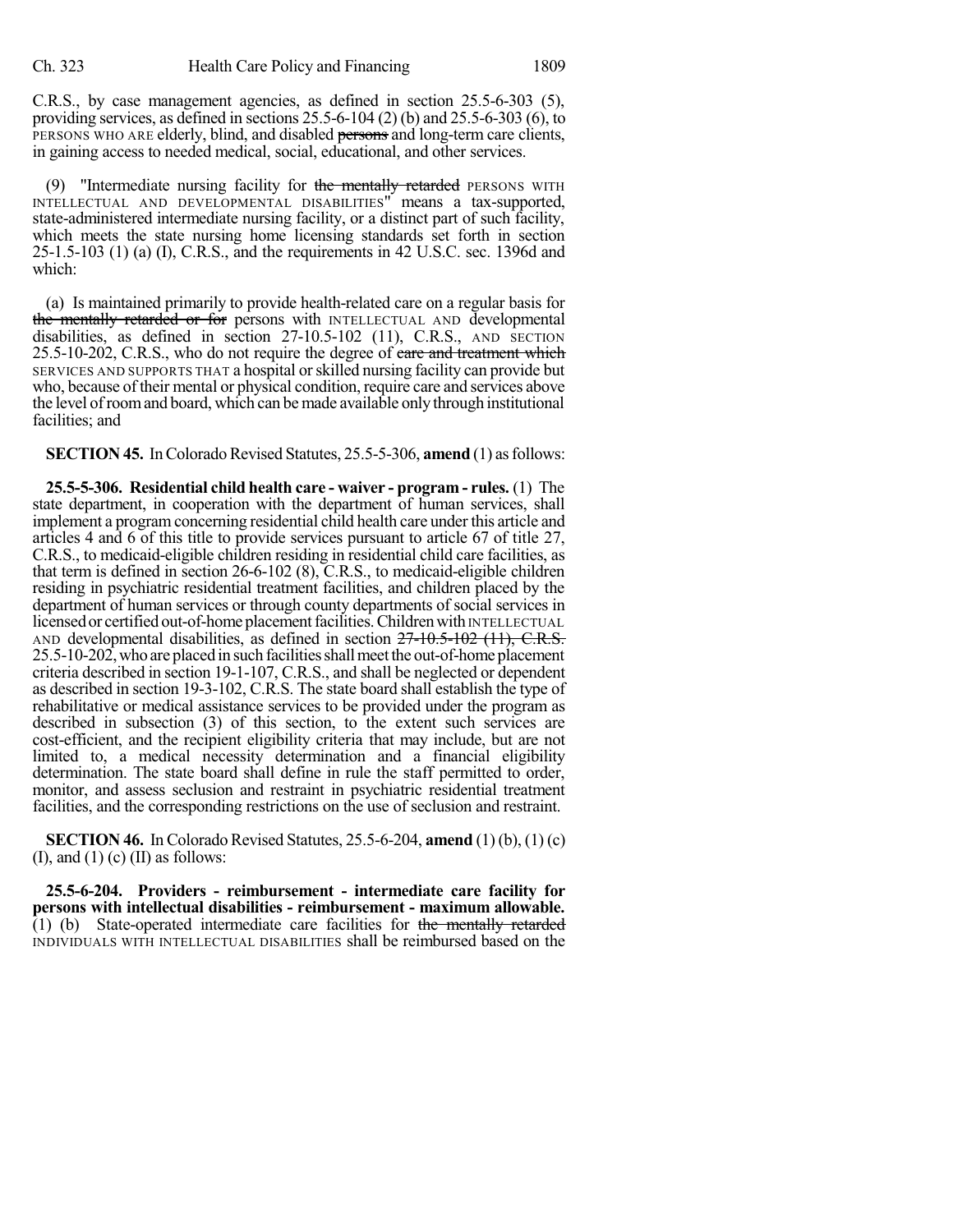actual costs of administration, property, including capital-related assets, and room and board, and the actual costs of providing health care services, and such costs shall be projected by such facilities and submitted to the state department by July 1 of each year for the ensuing twelve-month period. Reimbursement to state-operated intermediate care facilities for the mentally retarded INDIVIDUALS WITH INTELLECTUAL DISABILITIES shall be adjusted retrospectively at the close of each twelve-month period. The state board shall adopt rules to be effective by June 30, 1988, implementing the provisions of this paragraph (b). In the implementation of such rules, the state department shall ensure, by the establishment of classes of facilities, that the reimbursement to private, nonprofit, or proprietary state-operated intermediate care facilities for the mentally retarded or developmentally disabled INDIVIDUALS WITH INTELLECTUAL DISABILITIES, as defined in section 27-10.5-102 (11), C.R.S. 25.5-10-202, is not adversely impacted.

(c) (I) Beginning in fiscal year 2003-04, and for each fiscal year thereafter, the STATE department of human services is authorized to charge both privately owned intermediate care facilities for the mentally retarded INDIVIDUALS WITH INTELLECTUAL DISABILITIES and state-operated intermediate care facilities for the mentally retarded INDIVIDUALS WITH INTELLECTUAL DISABILITIES a service fee for the purposes of maintaining the quality and continuity of services provided by intermediate care facilities for the mentally retarded INDIVIDUALS WITH INTELLECTUAL DISABILITIES. The service fee charged by the STATE department of human services pursuant to this paragraph (c) shall not exceed five percent of the costs incurred by each intermediate care facility for the fiscal year in which the service fee is charged. The state board of human services shall adopt rules consistent with federal law in order to implement the provisions of this paragraph (c).

(II) The moneys collected in each fiscal year pursuant to subparagraph (I) of this paragraph (c) shall be transmitted by the STATE department of human services to the state treasurer, who shall credit the same to the service fee fund, which fund is hereby created and referred to in this paragraph (c) as the "fund". The moneys in the fund shall be subject to annual appropriation by the general assembly to the state department to be used toward the state match for the federal financial participation to reimburse intermediate care facilities for the mentally retarded INDIVIDUALS WITH INTELLECTUAL DISABILITIES pursuant to this section. Any unexpended and unencumbered moneys remaining in the fund at the end of any fiscal year shall remain in the fund and not be credited or transferred to the general fund or any other fund.

**SECTION 47.** In Colorado Revised Statutes, 25.5-6-403, **amend** (1), (3), (5) (a) introductory portion,  $(5)$  (a) (II), and  $(5)$  (b) as follows:

**25.5-6-403. Definitions.** As used in this part 4, unless the context otherwise requires:

(1) "Developmentally disabled person" means a person with  $\alpha$  AN INTELLECTUAL AND developmental disability as defined in section  $27\text{-}10.5\text{-}102$ , C.R.S. 25.5-10-202.

(3) "In-home services" means those services described in section 27-10.5-406, C.R.S. 25.5-10-205 provided to support individuals PERSONS living with their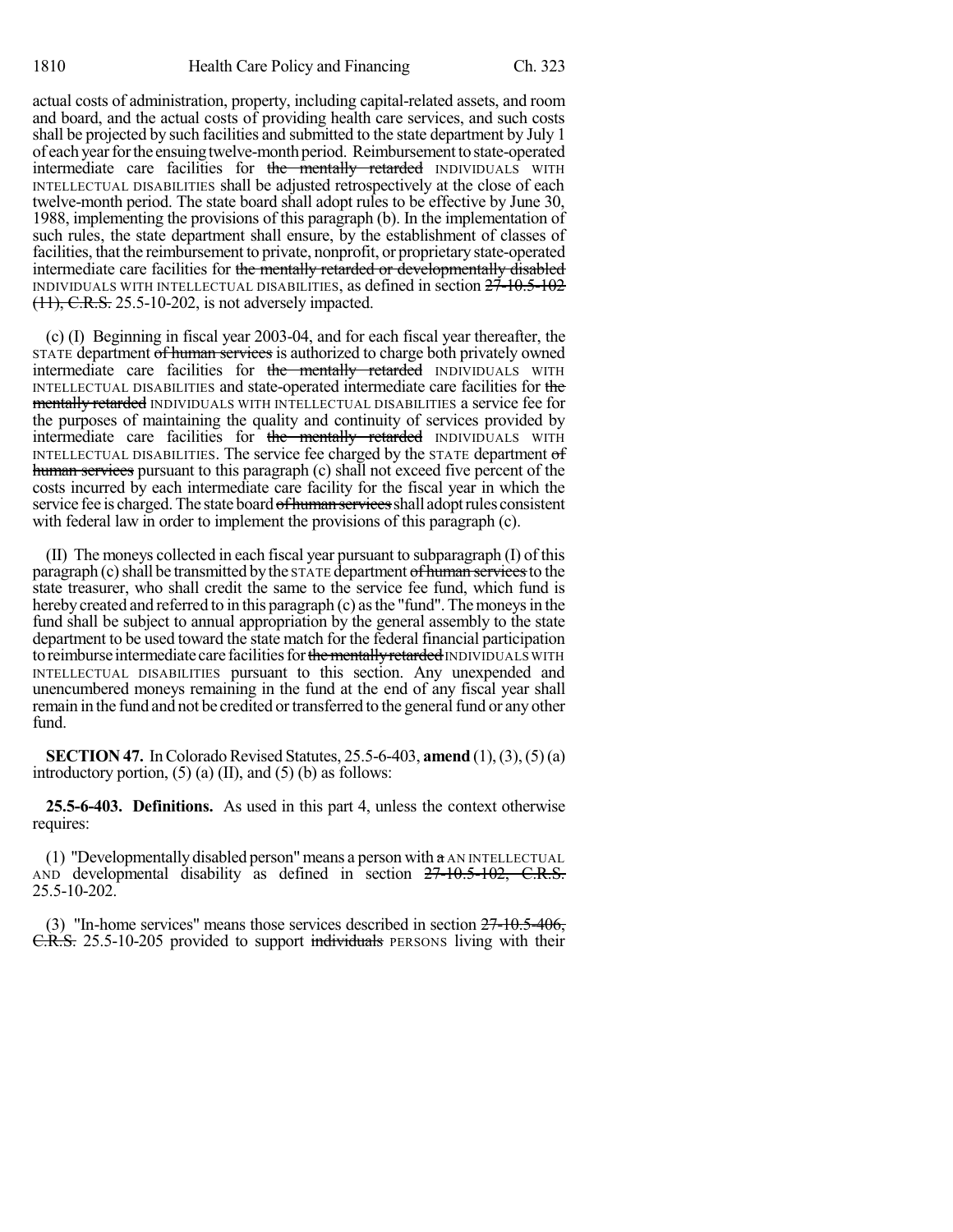family.

 $(5)(a)$  "Services for persons with INTELLECTUAL AND developmental disabilities" means those services:

(II) Necessary to prevent a person, eligible for services under subsection (2) of this section, from being subjected to placement in an intermediate care facility for the mentally retarded INDIVIDUALS WITH INTELLECTUAL DISABILITIES.

(b) "Services for the developmentally disabled PERSONS WITH INTELLECTUAL AND DEVELOPMENTAL DISABILITIES" includes, but is not limited to, social, habilitative, remedial, residential, health services, and services provided under the consumer-directed care service model, part 11 of this article, which shall include the selection, froma list of qualified entities, of an organization of the eligible person's choice to provide financial management services for the eligible person.

**SECTION 48.** In Colorado Revised Statutes, 25.5-6-409, **amend** (1) and (4) introductory portion as follows:

**25.5-6-409. Services for persons with intellectual and developmental** disabilities. (1) A program to provide home- and community-based services to persons with INTELLECTUAL AND developmental disabilities who are in need of the level of care available in an intermediate care facility for the mentally retarded INDIVIDUALS WITH INTELLECTUAL DISABILITIES is herebyestablished pursuantto the federal "Social Security Act", as amended. This program shall provide for the social, habilitative, remedial, residential, health, and other needs of persons with INTELLECTUAL AND developmental disabilities to avoid placement in an intermediate care facility for the mentally retarded INDIVIDUALS WITH INTELLECTUAL DISABILITIES.

(4) Any services for the developmentally disabled PERSONS WITH INTELLECTUAL AND DEVELOPMENTAL DISABILITIES provided through thisprogramshall be setforth in a plan of care developed and managed by a community-centered board and subject to review and approval pursuant to section 25.5-6-404. The plan of care shall:

**SECTION 49.** In Colorado Revised Statutes, 26-1-201, **amend** (1) (y) as follows:

**26-1-201. Programsadministered-servicesprovided-department of human services.** (1) This section specifies the programs to be administered and the services to be provided by the department of human services. These programs and services include the following:

(y) Programs, for the care and treatment of the developmentally disabled SERVICES, AND SUPPORTS FOR PERSONS WITH INTELLECTUAL AND DEVELOPMENTAL DISABILITIES, as specified in article 10.5 of title 27, C.R.S.;

**SECTION 50.** In Colorado Revised Statutes, 26-2-122.3, **amend** (1) (a) (I) as follows: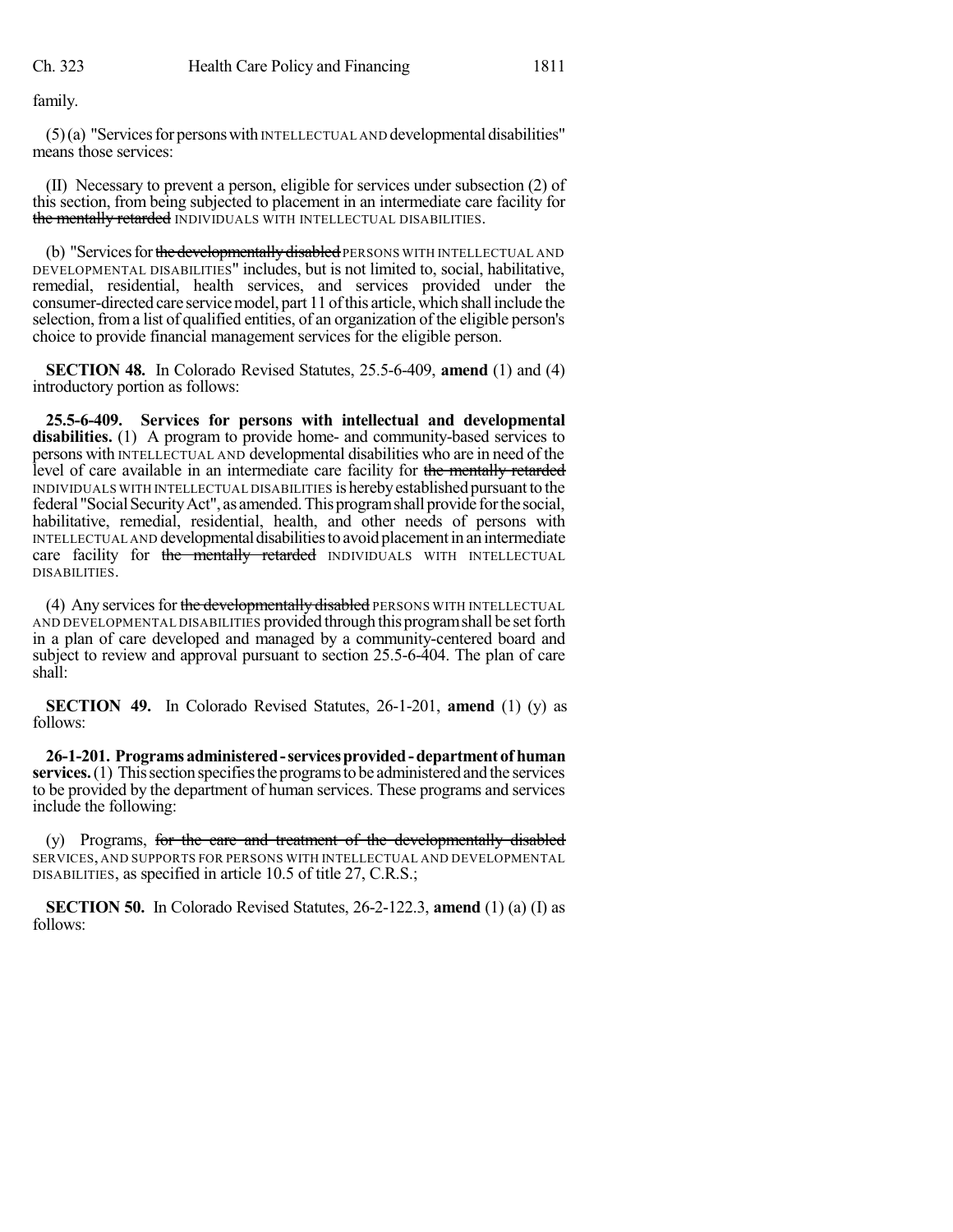**26-2-122.3. Adult foster care and home care allowance.** (1) (a) (I) The state department, subject to available appropriations, may provide adult foster care for persons eligible to receive old age pension, aid to the needy disabled, or aid to the  $\delta$  blind. For purposes of this paragraph (a), "adult foster care" means care and services that, in addition to room and board, may include, but are not limited to, personal services, recreational opportunities, transportation, utilization of volunteer services, and special diets. Such care and services are provided to recipients of federal supplemental security income benefits who are also eligible for the Colorado supplement program for aid to the needy disabled or aid to the blind and who do not require skilled nursing care or intermediate health care and cannot remain in or return to their residences but who need to reside in a supervised nonmedical setting on a twenty-four-hour basis. Those persons with INTELLECTUAL AND developmental disabilities as defined in section  $27-10.5-102$  25.5-10-202, C.R.S., or who are receiving or are eligible to receive services pursuant to ARTICLE 10 OF TITLE 25.5, C.R.S., OR any provision of title 27, C.R.S., do not qualify for adult foster care under this paragraph (a).

**SECTION 51.** In Colorado Revised Statutes, 27-10.5-702, **amend** (3) as follows:

**27-10.5-702. Definitions.** As used in this part 7, unless the context otherwise requires:

(3) "Certified early intervention service broker" or "broker" means a community-centered board or other entity designated by the department OF HEALTH CARE POLICY AND FINANCING PURSUANT TO SECTION 25.5-10-108, C.R.S., to perform the duties and functions specified in section 27-10.5-708 in a particular designated service area. Notwithstanding the provisions of section  $27-10.\overline{5}-104$  (4), if the department OF HEALTH CARE POLICY AND FINANCING is unable to designate a community-centered board or other entity to serve as the broker for a particular designated service area, the department shall serve as the broker for the designated service area and may contract directly with early intervention service providers to provide early intervention services to eligible children in the designated service area.

**SECTION 52.** In Colorado Revised Statutes, 30-28-115, **amend** (2) (a) as follows:

**30-28-115. Public welfare to be promoted - legislative declaration construction.** (2) (a) The general assembly hereby finds and declares that it is the policy of the state to assist developmentally disabled persons WHO HAVE AN INTELLECTUAL AND DEVELOPMENTAL DISABILITY to live in normal TYPICAL residential surroundings. Further, the general assembly declares that the establishment of state-licensed group homes for the exclusive use of developmentally disabled persons WITH INTELLECTUAL AND DEVELOPMENTAL DISABILITIES, which are known as community residential homes as defined in section  $27 - 10.5 - 102$  (4) 25.5-10-202, C.R.S., is a matter of statewide concern and that a state-licensed group home for eight developmentally disabled persons WITH INTELLECTUAL AND DEVELOPMENTAL DISABILITIES is a residential use of property for zoning purposes. The phrase "residential use of property for zoning purposes", as used in this subsection (2), includes all forms of residential zoning and specifically, although not exclusively, single-family residential zoning. "Developmentally disabled" As used in this section, means a "person with a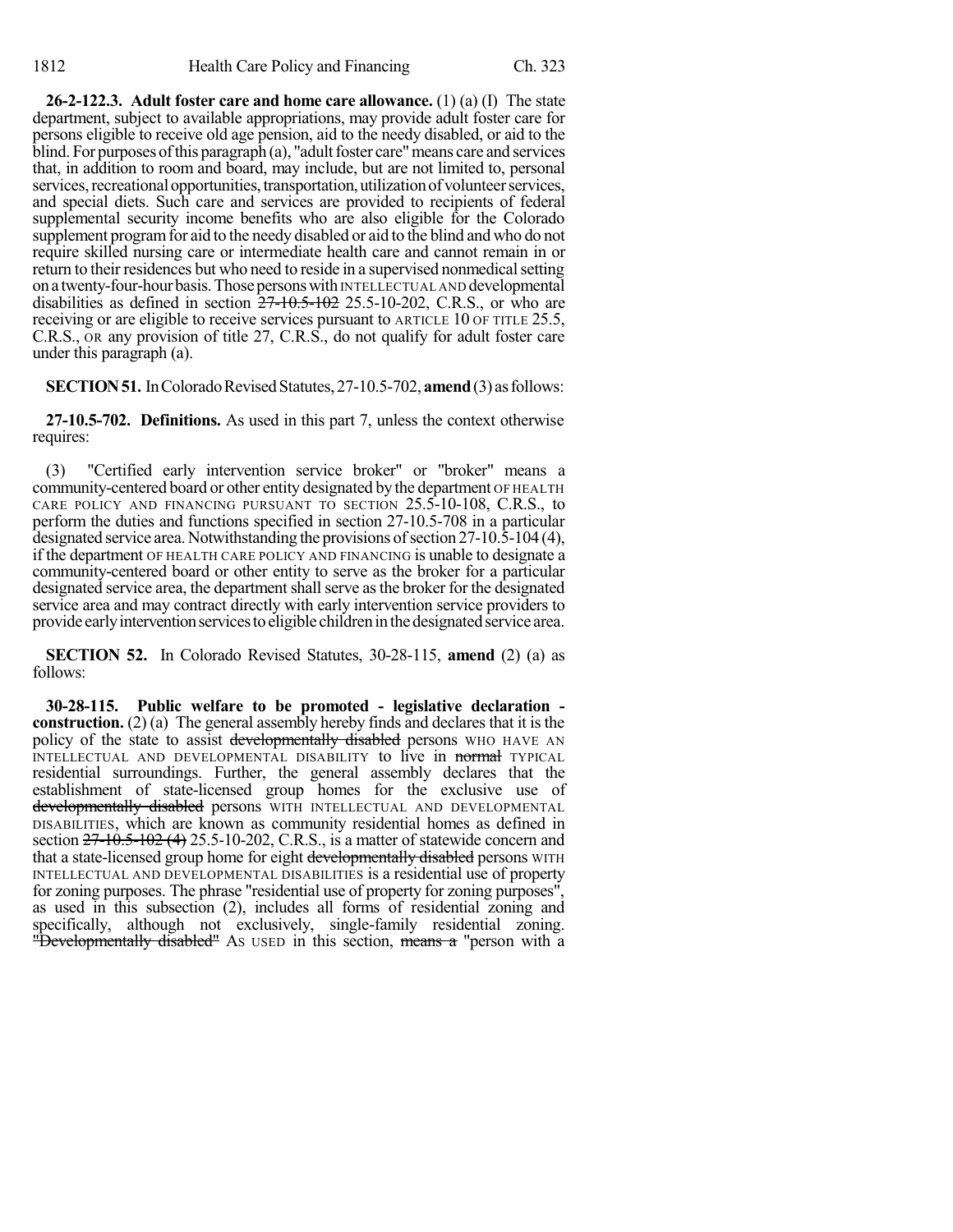developmental disability" as defined in HAS THE SAME MEANING AS A "PERSON WITH AN INTELLECTUAL AND DEVELOPMENTAL DISABILITY AS SET FORTH IN section 27-10.5-102 25.5-10-202, C.R.S.

**SECTION 53.** In Colorado Revised Statutes, 31-23-303, **amend** (2) (a) as follows:

**31-23-303. Legislative declaration.** (2) (a) The general assembly declares that the establishment of state-licensed group homes for the exclusive use of developmentally disabled persons WITH INTELLECTUAL AND DEVELOPMENTAL DISABILITIES, which HOMES are known as community residential homes as defined in section  $27-10.5-102(4)$  25.5-10-202, C.R.S., is a matter of statewide concern and that a state-licensed group home for eight developmentally disabled persons WITH INTELLECTUAL AND DEVELOPMENTAL DISABILITIES is a residential use of property for zoning purposes. As used in this subsection (2), the phrase "residential use of property for zoning purposes" includes all forms of residential zoning and specifically, although not exclusively, single-family residential zoning. "Developmentally disabled" As used in this section, means a person with a developmental disability as defined "PERSONS WITH INTELLECTUAL AND DEVELOPMENTAL DISABILITIES" HAS THE SAME MEANING AS SET FORTH in section 27-10.5-102, 25.5-10-202, C.R.S.

**SECTION 54.** In Colorado Revised Statutes, 39-3.7-101, **amend** (1.5) as follows:

**39-3.7-101. Definitions.** As used in this article, unless the context otherwise requires:

 $(1.5)$  "Person with a disability" means any individual PERSON with a physical impairment a OR AN INTELLECTUAL AND developmental disability as defined in section  $27-10.5-102$  (11) (a) or mental retardation that substantially limits one or more of the major life activities of the individual 25.5-10-202, C.R.S.

**SECTION 55.** In Colorado Revised Statutes, 39-22-530, **amend** (1) (b) and (1) (c) as follows:

**39-22-530. Credit for employers that hire persons with developmental disabilities - definitions.** (1) As used in this section, unless the context otherwise requires:

(b) "Developmental disability" shall have HAS the same meaning as "INTELLECTUAL AND DEVELOPMENTAL DISABILITY" AS set forth in section  $27-10.5-102$  (11) (a) 25.5-10-202, C.R.S., and in the rules adopted by the department of human services HEALTH CARE POLICY AND FINANCING pursuant to section 27-10.5-103 (2) 25.5-10-204 (2), C.R.S.

(c) "Person with a developmental disability" shall have HAS the same meaning as "PERSON WITH AN INTELLECTUAL AND DEVELOPMENTAL DISABILITY" AS set forth in section 27-10.5-102 (11) (b) 25.5-10-202, C.R.S.

**SECTION 56. Effective date.**(1) Except as provided in subsections(2) and (3)